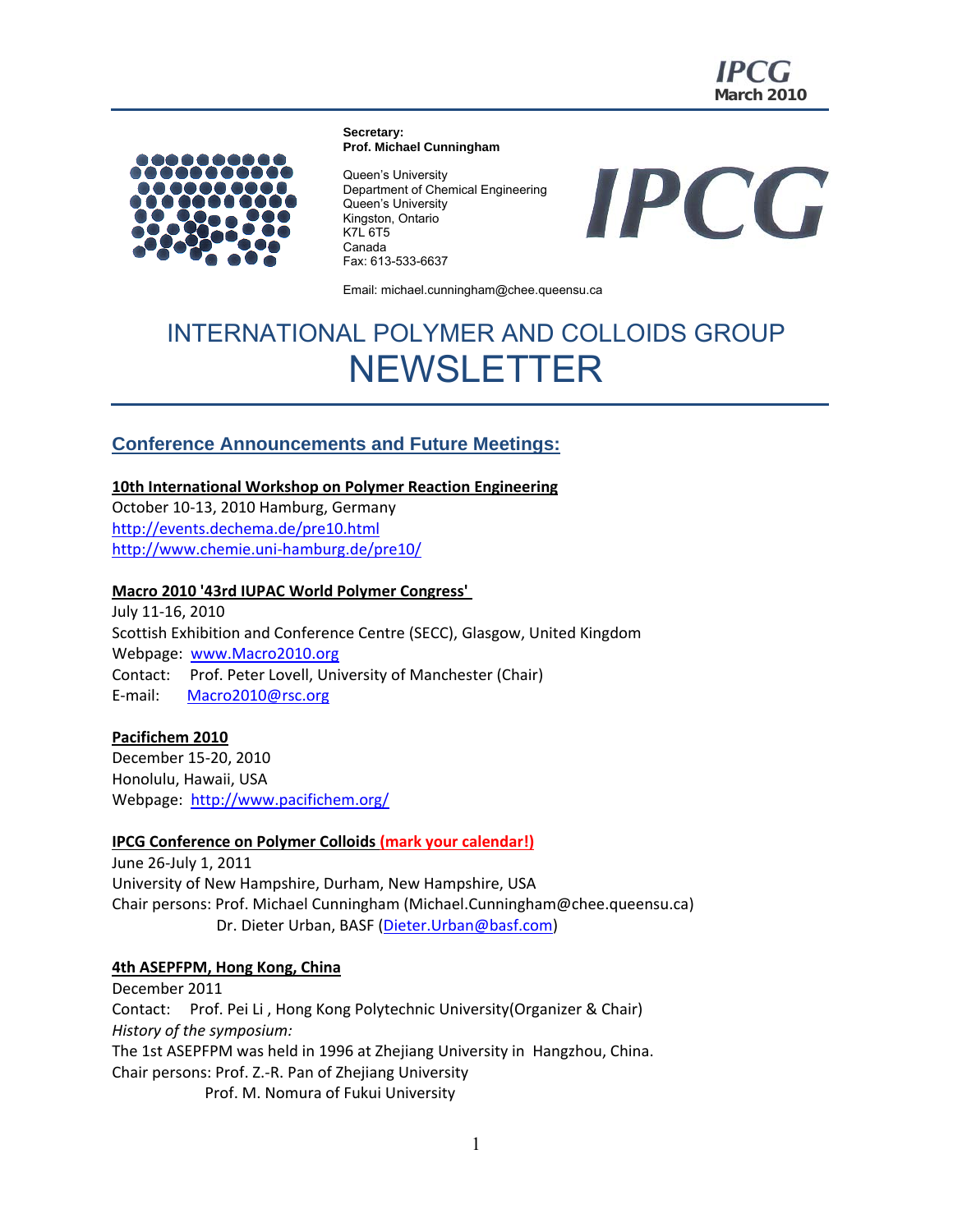

The 2nd ASEPFPM was held in 2007 at Fragrant Hill Hotel in Beijing, China. Chair person. Prof. G.‐H. Ma of the Institute of Process Engineering Chinese Academy of Sciences.

### **Industrial Short Courses:**

Lehigh EPI: Advances in Emulsion Polymerization and Latex Technology Lehigh University, USA, June 7-11, 2010 https://fp1.cc.lehigh.edu/inemuls/epi/Lehigh\_sc.htm

UNH Latex Morphology Control Workshop University of New Hampshire, USA, June 7-10, 2010 http://www.unh.edu/prg/workshop.html

Lehigh EPI: Advances in Emulsion Polymerization and Latex Technology Davos, Switzerland, August 2-6, 2010 http://www.davoscourse.com/

POLYMAT Course on Emulsion Polymerization Processes September 6-10, 2010 http://www.sc.ehu.es/qpwilp/EPP\_2010.htm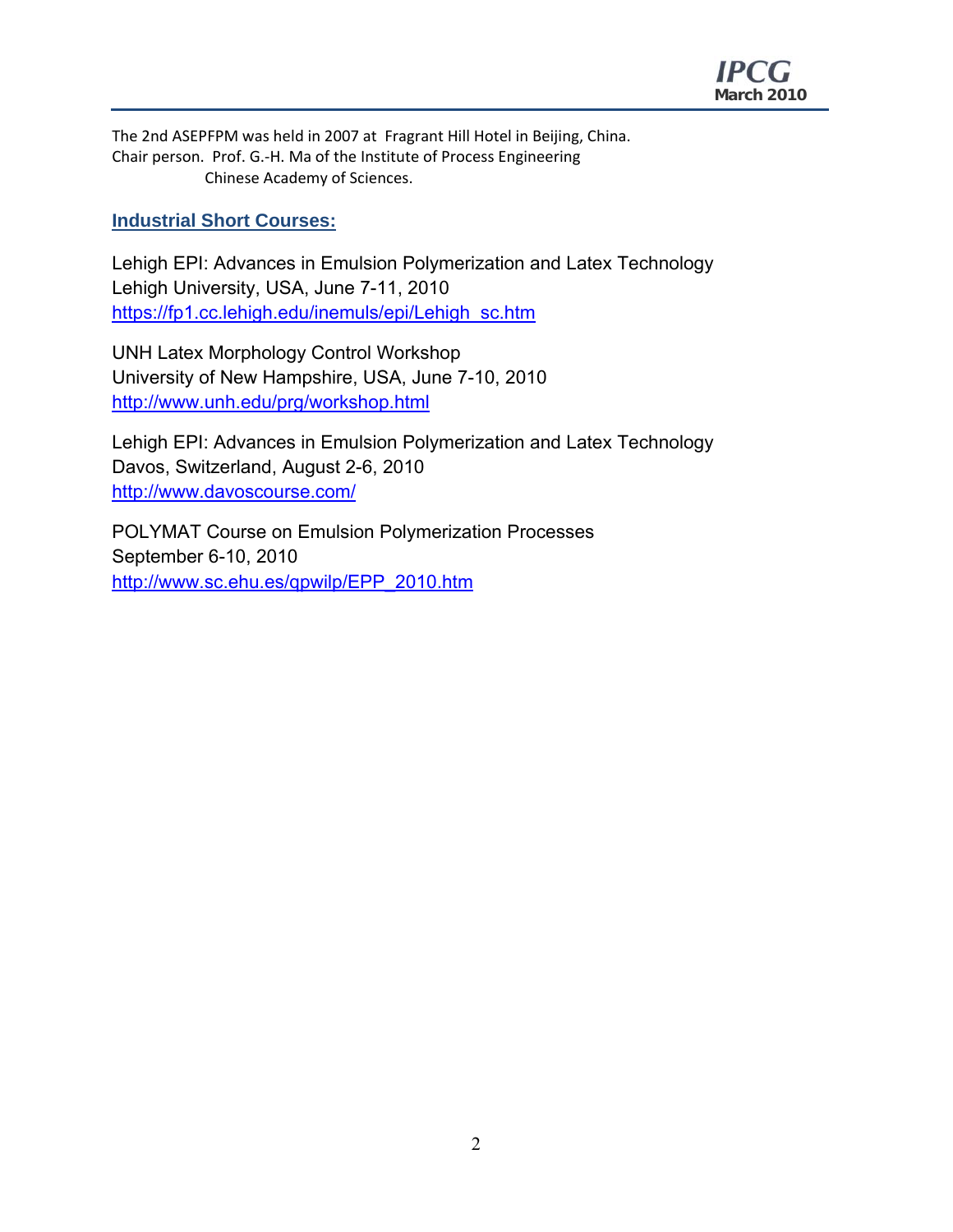## **MEMBERSHIP LIST**

| Prof. H-J Adler                                                                | Dr. S.P. Armes                                       |  |
|--------------------------------------------------------------------------------|------------------------------------------------------|--|
| TU Dresden                                                                     | The University of Sheffield                          |  |
| Professur für Makromolekulare Chemie                                           | Department of Chemistry, Room C83                    |  |
| D-01062 Dresden                                                                | Western Bank                                         |  |
| Tel.: $++49$ (0) 351 463 3 3782 bzw                                            | Sheffield S10 2TN                                    |  |
| $+49(0)$ 351 463 3 7676                                                        | <b>UNITED KINGDOM</b>                                |  |
| Hans-juergen.adler@chemie.tu-dresden.de                                        | Tel. +44 -114-222-9342                               |  |
| http://www.chm.tu-dresden.de/mtc1/hj adler.shtml                               | Fax. +44- 114-222-9346                               |  |
|                                                                                | s.p.armes@sheffield.ac.uk                            |  |
|                                                                                | http://armesresearch.group.shef.ac.uk/               |  |
| Prof.Dr. J.M. Asua                                                             | Prof. Dr. M. Ballauff                                |  |
| The University of the Basque Country                                           | F-I2 Soft Matter and Functional Materials            |  |
| Institute for Polymer Materials (POLYMAT)                                      | Helmholtz-Zentrum Berlin für Materialien und Energie |  |
| Apto 1072                                                                      | GmbH                                                 |  |
| 20080 San Sebastian                                                            | Glienicker Straße 100, 14109 Berlin                  |  |
| <b>SPAIN</b>                                                                   | <b>AND</b>                                           |  |
| Fax: +34-943-015 270                                                           | Humboldt University Berlin                           |  |
| jmasua@sq.ehu.es                                                               | Department of Physics                                |  |
| qppasgoj(a)sq.ehu.es                                                           | Newtonstr. 15, 12489 Berlin                          |  |
| http://www.sc.ehu.es/powgep99/polymat/homepagi.html                            | <b>GERMANY</b>                                       |  |
|                                                                                | Tel: +49 30 8062-3071                                |  |
|                                                                                | Fax: +49 30 8062 2308                                |  |
|                                                                                | matthias.ballauff@helmholtz-berlin.de                |  |
|                                                                                | http://www.helmholtz-                                |  |
|                                                                                | berlin.de/pubbin/vkart.pl?v=kzunu                    |  |
| Prof. Dr. E. Bartsch                                                           | Dr. D.R. Bassett<br>(RETIRED MEMBER)                 |  |
| Institut für Physikalische Chemie                                              | Dow                                                  |  |
| Universität Freiburg                                                           | bassettdaver@aol.com                                 |  |
| Albertstrasse 21                                                               |                                                      |  |
| D-79104, Mainz                                                                 |                                                      |  |
| <b>GERMANY</b>                                                                 |                                                      |  |
| Fax: +49 761 203 6222                                                          |                                                      |  |
| eckhard.bartsch@physchem.uni-freiburg.de                                       |                                                      |  |
| bartsch@aak.chemie.uni-mainz.de<br>http://www.colloids.uni-freiburg.de/Bartsch |                                                      |  |
|                                                                                |                                                      |  |
| Dr. Ir. S.A.F. Bon                                                             | Dr. E. Bourgeat-Lami                                 |  |
| University of Warwick                                                          | LCPP-CNRS/ESCPE-Lyon                                 |  |
| Department of Chemistry                                                        | 43 Blvd du 11 Novembre 1918                          |  |
| Coventry, West-Midlands CV4 7AL                                                | B.P. 2077                                            |  |
| <b>UNITED KINGDOM</b>                                                          | 69616 Villeurbanne Cedex                             |  |
| Fax: +44 24 7652 4112                                                          | <b>FRANCE</b>                                        |  |
| s.bon@warwick.ac.uk                                                            | Fax: +33- 4 72 43 17 68                              |  |
| http://www2.warwick.ac.uk/fac/sci/chemistry/research/m                         | $bourgeat(a)$ cpp.cpe.fr                             |  |
| aterialschemistry/bon/                                                         | http://www.lcpp-cpe.com/staff.php?name=bourgeat-lami |  |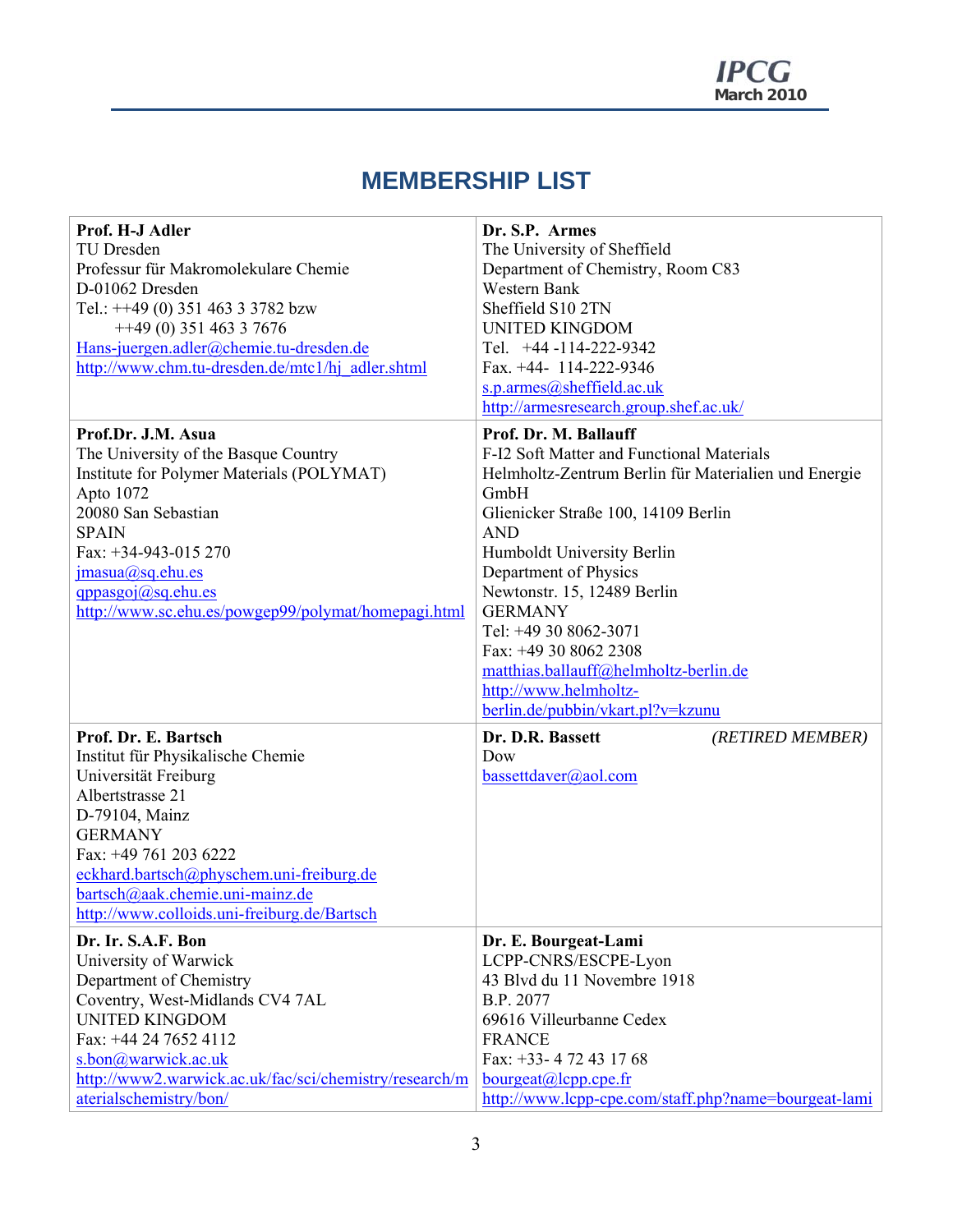| Dr. F. Candau<br>(RETIRED MEMBER)                                            | Dr. P. Chan                                                                |  |
|------------------------------------------------------------------------------|----------------------------------------------------------------------------|--|
| (CRM-EAHP) Institute Charles Sadron                                          | PCTS Specialty Chemicals PTE, Nippon Paint Ltd.                            |  |
| 6 Rue Boussingault                                                           | 16 Joo Koon Crescent                                                       |  |
| Strasbourg Cedex 67083                                                       | Singapore 629018                                                           |  |
| <b>FRANCE</b>                                                                | <b>SINGAPORE</b>                                                           |  |
| Fax: $+33-388-41-4099$                                                       | Fax:                                                                       |  |
| $candau@ics.u-strasbg.fr$                                                    | peterchan@pcts.com.sg                                                      |  |
|                                                                              | http://snic.org.sg/people/profile peter chan.htm                           |  |
| Dr. B. Charleux                                                              | Prof.Dr. S.Choe                                                            |  |
| Laboratoire de Chimie Macromoleculaire                                       | R&D Center, Okong Corporation                                              |  |
| Universite Pierre et Marie Curie                                             | 426-1 Yonghyun 3 dong                                                      |  |
| Tour 44, Couloir 44-54, ler Etage, 4 place Jussieu,                          | Namgu, Incheon 402-023, Republic of Korea<br><b>AND</b>                    |  |
| F-75252 Paris Cedex 05                                                       | Inha University, Dep. of Chemical Engineering                              |  |
| <b>FRANCE</b>                                                                | 253 Yonghyundong, Namgu Incheon 402-751                                    |  |
| Fax: +33 (1) 44 27 70 89                                                     | <b>REPUBLIC OF KOREA</b>                                                   |  |
| charleux@ccr.jussieu.fr                                                      | Fax: $+82-32-876-7467$                                                     |  |
| http://www.lcp.upmc.fr/spip.php?rubrique7⟨=en                                | sjchoe@inha.ac.kr                                                          |  |
|                                                                              | http://whs.inha.ac.kr/~k1031/home.htm                                      |  |
| Prof. Dr. J.P. Claverie                                                      | Prof M. Cunningham                                                         |  |
| University of Québec at Montréal                                             | Queen's University                                                         |  |
| Director of Nanoqam                                                          | Department of Chemical Engineering                                         |  |
| Department of Chemistry and Biochemistry                                     | 99 University Avenue                                                       |  |
| Succursale Centre Ville                                                      | Kingston, Ontario K7L 3N6                                                  |  |
| Montréal, Québec, H3C 3P8                                                    | <b>CANADA</b>                                                              |  |
| <b>CANADA</b>                                                                | Fax: $+1$ 613 533-6637                                                     |  |
| Tel. +1-514 987 3000 / 6143                                                  | cunning@chee.queensu.ca                                                    |  |
| Fax: $+1 - 5149874054$                                                       | http://chemeng.queensu.ca/people/faculty/cunningham/in                     |  |
|                                                                              |                                                                            |  |
| claverie.jerome@uqam.ca                                                      | dex.php                                                                    |  |
| $\frac{http://www.nanoqam.uqam.ca/?page id=17&language=f}{$                  |                                                                            |  |
| r                                                                            |                                                                            |  |
| Dr. F. D' Agosto                                                             | Prof. Dr. J. DeSimone                                                      |  |
| <b>LCPP-CNRS/ ESCPE</b>                                                      | Department of Chemistry                                                    |  |
| Bât. F308, B.P. 2077                                                         | Campus Box 3290                                                            |  |
| 43 Bd du 11 Nov. 1918                                                        | Caudill 257                                                                |  |
| 69616 Villeurbanne cedex                                                     | The University of North Carolina at Chapel Hill                            |  |
| <b>FRANCE</b>                                                                | Chapel Hill, NC 27599-3290                                                 |  |
| Tel.: +33 472 43 1770                                                        | Tel: 919-962-2166                                                          |  |
| Fax:                                                                         | Fax: 919-962-5467                                                          |  |
| Franck.dagosto@lcpp.cpe.fr<br>http://www.lcpp-cpe.com/staff.php?name=dagosto | desimone@email.unc.edu<br>http://www.chem.unc.edu/people/faculty/desimone/ |  |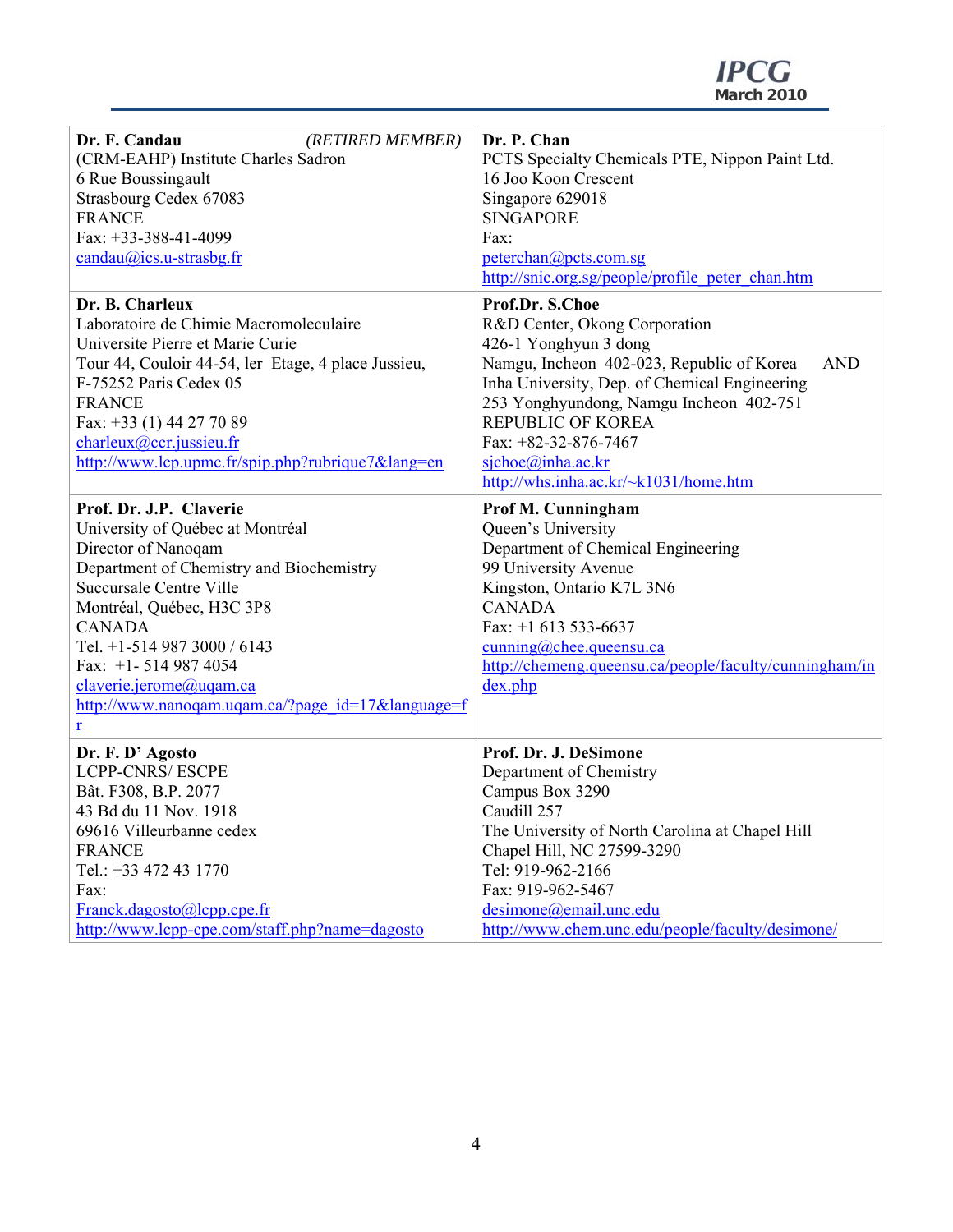**March 2010** 

| Dr. M. do Amaral                                                                           | Dr. M.S. El-Aasser                                     |
|--------------------------------------------------------------------------------------------|--------------------------------------------------------|
| Accenture                                                                                  | EPI, Lehigh University                                 |
| Manager                                                                                    | 111 Research Drive,                                    |
| Av. Chile 500, 18 andar                                                                    | Bethlehem PA 18015-4732                                |
| Rio de Janeiro, RJ                                                                         | <b>USA</b>                                             |
| <b>BRAZIL</b>                                                                              | Fax: $+1-610-758-5880$                                 |
| Tel: +55-21-45019560                                                                       | mse0@lehigh.edu                                        |
| Fax:                                                                                       |                                                        |
|                                                                                            | https://fp2.cc.lehigh.edu/inemuls/MEAhome.htm          |
| marcelo.do.amaral@accenture.com                                                            |                                                        |
| doamaral.marcelo@gmail.com                                                                 |                                                        |
| Prof.Dr. R.M. Fitch                                                                        | Dr. J. Forcada                                         |
| <b>Fitch and Associates</b>                                                                | The University of the Basque Country                   |
| <b>HCR 74 Box 24808</b>                                                                    | Institute for Polymer Materials "POLYMAT"              |
| 12 Codorniz Road                                                                           | Avenida de Tolosa 72                                   |
| El Prado NM 87529                                                                          | 20018 Donostia-San Sebastián                           |
| <b>USA</b>                                                                                 | <b>SPAIN</b>                                           |
| Fax: $+1-505-776-5930$                                                                     | Phone: $+34-943-018181$                                |
| bobfitch@newmex.com                                                                        | Fax: $+34-943-017065$                                  |
|                                                                                            | jacqueline.forcada@ehu.es                              |
|                                                                                            | http://www.sc.ehu.es/powgep99/polymat/homepagi.html    |
|                                                                                            |                                                        |
| Prof.Dr. W.T. Ford                                                                         |                                                        |
|                                                                                            | Dr. F. Ganachaud                                       |
| Oklahoma State University                                                                  | Laboratoire de Chimie Macromoléculaire                 |
| Department of Chemistry PS107                                                              | UMR 5076 CNRS/ENSCM                                    |
| Stillwater, Oklahoma 74078-3071                                                            | Ecole Nationale Supérieure de Chimie de Montpellier    |
| <b>USA</b>                                                                                 | 8 rue de l'école normale 34296 Montpellier cedex 5     |
| Fax +1-405 744 6007                                                                        | <b>FRANCE</b>                                          |
| wtford@okstate.edu                                                                         | Fax: +33 -4-67 1472 96/20                              |
| http://chem.okstate.edu/index.php?option=com_content<br>&task=view&id=40&Itemid=124        | $ganachau@enscm.fr$ fganachaud@yahoo.fr                |
|                                                                                            |                                                        |
| Dr. A.P. Gast                                                                              | Prof.Dr. A.L. German<br>(RETIRED MEMBER)               |
| Lehigh University                                                                          | Eindhoven University of Technology                     |
| 27 Memorial Drive West                                                                     | Dept of Polymer Chemistry and Coatings Technology      |
| Bethlehem, PA. 18015                                                                       | PO Box 513                                             |
| <b>USA</b>                                                                                 | 5600 MB Eindhoven                                      |
| tel: 610.758.3157                                                                          | THE NETHERLANDS                                        |
| fax: 610.758.3154                                                                          | Fax: $+31$ 40 246-3966                                 |
| apg206@lehigh.edu                                                                          | $a.$ german $(a)$ chello.nl                            |
| gast@mit.edu                                                                               | http://w3.chem.tue.nl/nl/people_pages/?script=showemp. |
| http://www3.lehigh.edu/inauguration/bio.html<br>http://web.mit.edu/gastlab/www/index.shtml | $php\&pid=496$                                         |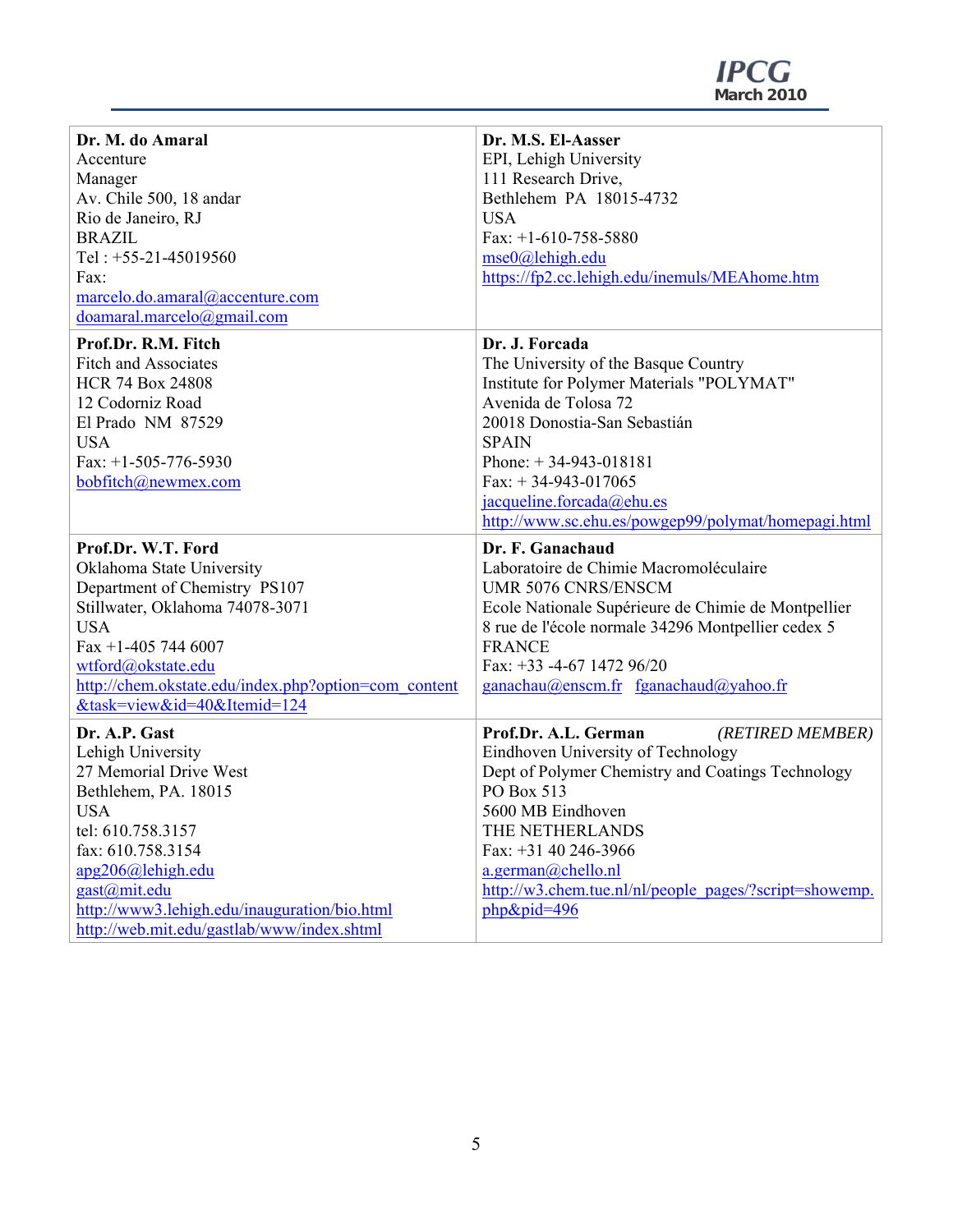| Dr. J.W. Goodwin                                       | Dr. F.K. Hansen                                         |  |
|--------------------------------------------------------|---------------------------------------------------------|--|
| Interfacial Dynamics Corp.                             | University of Oslo                                      |  |
| PO Box 3284                                            | Department of Chemistry                                 |  |
| Tualatin OR 97062                                      | PO Box 1033 Blindern                                    |  |
| <b>USA</b>                                             | 0315 OSLO                                               |  |
| Fax: $+1-503-684-4559$                                 | <b>NORWAY</b>                                           |  |
| jimgoodwin@compuserve.com                              | Fax: +47-228-55542                                      |  |
|                                                        | f.k.hansen@kjemi.uio.no                                 |  |
|                                                        | http://www.kjemi.uio.no/forskning/pol/fhansen/english.h |  |
|                                                        | tml                                                     |  |
| Dr. Brian Hawkett                                      |                                                         |  |
|                                                        | Dr. W.D.Hergeth                                         |  |
| School of Chemistry Sydney University NSW 2006         | Wacker Polymer Systems                                  |  |
| Key Centre for Polymer Colloids                        | LEP, PK 14                                              |  |
| Chemistry F11                                          | Johannes Hess Strasse 24                                |  |
| <b>NSW 2006</b>                                        | Burghausen, D-84489                                     |  |
| <b>AUSTRALIA</b>                                       | <b>GERMANY</b>                                          |  |
| Tel. +61 2 9351 6973                                   | Fax: +49-8677-866 1148                                  |  |
| Fax: $+61$ 2 9351 8651                                 | dieter.hergeth@wacker.com                               |  |
| b.hawkett@chem.usyd.edu.au                             | wolf-dieter.hergeth@wacker.com                          |  |
| http://www.kcpc.usyd.edu.au/Brian Hawkett.html         |                                                         |  |
| Prof. Dr. D. Horak                                     | Dr. N. Ise                                              |  |
| Institute of Macromolecular Chemistry                  | 23 Nakanosaka                                           |  |
| Academy of Sciences the Czech Republic                 | Kamigamo, Kita-ku,                                      |  |
| Heyrovsky Sq. 2                                        | Kyoto 603-8024.                                         |  |
| 162 06 Prague                                          | <b>JAPAN</b>                                            |  |
| <b>CZECH REPUBLIC</b>                                  | Fax: $+81-75-701-3833$                                  |  |
| Fax: 420-296-809 410                                   | $\overline{\text{norioise}(a)}$ sea.plala.or.jp         |  |
| horak@imc.cas.cz                                       |                                                         |  |
| http://www.avcr.cz/o avcr/struktura/pracoviste/ziva/UM |                                                         |  |
| CH.html                                                |                                                         |  |
| Prof. Dr. D. Johannsmann                               | Dr. O. Karlsson                                         |  |
| Technische Universität Clausthal                       |                                                         |  |
|                                                        | Lund University                                         |  |
| Institut für Physikalische Chemie                      | Department of Physical Chemistry 1                      |  |
| Arnold-Sommerfeld-Str. 4                               | P.O. Box 124                                            |  |
| D-38678 Clausthal Zellerfeld                           | Lund SE-221 00                                          |  |
| <b>GERMANY</b>                                         | <b>SWEDEN</b>                                           |  |
| Tel.: +49 (0) 5323 - 72 3768                           | Fax: $+46-4622-24-413$                                  |  |
| Fax: $+49(0)$ 5323 - 72 4835                           | ola.karlsson@fkem1.lu.se                                |  |
| johannsmann@pc.tu-clausthal.de                         | http://www.fkem1.lu.se/staff/asp/detail.asp?person_id=2 |  |
| http://www.pc.tu-clausthal.de/forschung/ak-            | 51&val=senior&valtext=Senior+Scientists%2FTeachers      |  |
| johannsmann/mitarbeiter/d-johannsmann/                 |                                                         |  |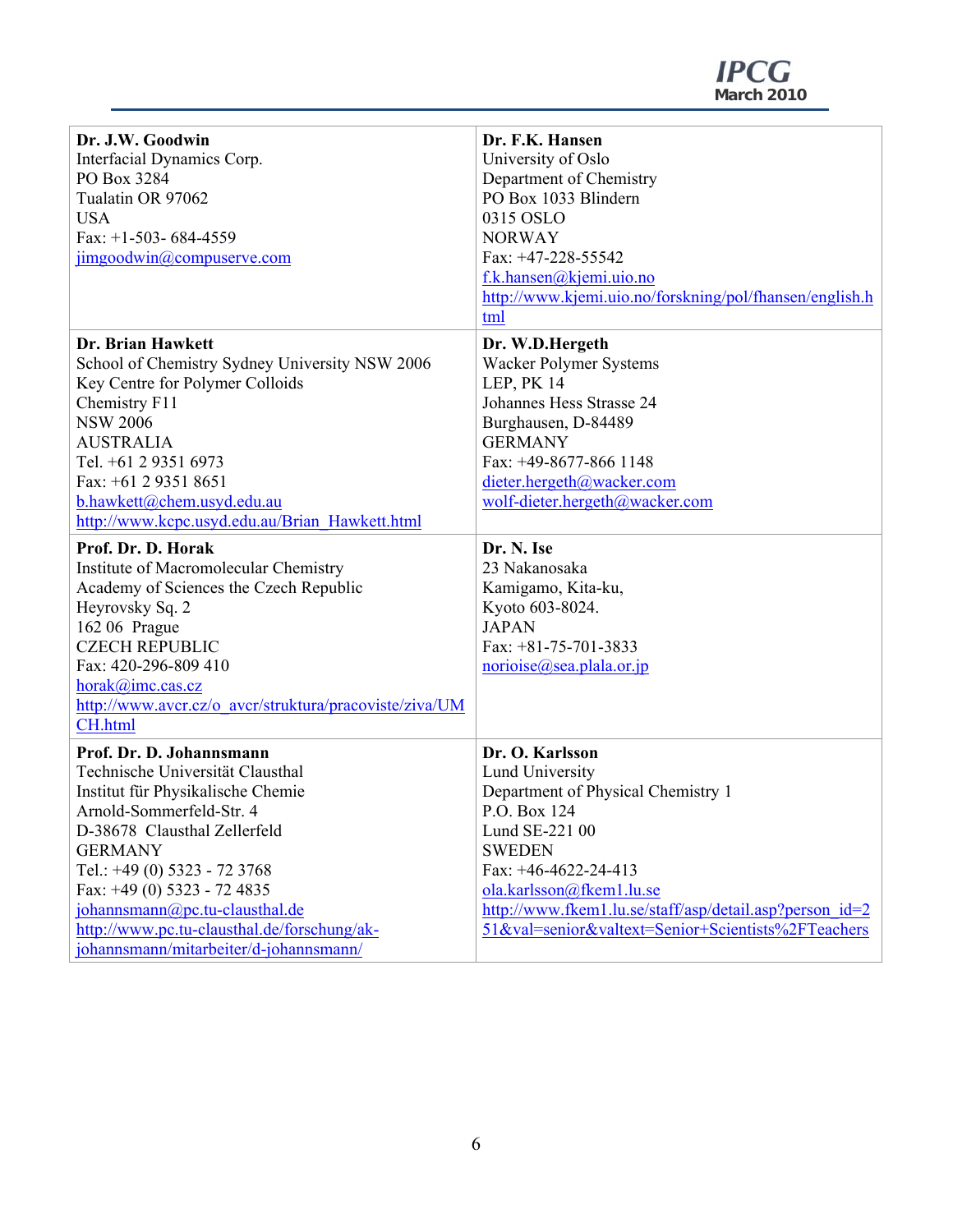| Dr. H. Kawaguchi                                    | Dr. J. Keddie                                                                                  |  |
|-----------------------------------------------------|------------------------------------------------------------------------------------------------|--|
| Keio University                                     | Department of Physics                                                                          |  |
| 3-14-1 Hiyoshi, Kohoku-ku                           | University of Surrey                                                                           |  |
| Yokohama 223-8522                                   | Guildford, Surrey GU2 7XH                                                                      |  |
| <b>JAPAN</b>                                        | <b>UNITED KINGDOM</b>                                                                          |  |
| Fax: $+81-45-564-5095$                              | Fax: +44 1483 686781                                                                           |  |
| haruma@applc.keio.ac.jp                             | j.keddie@surrey.ac.uk                                                                          |  |
| http://www.lcc.keio.ac.jp/cgi-                      | http://www2.surrey.ac.uk/physics/people/joseph keddie/                                         |  |
| $bin/public/display.cgi?table$ id=2&data id=88&je=1 |                                                                                                |  |
| Dr. M. Keefe                                        | Prof. J. Kim                                                                                   |  |
| DOW Chemical research corporate R&D                 | Department of Chemical Engineering                                                             |  |
| Dow Chemical, 1604 Building                         | Yonsei University                                                                              |  |
| Midland MI 48674                                    | 134 Sinchon-dong                                                                               |  |
| <b>USA</b>                                          | Seodaemoon-Ku Seoul 120-749                                                                    |  |
|                                                     |                                                                                                |  |
| Fax: $+1-989-638-6356$<br>mhkeefe@dow.com           | <b>KOREA</b><br>Fax: $+82-2-312-0305$                                                          |  |
|                                                     |                                                                                                |  |
|                                                     | jayhkim@yonsei.ac.kr                                                                           |  |
|                                                     | http://www.nanotech.or.kr/eng/people01.php                                                     |  |
| Dr. I.M. Krieger                                    | Dr. P. Lacroix-Desmazes                                                                        |  |
| 3460 S Green Rd # 101                               | Chargé de Recherche au CNRS                                                                    |  |
|                                                     |                                                                                                |  |
| Beachwood OH 44122                                  |                                                                                                |  |
|                                                     | Ecole Nationale Supérieure de Chimie de Montpellier                                            |  |
| <b>USA</b>                                          | Equipe "Ingénierie et Architectures Macromoléculaires"<br>UMR 5253 - Institut Charles Gerhardt |  |
| Fax: $+1-216-921-6145$                              |                                                                                                |  |
| imk@po.cwru.edu                                     | 8, rue de l'Ecole Normale                                                                      |  |
|                                                     | 34296 MONTPELLIER CEDEX 5 (FRANCE)                                                             |  |
|                                                     | Tél: $+ 33-4-67-14-72-05$                                                                      |  |
|                                                     | Fax: $+ 33-4-67-14-72-20$                                                                      |  |
|                                                     | Patrick.Lacroix-Desmazes@enscm.fr                                                              |  |
|                                                     | http://www.iam.icgm.fr or http://www.icgm.fr/                                                  |  |
| Prof. J.Leiza                                       | Dr. Pei Li                                                                                     |  |
| The University of the Basque Country                | Hong Kong Polytechnic University                                                               |  |
| Institute for Polymer Materials "POLYMAT"           | Department of Applied Biology and Chemical                                                     |  |
| Avenida de Tolosa 72, 20018 Donostia-San Sebastián, | Technology                                                                                     |  |
| Spain                                               | Office: Y845                                                                                   |  |
| Phone: $+34-943-018181$                             | Hung Hom, Kowloon, Hong Kong                                                                   |  |
| Fax: $+34-943-017065$                               | <b>CHINA</b>                                                                                   |  |
| jrleiza@ehu.es                                      | Tel: (852) 3400 8721                                                                           |  |
| http://www.sc.ehu.es/powgep99/polymat/homepagi.html | Fax: (852) 2364 9932                                                                           |  |
|                                                     | $b$ cpeili@polyu.edu.hk<br>http://www.polyu.edu.hk/abct/staff lipei.php                        |  |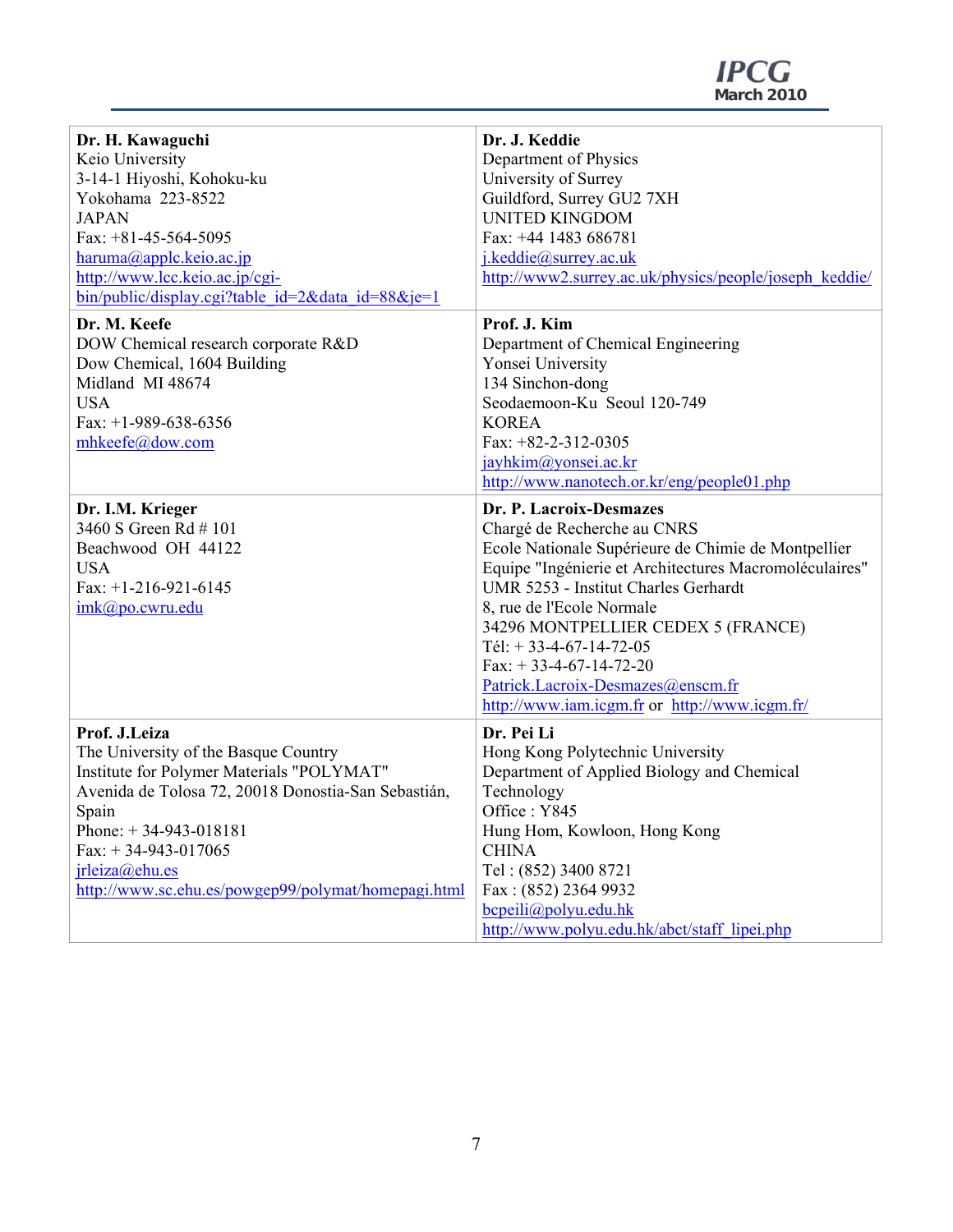**March 2010** 

| Prof. Dr. P.A. Lovell                                   | Prof. Dr. A. Lyon                                   |
|---------------------------------------------------------|-----------------------------------------------------|
| The University of Manchester                            | Georgia Institute of Technology                     |
| <b>School of Materials</b>                              | School of Chemistry and Biochemistry                |
| <b>Grosvenor Street</b>                                 | Office: Molecular Science & Engineering, Room 1100K |
| Manchester M1 7HS UNITED KINGDOM                        | 901 Atlantic Drive, NW                              |
| Fax: +44 161 306-3586                                   | Atlanta, GA 30332-0400                              |
| pete.lovell@manchester.ac.uk pal@umist.ac.uk            | Phone: 404-894-4090                                 |
| http://www.materials.manchester.ac.uk/aboutus/staff/pet | Fax: 404-894-7452                                   |
| erlovell/                                               | lyon@gatech.edu                                     |
|                                                         | http://www.chemistry.gatech.edu/faculty/Lyon/       |
| Prof.dr. G. Ma                                          | Dr. C.J. McDonald                                   |
| Chinese Academy of Sciences                             | Consultant                                          |
| Institute of Process Engineering                        | 45 Rattle Hill Road                                 |
| Zhong-Guan-Cun                                          | Southhampton, MA 01073                              |
| P.O. Box 353                                            | <b>USA</b>                                          |
| Beijing 100080 CHINA                                    | Fax:                                                |
| Fax: +86-10-826 27 072                                  | $\text{c}$ jm $\textcircled{a}$ cjmcdonald.com      |
| ghma@home.ipe.ac.cn                                     |                                                     |
| http://english.ipe.cas.cn/                              |                                                     |
| Prof. Dr.Timothy F. McKenna                             | Prof. A.Y. Menshikova                               |
| Queen's University                                      | Institute of Macromolecular Compounds               |
| Department of Chemical Engineering                      | of Russian Academy of Sciences                      |
| 19 Division St                                          | Bol'shoi Prospect 31                                |
| Kingston, Ontario K7L 3N6 CANADA                        | 199004 St. Petersburg, RUSSIA                       |
| Fax: $+1$ 613 533-6637                                  | Fax: +7 812 328 68 69                               |
| tim.mckenna@chee.queensu.ca                             | asya@hq.macro.ru mensh asya@yahoo.com               |
| http://chemeng.queensu.ca/people/faculty/mckenna/inde   | http://www.macro.ru/en/1.html                       |
| x.php                                                   |                                                     |
| Dr. D. Mestach                                          | Prof. Dr. A. Mueller                                |
| Nuplex Resins BV                                        | Universität Bayreuth                                |
| P.O. Box 79                                             | Makromolekulare Chemie II                           |
| 4600 AB Bergen op Zoom                                  | Universitaetsstrasse 30 NW II                       |
| THE NETHERLANDS                                         | 95440, Bayreuth GERMANY                             |
| Tel: +31 164 276582                                     | Tel. +49 (921) 553399                               |
| Fax: +31 164 276502                                     | Fax. +49 (921) 553393                               |
| dirk.mestach@NuplexResins.com                           | axel.mueller@uni-bayreuth.de                        |
| http://www.nuplexresins.com/                            | http://www.chemie.uni-bayreuth.de/mcii/             |
| Dr. M. Nomura                                           | Dr. D. Ou-Yang                                      |
| Fukui University Fukui                                  | Lehigh University, Physics Department               |
| Department of Materials Science & Eng.                  | 16, Derning Lewis Lab                               |
| Bunkyo 3-9-1, Fukui                                     | 18015 Bethlehem, USA                                |
| 910-8107 JAPAN                                          | Tel. 001 610 7583920                                |
| Fax/Tel:+81-776-27-8626                                 | Fax. 1 610 7585730                                  |
| nomura-m $\omega$ mx2.fctv.ne.jp                        | hdo0@lehigh.edu                                     |
| http://www.fukui-u.ac.jp/en/                            | http://www.lehigh.edu/~influids/index.html          |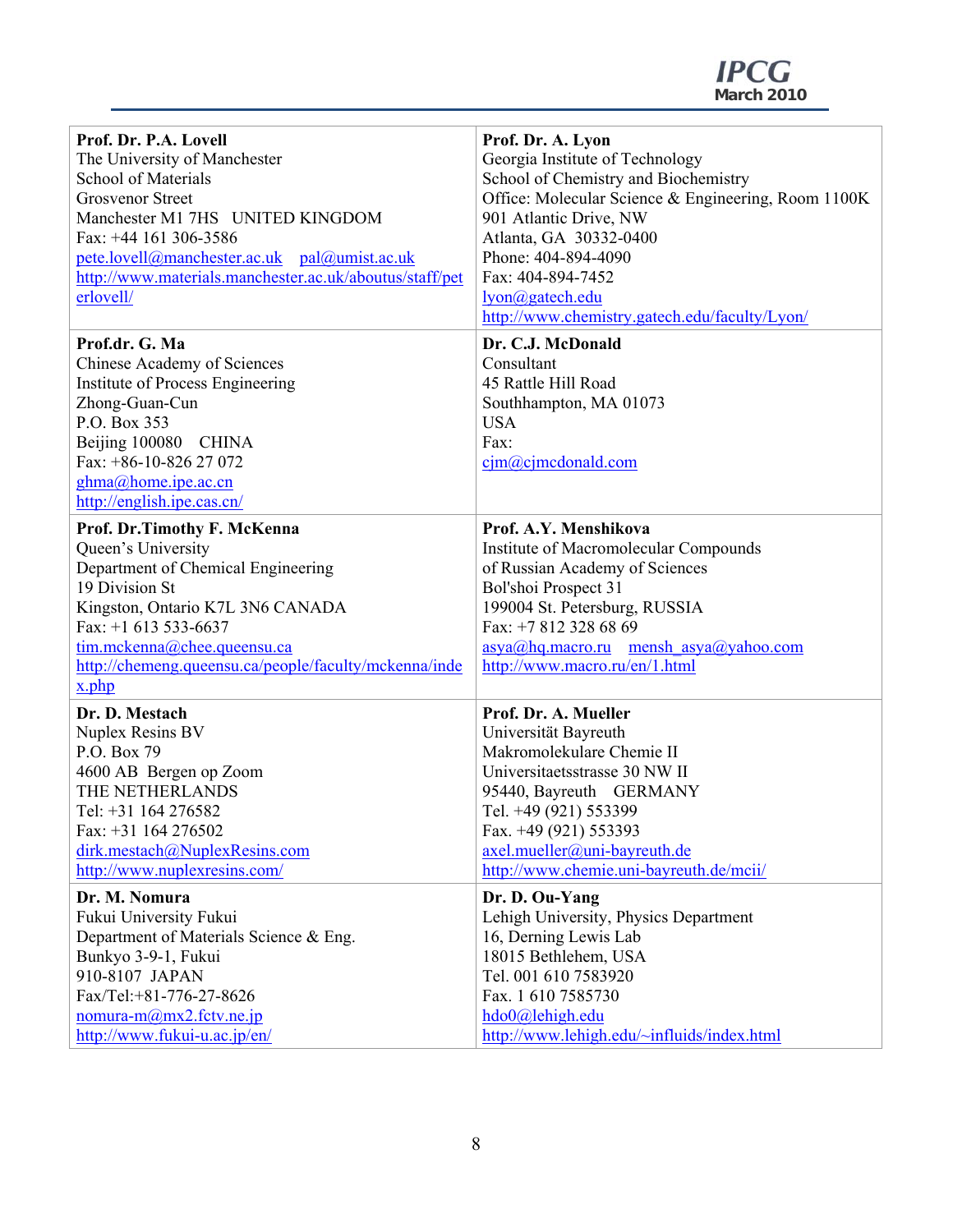| Dr. K. Ouzineb                                          | Prof. Dr. R. Pelton                                |
|---------------------------------------------------------|----------------------------------------------------|
| Cytec Specialty Chemicals-R&D Acrylics                  | McMaster University, Dept of Chem. Engineering     |
| Anderlechtstraat, 33                                    | <b>SENTINEL- Bioactive Paper Network</b>           |
|                                                         |                                                    |
| B-1620 Drogenbos                                        | 1280 Main Street West                              |
| <b>BELGIUM</b>                                          | Hamilton, Ontario                                  |
| Tel: $+32-(0)2.334.51.94$                               | CANADA L8S 4L7                                     |
| Fax:                                                    | Tel.: $+ 19055297070$ ext. 27045                   |
| keltoum.ouzineb@cytec.com                               | Fax: $+1$ 905 528-5114                             |
|                                                         | Website: www.papersci.mcmaster.ca                  |
|                                                         |                                                    |
|                                                         | peltonrh@mcmaster.ca                               |
| <b>Jose Carlos Pinto</b><br>(NEW MEMBER)                | Dr. G.W. Poehlein                                  |
| Programa de Engenharia Quimica / COPPE                  | 407 South Henry Street                             |
| Universidade Federal do Rio de                          | Alexandria, VA 22314-5901                          |
| Janeiro Cidade Universitaria - CP: 68502 Rio de Janeiro | <b>USA</b>                                         |
|                                                         |                                                    |
| - 21945-970 RJ - Brasil                                 | Fax: $+1$ 703 837-1109                             |
| $pinto(\partial_t)$ peq.coppe.ufrj.br                   | gspoehlein@aol.com                                 |
| Fone: 55-21-25628337 FAX: 55-21-25628300                |                                                    |
| Internet:                                               |                                                    |
| http://www.peq.coppe.ufrj.br/Pessoal/Professores/pinto/ |                                                    |
|                                                         |                                                    |
| Prof. Dr. W. Richtering                                 | Dr. G. Riess                                       |
| Lehrstuhl für Physikalische Chemie II                   | <b>Ecole National Superierie</b>                   |
| <b>RWTH Aachen University</b>                           | de Chimie de Mulhouse                              |
| Landoltweg 2, D-52056 Aachen                            | 3 rue a Werner                                     |
| <b>GERMANY</b>                                          | 68093 Mulhouse Cedex FRANCE                        |
| Tel +49(0)241 80 94760 / 761                            | Fax: +33 3 89 33 68 54                             |
| Fax +49(0)241 80 92327                                  |                                                    |
|                                                         | $g.ries(a)$ univ-mulhouse.fr                       |
| richtering@rwth-aachen.de                               | G.Riess@uha.fr                                     |
| http://www.ipc.rwth-aachen.de/groups/ipc-rwth/ak-       |                                                    |
| richtering/home.html                                    |                                                    |
| Dr. S. Rimmer                                           | Prof. Dr. A. Ritcey                                |
| Department of Chemistry                                 | Universite Laval                                   |
|                                                         |                                                    |
| University of Sheffield                                 | Department of Chemistry,                           |
| Sheffield S3 7HF                                        | Quebec City,                                       |
| <b>UNITED KINGDOM</b>                                   | Quebec, G1K7P4                                     |
| Fax: +44 114 273 8673                                   | <b>CANADA</b>                                      |
| s.rimmer@sheffield.ac.uk                                | Tel: 1-418-656-2368                                |
| http://www.polymercentre.org.uk/staff/member.php?id=    | E-mail: anna.ritcey@chm.ulaval.ca                  |
| 54                                                      | http://www.chm.ulaval.ca/sections/ficheritcey.html |
|                                                         |                                                    |
| Dr. W.B. Russel                                         | Dr. C. Schellenberg                                |
| Dept of Chem. Engineering                               | Ciba Specialty Chemicals Inc.                      |
| Princeton University                                    | K-147.2.58                                         |
| Olden Street                                            | 4002 Basel                                         |
| Princeton, NJ 08544 USA                                 | <b>SWITZERLAND</b>                                 |
| Fax: $+1$ 609 258-0211                                  | Fax: $+41$ 61 63 62730                             |
| wbrussel@princeton.edu                                  | carsten.schellenberg@cibasc.com                    |
|                                                         |                                                    |
| http://www.princeton.edu/che/people/faculty/russel/     | http://www.ciba.com/cmp-ww-ch-car-myf-contacts.htm |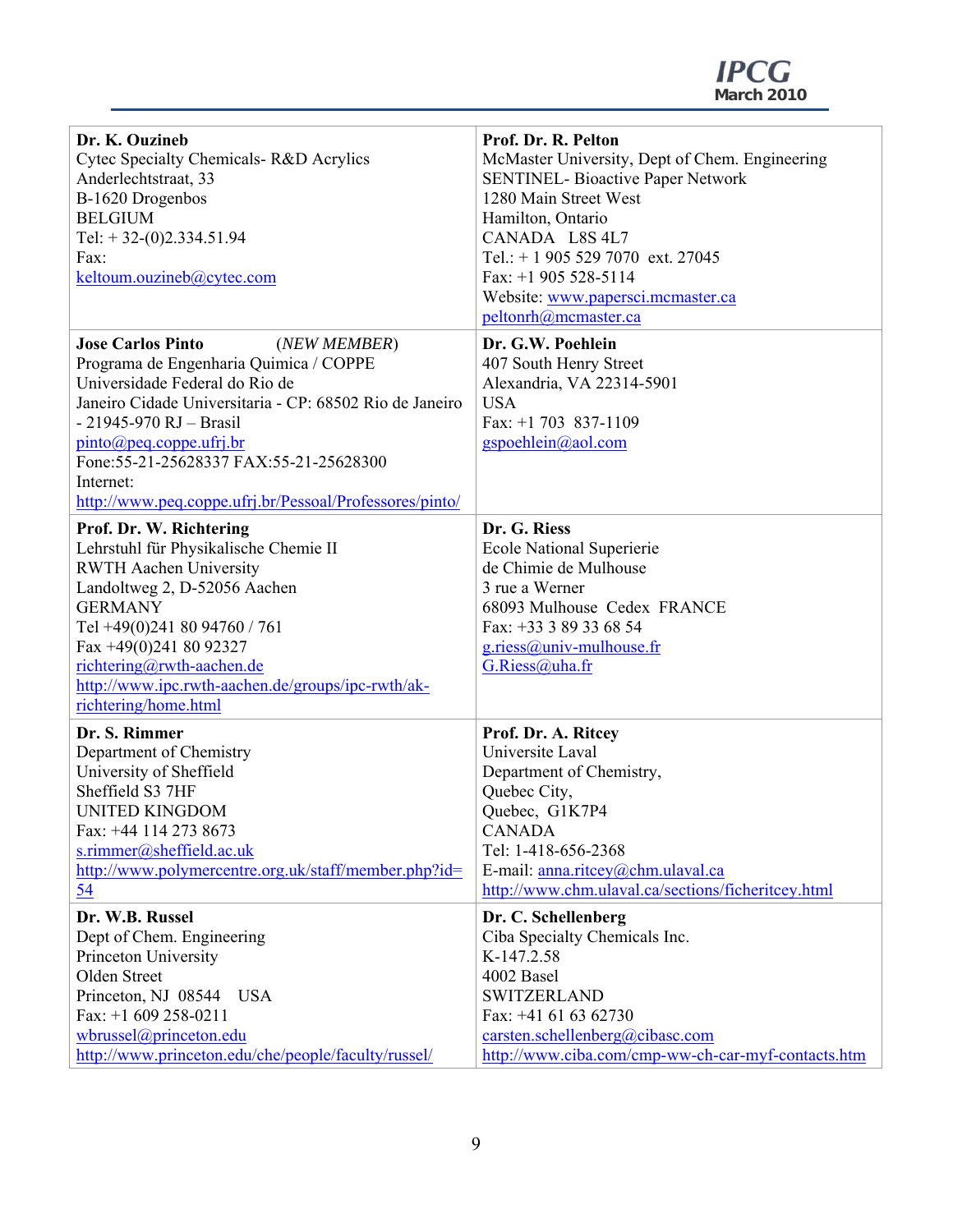**March 2010** 

| Prof. F.J. Schork<br>University of Maryland                                                                                                                                                                                                                                             | Dr. K-V. Schubert                                                                                                                                                                                                                                                                                                              |
|-----------------------------------------------------------------------------------------------------------------------------------------------------------------------------------------------------------------------------------------------------------------------------------------|--------------------------------------------------------------------------------------------------------------------------------------------------------------------------------------------------------------------------------------------------------------------------------------------------------------------------------|
| Dept. of Chemical & Biomolecular Engineering<br>2113E Chemical Engineering Bldg 090<br>College Park, MD 20742 USA<br>Fax: $+1$ 301 405-0523<br>fjschork@umd.edu<br>joseph.schork@che.gatech.edu<br>http://www.chbe.umd.edu/facstaff/chair.html                                          | Kai-Volker.Schubert@usa.dupont.com                                                                                                                                                                                                                                                                                             |
| Prof. S. Slomkowski<br>Polish Academy of Science<br>Centre for Mol. & Macromol Studies<br>Sienkiewicza 112<br>PL-90363 Lodz POLAND<br>Fax: +48 42 6847 126<br>staslomk@bilbo.cbmm.lodz.pl<br>http://www.cbmm.lodz.pl/en/slomkowski.html                                                 | Prof. J. Snuparek<br>Department of Polymeric Materials<br>University of Pardubice<br>532 10 Pardubice<br><b>CZECH REPUBLIC</b><br>Fax: +420-46-603-7068<br>Jaromir.Snuparek@upce.cz<br>http://www.upce.cz/lideUPa.html?id=5067D87F-A63C-<br>4F2A-BCF7-C998AFC6B15F#z1                                                          |
| Dr. P.R. Sperry<br>49 Woodview Drive<br>Doylestown<br>PA 18901 USA<br>Fax: $+1$ 215 348-0654<br>sperry@fast.net                                                                                                                                                                         | Dr. D.C. Sundberg<br>Univ. of New Hampshire<br>Materials Science Program, Room 137<br>Persons Hall<br>Durham, NH. 03824-3547 USA<br>Fax: $+1$ 603 862-4892<br>don. sundberg@unh.edu<br>dcs@christa.unh.edu<br>http://www.unh.edu/apl/                                                                                          |
| Prof. Dr. A. van Blaaderen<br>Debye Institute for NanoMaterials Science<br>Utrecht University, Ornstein Lab. (062)<br>Princeton Plein 5<br>3584 CC Utrecht<br>THE NETHERLANDS<br>Tel: +31-30-2532204 / 2952<br>Fax: $+31-30-2532706$<br>A.vanBlaaderen@uu.nl<br>http://www.debye.uu.nl/ | Prof.Dr. A.M. van Herk<br>Eindhoven University of Technology<br>Dept of Polymer Chemistry and Coatings Technology<br>PO Box 513<br>5600 MB Eindhoven<br>THE NETHERLANDS<br>Fax: $+31$ 40 246-3966<br>$a.m.v.$ herk $@$ tue.nl<br>tgtkah@chem.tue.nl<br>http://w3.chem.tue.nl/nl/people_pages/?script=showemp.<br>$php&pid=372$ |
| Dr. A. Vrij<br>Rijksuniversiteit te Utrecht<br>van't Hoff Laboratorim<br>Padualaan 8<br>3584 CH Utrecht<br><b>NETHERLANDS</b><br>Fax: +31 30 533-870<br>a.vrij@chem.uu.nl                                                                                                               | Dr. N. Wagner<br>Center for Molecular and Engineering Thermodynamics<br>University of Delaware<br>Newark, DE 19716<br><b>USA</b><br>Fax: $+1$ 302 831-1048<br>wagner@che.udel.edu<br>http://www.che.udel.edu/directory/facultyprofile.html?id<br>$=452$                                                                        |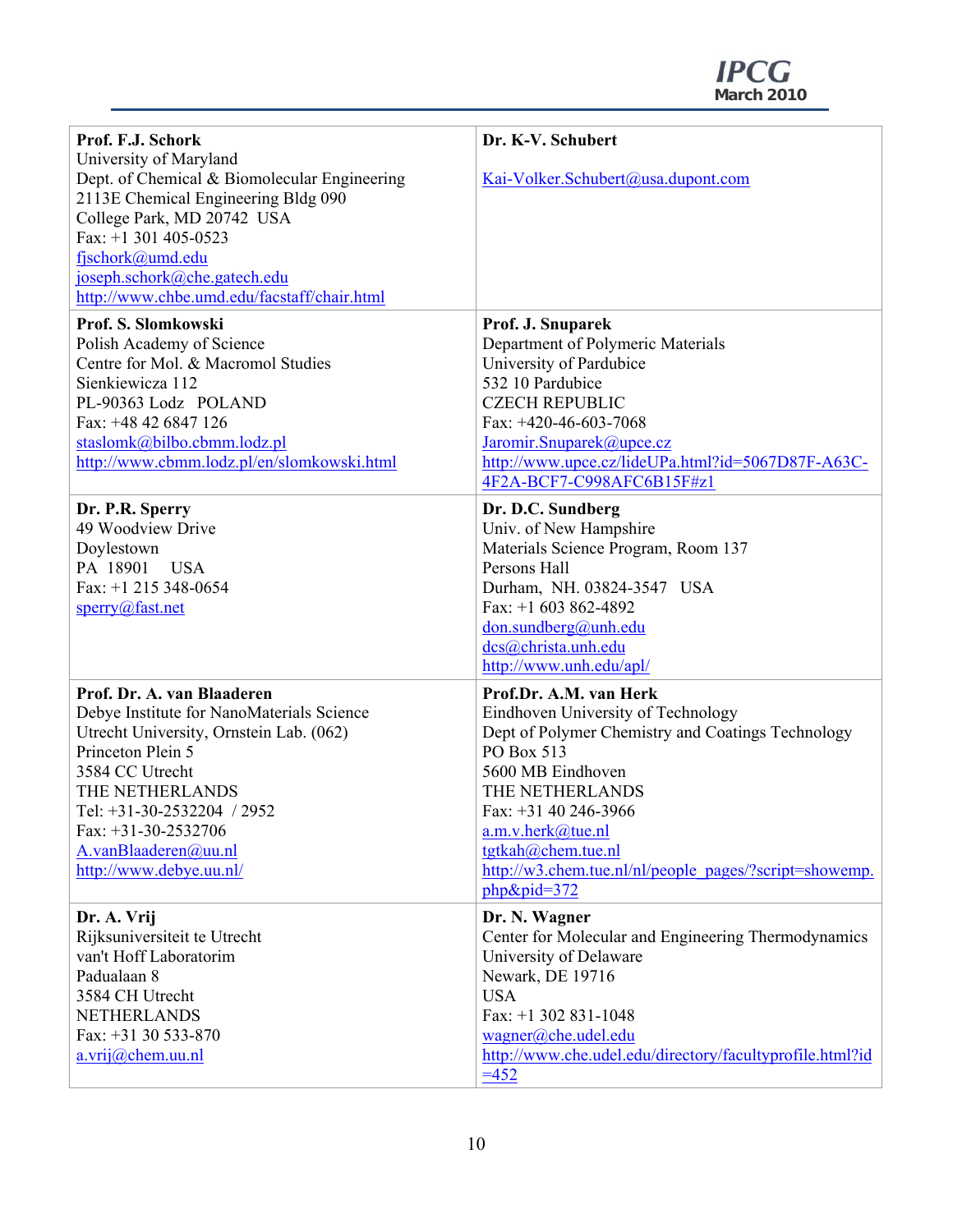| Dr. N.S.J.Williams                                 | Dr. M. Winnik                                    |
|----------------------------------------------------|--------------------------------------------------|
| <b>ICI</b> Paints                                  | University of Toronto                            |
| R&D Services Department                            | Dept of Chemistry                                |
| Wexham Road                                        | 80 St. George Street                             |
| Slough, Berkshire                                  | Toronto, ON M5S 3H6                              |
| <b>SL2 5DS UNITED KINGDOM</b>                      | <b>CANADA</b>                                    |
| Fax: $+44-1753-539-855$                            | Fax: $+1$ 416 978-0541                           |
| neal williams@ici.com                              | mwinnik@chem.utoronto.ca                         |
|                                                    | http://www.chem.utoronto.ca/staff/MAW/group.html |
| Prof.dr. P.B. Zetterlund                           |                                                  |
| The University of New South Wales                  |                                                  |
| Sydney                                             |                                                  |
| <b>AUSTRALIA</b>                                   |                                                  |
| Tel: $+61$ 2 9385 4331                             |                                                  |
| Fax: $+61$ 2 9385 6250                             |                                                  |
| pbzetterlund@hotmail.com                           |                                                  |
| p.zetterlund@unsw.edu.au                           |                                                  |
| http://www.camd.unsw.edu.au/index.php?option=com_c |                                                  |
| ontent&view=article&id=128&Itemid=58               |                                                  |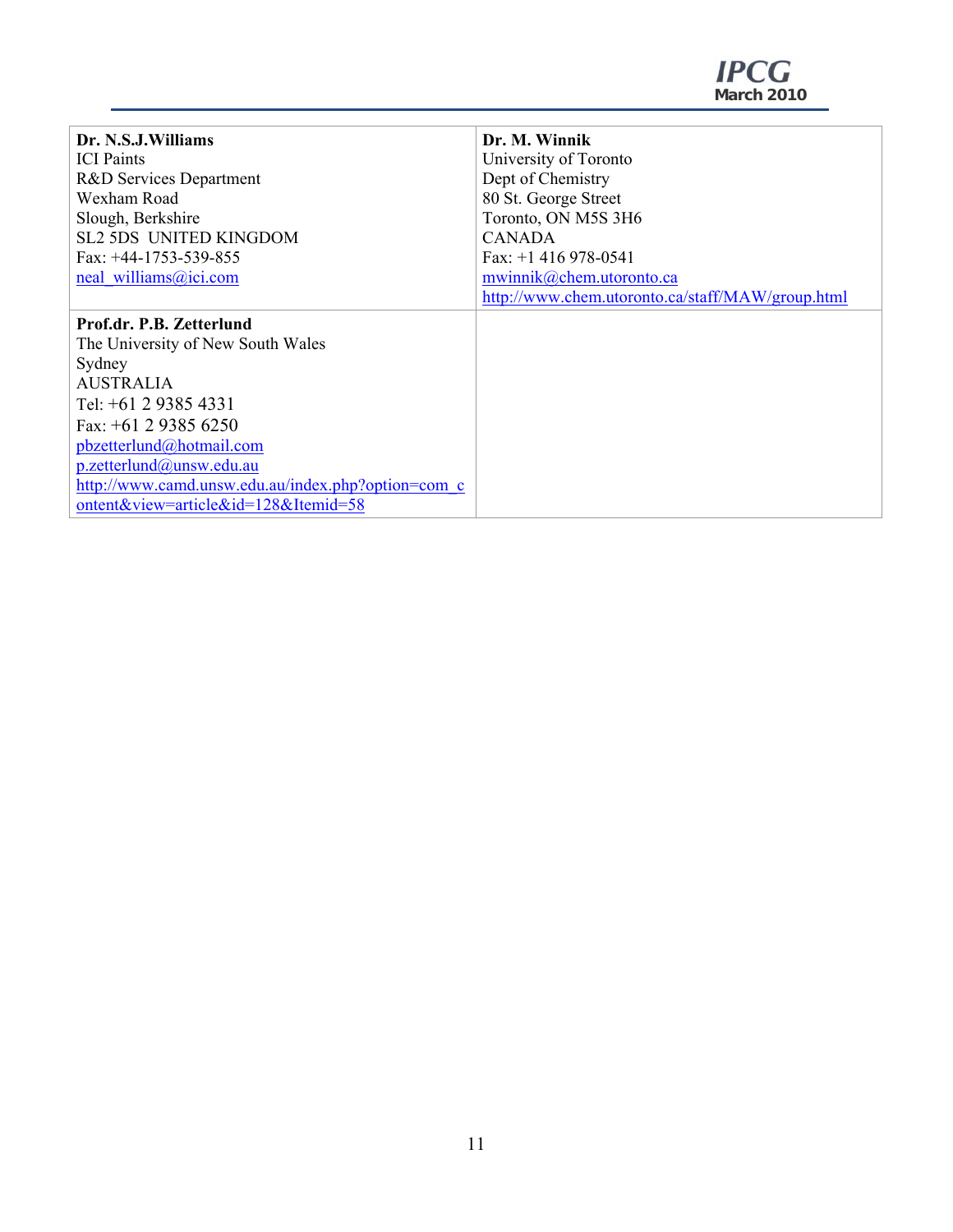## **MEMBER CONTRIBUTIONS**

| Contributor(s)                                                                                   | Page |
|--------------------------------------------------------------------------------------------------|------|
| <b>Mitchell Winnik</b><br>University of Toronto, Canada                                          | 13   |
| S.P. Armes<br>The University of Scheffield, United Kingdom                                       | 14   |
| <b>Bernadette Charleux</b><br>Universite Pierre et Marie Curie, France                           | 17   |
| <b>M.S. El-Aasser</b><br>Lehigh University, United States of America                             | 28   |
| W.D. Hergeth<br>Wacker Polymer Systems, Germany                                                  | 35   |
| A.M. van Herk - Eindhoven Group<br>Eindhoven University of Technology, The Netherlands           | 36   |
| D. Horak<br>Academy of Sciences, The Czech Republic                                              | 38   |
| <b>Jung Hyun Kim</b><br>Yonsei University, Korea                                                 | 40   |
| J.M. Asua & J. Leiza<br>The University of the Basque Country, Spain                              | 44   |
| <b>W.B. Russel</b><br>Princeton University, United States of America                             | 47   |
| F.J. Schork<br>University of Maryland, United States of America                                  | 48   |
| S. Slomkowski<br>Polish Academy of Sciences, Poland                                              | 50   |
| A. Lyon<br>Georgia Institute of Technology, United States of America                             | 51   |
| J. Claverie<br>University of Quebec at Montreal, Canada                                          | 53   |
| A. Mueller<br>Universität Bayreuth, Germany                                                      | 54   |
| A. Menshikova<br>Institute of Macromolecular Chemicals of Russian Academy of Sciences, Russia    | 56   |
| J. Forcada<br>University of the Basque Country, Institute for Polymer Materials, Spain           | 58   |
| P. Lacroix-Demazes & F. Ganachaud<br>Ecole Nationale Supérieure de Chimie de Montpellier, France | 61   |
| M. Cunningham<br>Queen's University, Kingston, Canada                                            | 64   |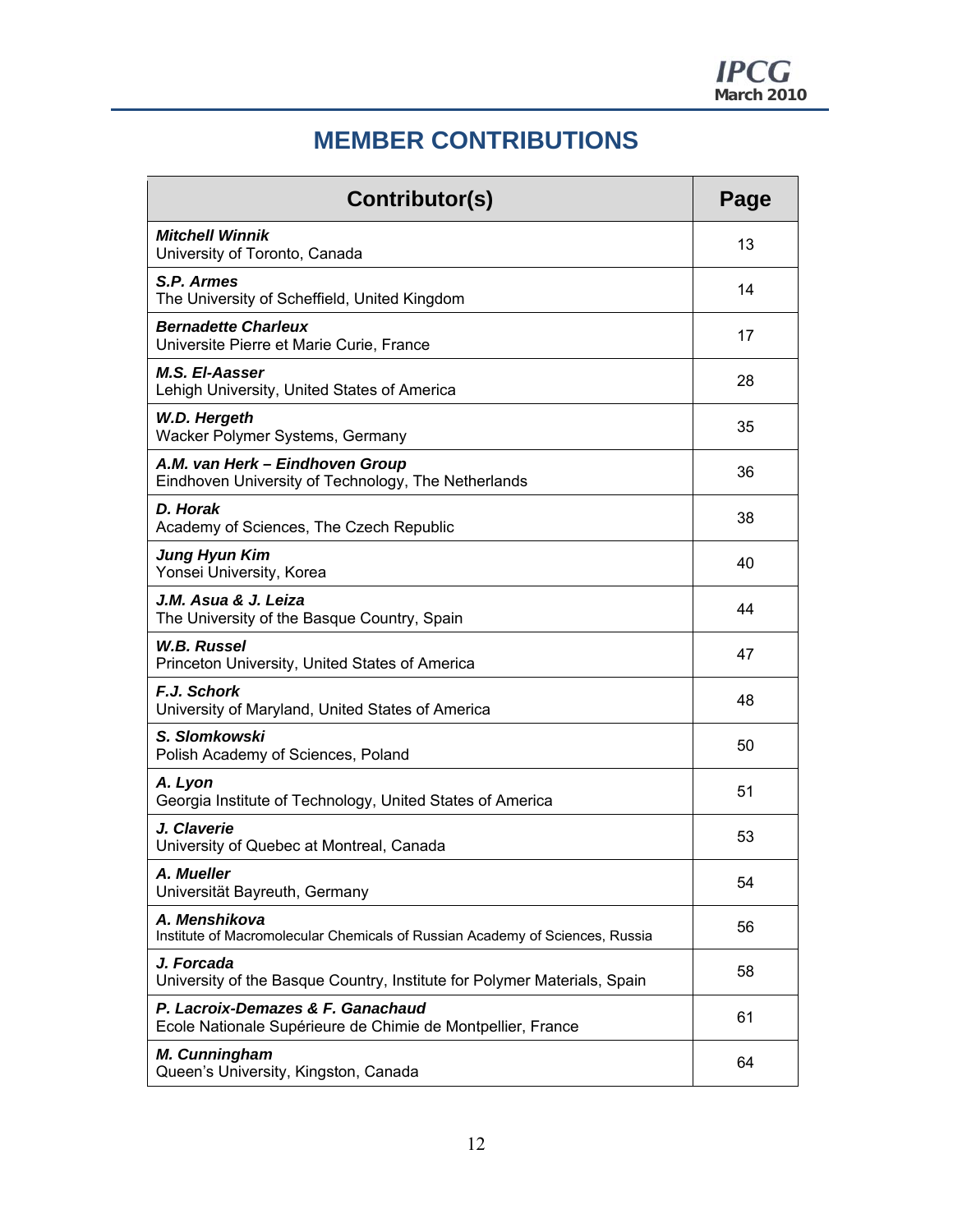## **Metal-Containing Polystyrene Beads as Standards for Mass Cytometry**

Ahmed I. Abdelrahman, Olga Ornatsky, Dmitry Bandura, Vladimir Baranov,\* Robert Kinach, Sheng Dai, Stuart C. Thickett, Scott Tanner, and Mitchell A. Winnik\* Department of Chemistry, University of Toronto, 80 St George Street Toronto ON M5S3H6, Canada

E-mail: mwinnik@chem.utoronto.ca, vladimir.baranov@utoronto.ca

## **Abstract**

We examine the suitability of metal-containing polystyrene beads for the calibration of a mass cytometer instrument, a single particle analyser based on an inductively coupled plasma ion source and a time of flight mass spectrometer. These metal-containing beads are also verified for their use as internal standards for this instrument. These beads were synthesized by multiplestage dispersion polymerization with acrylic acid as a comonomer. Acrylic acid acts as a ligand to anchor the metal ions within the interior of the beads. Mass cytometry enabled the bead-bybead measurement of the metal-content and determination of the metal-content distribution. Beads synthesized by dispersion polymerization that involved three stages were shown to have narrower bead-to-bead variation in their lanthanide content than beads synthesized by 2-stage dispersion polymerization. The beads exhibited insignificant release of their lanthanide content to aqueous solutions of different pHs over a period of six months. When mixed with KG1a or U937 cell lines, metal-containing polymer beads were shown not to affect the mass cytometry response to the metal content of element-tagged antibodies specifically attached to these cells.

This paper has been accepted for publication in the *Journal of Analytical Atomic Spectrometry* and artwork from the article will appear on the journal cover.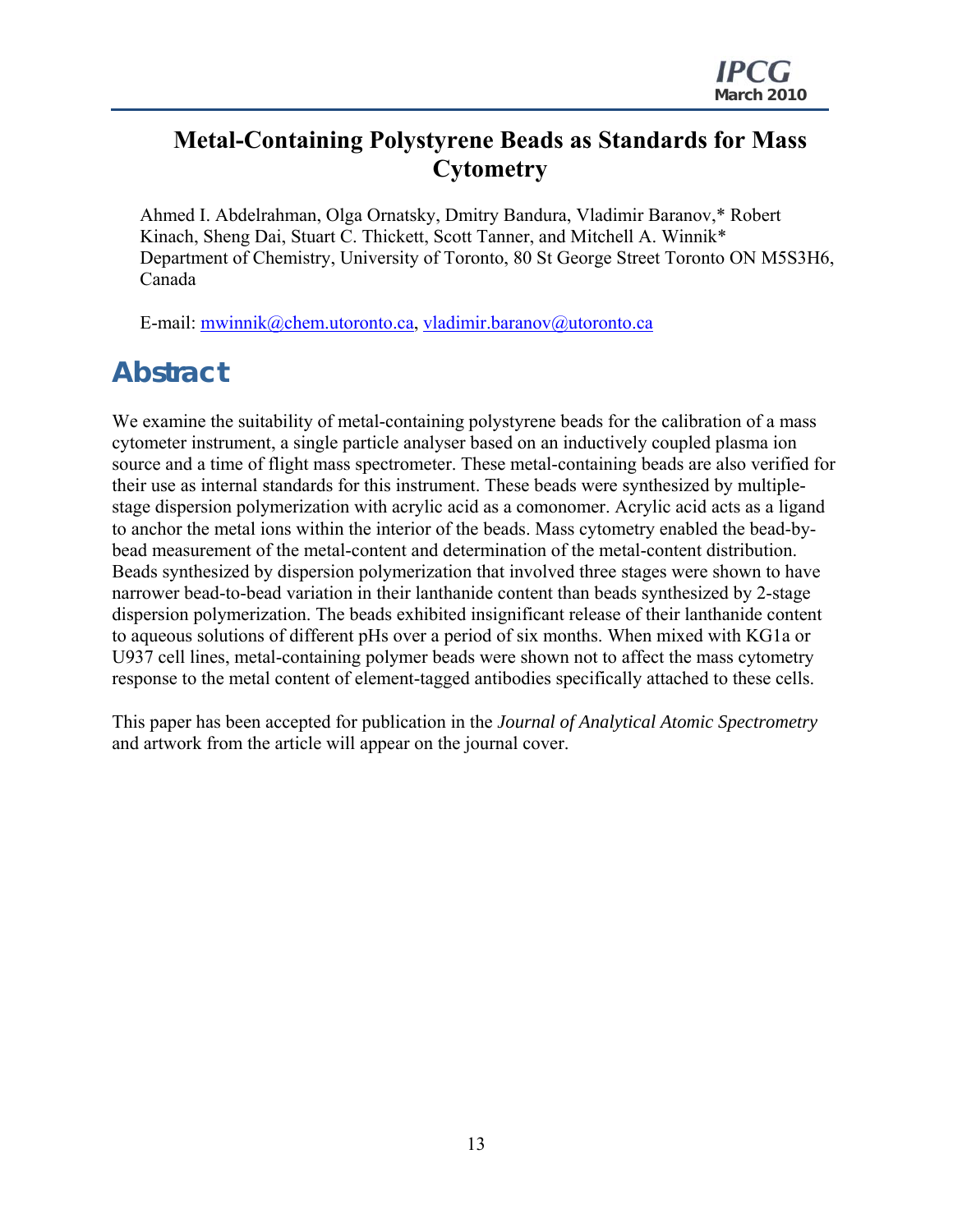## **Polymer Colloids Publications – Prof. Steve Armes**

## **Publications in 2009:**

 "*Packing efficiency of small silica particles on large latex particles: a facile route to colloidal nanocomposites*", J. A. Balmer, S. P. Armes, P. W. Fowler, T. Tarnai, Z. Gáspár, K. A. Murray and N. S. J. Williams, *Langmuir,* 25, 5339-5347 (2009).

"*Synthesis and characterization of film-forming colloidal nanocomposite particles prepared via surfactant-free aqueous emulsion copolymerization*", A. Schmid, P. Scherl, S. P. Armes, C. A. P. Leite and F. Galembeck, *Macromolecules*, 42, 3721-3728 (2009).

"*Synthesis of biocompatible sterically-stabilized poly(2-(methacryloyloxy)ethyl phosphorylcholine) latexes via dispersion polymerization in alcohol/water mixtures*", H. Ahmad, D. Dupin, S. P. Armes and A. L. Lewis, *Langmuir,* 25, 11442-11449 (2009).

"*Extent of thermal ablation suffered by model organic microparticles during aerogel capture at hypervelocities*", M. J. Burchell, N. J. Foster, J. Ormond-Prout, D. Dupin and S. P. Armes, *Meteoritics and Planetary Science,* 44, 1407-1419 (2009).

"*Mass spectrometry of hypervelocity impacts of organic micrograins*", R. Srama, W. Woiwode, F. Postberg, S. P. Armes, S. Fujii, D. Dupin, J. Ormond-Prout, Z. Sternovsky, S. Kempf, G. Moragas-Klostermeyer, A Mocker and E. Grün, *Rapid Commun. Mass Spectrometry* 23, 3895-3906 (2009).

#### **Publications in 2010:**

"*Characterisation of the dispersion stability of a stimulus-responsive core-shell colloidal latex*", S. Biggs, B. M. Reis, S. P. Armes, S. Fujii, *Colloid Surf. A Physicochem. Eng. Aspects*, 353, 210-215 (2010)

"*pH-responsive liquid marbles stabilized with poly(2-vinylpyridine) latexes*", S. Fujii, S. Kameyama, S. P. Armes, D. Dupin, M. Suzaki, Y. Nakamura, *Soft Matter,* 6, 635-640 (2010).

"*Rheological studies of acid-swellable poly(2-vinylpyridine) latexes*", M. Tam, K. C. Tam, D. Dupin and S. P. Armes, *Langmuir,* 26, 2736-2744 (2010).

"*Synthesis of sterically-stabilized latexes using well-defined poly(glycerol monomethacrylate) macromonomers*", K. L. Thompson, S. P. Armes, D. W. York, J. A. Burdis, *Macromolecules,* 43, 2169-2177 (2010).

"*Preparation of biocompatible sterically-stabilized latexes using well-defined poly(2- (methacryloyloxy)ethyl phosphorylcholine) macromonomers*", K. L. Thompson, I. Bannister, S. P. Armes and A. L. Lewis, *Langmuir,* in the press (2010).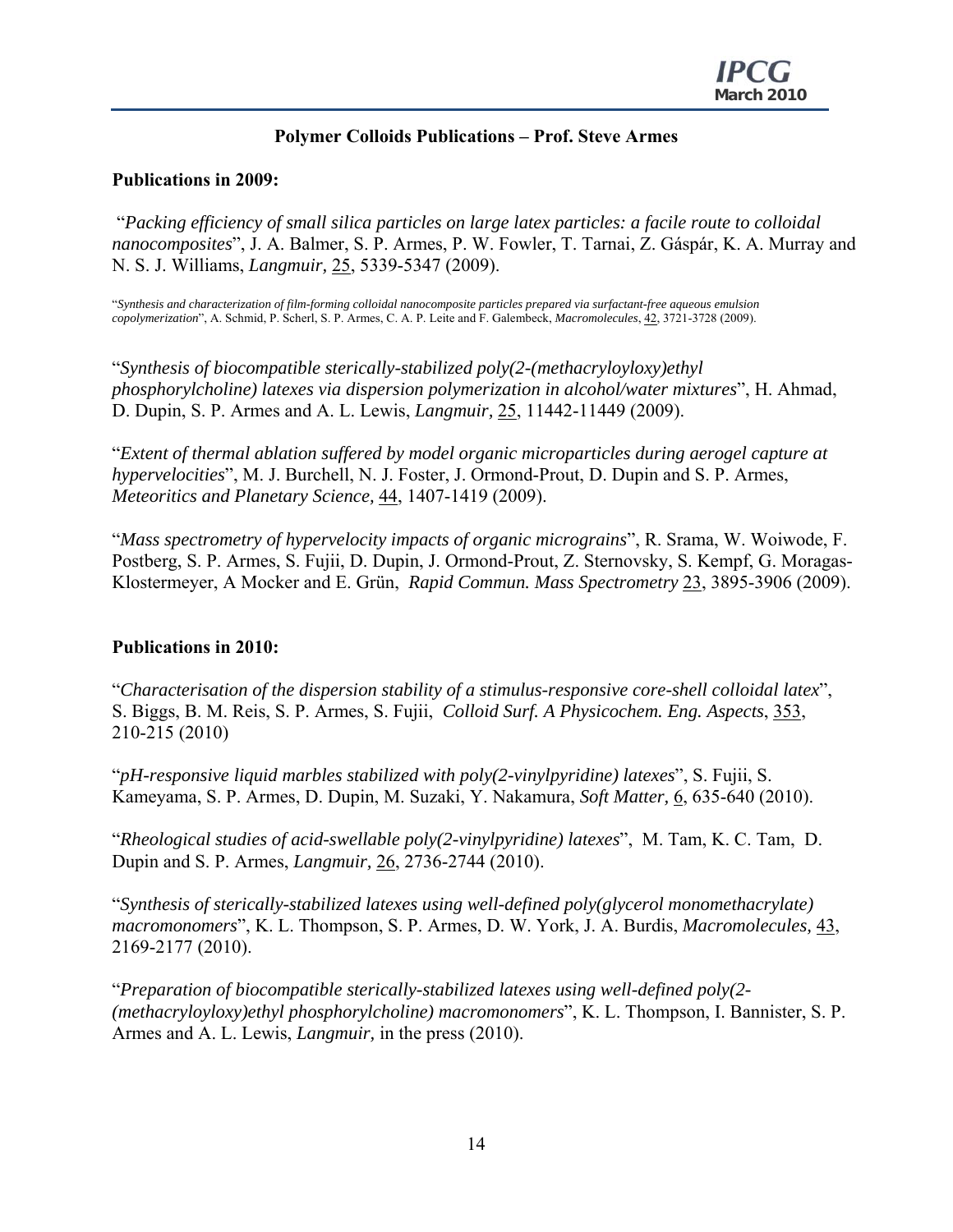"*Unexpected facile redistribution of adsorbed silica nanoparticles between latexes*", J. A. Balmer, S. P. Armes, O. O. Mykhaylyk , J. P. A. Fairclough, A. J. Ryan, M. W. Murray, K. A. Murray, N. S. J. Williams, *J. Am. Chem. Soc.* in the press (2010).

#### **Abstracts for the above two 'in the press' articles are as follows:**

"*Preparation of biocompatible sterically-stabilized latexes using well-defined poly(2- (methacryloyloxy)ethyl phosphorylcholine) macromonomers*", K. L. Thompson, I. Bannister, S. P. Armes and A. L. Lewis, *Langmuir,* in the press (2010).

**Abstract**. A range of well-defined methacrylic macromonomers based on the biomimetic monomer, 2-(methacryloyloxy)ethyl phosphorylcholine (MPC), were synthesized by Atom Transfer Radical Polymerization (ATRP) in alcoholic media using 2-(dimethylamino)ethyl-2 bromoisobutyrylamide. This tertiary amine-functionalized initiator was used to produce homopolymer precursors of various chain lengths via ATRP. These polymerizations were relatively well controlled ( $M_w/M_n \le 1.30$ ), providing that the target degree of polymerization (DP) did not exceed 30. For higher target DPs, polymerizations were only poorly controlled and characterized by broad molecular weight distributions  $(M_w/M_n = 1.50 - 2.31)$ . The tertiary amine end-group of each near-monodisperse homopolymer precursor was then quaternized using 4 vinylbenzyl chloride (4-VBC) to afford the corresponding styrene-functionalized macromonomers. PMPC<sub>30</sub> macromonomer proved to be an effective reactive steric stabilizer for the formation of polystyrene latexes when employed at 10 w/w % based on styrene monomer. Near-monodisperse submicrometer-sized and micrometer-sized latexes were prepared by aqueous emulsion and alcoholic dispersion polymerization respectively, as judged by scanning electron microscopy and dynamic light scattering studies. In contrast, attempted alcoholic dispersion polymerizations conducted either in the presence of the  $PMPC_{30}$  homopolymer precursor or in the absence of any macromonomer always resulted in macroscopic precipitation. Such control experiments confirmed the importance of the terminal styrene groups on the macromonomer chains for successful latex formation. FT-IR spectroscopy indicated the presence of the  $PMPC_{30}$  macromonomer within the polystyrene latex and XPS studies indicated that these stabilizer chains are located at (or very near) the latex surface, as expected. Using  $PMPC_{20}$  and  $PMPC_{10}$  macromonomers for the alcoholic dispersion polymerization of styrene led to latexes with substantially broader size distributions compared to those produced using the  $PMPC_{30}$ macromonomer under the same conditions. Finally, these new sterically-stabilized latexes exhibit excellent freeze-thaw stability and salt tolerance.

"*Unexpected facile redistribution of adsorbed silica nanoparticles between latexes*", J. A. Balmer, S. P. Armes, O. O. Mykhaylyk , J. P. A. Fairclough, A. J. Ryan, M. W. Murray, K. A. Murray, N. S. J. Williams, *J. Am. Chem. Soc.* in the press (2010).

**Abstract**. Addition of excess sterically-stabilized P2VP latex to a colloidal dispersion of P2VPsilica nanocomposite particles (with silica shells at full monolayer coverage) leads to the facile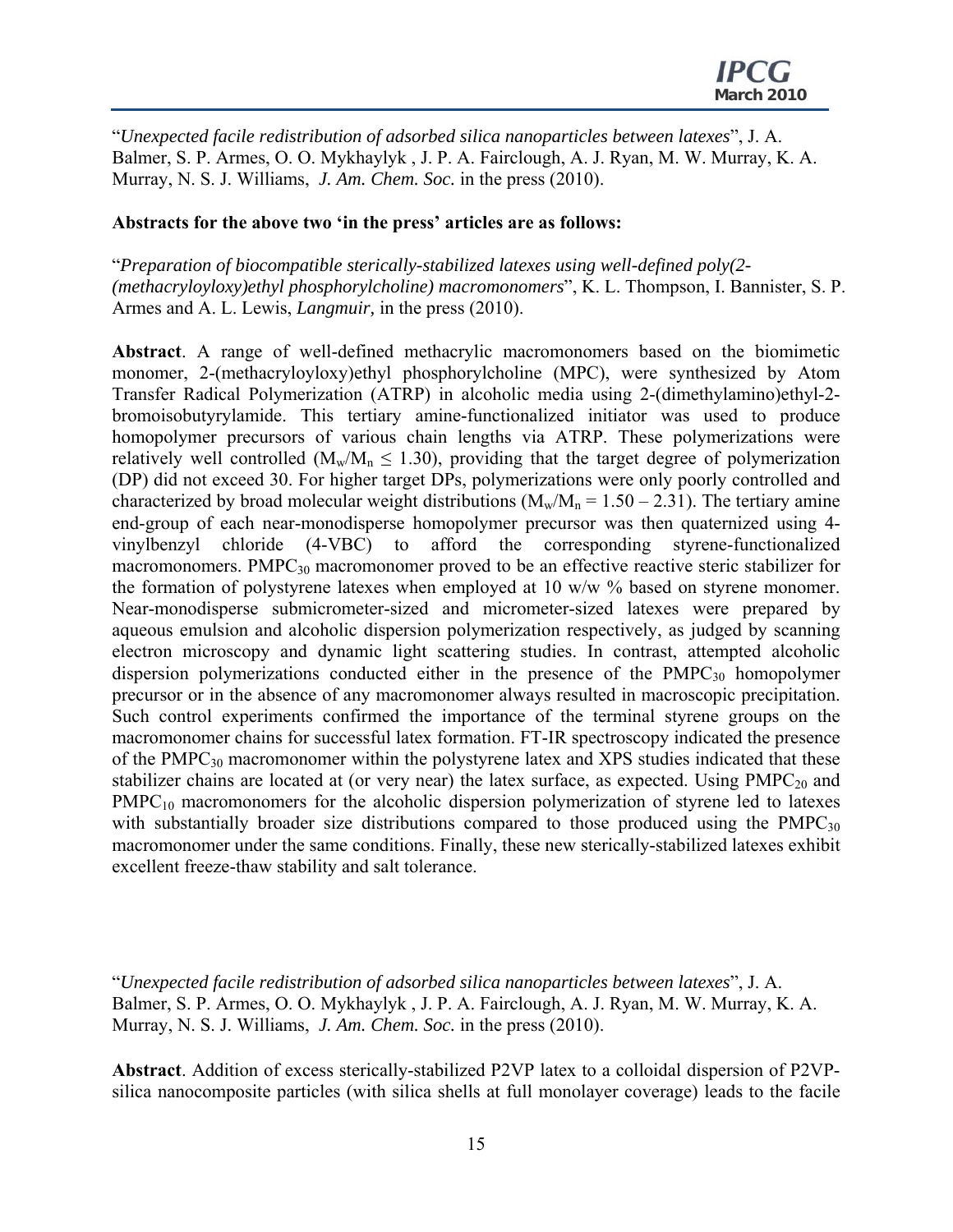redistribution of the silica nanoparticles such that *partial* coverage of all the P2VP latex particles is achieved. This silica exchange, which is complete within 1 h at  $20^{\circ}$ C as judged by small-angle x-ray scattering, is observed for nanocomposite particles prepared by heteroflocculation, but not for nanocomposite particles prepared by *in situ* copolymerization. These observations are expected to have important implications for the optimization of nanocomposite formulations in the coatings industry.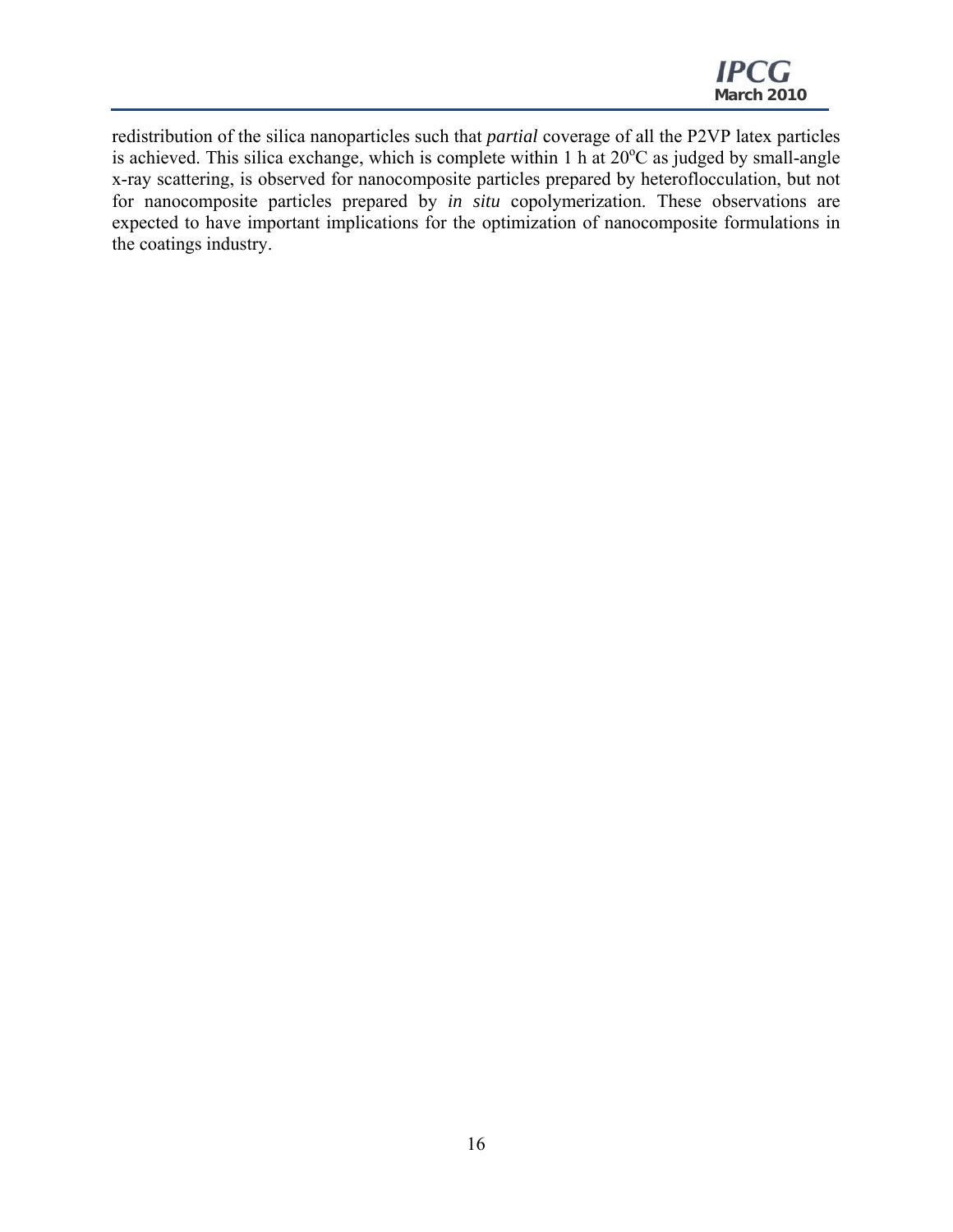

## **Laboratory of Chemistry, Catalysis, Polymers & Processes Team Chemistry and Processes of Polymerization**

## **(LCPP-CNRS) Lyon-France. www.lcpp-cpe.com**

**Submitted by :** E. Bourgeat-Lami

B. Charleux

bourgeat@lcpp.cpe.fr charleux@lcpp.cpe.fr F. D'Agosto dagosto@lcpp.cpe.fr M. Lansalot lansalot@lcpp.cpe.fr

## **1. Recently published papers.** \* Corresponding author

• *Polymer* **51**, 6-17 (2010)

Polymer/clay nanocomposites obtained by *in-situ* polymerization: state of the art and recent advances in miniemulsion polymerization

J. Faucheu<sup>'</sup>, C. Gauthier<sup>''</sup>, L. Chazeau<sup>'</sup>, J.-Y. Cavaillé<sup>'</sup>, V. Mellon<sup>°</sup>, E. Bourgeat-Lami<sup>°</sup> *1 MATEIS, INSA-LYON, 7 avenue Jean Capelle 69621 Villeurbanne Cedex, France. 2 Université de Lyon, Univ. Lyon 1, CPE Lyon, CNRS UMR 5265, Laboratoire de Chimie, Catalyse, Polymères et Procédés (C2P2), LCPP group, 43 Boulevard du 11 Novembre 1918, F-69616, Villeurbanne, France* 

Polymer/clay nanocomposites have drawn interest for decades and have been produced through various processes. This article presents a state of the art of the synthesis of polymer/clay nanocomposites specifically by *in-situ* polymerization. In a second part, experimental data on the microstructure and properties of polymer/clay nanocomposites prepared by miniemulsion polymerization are presented. This recent polymerization route enables to tailor the nanostructure of the final material through the synthesis of radically different nanostructured latex particles, with the clays being situated either on the surface of the latex particle or embedded inside the latex particle. These two nanostructures exhibit totally different mechanical and water uptake behaviors. The properties of the nanocomposite films will be discussed in terms of clay dispersion and clay contacts.

• *Journal of Polymer Science. Part A. Polymer Chemistry* **48**, 593-603 (2010)

Synthesis of oily core-hybrid shell nanocapsules through interfacial free radical copolymerization in Synthesis of ony core riperre creation.<br>miniemulsion: droplet formation and nucleation.

z. H. Cao, G. R. Shan, N. Sheibat-Othman, J-L. Putaux, E. Bourgeat-Lami 2\*

*1 State Key Laboratory of Chemical Engineering, Department of Chemical Engineering, Zhejiang University, Hangzhou, 310027, Zhejiang, China. 2 Université de Lyon, Univ. Lyon 1, CPE Lyon, CNRS UMR 5265, Laboratoire de Chimie, Catalyse,* 

*Polymères et Procédés (C2P2), LCPP group, 43 Bd du 11 Novembre 1918, F-69616, Villeurbanne, France. 3 Université de Lyon, Univ. Lyon 1, CPE Lyon, CNRS UMR5007, Laboratoire d'Automatique et de Génie des Procédés, 43 Bd du 11 Novembre 1918, F-69616, Villeurbanne, France. 4 Centre de Recherches sur les Macromolécules Végétales (CERMAV-CNRS), BP 53, F-38041 Grenoble Cedex 9, France .* 

Nanocapsules with an oily core and an organic/inorganic hybrid shell were elaborated by miniemulsion (co)polymerization of styrene, divinylbenzene, -methacryloyloxy propyl trimethoxysilane and *N*-isopropyl acrylamide. The hybrid copolymer shell membrane was formed by polymerization-induced phase separation at the interface of the oily nanodroplets with water. It was shown that the size, size distribution and colloidal stability of the miniemulsion droplets were extremely dependent on the nature of the oil phase, the monomer content and the surfactant concentration. The less water-soluble the hydrocarbon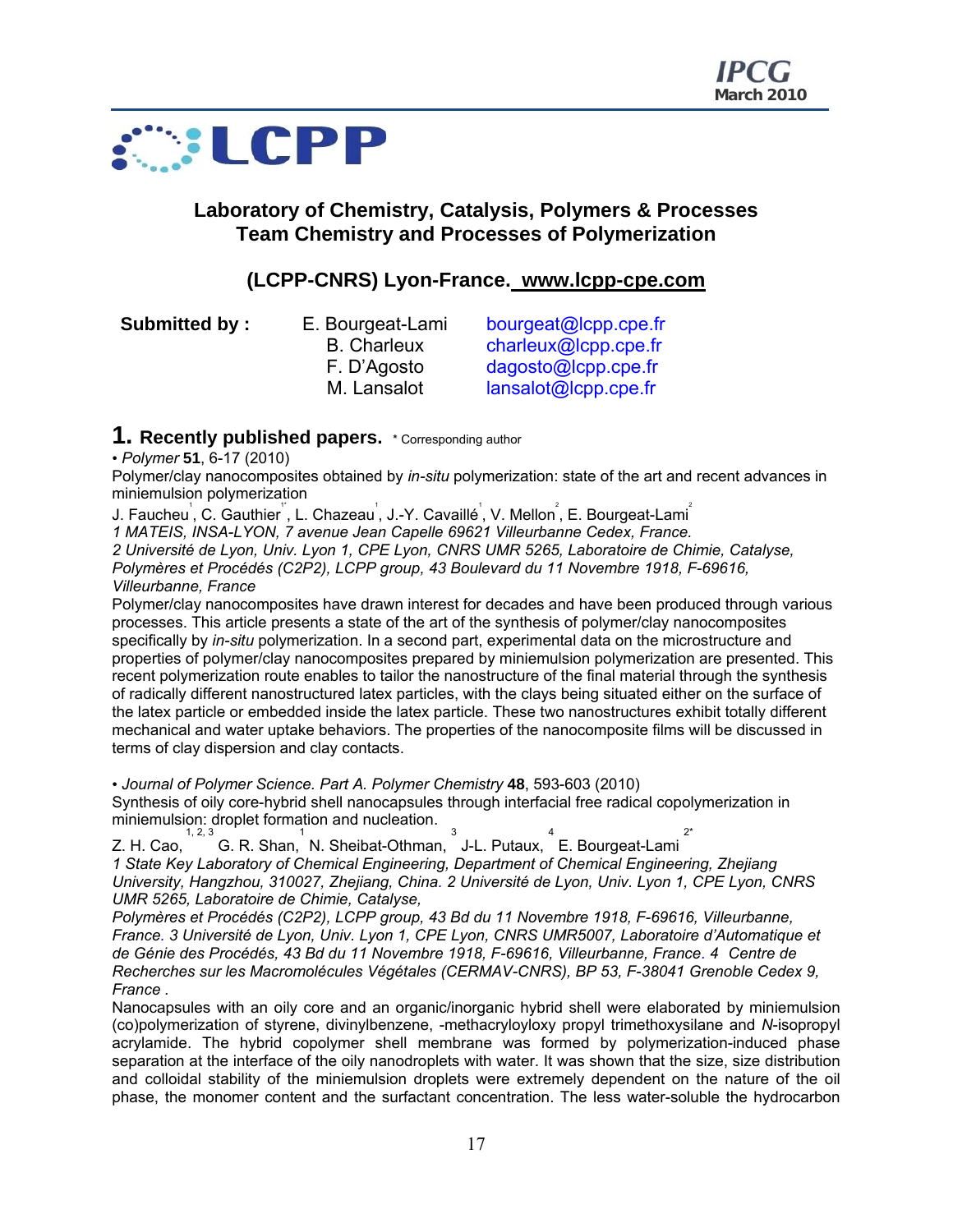template and the higher the monomer content, the better the droplet stability. The successful formation of nanocapsules with the targeted core-shell morphology (i.e., a liquid core surrounded by a solid shell) was evidenced by transmission electron microscopy. Both nanocapsules and nanoparticles were produced by polymerization of the miniemulsion droplets. The proportion of nanoparticles increased with increasing monomer concentration in the oil phase. These undesirable nanoparticles were presumably formed by homogeneous nucleation as we showed that micellar nucleation could be neglected under our experimental conditions even for high surfactant concentrations. The introduction of -methacryloyloxy propyl trimethoxysilane was considered to be the main reason for homogeneous nucleation.

• *Journal of Polymer Science. Part A. Polymer Chemistry* **48**, 784-793 (2010).

Micellar behaviour of well-defined polystyrene-based block copolymers with triethoxysilyl reactive groups and their hydrolysis-condensation

C. G. Gamys,E. Beyou,E. Bourgeat-Lami 2

*1 Université de Lyon, Lyon, F-69003, France, Université Lyon 1, Lyon, F-69003, France, CNRS UMR5223, Ingénierie des Matériaux Polymères: Laboratoire des Matériaux Polymères et Biomatériaux, F-69622 Villeurbanne, France.* 

*2 Université de Lyon, Université Lyon 1, CPE Lyon, CNRS, UMR 5265, Laboratoire de Chimie, Catalyse, Polymères et Procédés (C2P2), LCPP group, 43, Bd. du 11 Novembre 1918, F-69616 Villeurbanne, France.* 

Block copolymers of acryloxy propyl triethoxysilane (APTES) and styrene were prepared through Nitroxide-Mediated Polymerization (NMP) using alkoxyamine initiators based on N-tertbutyl-1-

diethylphosphono-2,2-dimethylpropyl nitroxide (DEPN). The copolymers were characterized by <sup>1</sup>H NMR, size exclusion chromatography (SEC) and differential scanning calorimetry (DSC). Their micellar behaviour in dioxane/methanol solutions was examined through static light scattering (SLS) and transmission electron microscopy (TEM). TEM indicated the successful formation of spherical micelles which were subsequently frozen by the sol-gel process. Hydrolysis-condensation of the reactive

ethoxysilyl side groups was followed by FTIR, H NMR and Si NMR.

• *Journal of Applied Polymer Science* **114**, 3875-3881 (2009)

Miniemulsions using static mixers: Part 1. A feasibility study using simple in-line static mixers

G. Farzi<sup>'</sup>, T. F.L. McKenna<sup>12</sup><sup>"</sup>, E. Bourgeat-Lami<sup>'</sup>

*1 CNRS-LCPP/ CPE-LYON, BP 2007, Université Claude Bernard Lyon 1, Villeurbanne, 69616, France.* 

*2 Department of Chemical Engineering, Queen's University, Kingston, Ontario, Canada*  The feasibility of using simple static mixers (SM) to produce polymerisable miniemulsion dispersions, and the influence of the emulsification conditions on the diameter of the resulting methylmethacrylate droplets were examined. It was shown that these simple mixers could be used to generate droplets with diameters on the order of 150-300 nm, and that these droplets could be successfully polymerised. As expected, increasing the flow rate through the mixers led to a decrease in the average droplet size. Doubling the number of mixers in series did not have a significant influence on the droplet size but did decrease the time needed to achieve a steady final value of the average diameter. On the contrary, changing the surfactant concentration had an observable effect on the droplet sizes obtained, with higher surfactant concentrations yielding smaller droplets.

• *Engineering Fracture Mechanics* **76**, 2846-2855 (2009)

Fracture mechanisms in polystyrene/laponite nanocomposites prepared by emulsion polymerization R. Ruggerone<sup>'</sup>, C. Plummer<sup>1</sup>, N. Negrete-Herrera<sup>°</sup>, E. Bourgeat-Lami<sup>°</sup>, J-A. Manson<sup>"</sup>

*1 Laboratoire de Technologie des Composites et Polymères (LTC), Ecole Polytechnique Fédérale de Lausanne (EPFL), 1015 Lausanne, Switzerland* 

*2 Chimie, Catalyse, Polymère, Procédé, C2P2/LCPP, UMR 5265 CNRS/CPE/UCBL, Bât. 308F, BP 2077- 43, Bd. Du 11 Nov. 1918, 69616 Villeurbanne Cedex, France.* 

Transmission electron microscopy (TEM) has been used to investigate the effect of Laponite clay on microdeformation of thin latex-based polystyrene (PS) films, in which the Laponite was concentrated at the original interfaces between the PS particles. At room temperature, a transition was observed from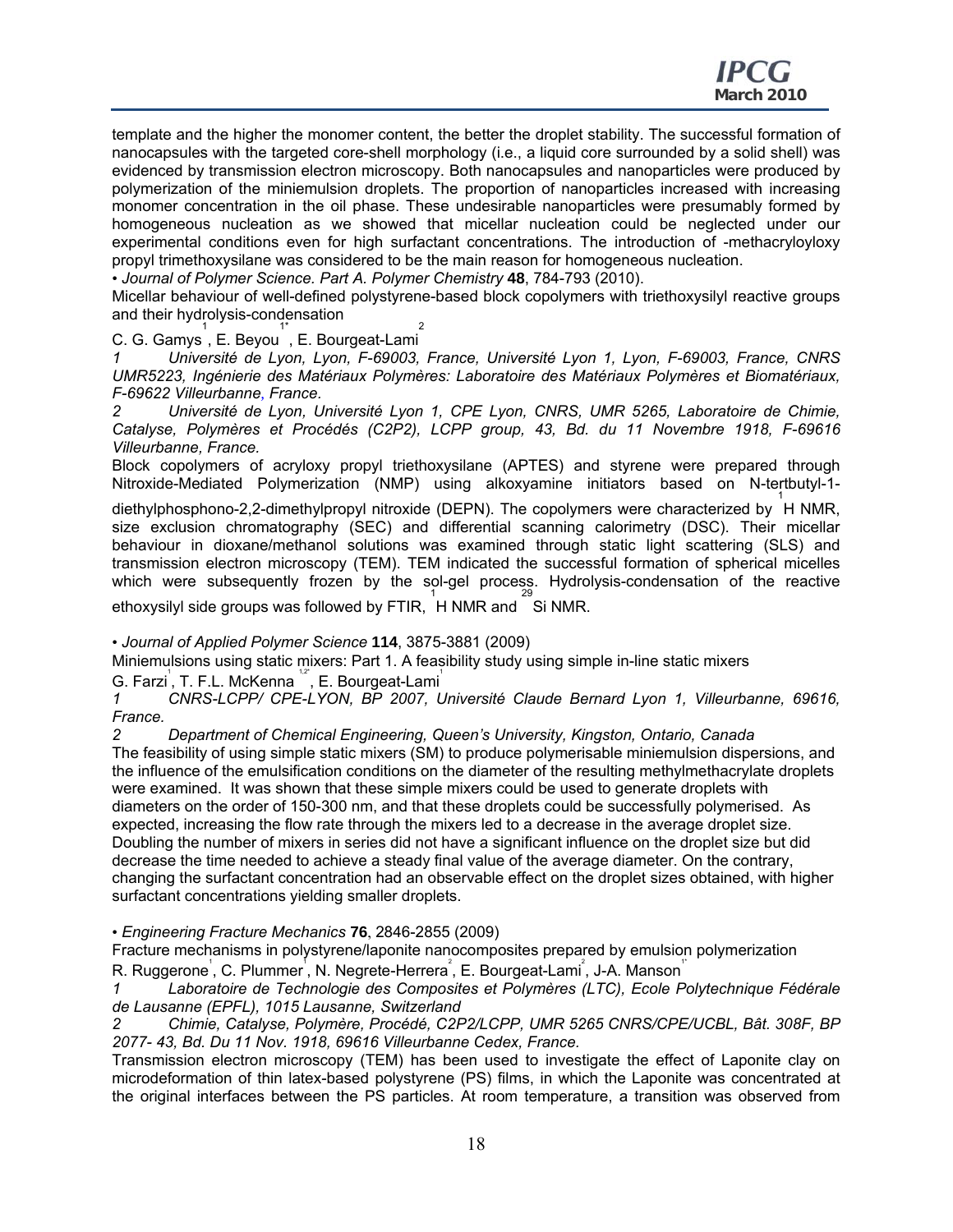crazing in pure polystyrene to a coarser fibrillar deformation mode as the Laponite content increased. Moreover, whereas pure PS showed increasingly homogeneous deformation as T approached Tg, the fibrillar deformation zones observed in the nanocomposites persisted up to T just below Tg and there was some evidence for yielding behaviour at even higher T in the presence of Laponite. The macroscopic fracture resistance of the films, as assessed from double edge-notched tensile specimens, initially increased with Laponite content, but decreased for Laponite contents greater than 5wt% with respect to the styrene monomer. This was attributed to a decrease in local ductility, consistent with the observation of reduced deformation ratios in the deformation zones by TEM, and to the intrinsic weakness of the Laponite stacks and/or the PS/Laponite interface. Thus, specimens with Laponite contents comparable with the estimated threshold for percolation of contacts between the Laponite stacks showed extremely brittle behaviour, associated with crack propagation along the interfaces between the latex particles.

• *Chem. Mat.*, **21**, 4261–4274 (2009)

Surface Electroinitiated Emulsion Polymerization (SEEP): A mechanistic approach

L. Tessier, G. Deniau<sup>\*</sup>, B. Charleux<sup>2</sup> and S. Palacin<sup>1</sup>

*1 CEA-Saclay, DSM-DRECAM-SPCSI, F-91191 Gif-sur-Yvette Cedex, France* 

*2 UPMC and CNRS, Univ. Paris 6, UMR 7610, Laboratoire de Chimie des Polymères, 4 Place Jussieu, Tour 44, couloir 44-54, 1er étage, 75252 Paris Cedex 05* 

As recently reported, the SEEP process (Surface Electroinitiated Emulsion Polymerization) is a new grafting method which provides covalently grafted polymer films on conducting or semiconducting surfaces by radical polymerization in aqueous dispersed media. It relies on cathodic electroinitiation which creates radical species able to start a radical polymerization. Contrary to the formerly described cathodic electrografting of vinylic polymers (CE), which also delivers sub-micrometer-thick and stable polymer films on conducting substrates, but requires strictly anhydrous conditions and organic aprotic solvent, SEEP brings a major improvement in switching from a purely anionic mechanism to a radical one by adding an aryldiazonium salt in the reaction mixture, while retaining the same polymer films characteristics. Moreover, SEEP is not restricted to water-soluble monomers but can be performed even with hydrophobic ones, such as *n*-butyl methacrylate (BMA). In such cases, a surfactant is necessary to stabilize the monomer in water emulsion. From this one-pot electrografting process performed in water, at room temperature, in few minutes, without restrictions on vinylic monomer water solubility, results a polymer coating strongly grafted to the substrate. This article aims at completing our first one and focuses on mechanistic aspects of SEEP to eventually establish a possible "grafting onto" mechanism. To achieve that goal, grafted polymer films obtained by SEEP on gold substrate from BMA in water as a miniemulsion, have been analyzed by IR-ATR, X-ray photoelectron spectroscopy (XPS), time-of-flight secondary ion mass spectroscopy (ToF-SIMS) and atomic force microscopy (AFM).

• *Macromolecules*, **42**, 8688–8696 (2009)

Synthesis via RAFT of amphiphilic block copolymers with liquid-crystalline hydrophobic block and their self-assembly in water  $1,4*$ 

S. Boissé ,J. Rieger,A. Di-Cicco,P.-A. Albouy,C. Bui,M.-H. Li ,B. Charleux

*1 UPMC, CNRS, Université Pierre et Marie Curie Paris 6, Laboratoire de Chimie des Polymères, UMR 7610, 4 place Jussieu, 75252 Paris Cedex 05 - FRANCE* 

*2 Institut Curie, CNRS, Université Pierre et Marie Curie Paris 6, Laboratoire Physico Chimie Curie, UMR 168, 26 rue d'Ulm, 75248 Paris Cedex 05 - FRANCE* 

*3 Université Paris-Sud, CNRS, Laboratoire de Physique des Solides, UMR 8502, 91405 Orsay Cedex – France* 

*4 Université de Lyon, Univ. Lyon 1, CPE Lyon, CNRS UMR 5265, Laboratoire de Chimie Catalyse Polymères et Procédés (C2P2), LCPP Bat 308F, 43 Bd du 11 novembre 1918, F-69616 Villeurbanne, France* 

Two families of amphiphilic diblock copolymers, in which the hydrophobic block was a cholesteryl-based smectic liquid-crystalline polymer and the hydrophilic block was either a neutral polymer with a lower critical solution temperature (LCST), poly(*N*,*N*-diethylacrylamide), or a copolymer containing acrylic acid moieties and poly(ethylene oxide) side chains, were successfully synthesized by reversible additionfragmentation chain transfer (RAFT) polymerization. Nano-assemblies of these amphiphilic species in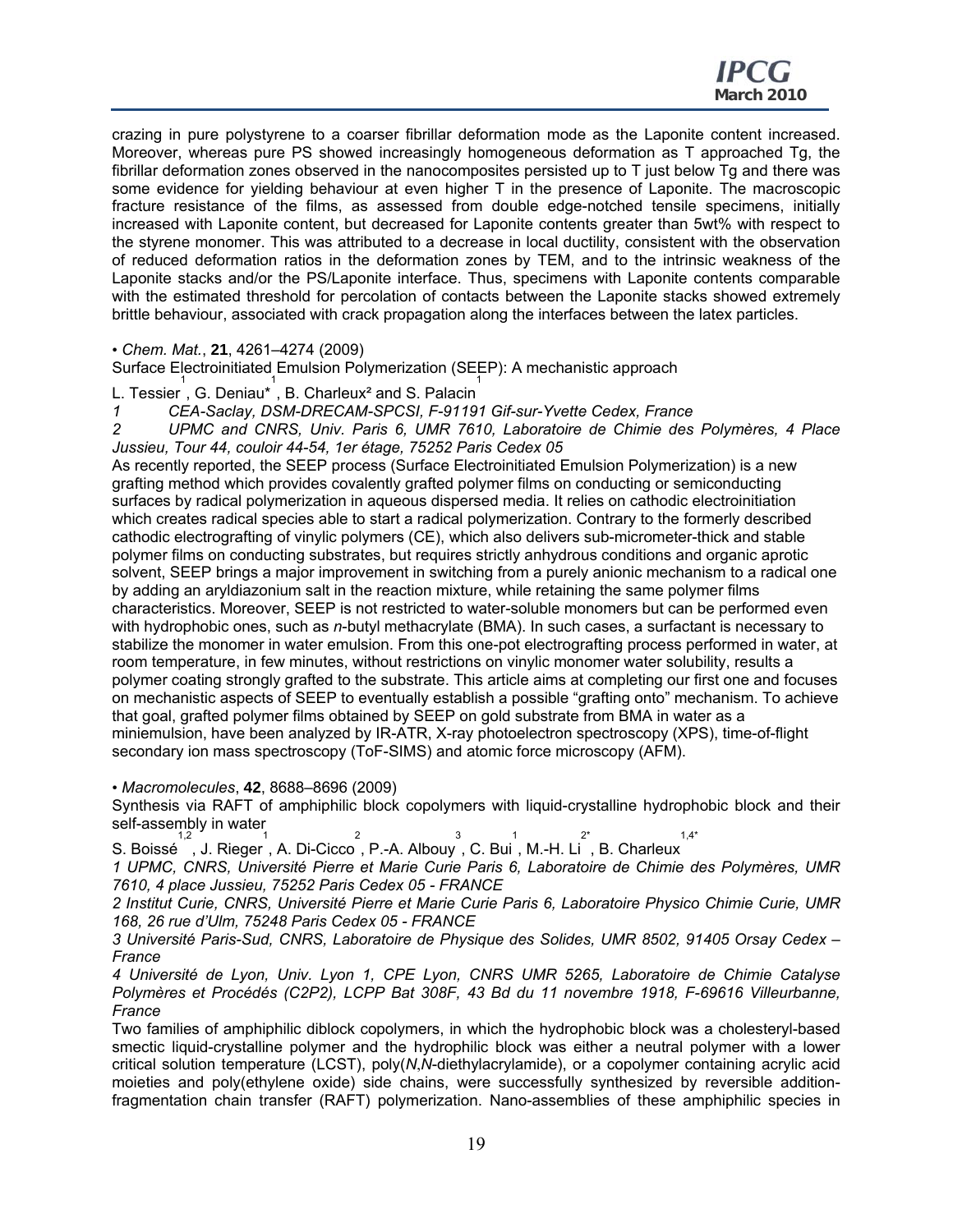water or in buffer solution were prepared using the co-solvent method. The morphology of the nanoassemblies clearly depended on the weight fraction and the nature of the hydrophobic block. The amphiphilic liquid-crystal (LC) block copolymers with a hydrophobic/hydrophilic weight ratio of 74/26 or 65/35 formed long nanofibers, whereas the non LC copolymers based on polystyrene of similar ratio formed vesicles or short cylindrical micelles. Such morphologies were assigned to the presence of a smectic order in the hydrophobic domain of the assemblies, as revealed by small angle X-ray scattering (SAXS) and cryogenic transmission electron microscopy.

• *Macromol. Rapid Commun. Special Issue on "Acrylate Free Radical Polymerization: From Mechanism to Polymer Design"* **30**, 2002-2021 (2009)

Chain Transfer to Polymer and Branching in Controlled Radical Polymerizations of n-Butyl Acrylate

Nasir M. Ahmad<sup>a</sup>, Bernadette Charleux<sup>b</sup>, Céline Farcet b, Christopher J. Ferguson<sup>o</sup>, Scott G. Gaynor<sub>g)</sub>, Brian S. Hawkett, Frank Heatley, Bert Klumperman, Dominik Konkolewicz, Peter A. Lovell, Krzysztof Matyjaszewski h) , Rajan Venkatesh i)

*a) School of Chemicals and Materials Engineering, National University of Science and Technology, H-12, Islamabad, Pakistan* 

*b) UPMC Univ. Paris 6 and CNRS, UMR 7610, Laboratoire de Chimie des Polymères, 4, Place Jussieu, 75252 Paris Cedex 05, France* 

*c) Key Centre for Polymers and Colloids, School of Chemistry, University of Sydney, NSW 2006, Australia d) The Dow Chemical Company, Materials Science, Water Soluble Polymers, 1691 N. Swede Rd., Midland, MI 48674, USA* 

*e) School of Chemistry, The University of Manchester, Manchester, M13 9PL, United Kingdom* 

*f) University of Stellenbosch, Department of Chemistry and Polymer Science, Private Bag X1, 7602 Matieland, South Africa g) Materials Science Centre, School of Materials, The University of Manchester, Grosvenor Street, Manchester, M1 7HS, United Kingdom* 

*h) Department of Chemistry, Carnegie Mellon University, 4400 Fifth Avenue, Pittsburgh, Pennsylvania 15213, USA* 

*i) BASF SE, Global Business Unit Acrylics and Superabsorbents, D-67056 Ludwigshafen, Germany*  Chain transfer to polymer (CTP) in conventional free-radical polymerizations (FRP) and controlled radical polymerizations (ATRP, RAFT and NMP) of n-butyl acrylate (BA) has been investigated using <sup>"</sup>C NMR measurements of branching in the poly(n-butyl acrylate) produced. The mol% branches is reduced significantly in the controlled radical polymerizations as compared to conventional FRPs. Several possible explanations for this observation are discussed critically and all except one refuted. The observations are explained in terms of differences in the concentration of highly-reactive short-chain radicals which can be expected to undergo both intramolecular and intermolecular CTP at much higher rates than long-chain radicals. In conventional FRP the distribution of radical concentrations is broad and there always is present a significant proportion of short-chain radicals, whereas in controlled radical polymerizations the distribution is narrow with only a small proportion of short-chain radicals which diminishes as the living chains grow. Hence, irrespective of the type of control, controlled radical polymerizations give rise to lower levels of branching when performed under otherwise similar conditions to conventional FRP. Similar observations are expected for other acrylates and monomers that undergo chain transfer to polymer during radical polymerization.

• *J. Polym. Sci.: Part A: Polym. Chem.* **48**, 34–47 (2010)

A minimal amount of acrylonitrile turns the nitroxide-mediated polymerization of methyl methacrylate into an almost ideal controlled/living system

J. Nicolas,<sup>1</sup>\* S. Brusseau,<sup>23</sup> B. Charleux<sup>23</sup>\*

*1 Laboratoire de Physico-Chimie, Pharmacotechnie et Biopharmacie, Université Paris-Sud 11, UMR CNRS 8612, Faculté de Pharmacie, 5 rue Jean-Baptiste Clément, 92296 Châtenay-Malabry cedex, France* 

*2 UPMC Université Paris 6, UMR 7610, Laboratoire de Chimie des Polymères, 4 place Jussieu, 75252 Paris cedex 05, France* 

*3 CNRS Université Paris 6, UMR 7610, Laboratoire de Chimie des Polymères, 4 place Jussieu,*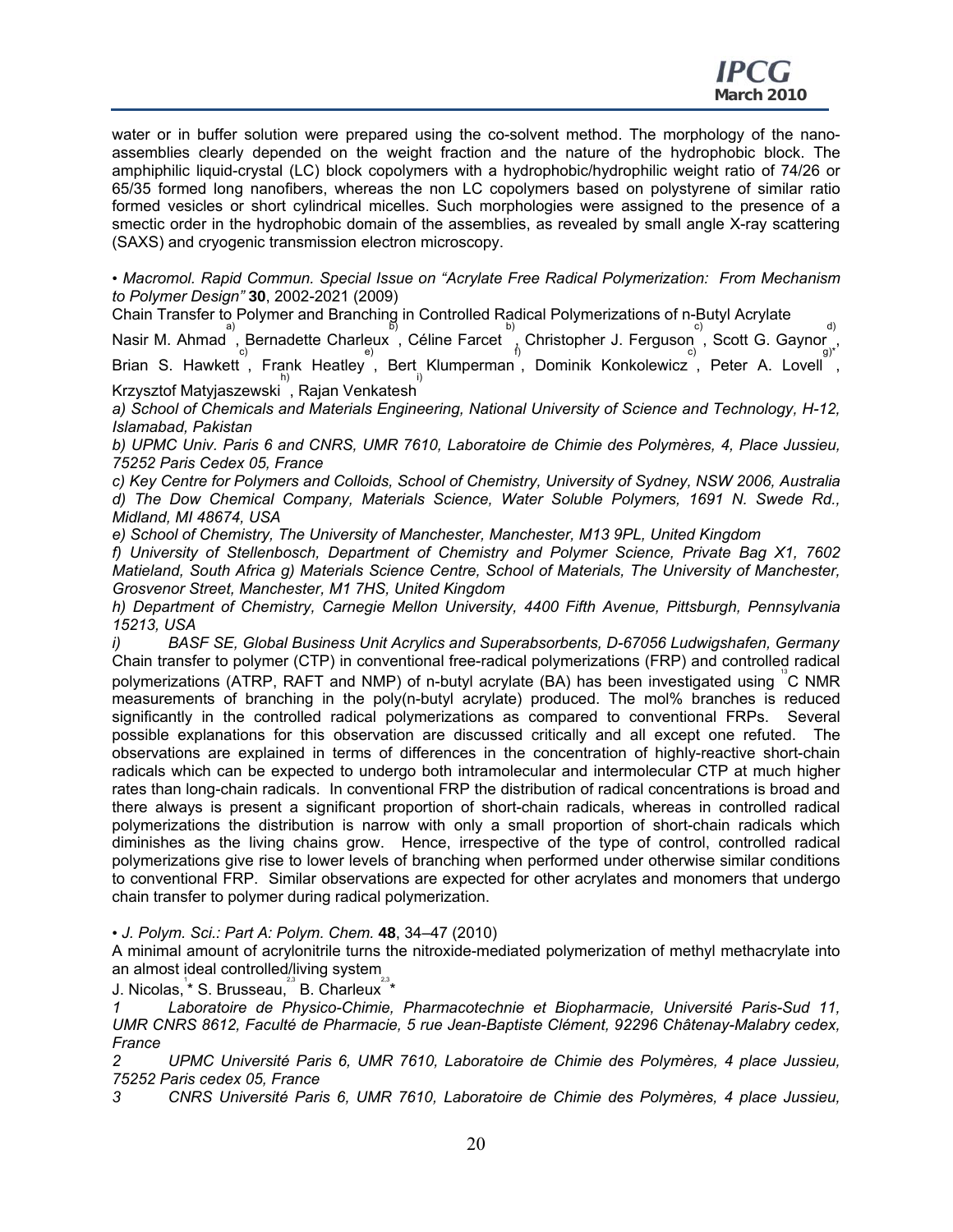*75252 Paris cedex 05, France* 

*4 Université de Lyon, Univ. Lyon 1, CPE Lyon, CNRS UMR 5265, Laboratoire de Chimie Catalyse Polymères et Procédés (C2P2), LCPP, Bat 308F, 43 Bd du 11 novembre 1918, F-69616 Villeurbanne, France* 

Nitroxide-mediated controlled/living free-radical polymerization of methyl methacrylate initiated by the SG1-based alkoxyamine BlocBuilder was successfully performed in bulk at 80 – 99 °C with the help of a very small amount of acrylonitrile (AN, 2.2 – 8.8 mol.%) as a comonomer. Well-defined PMMA-rich P(MMA-*co*-AN) copolymers were prepared with the number-average molar mass, *M*n, in the 6.1 – 32 kg.mol range and polydispersity indexes as low as 1.24. Incorporation of AN in the copolymers was demonstrated by H and <sup>®</sup>C NMR spectroscopy, and its effect on the chain thermal properties was evaluated by DSC and TGA analyses. Investigation of chain-end functionalization by an alkoxyamine

group was performed by means of 31 P NMR spectroscopy and chain extensions from a P(MMA-*co*-AN)- SG1 macroinitiator. It demonstrated the very high proportion of SG1-terminated polymer chains, which opened the door to block copolymer synthesis with a high quality of control.

• *J. Polym. Sci.: Part A: Polym. Chem.* **48**, 173–185 (2010)

Grafting polymer chains bearing an N-succinimidyl activated ester end-group onto primary amine-coated silica particles and application of a simple, one-step approach via nitroxide-mediated controlled/living free-radical polymerization.

J. Parvole, L. Ahrens, H. Blas, J. Vinas, C. Boissière, C. Sanchez, M. Save, B. Charleux \*

*1 UPMC and CNRS, Univ. Paris 6, UMR 7610, Laboratoire de Chimie des Polymères, 4 Place Jussieu, 75252 PARIS Cedex 05, France.* 

*2 UPMC and CNRS, Univ. Paris 6, UMR 7574, Laboratoire de Chimie de la Matière Condensée, 4 Place Jussieu, 75252 PARIS Cedex 05, France.* 

*3 IPREM Equipe Physique et Chimie des Polymères, UMR 5254, Université de Pau et des Pays de l'Adour - CNRS, Technopole Hélioparc, 2 Av Président Angot, 64053 PAU cedex 9, France.* 

In a first part, the alkoxyamine initiator derived from BlocBuilder<sup>®</sup>, based on the nitroxide SG1 and bearing an *N*-succinimidyl ester function was used to synthesize a variety of well-defined polymers with the activated ester group at the  $\alpha$ -end. The grafting of those polymer chains onto primary-amine functionalized Stöber silica particles was performed in soft conditions at room temperature and was studied as a function of the polymer chain length, the type of solvent and the concentrations of both polymer and amine. Polymer grafting densities were mainly in the  $0.1 - 0.2$  chain.nm  $\hat{i}$  range. To increase the grafting density in simple experimental conditions, a direct *one-step* method was then proposed: the primary-amine modified silica, the *N*succinimidyl ester functionalized alkoxyamine and the monomer were all introduced into the reaction medium at once. This technique allowed grafting and chain growth to take place simultaneously at the polymerization temperature (i.e. 120 °C for styrene), in a single step, and produced hybrid particles with very high grafting density, up to 0.9 chain.nm<sup>2</sup>, and long polymer chains.

• *ACS Applied Materials & Interfaces,* **2**, 434-442 (2010)

Dispersion polymerization of methyl acrylate in non polar solvent stabilized by triblock copolymers formed in situ via the RAFT process.

L. Houillot, $^{^{12}}$  C. Bui, $^{^{12}}$  C. Farcet,  $^{^{3}}$  C. Moire,  $^{^{3}}$  J.-A. Raust,  $^{^{4}}$  H. Pasch,  $^{^{4}}$  M. Save\*,  $^{^{12}}$  B. Charleux  $^{^{112}}$ 

*1 UPMC Université Paris 6, UMR 7610, Laboratoire de Chimie des Polymères, 4 place Jussieu, 75252 Paris cedex 05, France* 

*2 CNRS Université Paris 6, UMR 7610, Laboratoire de Chimie des Polymères, 4 place Jussieu, 75252 Paris cedex 05, France* 

*3 L'Oréal Recherche, Aulnay Sous Bois, France* 

*4 Deutsches Kunststoff-Institut (German Institute for Polymers), Schlossgartenstrasse 6, 64289 Darmstadt, Germany* 

The free-radical dispersion polymerization of methyl acrylate (MA) in isododecane was carried out in the presence of a poly(2-ethylhexyl acrylate) macromolecular RAFT (reversible addition fragmentation chain transfer) agent bearing a trithiocarbonate reactive group in the middle of the chain (P2EHA-TTC). The presence of the trithiocarbonate function was crucial for the synthesis of monodisperse colloidal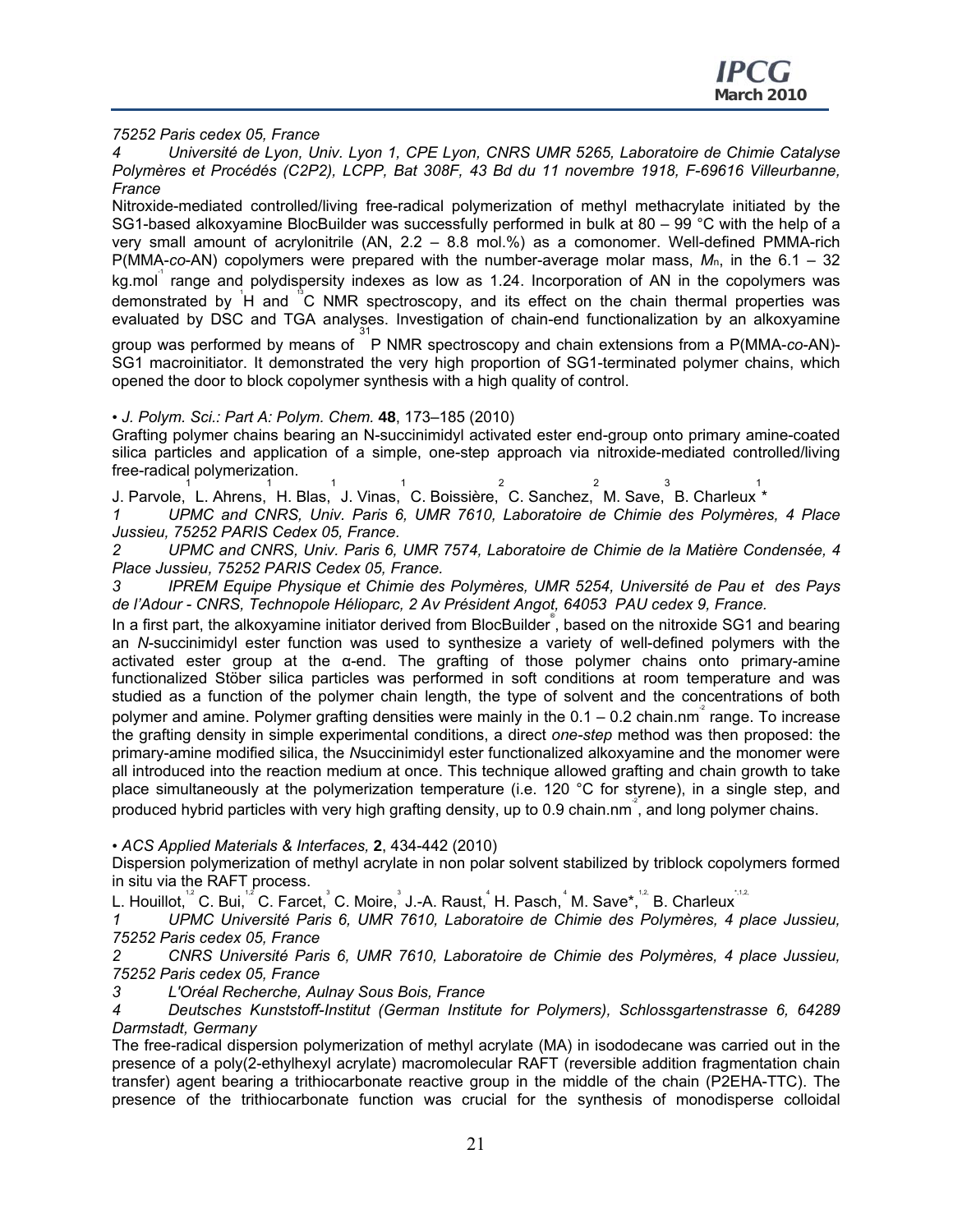poly(methyl acrylate) (PMA) particles stabilized by the P2EHA segments. The hydrodynamic diameters ranged from 100 nm to 300 nm, using particularly low amounts of the macro(RAFT agent) (1 – 6 wt-% *vs*. MA) in dispersion polymerizations carried out at 20 wt% solids content. As shown by 2D-liquid chromatography P2EHA-*b*-PMA or P2EHA-*b*-PMA-*b*-P2EHA block copolymers formed *in situ* at the early stage of the dispersion polymerization due to the reversible transfer process and played the role of particle stabilizer. The glass transition temperature of the derived polymer films was not affected by the low amount of the chosen macromolecular stabilizer and the mechanical properties were mainly those of PMA, which makes the technique very attractive for coating applications.

## **2. Articles in press.** \* Corresponding author

• *Actualité Chimique (in French)* 

Les particules mettent les formes. Quand le Dieu romain Janus inspire les scientifiques

A. Perro<sup>'</sup>, S. Reculusa<sup>12</sup>, E. Bourgeat-Lami<sup>3</sup>, S. Ravaine<sup>1</sup>, E. Duguet<sup>2</sup>

*1 CNRS, Université de Bordeaux,CRPP, 33600 Pessac, France.* 

*2 CNRS, Université de Bordeaux, ICMCB, 33608 Pessac Cedex, France.* 

*3 Chimie Catalyse Polymères Procédés -UMR 5265 CNRS/CPE/UCBL, ESCPE, 69616 Villeurbanne Cedex, France* 

Because the roman god Janus was usually represented with two heads placed back to back, the term Janus is used for the description of particles whose surfaces of both hemispheres are different from a chemical view point. Original properties and applications are expected. Moreover, they could be used as building blocks for supraparticular assemblies. This review deals with the great and imaginative efforts which were devoted to the synthesis of Janus particles.

• *Actualité Chimique (in French)* 

Les particules mettent les formes. Des atomes aux molécules colloïdales

A. Perro<sup>'</sup>, D. NGuyen<sup>°</sup>, E. Bourgeat-Lami<sup>°</sup>, S. Ravaine<sup>'</sup>, E. Duguet <sup>?</sup>'

*1 CNRS, Université de Bordeaux,CRPP, 33600 Pessac, France.* 

*2 CNRS, Université de Bordeaux, ICMCB, 33608 Pessac Cedex, France.* 

*3 Chimie Catalyse Polymères Procédés -UMR 5265 CNRS/CPE/UCBL, ESCPE, 69616 Villeurbanne Cedex, France* 

The concept of colloidal molecules was first evoked by van Blaaderen in 2003 for describing small nonspherical colloids made of the aggregation of a small number of particles. He predicted original morphologies to the complex assembly of such colloids, in particular optics. This paper deals with the first successful elaboration routes of such new building bricks.

• *Adv. Polym. Sci.* (A. Van Herk and K. Landfester Editors)

Preparation of Hybrid Latex Particles and Core-Shell Particles Through the Use of Controlled Radical Polymerization Techniques in Aqueous Media.

B. Charleux, F. D'Agosto, G. Delaittre 1\* 1 2

*1 Université de Lyon, Univ. Lyon 1, CPE Lyon, CNRS UMR5265, Laboratoire de Chimie, Catalyse, Polymères et Procédés (C2P2), LCPP group, 43 Bd du 11 Novembre 1918, F-69616, Villeurbanne, France.* 

*2 Institute for Molecules and Materials, Radboud University Nijmegen, Heyendaalseweg 135, 6525ED Nijmegen, The Netherlands* 

The synthesis of hybrid and core-shell nanoparticles using controlled/living radical polymerization in aqueous dispersed systems is reviewed. The processes involve emulsion, miniemulsion and dispersion polymerizations as well as grafting techniques with the aim of producing submicrometric latex particles with well-defined morphology that may not be accessible via classical radical polymerization. Those morphologies include organic/inorganic hybrids, nanos-tructured particles, (nano)capsules and hydrophobic core-hydrophilic shell particles.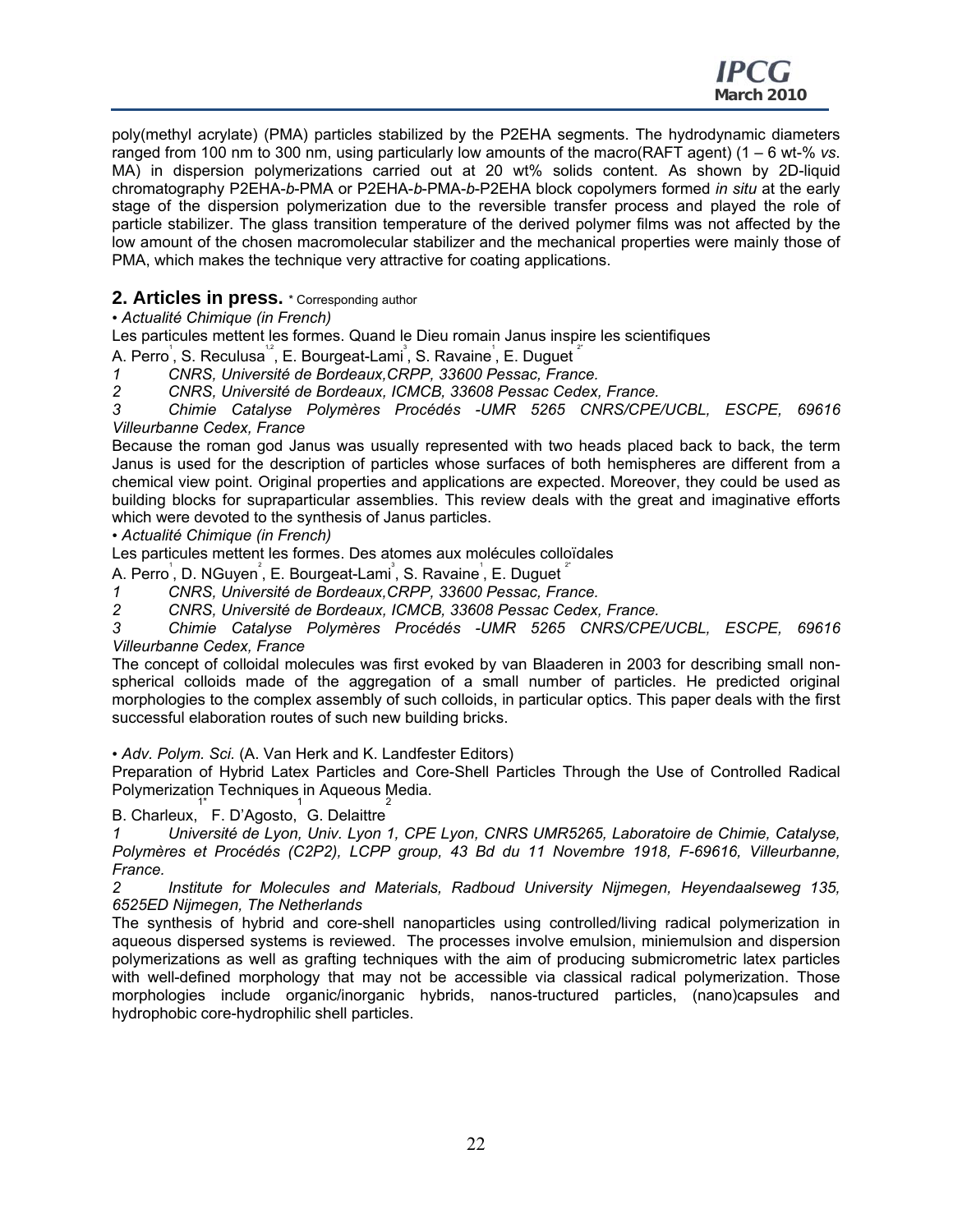• *Adv. Polym. Sci.* (A. Van Herk and K. Landfester Editors)

Organic/inorganic composite latexes: the marriage of emulsion polymerization and inorganic chemistry. E. Bourgeat-Lami\*, M. Lansalot

*Université de Lyon, Univ. Lyon 1, CPE Lyon, CNRS UMR5265, Laboratoire de Chimie, Catalyse, Polymères et Procédés (C2P2), LCPP group, 43 Bd du 11 Novembre 1918, F-69616, Villeurbanne.* 

This review article describes recent advances in the synthesis and properties of waterborne organic/inorganic colloids elaborated through conventional emulsion polymerization, a well-established technology. These materials can be defined as aqueous suspensions of composite latex particles constituted of organic and inorganic domains organized into well-defined core-shell, multinuclear, raspberry, multipod-like or armored morphologies. Particular emphasis is placed on the synthetic strategies to fabricate these colloidal materials. Two main approaches are described: the polymerization of organic monomers in the presence of pre-formed inorganic particles, and the reverse approach where inorganic materials are synthesized in the presence of pre-formed polymer latexes. The list of examples provided in this review is by no means exhaustive but rather intends to give an overview of synthetic methods for selected inorganic compounds (e.g., silica, iron oxide, pigments, clays, quantum dots and metals), and briefly report on potential applications of the resulting materials.

• *J. Mater. Chem.* 

About the suitability of the seeded-dispersion polymerization technique for preparing micron-sized silicapolystyrene clusters  $\mathcal{L}$ 

D. NGuyen 1 , S. Ravaine , E. Bourgeat-Lami 3 , E. Duguet 1\*

*1 CNRS Université de Bordeaux ICMCB, 33608 Pessac Cedex, France.* 

*2 CNRS, Université de Bordeaux,CRPP, 33600 Pessac, France.* 

*3 Chimie Catalyse Polymères Procédés -UMR 5265 CNRS/CPE/UCBL, ESCPE, 69616 Villeurbanne Cedex, France* 

Dispersion polymerization of styrene was performed in the presence of methacryloxy methyltrimethoxysilane-derivatised silica seeds in various experimental conditions in order to get micronsized polystyrene/silica clusters of controlled morphology. It is demonstrated that asymmetric clusters (dumbbell-like or snowman-like) are easily prepared in a large range of size by taking advantage of the coalescence phenomenon which occurs between growing polymer nodules in pure alcoholic medium, at high monomer concentration and/or at high temperature. A model describing the evolution of the morphologies as a function of the seed size and concentration is proposed. Moreover, micron-sized multipod-like or raspberry-like particles were also obtained by adding water in the dispersing medium. The experimental parameters which allow controlling the clusters morphology are compared to those of the seeded-emulsion polymerization, which is efficient for preparing submicron-sized clusters.

• *Chem. Comm.* 

• Boissé, *a,b* J. Rieger, *\*a* K. Belal, *a* A. Di-Cicco, *b* P. Beaunier, *c* M.-H. Li, *b* B. Charleux *\*a,d* 

Amphiphilic Block Copolymer Nano-fibers via RAFT-Mediated Polymerization in Aqueous Dispersed System

*a UPMC Univ. Paris 6 and CNRS, Laboratoire de Chimie des Polymères, UMR 7610, 4 place Jussieu, Tour 44-54, 75252 Paris cedex 05, France. Fax : 33 1 44277089, Tel: 33 1 44275137; E-mail: jutta.rieger@upmc.fr* 

*b Institut Curie, CNRS, UPMC, Laboratoire Physico-Chimie Curie,UMR 168, 26 rue d'Ulm, 75248 Paris cedex 05, France.* 

*c UPMC Univ. Paris 6 and CNRS, Laboratoire de Réactivité de Surface, UMR 7197, 4 place Jussieu, 75252 Paris cedex 05, France.* 

*d Université de Lyon, Univ. Lyon 1, CPE Lyon, CNRS UMR 5265, C2P2, Team LCPP Bat 308F, 43 Bd du 11 novembre 1918, 69616 Villeurbanne, France; E-mail : bernadette.charleux@lcpp.cpe.fr* 

Self-assembled polymeric nanofibers are attractive materials for multiple applications. We propose here a novel, very simple and straightforward method to prepare polymeric nanofibers at high solids contents directly in water. It is based on an aqueous emulsion polymerization process performed under living radical polymerization conditions, using the RAFT method.

• *Polymer Chemistry*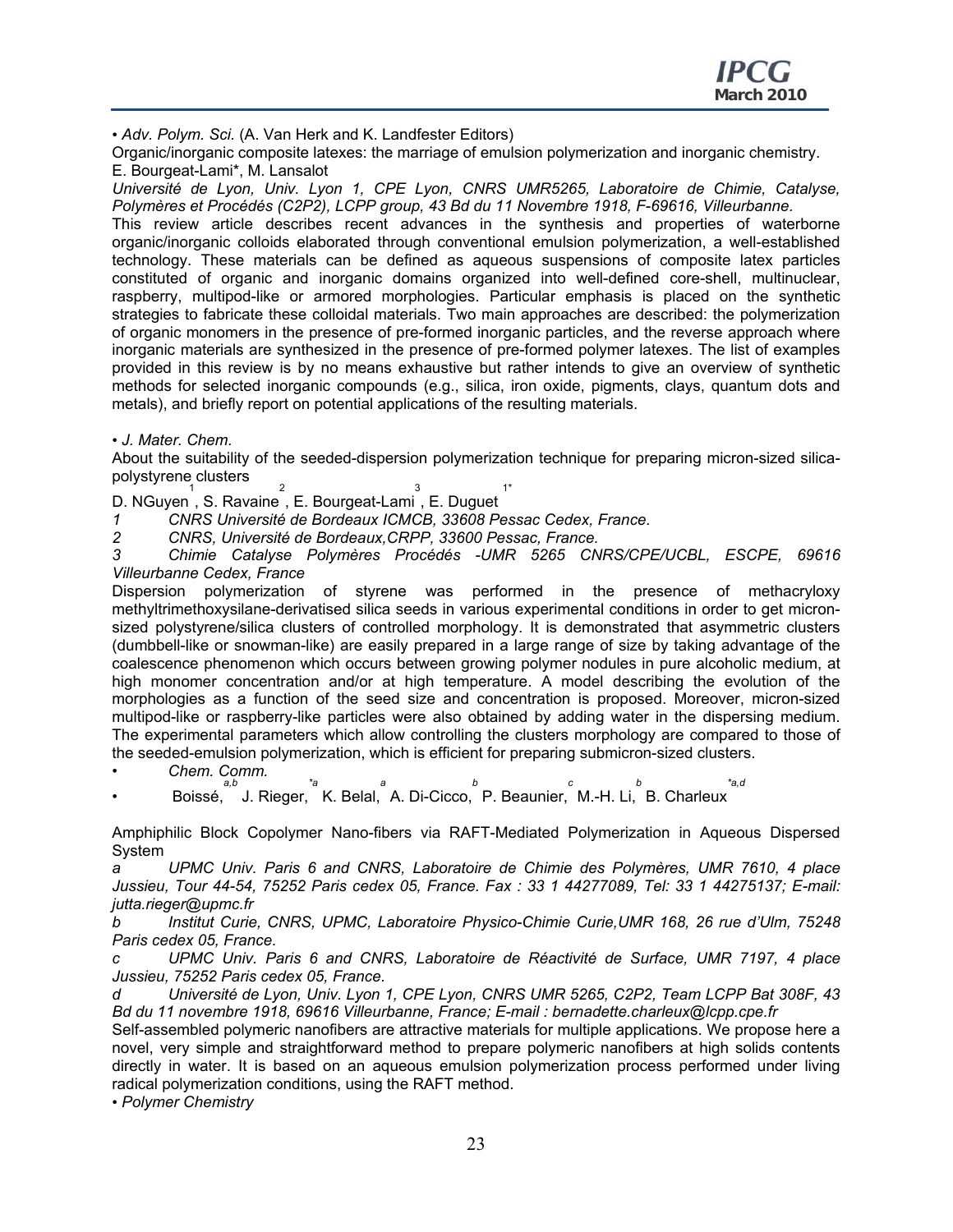Nitroxide-mediated copolymerization of methacrylic acid with sodium 4-styrene sulfonate: Toward new water-soluble macroalkoxyamines for the synthesis of amphiphilic block copolymers and nanoparticles.

S. Brusseau, J. Belleney, S. Magnet, L. Couvreur, B. Charleux\* 14

*1 UPMC Univ. Paris 6, CNRS, UMR 7610, Laboratoire de Chimie des Polymères, 4 place Jussieu, 75252 Paris cedex 05, France* 

*2 ARKEMA, Groupement de Recherches de Lacq, RN 117, B.P. n°34, 64170, Lacq, France* 

*3 ARKEMA, 420, rue d'Estienne d'Orves, 92705, Colombes, France* 

*4 Université de Lyon, Univ. Lyon 1, CPE Lyon, CNRS UMR 5265, Laboratoire de Chimie Catalyse Polymères et Procédés (C2P2), Equipe LCPP Bat 308F, 43 Bd du 11 novembre 1918, 69616 Villeurbanne, France.* 

The SG1-mediated copolymerization of methacrylic acid (MAA) and 4-styrene sulfonate (SS) was studied in dimethylsulfoxide solution at 76 °C, first, to determine the reactivity ratios in such conditions and second, to check the living character of the reaction at low molar fraction of SS. The reactivity ratios in the terminal model were  $rMAA = 0.44$  and  $rSS = 1.34$  indicating a favored incorporation of SS at the beginning of the copolymerization. All characteristics of a controlled/living system were observed, in good agreement with an efficient deactivation of the propagating radicals by the nitroxide SG1, most probably via formation of an SS terminal subunit-based alkoxyamine. The method was shown to be particularly well-suited for the design of living polymers intended to be used as hydrophilic macroinitiators for the synthesis of amphiphilic block copolymers. This was demonstrated in both solution polymerization and ab initio, batch emulsion polymerization. The latter process allowed well-defined block copolymer nanoparticles to be formed at low temperature, in a single step, by simultaneous chain growth and selfassembling.

- **3. Recently submitted papers.** \* Corresponding author<br>• *Journal of Polymer Science. Part A. Polymer Chemistry*
- Chen, F. Chu, C. Gauthier, L. Chazeau, I. Chaduc, E. Bourgeat-Lami, M. Lansalot 1\* 1\*

New ethyl cellulose/acrylic hybrid latexes and coatings via miniemulsion polymerization *1 Université de Lyon, Univ. Lyon 1, CPE Lyon, CNRS UMR 5265, Laboratoire de Chimie, Catalyse, Polymères et Procédés (C2P2), LCPP group, 43 Bd. du 11 Novembre 1918, F-69616, Villeurbanne, France.* 

*2 Institute of Chemical Industry of Forest Products, Chinese Academy of Forestry, 16 Suo Jin Wucun, 210042 Nanjing, China.* 

*3 MATEIS, INSA-Lyon, 7 avenue Jean Capelle 69621 Villeurbanne Cedex, France* 

Ethyl cellulose (EC) was incorporated into copolymer latexes via miniemulsion polymerization. The effects of EC viscosity and EC content on droplet size, particle size and polymerization kinetics were investigated. The higher the EC content and viscosity, the larger the droplet size and the less stable the latex suspension. Small droplets that could be efficiently nucleated were formed for the lower-viscosity EC but the latex still showed limited colloidal stability. This was attributed to some phase-incompatibility between EC and the acrylic polymer. These stability issues were overcome by using an oil-soluble initiator and a cross-linker. The later enabled to physically entrap EC inside the polymer particles while the former allowed *in situ* grafting of the growing acrylic radicals to the EC backbone decreasing thereby the extent of phase separation. Thermal-mechanical analyses evidenced that the films obtained from the hybrid latexes displayed better properties than the EC-free latex films or the physical blends. This supports the hypothesis of formation of hybrid latexes that synergistically combine the properties of the acrylic matrix and the EC polymer. Interestingly, a significant increase of the elastic modulus was observed between 50-90°C. This mechanical reinforcement was tentatively attributed to the formation of a percolating EC-based hybrid phase.

#### • *Journal of Polymer Science. Part A. Polymer Chemistry*

Waterborne polyurethane dispersions obtained by the acetone process: A study of colloidal features.

H. Sardon<sup>12</sup>, L. Irusta<sup>1</sup>, M.J. Fernández-Berridi<sup>n</sup>, J. Luna<sup>1</sup>, M. Lansalot<sup>2</sup>, E. Bourgeat-Lami<sup>2</sup>

*1 Departamento de Ciencia y Tecnología de Polímeros e Instituto de Materiales Poliméricos (POLYMAT), Facultad de Química UPV/EHU P.O.Box 1072 20018-Donostia.*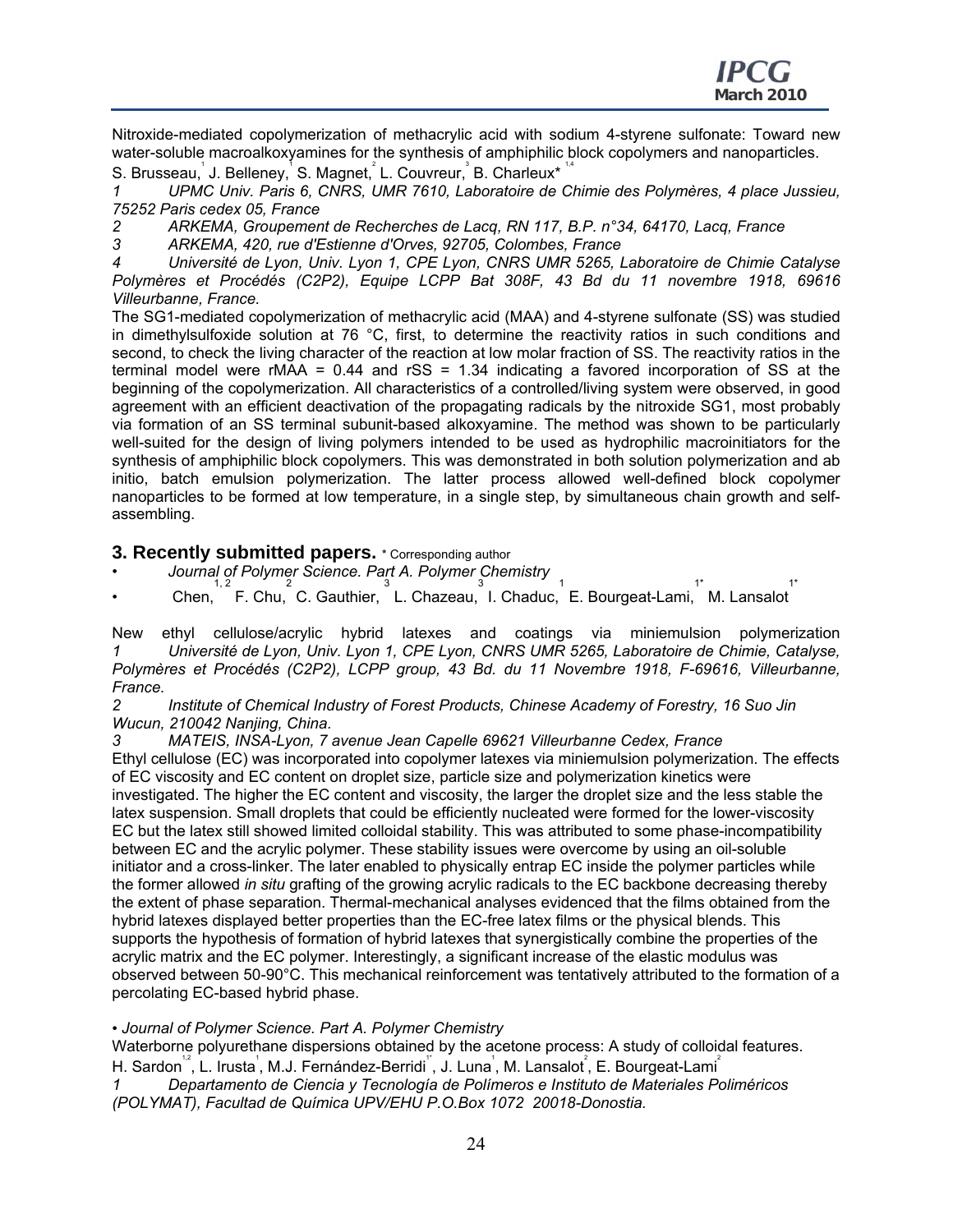*2 Université de Lyon, Univ. Lyon 1, CPE Lyon, CNRS UMR 5265, Laboratoire de Chimie, Catalyse, Polymères et Procédés (C2P2), LCPP team, 43 Bd du 11 Novembre 1918, F-69616, Villeurbanne, France* 

Waterborne polyurethane dispersions were prepared from isophorone diisocyanate (IPDI), 2 bis(hydroxymethyl) propionic acid (DMPA), 1,4-butane diol (BD), poly(propylene glycol) (PPG) and triethylamine (TEA) by means of phase inversion through the acetone process. Changes in DMPA content, initial polyurethane content in acetone, phase inversion temperature, evaporation conditions and solvent nature were found to have a great impact on dispersion properties. Using a DMPA concentration of 0.30 mmol/gpol, stable polyurethane dispersions could only be obtained when the initial polyurethane content in acetone was at least 60 wt% and phase inversion temperature was lower than 30ºC. However, when increasing the polyurethane content to 75 wt%, stable dispersions were obtained using DMPA concentrations three times lower. Finally, viscosity curves during the water addition step as well as a phase diagram were determined in order to understand the particle formation mechanism.

#### • *Journal of Applied Polymer Science*

Miniemulsions using static mixers: Part 2. Co-emulsification and composite materials using SMX static mixers.

G. Farzi<sup>'</sup>, T. F.L. McKenna<sup>12</sup><sup>'</sup>, E. Bourgeat-Lami<sup>'</sup>

*1 CNRS-LCPP/ CPE-LYON, BP 2007, Université Claude Bernard Lyon 1, Villeurbanne, 69616, France.* 

*2 Department of Chemical Engineering, Queen's University, Kingston, Ontario, Canada*  A 50:50 mixture of methylmethacrylate (MMA) and butyl acrylate (BA) was emulsified, then polymerised using different static mixers. It was shown that the emulsification behaviour was very different from that observed for MMA alone under similar conditions. It was shown that the hydrophobicity of the monomers had a strong influence on the droplet size and stability. It was also shown that the amount of work done on the emulsion is important for obtaining polymerisable droplets, and that monomer systems that are difficult to miniemulsify with a low energy system can in fact be made to form stable emulsions simply by changing the emulsification conditions. Finally it was shown that when the miniemulsification conditions are correctly chosen, it is possible to generate miniemulsion dispersions containing silica that can be successfully polymerised to produce silica/polyacrylic nanocomposites.

#### • *Chemistry of Materials*

Latex-templated silica films: tailoring the pore structure to get highly stable dielectric properties

F. Guillemot<sup>12</sup>, T. Gacoin<sup>1</sup>, J.-P. Boilot<sup>1</sup>, E. Barthel<sup>2</sup>, A. Brunet-Bruneau<sup>3</sup>, E. Bourgeat-Lami<sup>4</sup>

*1 Groupe de Chimie du Solide, Laboratoire de Physique de la Matière Condensée, UMR CNRS 7643, Ecole Polytechnique, 91128 Palaiseau, France.* 

*2 Surface du Verre et Interfaces (CNRS/Saint-Gobain) UMR 125, 39 quai Lucien Lefranc, F-93303, Aubervilliers, France,* 

*3 Institut des Nanosciences de Paris, UMR 7601, Université Paris 6, Campus Boucicaut, 140 rue de Lourmel, case 80, 75015 Paris, France,* 

*4 Laboratoire de Chimie, Catalyse, Polymères et Procédés (C2P2), UMR 5265 Univ. Lyon 1, CPE Lyon, CNRS, Bâtiment 308 F, 43 boulevard du 11 novembre 1918, BP 2077, 69616 Villeurbanne Cedex, France* 

Porous sol-gel silica films have been prepared using different PMMA latex nanoparticles, 30-80 nm in diameter, as sacrificial templates. By changing the size and the content of the latex particles in the deposited silica sol, it was possible for the first time to tailor the pore structure of the sol-gel films (uniform pore size and porous fraction from 0.10 to 0.74) independently of their thickness. This is the consequence of the absence of a significant microporosity in the silica walls as shown by the equivalence between the measured porous fraction after calcination and the starting latex volume fraction. No capillary condensation occurred in these films before high partial pressure (above 0.9) leading to very stable dielectric properties, such as a low refractive index that could be tuned in a large range (from 1.15 to 1.40 at 600 nm) corresponding to k values ranging from 1.5 to 4.5. A porosity percolation transition with the opening of the pore interconnection was observed at a pore fraction threshold of about 0.40 for different sizes of the initial template. Below the threshold, the films showed a closed porosity structure with a low refractive index (up to 1.29 at 600 nm), which is promising for antireflective applications. These new sol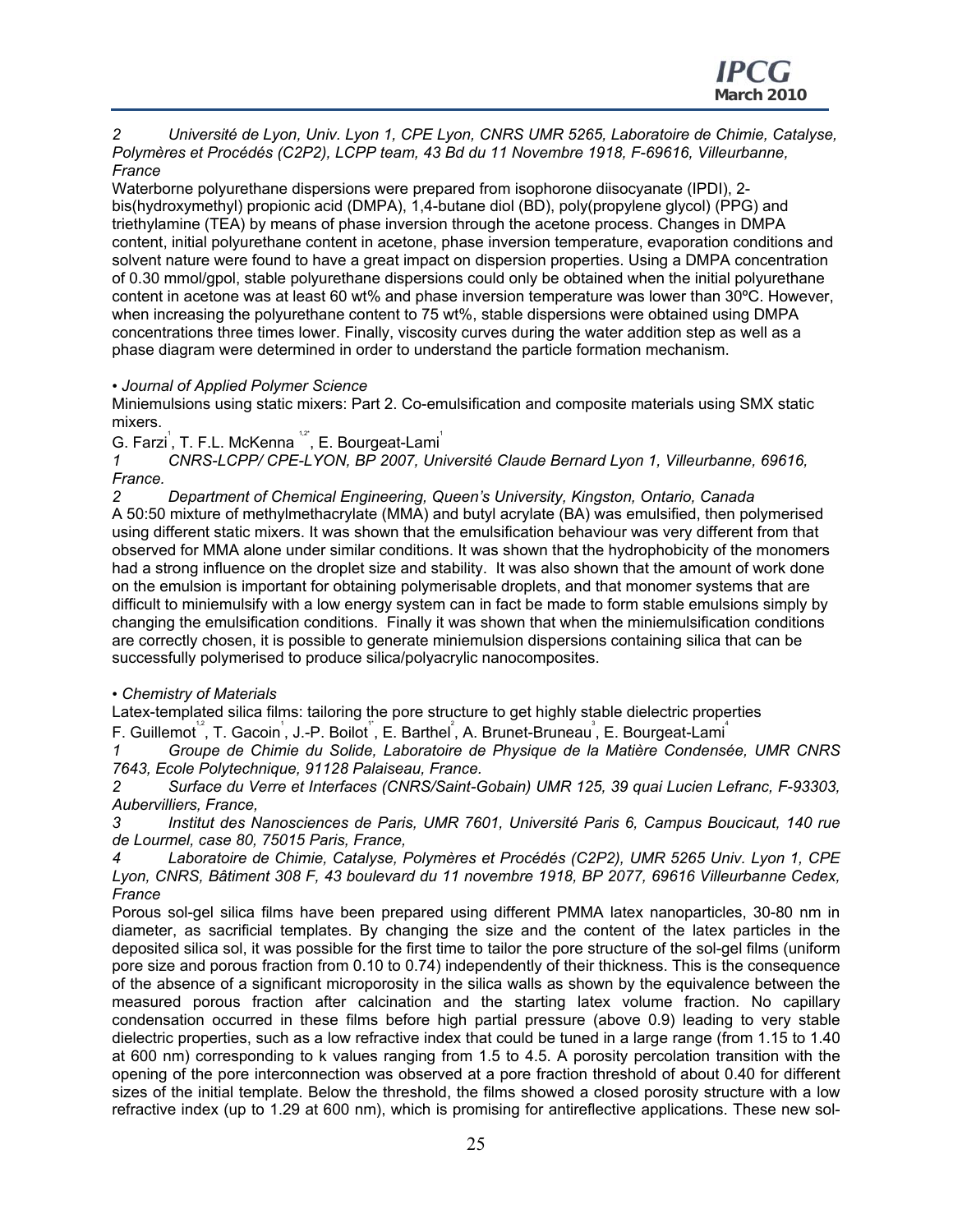gel coatings appear very promising for applications in optics and microelectronics. • *Langmuir* 

An easy way to control the morphology of colloidal polymer-oxide clusters through seeded dispersion polymerization

 $\overline{\mathsf{D}}$ . NGuyen $^{\backsim^2}$ , E. Duguet $^2$ , E. Bourgeat-Lami $^2$ , S. Ravaine $^{\backsim}$ 

- *1 CNRS, Université de Bordeaux,CRPP, 33600 Pessac, France.*
- *2 CNRS, Université de Bordeaux, ICMCB, 33608 Pessac Cedex, France.*

*3 Chimie Catalyse Polymères Procédés -UMR 5265 CNRS/CPE/UCBL, ESCPE, 69616 Villeurbanne Cedex, France* 

Biphasic colloidal particles were obtained by a dispersion polymerization of styrene in presence of silica seeds in a water/ethanol medium. By simply varying the water content, the morphology of the clusters can be modulated from core-shell to raspberry-like entities.

#### • *Polymer*

Polymer/clay nanocomposites: impact of *in-situ* polymerization processes on the interphase characteristics

J. Faucheu<sup>'</sup>, C. Gauthier<sup>''</sup>, L. Chazeau<sup>'</sup>, J.-Y. Cavaillé<sup>'</sup>, V. Mellon<sup>°</sup>, E. Bourgeat Lami<sup>°</sup>

*1 MATEIS, INSA-LYON, 7 avenue Jean Capelle 69621 Villeurbanne Cedex, France.* 

*2 Université de Lyon, Univ. Lyon 1, CPE Lyon, CNRS UMR 5265, Laboratoire de Chimie, Catalyse, Polymères et Procédés (C2P2), LCPP group, 43 Boulevard du 11 Novembre 1918, F-69616, Villeurbanne, France* 

This article refers to the side-effects of *in-situ* polymerization in the presence of modified clays. The clay modifications intend to render the clay surface compatible with the monomer-polymer and/or reactive during polymerization. Samples issued from two *in-situ* polymerization mechanisms have been compared to simple blends of latex/unmodified clays in terms of shifts in relaxation temperature (assessed by Dynamic Mechanical Analysis) and shifts in monomer ratio in the copolymer (assessed by Nuclear Magnetic Resonance analysis).

#### • *Macromolecular Symposia*

Small strain mechanical properties of latex-based nanocomposite films

C. Plummer<sup>"</sup>, R. Ruggerone<sup>"</sup>, N. Negrete-Herrera<sup>2</sup>, E. Bourgeat-Lami<sup>2</sup>, J-A. Manson<sup>1</sup>

*1 Laboratoire de Technologie des Composites et Polymères (LTC), Ecole Polytechnique Fédérale de Lausanne (EPFL), 1015 Lausanne, Switzerland* 

*2 Chimie, Catalyse, Polymère, Procédé, C2P2/LCPP, UMR 5265 CNRS/CPE/UCBL, Bât. 308F, BP 2077- 43, Bd. Du 11 Nov. 1918, 69616 Villeurbanne Cedex, France.* 

A waterborne latex-based technique, in which functionalized laponite platelets are attached to the surfaces of polystyrene (PS) and acrylic latex particles, has been used to prepare films with nominal laponite contents of up to 50 wt%. At the highest laponite contents this leads to a cellular arrangement of the laponite-rich layers, which are concentrated at the original interfaces between the latex particles. Modulated differential scanning calorimetry (DSC) and dynamic mechanical analysis (DMA) show that a significant proportion of the organic matrix is immobilized in the films and hence does not contribute to the glass transition. However, it is demonstrated that this "rigid" matrix fraction arises essentially from intercalation of the laponite stacks, and is not sufficient to account for the relatively large increases in global stiffness in the rubbery state ( $T > T_g$ ) on laponite addition. The mechanical response for  $T > T_g$  has therefore been discussed in terms of a four-phase structure, in which intercalated laponite stacks embedded in a matrix with restricted mobility form a cellular structure, which is in turn embedded in a matrix with properties closer to those of the bulk polymer. The importance of the cellular arrangement is underlined by the relatively low rubbery moduli observed by DMA of specimens produced by deforming the original films in plane strain compression to produce oriented textures with relatively little connectivity between the laponite-rich layers.

• *Macromolecular Symposia* 

Synthesis of polyacrylic/silica nanocomposite latexes using static mixer

G. Farzi,T. F.L. McKenna ,E. Bourgeat-Lami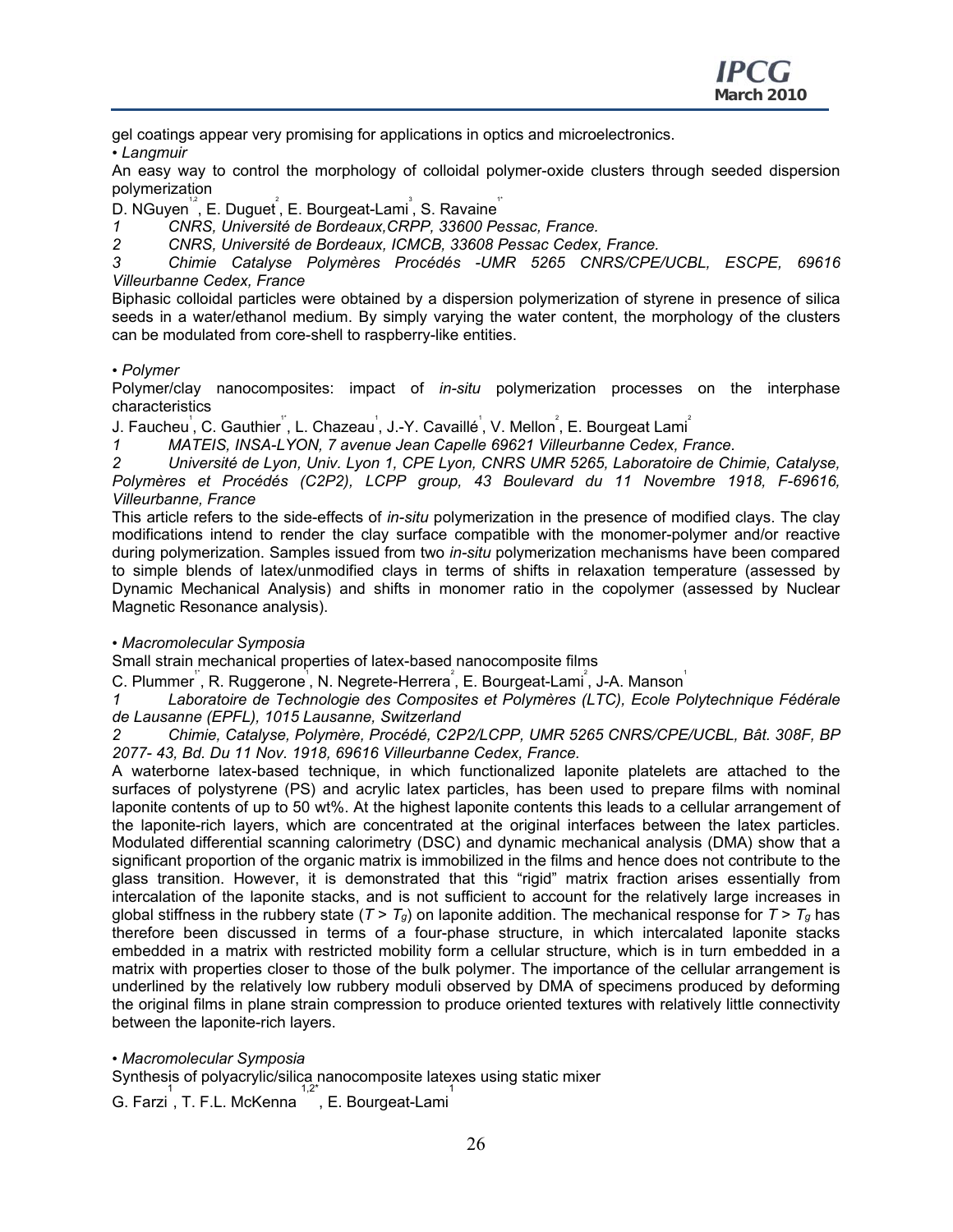*1 CNRS-LCPP/ CPE-LYON, BP 2007, Université Claude Bernard Lyon 1, Villeurbanne, 69616, France.* 

*2 Department of Chemical Engineering, Queen's University, Kingston, Ontario, Canada*  Static mixers (Sulzer Chemtech; SMX) were used to prepare silica/ MMA-co-BA miniemulsions that were polymerized to produce nanocomposite latexes. Acceptable conditions for the formulation of polymerizable nanodroplets were found. and subsequently used to produce silica/poly(MMA-co-BA) nanocomposites by introducing silica-loaded monomers and preparation of silica-loaded miniemulsions. The droplet size distribution of the resulting miniemulsions was narrow enough that it could be successfully polymerized. It was found that the droplet size depends on the silica content and increases with increasing the silica concentration. It was also shown that there is a relationship between the droplet size and the viscosity of the dispersed phase. The majority of droplets were nucleated upon polymerization when less than 15% silica was used. However, when the silica content exceeded 15%, the ratio of the number of particles in the final latex to the number of droplets (Np/Nd) increased to value much higher than 1 indicating the occurrence of homogeneous nucleation.

#### **4. Ph-D Thesis**

**N. Zgheib -**oct. 2008 – oct. 2011 Surface polymerization chemistry: from metal oxide to functional nanocomposite particles.

*Supervised by E. Bourgeat Lami, F. D'Agosto and M. Lansalot.* 

**N. Wartenberg** – oct. 2009 – oct. 2012 Encapsulation of organometallic complexes for biomedical applications

*Supervised by E. Bourgeat-Lami* 

**S. Boisse** - oct. 2007 – oct. 2010 Synthesis of hairy nanoparticles and polymersomes

*Supervised by B. Charleux and J. Rieger (Paris 6)* 

**S. Brusseau** - oct. 2008 – oct 2011 Nitroxide-mediated controlled free-radical polymerization in emulsion *Supervised by B. Charleux and F. D'Agosto* 

C**. Bernhardt** - oct. 2008 – oct 2011 ATRP in dispersed systems and at inorganic interfaces

*Supervised by B. Charleux and F. Stoffelbach (Paris 6)* 

**V. Chabrol** - oct. 2009 – oct 2012 Grafting from latex particles

*Supervised by B. Charleux and F. D'Agosto* 

## **5. Post-docs**

**Dr. J. Parvole -** 2010 Synthesis of controlled assemblies of silica spheres and latex particles through in situ emulsion polymerization.

*Supervised by E. Bourgeat-Lami and M. Lansalot.* 

**Dr. F. Pardal** - 2010 High temperature resistant waterborne coatings

*Supervised by E. Bourgeat-Lami* 

**Dr. Xue Wei** - 2010 Synthesis of hairy, non-spherical nanoparticles via RAFT in aqueous dispersed systems

*B. Charleux and J. Rieger (Paris 6)*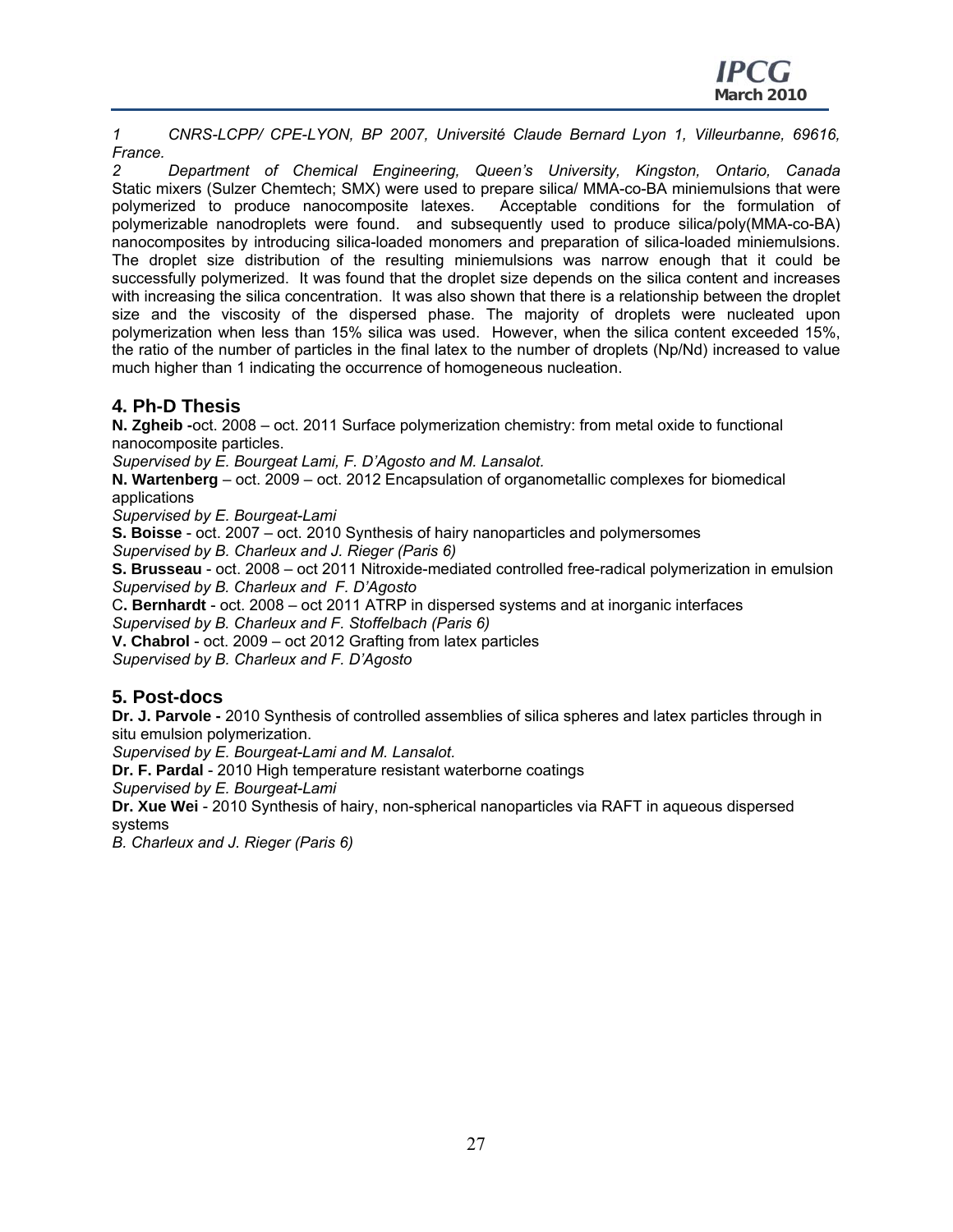

**Contribution: Dr. M. S. El-Aasser and Dr. H. D. Ou-Yang**  E-mail: mse0@lehigh.edu hdo0@lehigh.edu



**International Polymer Colloids Group Newsletter March 2010**



Eric S. Daniels, Mohamed S. El-Aasser, Andrew Klein, H. Daniel Ou-Yang, and Cesar Silebi *Emulsion Polymers Institute Lehigh University, Iacocca Hall 111 Research Drive Bethlehem, Pennsylvania 18015 USA* 

#### **Invited Presentations**

**Interfacial Phenomena in Miniemulsions and Applications**, Mohamed S. El-Aasser, Plenary Lecture, AIChE Meeting, Nashville, TN, November 2009

Miniemulsions provide an alternate route to preparing a wide array of polymer colloids (latexes) for applications ranging from large volume usage in paints, adhesives and coatings to small volume, high value products such as in medical diagnostics and therapeutics, and drug delivery systems. They are particularly useful for preparing materials that cannot be made by conventional emulsion polymerization processes. Miniemulsions differ from conventional emulsions in their droplet size  $(50 - 500 \text{ nm vs. } 1 - 10 \text{ microns})$  and their increased stability brought about by the addition of a costabilizer, a low molecular weight and low water solubility compound. Two types of costabilizer, namely a fatty alcohol (cetyl alcohol) or an alkane (hexadecane), have been successfully used in preparing miniemulsions. The former system acts in a complex manner to bring about stability against both diffusional degradation (Ostwald ripening) and aggregation by organizing with the surfactant (sodium dodecyl sulfate) primarily at the oil/water interface and much effort has been made to characterize this interfacial behavior. The latter acts primarily to retard Ostwald ripening owing to its presence within the droplets. Polymerization occurs by direct entry of free radicals into the small monomer droplets and efforts to explain the polymerization kinetics both without (reduced rate) and with a small amount of added polymer in the droplets (increased rate referred to as enhanced nucleation) have been made. Further fundamental efforts are underway to better understand the mechanism of droplet formation; adsorption at the interface is the prime suspect being investigated in terms of the rate of surfactant adsorption, desorption, and energetics. Applications of miniemulsion technology are being advanced in many areas to prepare unconventional polymer-based colloids such as synthetic and hybrid latexes, high solids latexes, polymerization of highly waterinsoluble monomers and macromonomers, controlled molecular weight via living free radical polymerization, controlled polymer microstructure and morphology, and encapsulation and entrapment of inorganic particles, metal particles, dyes, drugs, and perfumes. Our studies have shown that interfacial behaviors are key to the success of the encapsulation process of nanoparticles via the miniemulsion process.

**Polymer Colloids: From Design to Industrial and Biomedical Applications, Mohamed S. El-Aasser,** Plenary Opening Lecture for the Conference, to be presented at the Seventh International Scientific Conference, Al-Azhar University (ISCAZ 2010), **Environment, Development, and Nanotechnology**, March 22-24, 2010; Cairo, Egypt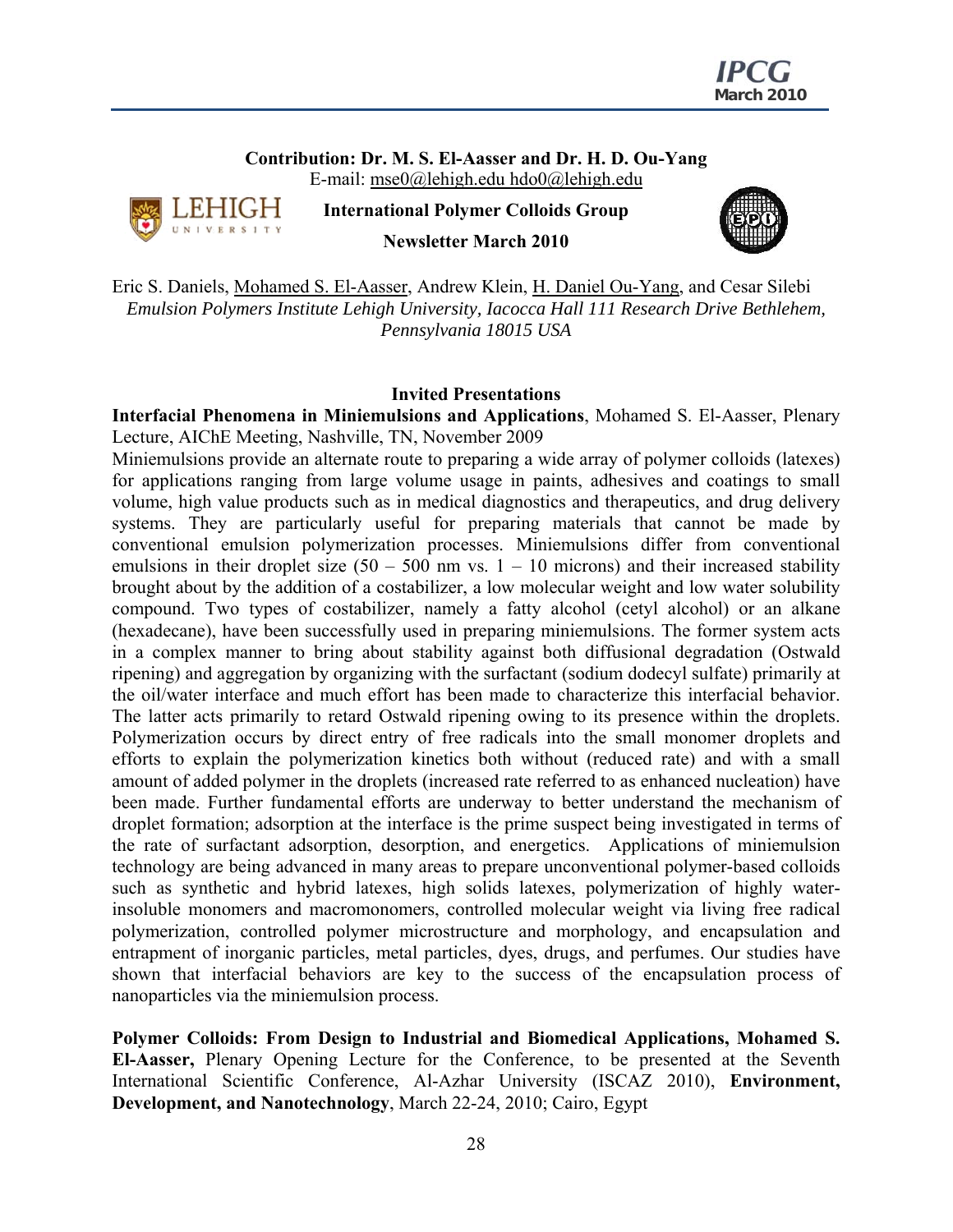A wide variety of polymer colloids, more commonly known as latexes, comprising many families of polymers are prepared via free-radical emulsion polymerization and copolymerization of their respective monomers for use in a wide range of applications. These include synthetic rubber, floor coatings, paints, adhesives, binders for non-woven fabrics, high-impact polymers, latex foam, and additives for construction materials such as cement and concrete. Polymers that cannot be prepared by emulsion polymerization (such as ionic polymers and epoxies) can often be prepared by direct emulsification of their polymer solutions followed by solvent removal; the resulting latex is referred to as an artificial or pseudo-latex. Artificial latexes are prepared by applying miniemulsion process technology. The latter enables the formation of relatively stable submicron droplets through the use of a combination of a conventional surfactant and additionally a costabilizer that has the dual characteristics of very low water solubility and low molecular weight. This technology is applied more popularly in preparing synthetic latexes by miniemulsion polymerization of submicron size monomer droplets as the main sites for particle nucleation and growth via free radical polymerization. This has led to many interesting applications in latex technology including the preparation of hybrid latexes, high solids latexes, polymerization of highly water-insoluble monomers and macromonomers, controlled molecular weight via living free radical polymerization, controlled polymer microstructure and morphology, and encapsulation and entrapment of inorganic particles, metal particles, dyes, drugs, oils, and perfumes. The fundamental knowledge gained over the past 50 years in the art and science of polymer colloids and latex technology allows one to design and tailor-make polymer particles with the ability to exercise systematic control over many of the latex properties. These properties include particle size and distribution (narrow to broad to multimodal), and particle morphology including domain location, shape, nano to micron size monodisperse particles, and chemical composition. Other morphological features within the particles can be varied such as porosity with controlled pore size and their loading with various inorganic and metal particles and other fluids. The chemical nature of functional groups on the particle surfaces and their number density can be varied as well. The designed particles are finding use in numerous biomedical applications such as medical diagnostics and therapeutics, immunoassays, biological cell labeling, biosensors and drug delivery systems.

#### **Recent Publications**

**Structural and Micromechanical Characterization of Type I Collagen Gels**, O. Latinovic, L. A. Hough, and H. D. Ou-Yang, *J. Biomechanics*, **43**, 500-506 (2010)

In this paper we report a study where we use a novel optical tweezers technique to measure the local viscoelastic properties of type I collagen solutions spanning the sol-to-gel transition. We use phase contrast optical microscopy to reveal dense and sparse regions of the rigid fibril networks, and find that the spatial variations in the mechanical properties of the collagen gels closely follow the structural properties. Within the dense phase of the connected network in the gel samples, there are regions that exhibit drastically different viscoelastic properties. Within the sparse regions of the gel samples, no evidence of elasticity is found. In type I collagen gels, we find a high degree of structural inhomogeneity. The inhomogeneity in the structural properties of collagen gels and the corresponding viscoelastic properties provide benchmark measurements for the behavior of desirable biological materials, or tissue equivalents.

#### **Complex Fluids: Probing Mechanical Properties of Biological Systems with Optical**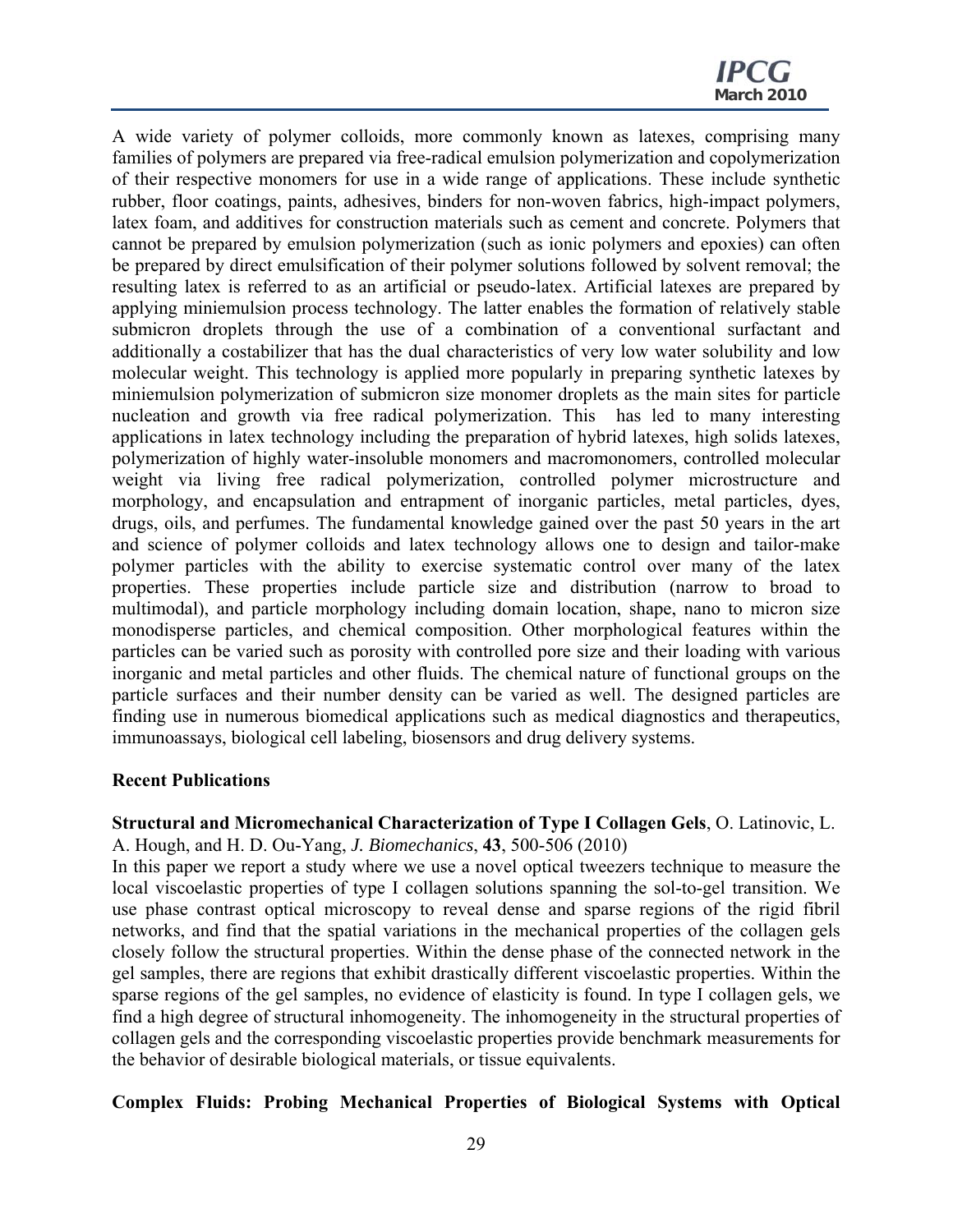**Tweezers,** H. D. Ou-Yang and M.-T. Wei, *Annual Rev. Phys. Chem*., **61**, 421-440 (2010) The mechanical properties of cells are crucial for cell sensing and reaction to mechanical environments. This review describes the basic principles of optical tweezers and their use as force sensors for studying the mechanical properties of biological systems. It covers experiments of four groups of biological systems arranged by increasing complexity: (a) packaging DNA into viral capsids by bacteriophage portal motors and the dynamical stiffness of DNA upon protein binding, (b) actin-coated giant vesicles and the myosin- II embedded actin polymer network, (c) suspension cells, and (d) adhesion cells. These examples demonstrate how optical tweezers have been used to improve the understanding of the mechanical properties of biological systems at subcellular and molecular levels.

#### **Publications Accepted**

**Synthesis and Characterization of PNIPAM/PS Core/Shell Particles**, Zhang, L., Daniels, E. S., Dimonie, V.L., and Klein, A., Accepted to *J. Appl. Polym. Sci*.

Crosslinked, monodisperse PNIPAM particles were synthesized by precipitation polymerization. The particle size was measured by dynamic light scattering (DLS), capillary hydrodynamic fractionation (CHDF), and transmission electron microscopy (TEM). Two different polymerization methods were used to prepare PNIPAM/PS core/shell particles, both above and below the volume phase transition temperature (VPPT) using either a multi-stage or semi-batch polymerization process. In both processes, uniform "raspberry" structures were obtained in which polystyrene formed small domains on the surface of the PNIPAM particles. The resulting core and shell structure was proven by temperature-dependent particle size and density gradient experiments.

#### **Short Abstracts for Conferences**

**Direct Measurement of Modified Drag Coefficient for a Colloidal Particle Near Flat Walls,**  Chungil Ha, Hyuk Kyu Pak and H. Daniel Ou-Yang APS March Meeting, Portland, OR, USA, 2010.

For colloidal particles, the Stokes drag force is well known both experimentally and theoretically. However, this is only true for particles in a virtually infinite reservoir of quiescent fluid, as boundary effects can drastically alter the drag and diffusion of the particle. To investigate the effects of a physical boundary on the drag force experienced by a colloidal particle, we designed an experiment to directly measure the hydrodynamic drag exerted on a colloidal particle for two different cases; near a single flat wall and sandwiched between two flat walls. Measurements of drag coefficients were made using a calibrated oscillating optical tweezer composed of two different wavelength sources. The two lasers were used to trap and track the motion of the colloidal particle using by collecting the light diffracted off the particle on a quadrant photodiode. The use of a lock in amplifier provided the signal to noise ratio required to isolate the effects of Brownian motion of the particle. These measurements are direct, rather than using the assumed unmodified Stokes drag to estimate the diffusion. Results of measured drag coefficients are presented for both the single and two-wall cases as a function of particle separation from the wall, and are compared to the expected results from the rigorous hydrodynamic flow calculations.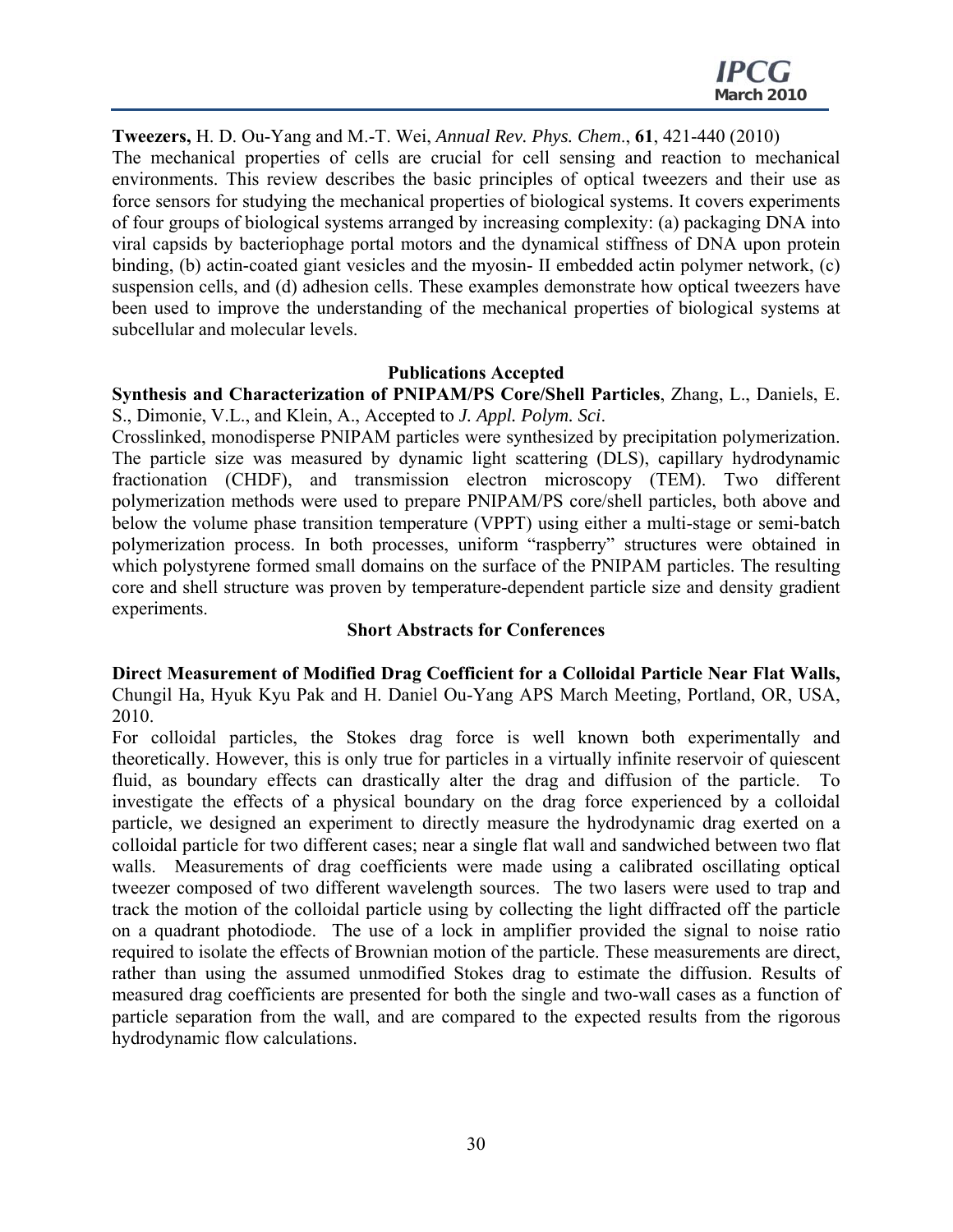**Intracellular Mechanical Properties of Living Cells,** Ming-Tzo Wei and H. D. Ou-Yang, APS March Meeting, Portland, OR, USA, 2010.

In biological systems, internal stresses resulting from molecular motors such as myosin or kinesin, can actively modify cytoskeletal network mechanical properties and quantitatively change the viscoelastic response of network. This paper report a study that uses both passive and active microrheology approaches to measure the inner mechanical properties in living cellular mechanical systems. We examined the mechanical fluctuations in the cells under the conditions where motor activities and cytoskeleton proteins were modulated by chemical treatments. To distinguish the non-thermal nature of the biological activities on the mechanical integrity of the cell interior, results by the passive and active microrheology methods are compared in the context of Fluctuation-Dissipation relation.

**Dielectrophoresis Force of PMMA Colloidal Clusters,** Hyunjoo Park, Ming-Tzo Wei, H. Daniel Ou-Yang, and David Pine, APS March Meeting, Portland, OR, USA, 2010.

DEP has long been applied to be a means for manipulating and separation of colloidal subjects. Here, we report quantitative analysis of DEP force under controlled parameters has been missing due to the difficulty in the direct measurements of the forces. Using IR laser to trap an individual colloidal cluster in a DEP field and to function as a pico-Newton force sensor, we were able to measure the frequency dependent DEP force for PMMA colloidal clusters with different aggregation number (n). We found that the crossover frequencies decrease with increasing size and follow a power-law dependence  $R^2$  where R is the effective radius of the clusters.

## **Dynamics of Nanoparticles in an Optical Trap Studied by Fluorescence Correlation Spectroscopy**

Yi Hu and H.D. Ou-Yang, APS March Meeting, Portland, OR, USA, 2010.

This paper reports the results of an experiment that combined fluorescence correlation spectroscopy (FCS) and optical trapping to study the dynamic behavior of nanoparticles in a potential well. Using FCS, we were able to measure the enhanced nanoparticle concentration as a function of optical trapping intensity. Quantitative analysis of this increased density using a balance of inward radiation and outward osmotic pressures permitted the determination of the trapping energy per individual nanoparticle. The values for the trapping energy agreed with those found from a diffusion analysis of the optical trapping-elongated residence times of particles in the focal region. With these self-consistently determined trapping energies, we were able to rescale the trapping power into radiation pressure and calculate the osmotic compressibilities for different sized nanoparticle systems.

#### **Depletion-Enhanced Nanoparticle Compressibility**

Joseph Junio and H.D. Ou-Yang, APS March Meeting, Portland, OR, USA, 2010.

Binary mixtures of colloids have been widely studied for their ability to spontaneously phase separate under certain size and mixing proportions. This separation is theorized to be due to induced entropic depletion attractions, where smaller particles gather and crowd out the larger ones. A consequence of this induced attraction is an enhanced osmotic compressibility. With an optical bottle, we were able to use the gradient force from a focused laser to locally concentrate nanoparticles in the presence of small polymers, and quantitatively analyze the increased density as a function of laser power, and calculate the osmotic compressibility. Measurements of the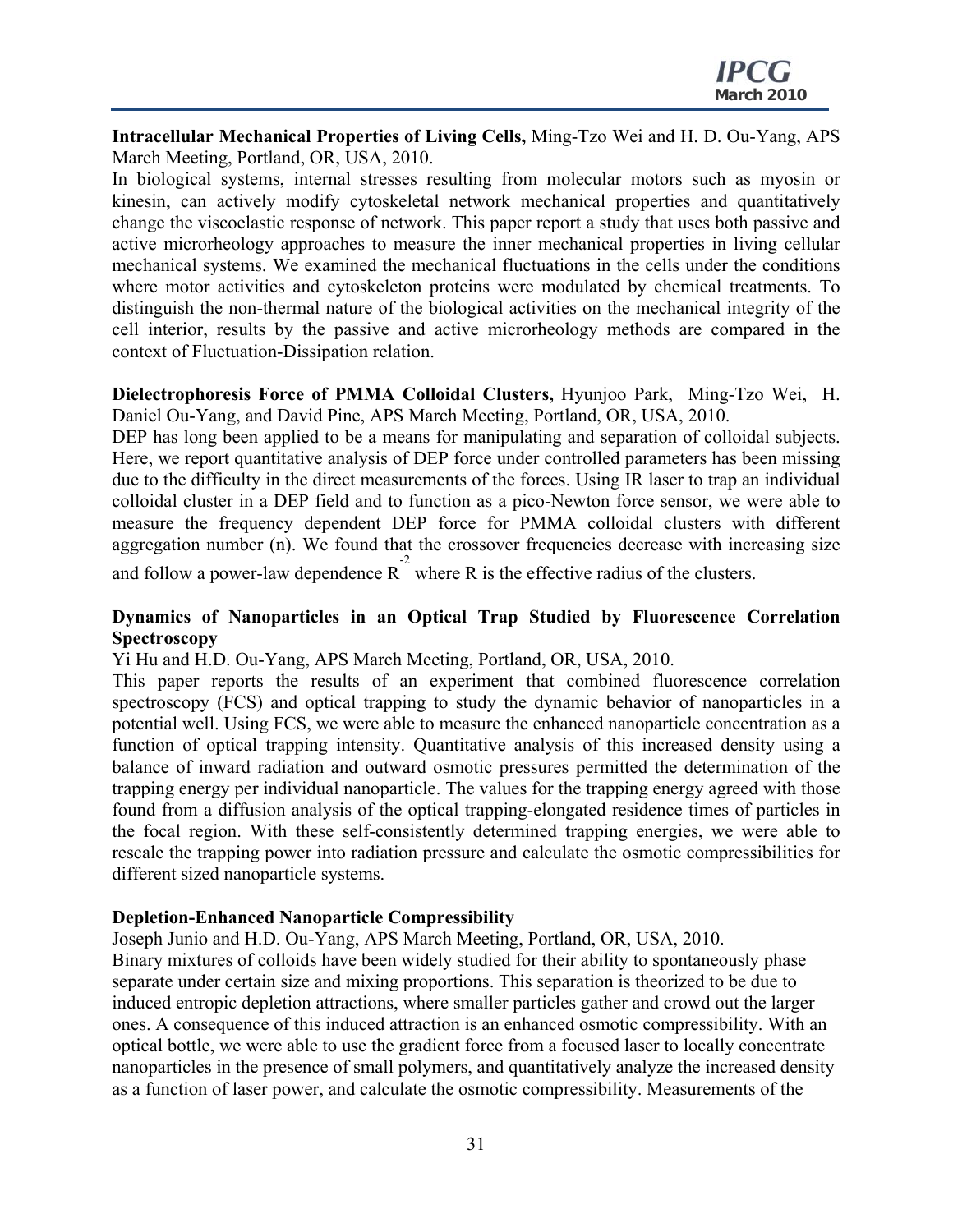compressibility of the binary suspension as a function of added polymer were conducted to determine the strength of the induced depletion attraction and its effects on phase separation. Theoretical calculations of the expected compressibility for suitably defined binary systems are compared to experimental results.

**Self-diffusion of Nanoparticles in a Crowded Environment,** Joseph Junio, Yi Hu , and H.D. Ou-Yang, APS March Meeting, Portland, OR, USA, 2010.

Diffusion is one of the most fundamental and important transport phenomena in a host of different chemical and biological processes. In crowded systems, neighboring particles can induce hydrodynamic, charge, and even entropic interactions that hinder free diffusion, complicating exact analysis. Using fluorescence correlation spectroscopy (FCS), we were able to investigate self-diffusion of fluorescently labeled tracer particles in a reservoir of non-fluorescent particles at varying mixing proportions. By using different sizes mixtures of colloids and polymers, we also explored regimes where suspensions were known to spontaneously phase separate due to entropic depletion, as diffusion has been found to both limit and induce such separation.

**Two-Dimensional Mapping of Dielectrophoresis Force and AC Electro-Osmosis flow,** Jingyu Wang and H.D. Ou-Yang, APS March Meeting, Portland, OR, USA, 2010.

In an AC electric field, colloids in an aqueous suspension are subjected to different electrokinetic forces. Charged particles will experience a frequency dependent dielectrophoresis (DEP) force due to the polarizability response of the associated double layers, causing particle movement. At the cross-over frequency when the double layers cannot fully respond to the field, this force tends to zero. For free ions in solution, Coulomb forces exerted on them near the electrodes can produce fluid flows through AC-electro-osmosis (ACEO). As DEP and ACEO depend quadratically on the field strength, it is difficult to distinguish the contribution of each force exerted on a particle. To differentiate DEP and ACEO, we used optical tweezers to track individual particle motion to pin-point the DEP cross-over frequencies at locations where ACEO is negligible. We then mapped out the ACEO flow patterns at the cross-over frequency of zero DEP force. Moreover, as the cross-over frequency was a function of particle size, we were able to determine the scaling of the ACEO flow with the applied field frequency.

**Fluorescence Correlation Spectroscopy in an Optical Trap,** Y. Hu, J. Junio, X. Cheng, and H. D. Ou-Yang, CLEO/QELS, San Jose, CA, 2010

We have combined optical trapping and fluorescence correlation spectroscopy (FCS) to determine the trapping energy and concentration of nanoparticles in suspension by analyzing the elongated dwell time and enhanced concentration in the optical trap.

**Optical Bottles: A Quantitative Analysis of Optically Confined Nanoparticle Ensembles in Suspension ,** Joseph Junio, Seongmin Park, Mahn-Won Kim , and H. Daniel Ou-Yang, Trends in Optical Micromanipulation II, Obergurgl, Tirol, Austria, 2010

We present a novel technique, an optical bottle, that uses a focused laser beam to trap and a second laser to analyze optically confined multiple nanoparticles. A theoretical framework based on the mechanical equilibrium of the optical radiation pressure produced by the focused laser beam and the osmotic pressure produced by the enriched particle concentration in the optical trap is developed for analyzing the ensemble behavior of the optically confined nanoparticles.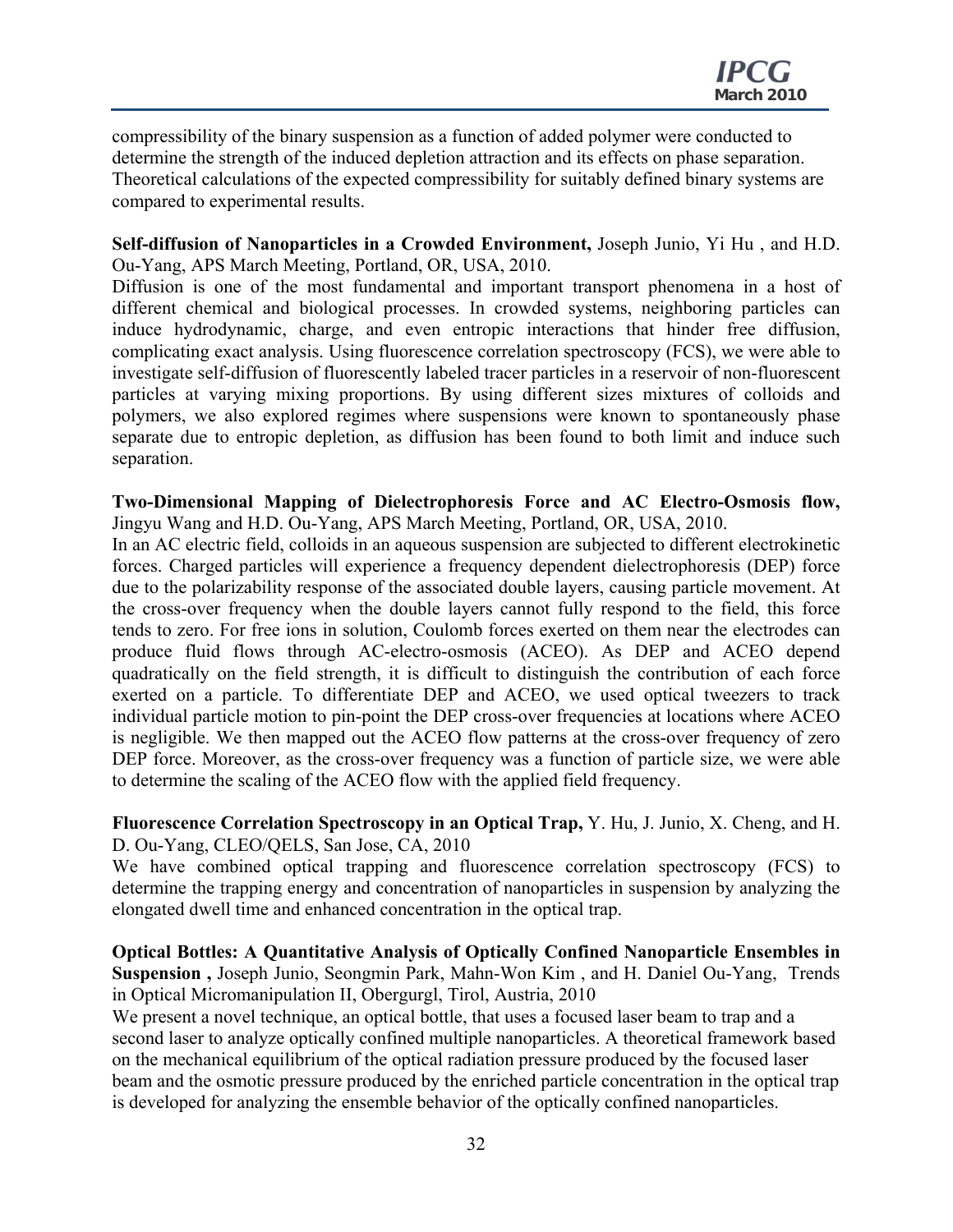Experiments were conducted for fluorescently labeled polystyrene nanospheres and unilamellar phospholipid vesicles to determine the optical trapping energy of individual particles as well as the osmotic compressibility of the colloids. Not limited by the particle concentration and relatively easy to implement, this technique opens a new door to understanding the interactions and dynamics of dense colloidal suspensions in a regime not easily attainable before.

#### **Measurements of Charged Colloidal Bulk Moduli Using Optical Bottles**, Joseph Junio, H. Daniel Ou-Yang, SPIE Optics Photonics, San Diego, CA, 2010

In a charged colloidal system, the dominant force responsible for the interactions is due to the screened Coulomb repulsion. Forces between pairs of such charged surfaces have been extensively characterized using direct measurements from various configurations of optical tweezers. In lieu of trapping pairs of particles we use the radiation pressure from a tightly focused laser to trap and concentrate ensembles of particles. Fluorescence analysis of the trapped nanoparticles using a mechanical balance of radiation and osmotic pressures permits extraction of the trapping energy per individual nanoparticle, which is then used to compute the bulk modulus. Results of the bulk modulus as a function of solution ionic strength are presented for both experimental and theoretical realizations.

#### **Ph.D. Dissertations**

#### **Aspects of Droplets and Particle Size Control on Miniemulsions**

#### Öznur Saygı-Arslan

Miniemulsion polymerization has become increasingly popular among researchers since it can provide significant advantages over conventional emulsion polymerization in certain cases, such as production of high-solids, low-viscosity latexes with better stability and polymerization of highly water-insoluble monomers. Miniemulsions are relatively stable oil (e.g., monomer) droplets, which can range in size from 50 to 500 nm, and are normally dispersed in an aqueous phase with the aid of a surfactant and a costabilizer. These droplets are the primary locus of the initiation of the polymerization reaction. Since particle formation takes place in the monomer droplets, theoretically, in miniemulsion systems the final particle size can be controlled by the initial droplet size. The miniemulsion preparation process typically generates broad droplet size distributions and there is no complete treatment in the literature regarding the control of the mean droplet size or size distribution. This research aims to control the miniemulsion droplet size and its distribution.

*In situ* emulsification, where the surfactant is synthesized spontaneously at the oil/water interface, has been put forth as a simpler method for the preparation of miniemulsions-like systems. Using the *in situ* method of preparation, emulsion stability and droplet and particle sizes were monitored and compared with conventional emulsions and miniemulsions. Styrene emulsions prepared by the *in situ* method do not demonstrate the stability of a comparable miniemulsion. Upon polymerization, the final particle size generated from the *in situ* emulsion did not differ significantly from the comparable conventional emulsion polymerization; the reaction mechanism for *in situ* emulsions is more like conventional emulsion polymerization rather than miniemulsion polymerization. Similar results were found when the *in situ* method was applied to controlled free radical polymerizations (CFRP), which have been advanced as a potential application of the method. Molecular weight control was found to be achieved via diffusion of the CFRP agents through the aqueous phase owing to limited water solubilities.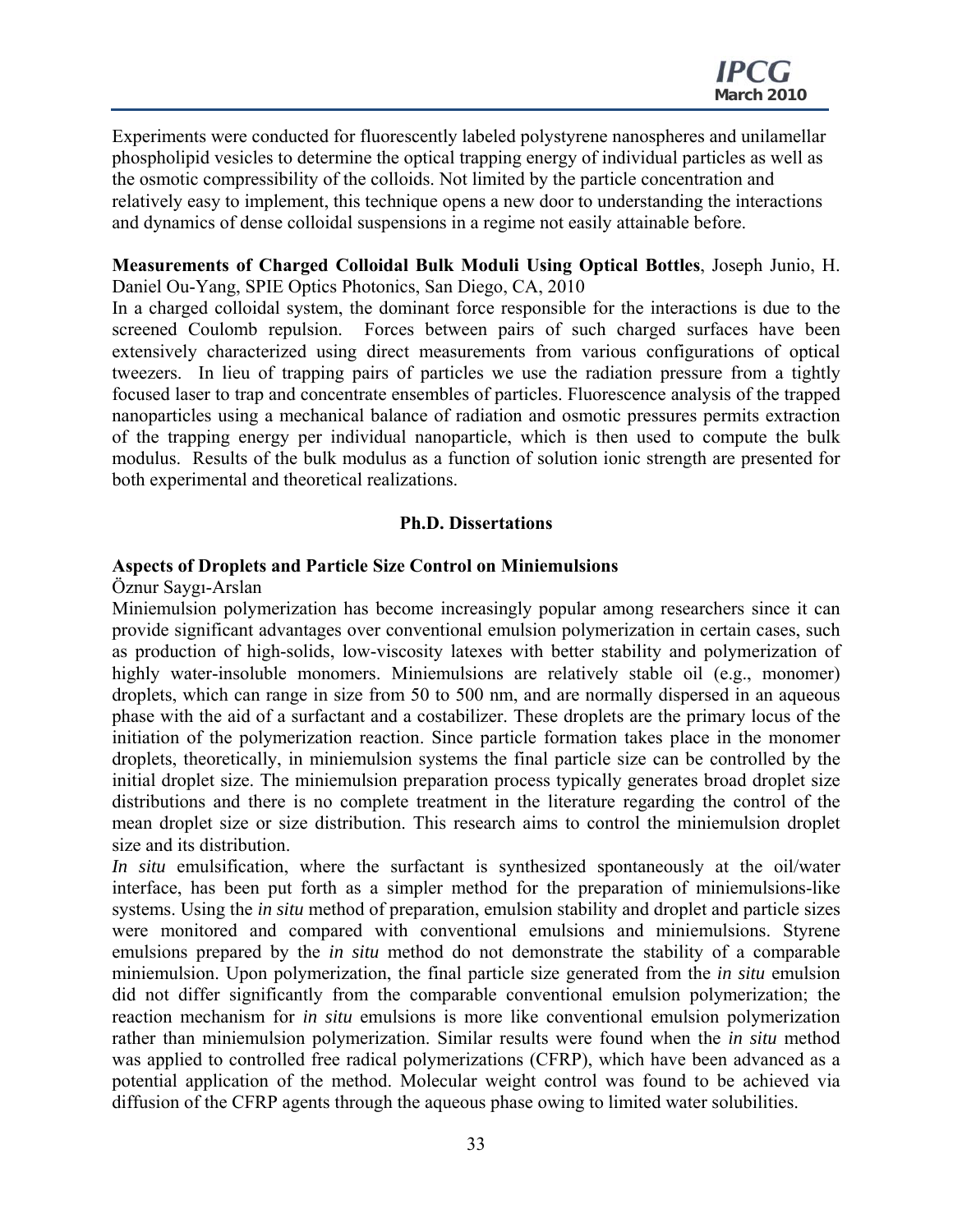The effects of adsorption rate and energy on the droplet size and size distribution of miniemulsions using different surfactants (sodium lauryl sulfate (SLS), sodium dodecylbenzene sulfonate (SDBS), Dowfax 2A1, Aerosol OT-75PG, sodium n-octyl sulfate (SOS), and sodium n-hexadecyl sulfate (SHS)) were analyzed. For this purpose, first, the dynamics of surfactant adsorption at an oil/water interface were examined over a range of surfactant concentrations by the drop volume method and then adsorption rates of the different surfactants were determined for the early stages of adsorption. The results do not show a direct relationship between adsorption rate and miniemulsion droplet size and size distribution. Adsorption energies of these surfactants were also calculated by the Langmuir adsorption isotherm equation and no correlation between adsorption energy and miniemulsion droplet size was found.

In order to understand the mechanism of miniemulsification process, the effects of breakage and coalescence processes on droplet size distributions were observed at different surfactant concentrations, monomer ratios, and homogenization conditions. A coalescence and breakup mechanism for miniemulsification is proposed to explain the size distribution of droplets. The multimodal droplet size distribution of ODMA miniemulsions was controlled by the breakage mechanism. The results also showed that, at a surfactant concentration when 100\% surface coverage was obtained, the droplet size distribution became unimodal.

#### **Preparation and Investigation of Ion Exchange Latex Particles**

#### Su Jeong Han

Highly charged cationic and anionic latex particles that have ammonium chloride  $(N<sup>+</sup>R<sub>3</sub>Cl)$  and sodium sulfonate  $(SO<sub>3</sub>Na<sup>+</sup>)$  functional groups, respectively, were prepared in a wide range of particle sizes but less than a micron as ion exchange particles. To prepare smaller ion exchange latex particle (less than a micron) than typical commercial ion exchange resins (40 to 300 μm), yet having equivalent or close to commercial ion exchange resin capacities (at least  $\sim$  500  $\mu$ eq/g), conventional emulsion polymerization was initially applied. Emulsion polymerization is expected to be well suited to prepare the desired particles in that the particle size can be controlled by changing experimental parameters such as comonomer, surfactant, initiator type and concentration, temperature, and monomer feed strategy (batch, semi-batch, etc.). Also, the location of the functional groups may be controlled by the method by which the monomers are added into the reactor during the emulsion polymerization process. However, particle size was limited (less than 100 nm) in order to achieve high charge densities. Also, in this study, it was found that small particle size will contribute to increase in conductivity which will not efficient in application. Thus, different polymerization methods were utilized to overcome the size limitation and to obtain high charge densities. In this dissertation, four different techniques in general were studied: 1) modification of existing polymer particles; 2) semi-continuous polymerization in the presence of seed particles; 3) heteroaggregation; and 4) modified dispersion polymerization. As a result, latex particles that have different morphologies, 1) functionalized latex particles, 2) aggregated particles, 3) gel-like polymer particles, and 4) swellable hairy layer particles, were prepared and investigated.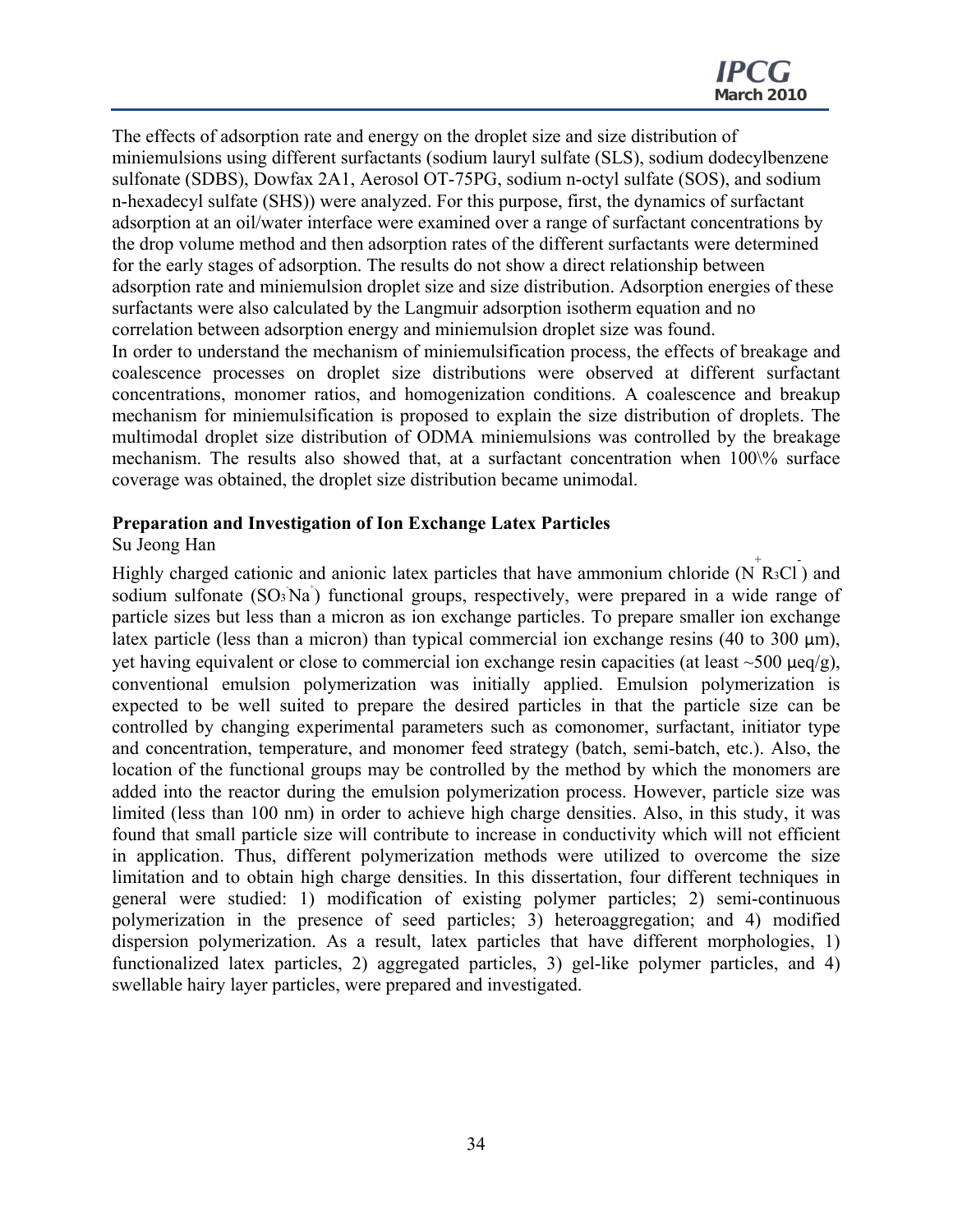## **Here are some Wacker papers published in 2009:**

- D. Jansen, F. Goetz-Neunhoeffer, J. Neubauer, **W.-D. Hergeth**, R. Haerzschel: "Influence of Poly (Vinyl Alcohol) (PVA) on quantitative phase development during early cement hydration"; In: 17th ibausil, F.A. Finger-Institute for Building Material Science, Bauhaus University Weimar, Weimar, 2009, Volume 1, 643-648

- D. Jansen, F. Goetz-Neunhoeffer, J. Neubauer, **W.-D. Hergeth**, R. Haerzschel: "In-situ XRD investigations of the influence of PDADMAC on ettringite formation in cement systems"; Z. Kristallogr. Suppl. 30 (2009) 359-364

- E. Frauendorfer, **W.-D. Hergeth**: "Sensor Technology for Analytics and Production of Polymers – Opportunities, Chances and Challenges"; Dresden Sensor Technology Contributions, Volume 39, TUDPress, Dresden, 2009 , 109-115 (in German)

## **...and in press for 2010:**

- E. Frauendorfer, **W.-D. Hergeth**: "Online Reaction Monitoring of Polymerzations"; Chem. Ing. Tech. (2010, in press) (in German)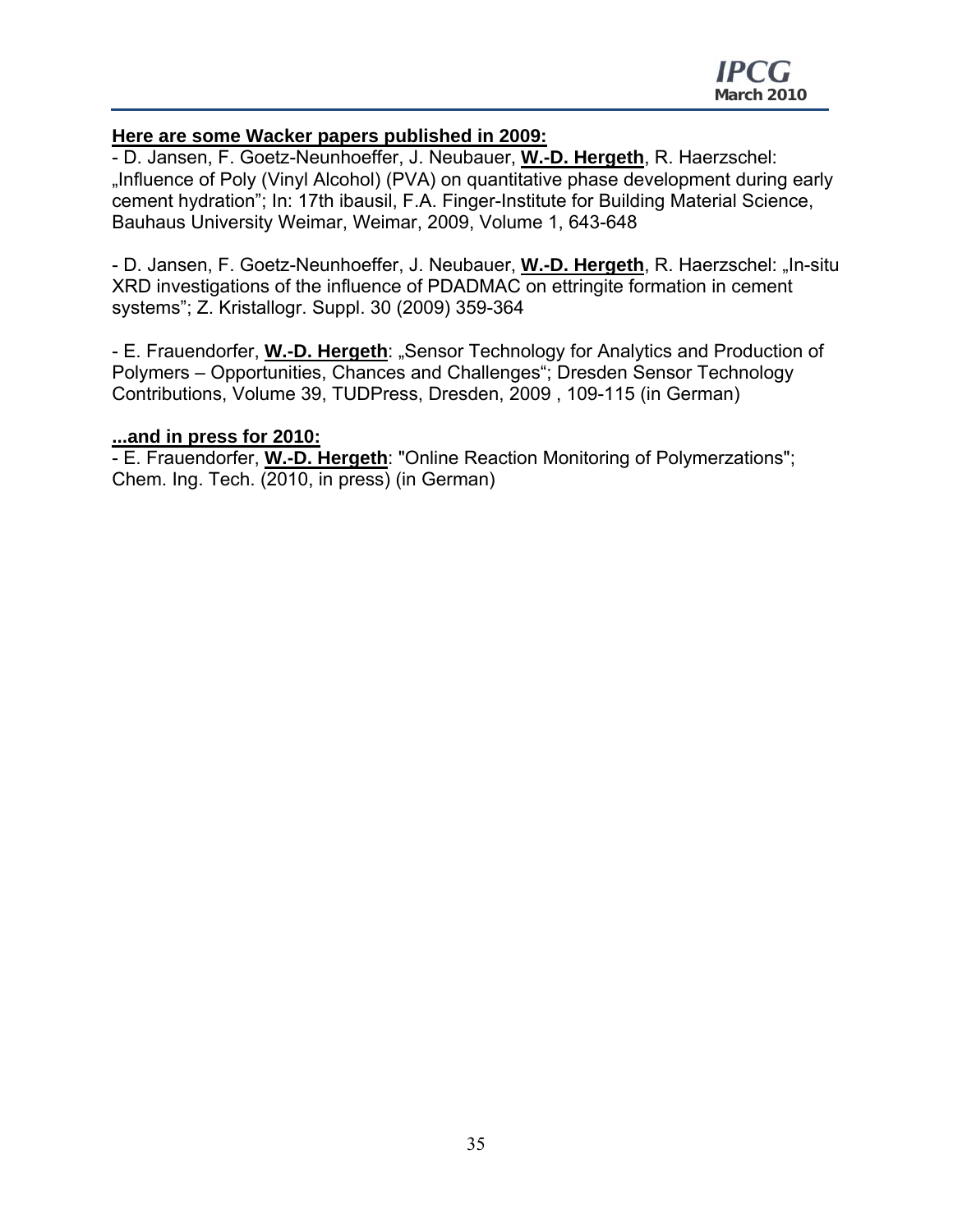## Contribution from Eindhoven group (A. van Herk and H. Heuts)

# Controlled Synthesis of Polymeric Nanocapsules by RAFT-based Vesicle Templating

 $S$ yed Imran Ali, Johan P.A. Heuts $^*$  and Alex M. van Herk $^{\overline{*}}$ Laboratory of Polymer Chemistry, Eindhoven University of Technology, The Netherlands.

<sup>\*</sup>To whom correspondence should be addressed. E-mail: <u>j.p.a.heuts@tue.nl, a.m.v.herk@tue.nl</u> **Abstract:** Polymeric nanocapsules were synthesized by encapsulating extruded vesicles of dimethyldioctadecyl ammonium bromide (DODAB) using a RAFT-based encapsulation approach. Random copolymers containing acrylic acid and butyl acrylate units were first synthesized by RAFT in solution using dibenzyl trithiocarbonate (DBTTC) as the RAFT agent. These anionic copolymer chains were subsequently adsorbed on to the surface of cationic DODAB vesicles and then chain extended to form a polymeric shell by starved feed emulsion polymerization. Cryo-TEM characterizations demonstrate the successful formation of nanocapsules.

## *Determination of propagation rate coefficients of a family of acrylates with PLP-MALDI-ToF-MS*

R.X.E. Willemse<sup>1</sup>, A.M. van Herk<sup>\*2</sup>

1 Océ-Technologies BV, The Netherlands P.O. Box 101, 5900 MA Venlo  $2$  Laboratory of Polymer Chemistry, Eindhoven University of Technology, P.O. Box 513, 5600 MB Eindhoven, The Netherlands Keywords: propagation rate coefficients, acrylates, PLP, MALDI-ToF MS, activation parameters

## SUMMARY:

The combination of MALDI-ToF-MS with PLP has one big advantage over the combination of SEC with PLP. MALDI-ToF-MS is an absolute measurement which does not need calibration. Especially in the field of acrylates, this is an important advantage over the conventional use of SEC, since low polydispersity standards are not readily available for acrylates. Moreover, acrylates suffer from branching. Since branched polymers have a different hydrodynamic volume than linear polymers, this can affect the calibration of SEC. The determination of the Arrhenius parameters for a family of acrylates is performed. The results clearly demonstrate that an increase of the ester side group indeed results in an increase of the propagation rate coefficient. Whether this is due to an entropic or enthalpic effect can not be derived from the results.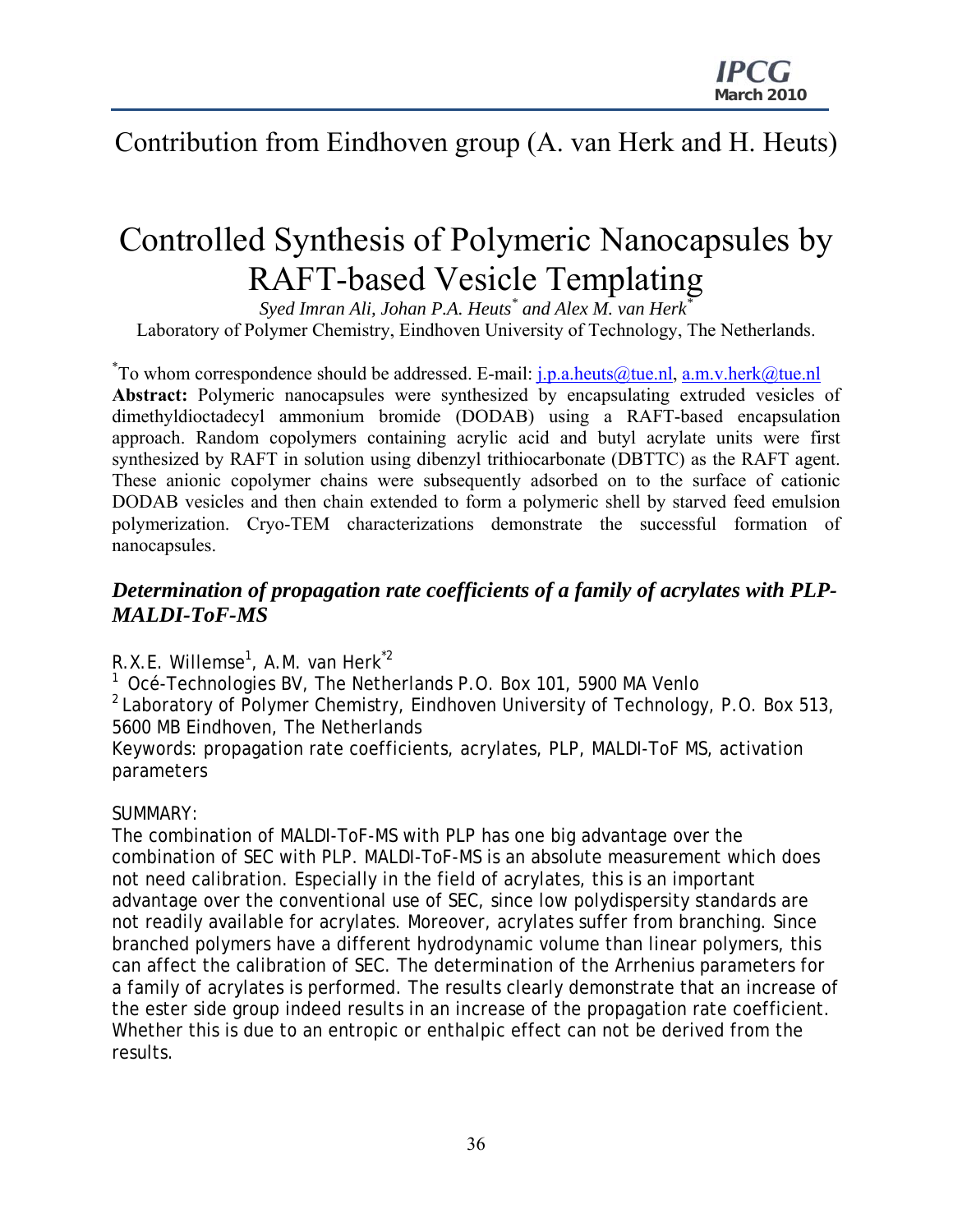## **Historic account of the development in the understanding of the propagation kinetics of acrylate radical polymerizations**

#### *Keywords*

Acrylates, backbiting, mid chain radial, propagation rate coefficients, transfer

#### **Introduction**

Acrylates and methacrylate polymers are widely used in a variety of applications such as coatings, adhesives and synthetic rubbers. In a continuous effort to increase understanding and control over the radical (co)polymerizations of acrylate monomers the kinetic parameters like propagation and termination rate constants need to be determined. Especially the propagation rate coefficients of the family of acrylate monomers have been a topic of intense scientific studies over the last 10 years or so. In the last decade an almost full understanding of the complicated aspects of acrylate radical polymerizations has been established.

It is the purpose of this essay to give a short historic account of the development in this understanding of acrylate radical polymerizations.

pubs.acs.org/Langmuir ©2009 American Chemical Society

Polymer Encapsulated Gibbsite Nanoparticles: Efficient Preparation of Anisotropic Composite Latex Particles by RAFT‐Based Starved Feed Emulsion Polymerization

Syed Imran Ali,† Johan P. A. Heuts, $*_t$  Brian S. Hawkett, $*_t$  and Alex M. van Herk $*_t$ †Laboratory of Polymer Chemistry, Eindhoven University of Technology, Eindhoven, The Netherlands, and ‡Key Centre for Polymers and Colloids, School of Chemistry, University of Sydney, Sydney, Australia Received April 9, 2009. Revised Manuscript Received May 20, 2009

Anisotropic polymer‐inorganic composite latex particles were synthesized by using a RAFT‐based encapsulation approach on cationic gibbsite platelets. By using the RAFTagent dibenzyl trithiocarbonate, a series of amphipatic living random RAFT copolymers with different combinations of acrylic acid and butyl acrylate units were synthesized. These RAFT copolymers were used as living stabilizers for the gibbsite platelets and chain extended to form a polymeric shell by starved feed emulsion polymerization. Cryo‐TEM characterization of the resulting composite latexes demonstrates the formation of anisotropic composite latex particles with mostly one platelet per particle. Monomer feed composition, chain length, and hydrophilic‐lipophilic balance of the RAFT copolymer were found to be important factors for the overall efficiency of the encapsulation. Good control over platelet orientation and high encapsulation efficiency were achieved via this route.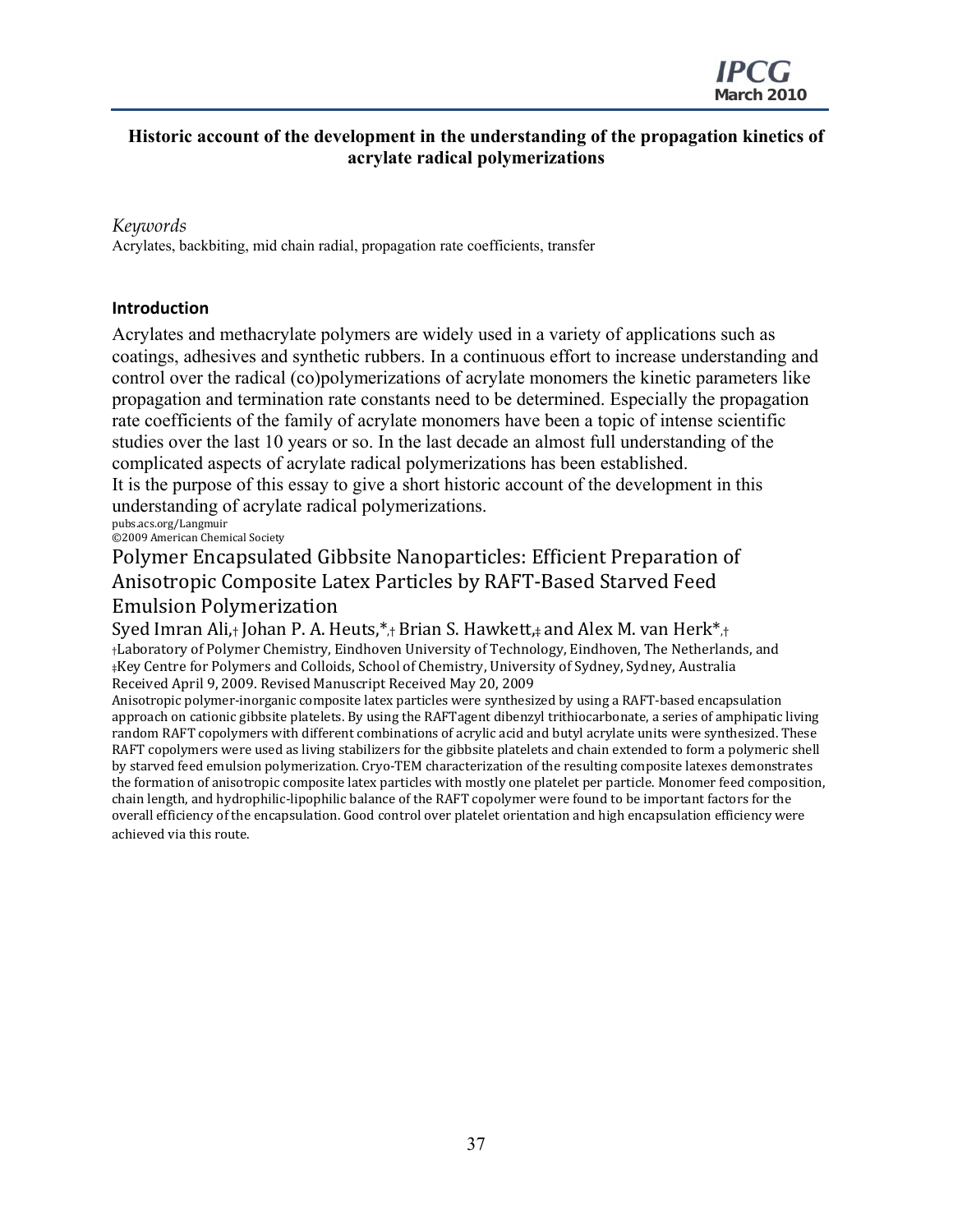## **Contribution to IPCG Newsletter from the Group of Polymer Particles**

Institute of Macromolecular Chemistry Academy of Sciences of the Czech Republic Heyrovskeho Sq. 2 162 06 Prague 6 Czech Republic

> Reporter Daniel Horak horak@imc.cas.cz

## **Recent publications**

**Extraction of PCR-ready DNA from** *Staphylococus aureus* **bacteriophages using carboxyl functionalized magnetic nonporous microspheres.** Kahánková J., Španová A., Pantůček R., Horák D., Doškař J., Rittich B., *J. Chromatogr. B*, 877, 599-602 (2009).

**Abstract.** Magnetic microspheres P(HEMA-*co*-EDMA) were used for PCR-ready phage DNA isolation from lysogenic strains of *Staphylococcus aureus*, including two new clinical isolates. The conditions of phage particle lysis were optimized. The quality of eluted phage DNA was evaluated by PCR. It was demonstrated that PCR-ready phage DNA can be isolated from small volumes of phage lysates (150 μl) by magnetic microspheres. The reported method is very expeditious without using toxic compounds such as phenol or chloroform. It can be used for phage identification and phage gene detection.

**Keywords:** Magnetic microspheres, P(HEMA-*co*-EDMA), *Staphylococcus aureus,* bacteriophage DNA, polymerase chain reaction (PCR).

**Cholesterol-modified superporous poly(2-hydroxyethyl methacrylate) scaffolds for tissue engineering.** Kubinová Š., Horák D., Syková E., *Biomaterials* 30, 4601-4609 (2009).

**Abstract.** Modifications of poly(2-hydroxyethyl methacrylate) (PHEMA) with cholesterol and laminin have been developed to design scaffolds that promote cell-surface interaction. Cholesterol-modified superporous PHEMA scaffolds have been prepared by the bulk radical copolymerization of 2-hydroxyethyl methacrylate (HEMA), cholesterol methacrylate (CHLMA) and the cross-linking agent ethylene dimethacrylate (EDMA) in the presence of ammonium oxalate crystals to introduce interconnected superpores in the matrix. With the aim of immobilizing laminin (LN), carboxyl groups were also introduced to the scaffold by the copolymerization of the above monomers with 2-[(methoxycarbonyl)methoxy]ethyl methacrylate (MCMEMA). Subsequently, the MCMEMA moiety in the resulting hydrogel was hydrolyzed to [2-(methacryloyloxy)ethoxy]acetic acid (MOEAA), and laminin was immobilized via carbodiimide and *N*-hydroxysulfosuccinimide chemistry. The attachment, viability and morphology of mesenchymal stem cells (MSCs) were evaluated on both nonporous and superporous laminin-modified as well as laminin-unmodified PHEMA and poly(2-hydroxyethyl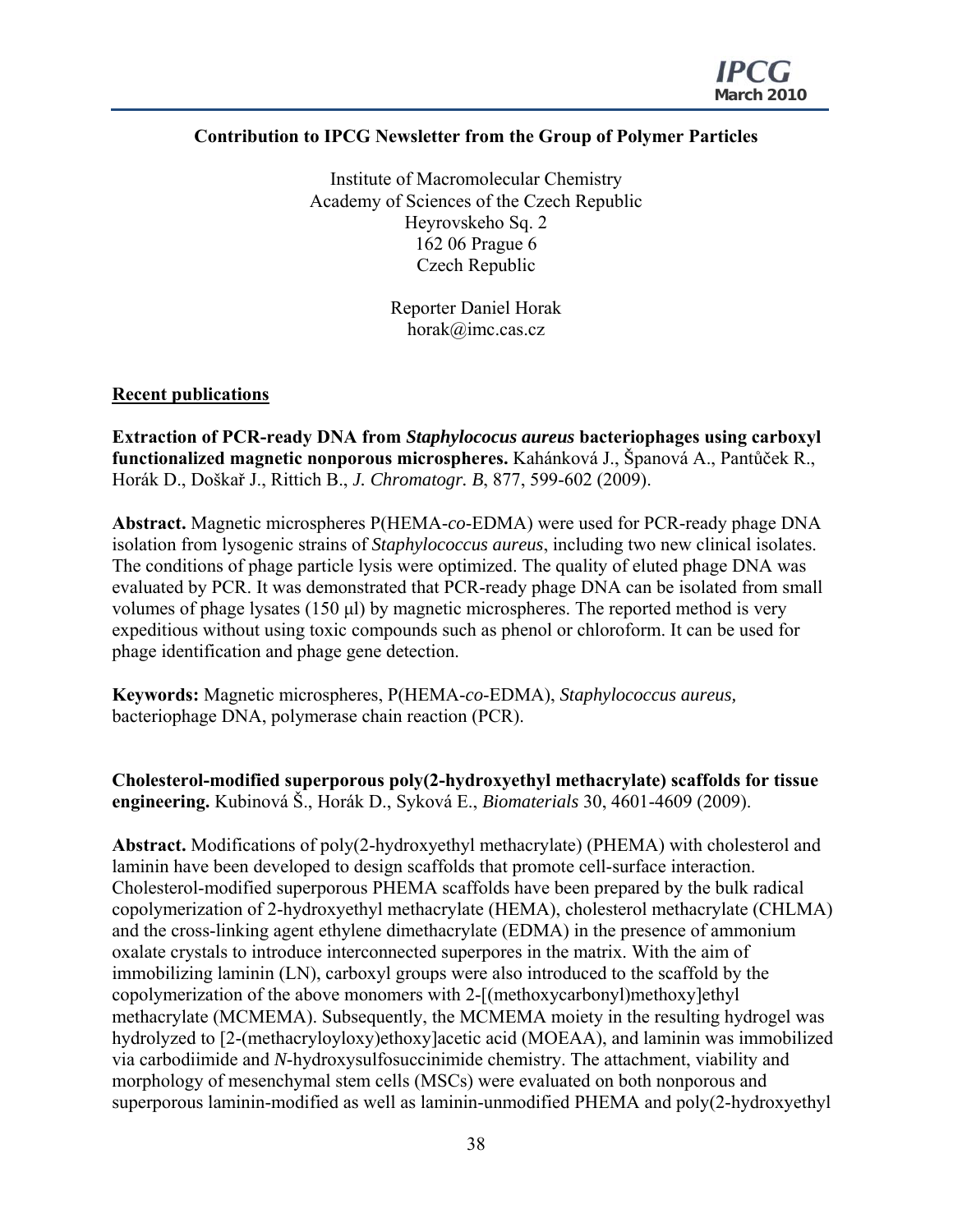methacrylate-*co*-cholesterol methacrylate) P(HEMA-CHLMA) hydrogels. Neat PHEMA and laminin-modified PHEMA (LN-PHEMA) scaffolds facilitated MSC attachment, but did not support cell spreading and proliferation; the viability of the attached cells decreased with time of cultivation. In contrast, MSCs spread and proliferated on P(HEMA-CHLMA) and LN-P(HEMA-CHLMA) hydrogels.

**Keywords:** Cell adhesion, cell viability, hydrogel, polyHEMA, porosity.

**Poly(***N,N***-dimethylacrylamide)-coated maghemite nanoparticles for stem cell labeling.**  Babič M., Horák D., Jendelová P., Glogarová K., Herynek V., Trchová M., Likavčanová K., Hájek M., Syková E. *Bioconjugate Chem*. 20, 283-294 (2009).

**Abstract.** Maghemite ( $\gamma$ -Fe $\Omega$ <sub>3</sub>) nanoparticles were obtained by the coprecipitation of Fe(II) and Fe (III) salts with ammonium hydroxide followed by oxidation with sodium hypochlorite. Solution radical polymerization of *N,N*-dimethylacrylamide (DMAAm) in the presence of maghemite nanoparticles yielded poly(*N,N*-dimethylacrylamide) (PDMAAm)-coated maghemite nanoparticles. The presence of PDMAAm on the maghemite particle surface was confirmed by elemental analysis and FT-IR ATR. Other methods of nanoparticle characterization involved scanning and transmission electron microscopy, atomic adsorption spectroscopy (AAS), and dynamic light scattering (DLS). The conversion of DMAAm during polymerization and the molecular weight of PDMAAm bound to maghemite were determined by using gas and sizeexclusion chromatography, respectively. The effect of ionic 4,4'-azobis(4-cyanovaleric acid) (ACVA) initiator on nanoparticle morphology was elucidated. The nanoparticles exhibited longterm colloidal stability in water or physiological buffer. Rat and human bone marrow mesenchymal stem cells (MSCs) were labeled with uncoated and PDMAAm-coated maghemite nanoparticles and with Endorem® as a control. Uptake of the nanoparticles was evaluated by Prussian Blue staining, transmission electron microscopy,  $T_2$ -MR relaxometry and iron content analysis. Significant differences in labeling efficiency were found for human and rat cells. PDMAAm-modified nanoparticles demonstrated a higher efficiency of intracellular uptake into human cells in comparison with dextran-modified (Endorem®) and unmodified nanoparticles. In gelatin, even a small number of labeled cells changed the contrast in MR images. PDMAAmcoated nanoparticles provided the highest  $T_2$  relaxivity of all the investigated particles. *In vivo* MR imaging of PDMAAm-modified iron oxide-labeled rMSCs implanted in a rat brain confirmed their better resolution compared with Endorem®-labeled cells.

**Keywords:** *N,N*-Dimethylacrylamide, nanoparticles, stem cells, cell labeling, MRI.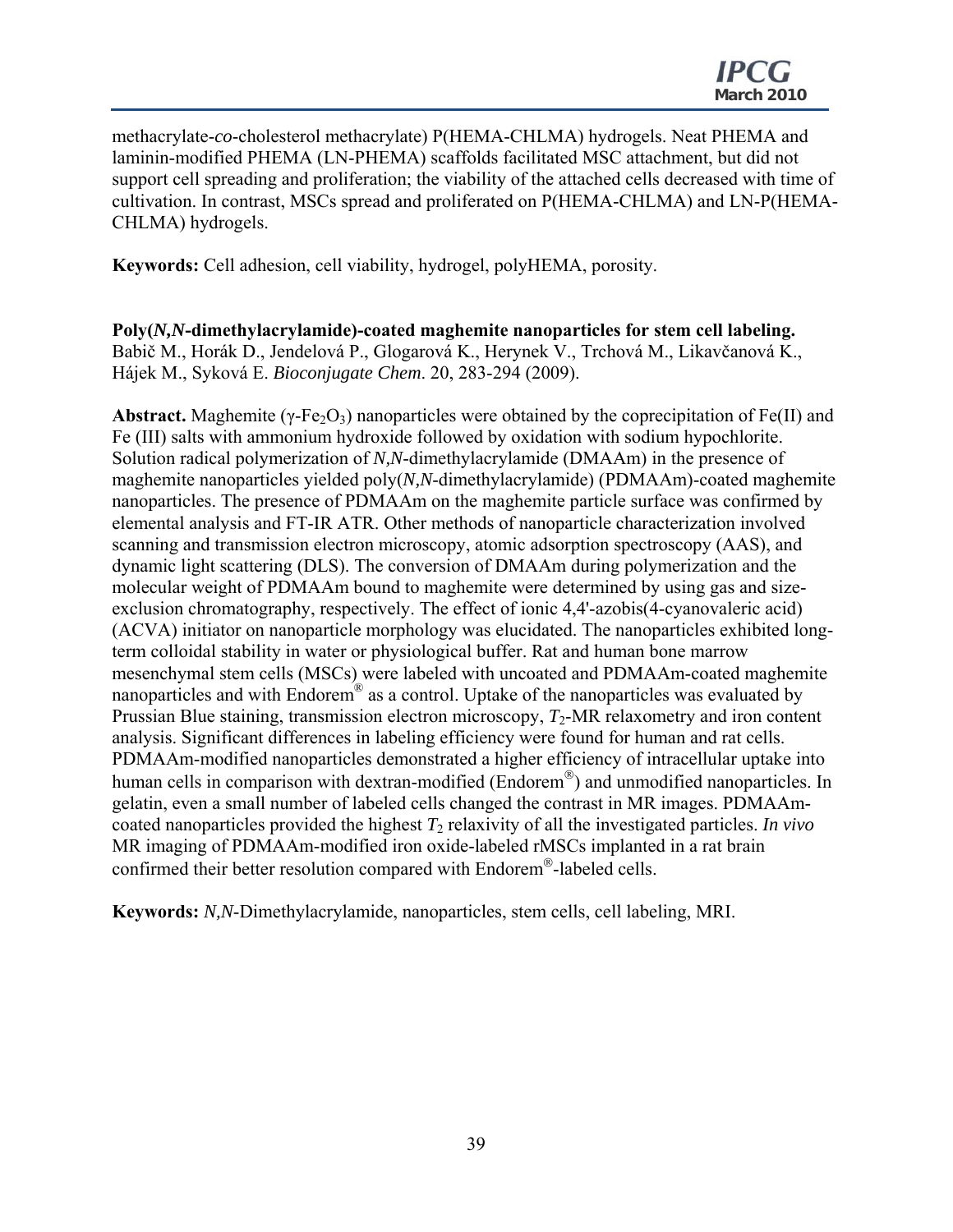Professor Jung-Hyun Kim

Nanosphere Process and Technology Laboratory, Department of Chemical and Biomolecular Engineering, Yonsei University, 134 Shinchon-dong, Sudaemoon-ku, Seoul 120-749, Korea Tel : 82-2-2123-7633 Fax : 82-2-312-0305 E-mail : jayhkim@yonsei.ac.kr

## **Recently Published Papers**

#### **Monodisperse and fluorescent poly(styrene-co-methacrylic acid-co-2-naphthyl methacrylate)/Fe3O4 composite particles**

Patakamuri Govindaiah, Yeon Jae Jung, Jung Min Lee, Tae-Joon Park, Du Yeol Ryu, In Woo Cheong, and Jung Hyun Kim *Journal of Colloid and Interface Science*, 343 (2), 484-490 (2010)

This article describes the preparation and characterization of fluorescent and magnetic composite particles of poly(styrene-co-methacrylic acid-co-2-naphthyl methacrylate) (poly(St/MAA/NMA)). First, monodisperse ( $Dw/Dn \le 1.1$ ) and fluorescent poly( $St/MAA/NMA$ ) submicron particles were prepared using emulsifier-free emulsion polymerization by varying the concentration of the fluorescent comonomer, i.e., NMA. Composition of the particles was characterized by 1H NMR, FT-IR, GPC, and DSC analyses. The molecular weights and particle size of the particles were dependent on the NMA concentration. Second,  $Fe<sub>3</sub>O<sub>4</sub>$  nanoparticles were immobilized onto the poly(St/MAA/NMA) submicron particles to give rise to multifunctional properties. The morphology and particles size were characterized by FE-SEM and CHDF. These poly(St/MAA/NMA)/Fe<sub>3</sub>O<sub>4</sub> composite particles exhibited both fluorescent properties under UV irradiation at 365 nm and magnetic properties. Photo-luminescent (PL) intensity of the particles showed linear dependence with NMA concentration.

#### **Hydroxypropyl Methylcellulose-graft-Poly(ethyl acrylate-co-methyl methacrylate) Particles by Resin-fortified Emulsion Polymerization**

Hyon Ho Baek, Jung Min Lee, Ji Eun Cho, Jin Hun Cho, In Woo Cheong, and Jung Hyun Kim *Macromolecular Research*, 18 (1), 53-58 (2010)

This article describes the preparation and characterization of hydroxypropyl methylcellulosegraftpoly(ethylacrylate-co-methyl methacrylate) particles [HPMC-g-poly(EA-co-MMA) NPs] prepared by resin-fortified emulsion polymerization using ceric ammonium nitrate (CAN). In this work, a series of HPMC-g-poly(EA-co-MMA) NPs were synthesized by varying the ratios of CAN to HPMC and HPMC to (EA/MMA) to investigate the effects of these variables on the physical properties of HPMC-gpoly(EA-co-MMA) and the dissolution behavior of aspirin tablet, as a model drug. The drug dissolution profiles of coated tablets were significantly affected by the molar ratio of HPMC to (EA/MMA).

#### **Enhanced Crystallization of Bisphenol-A Polycarbonate by Organoclay in the Presence of Sulfonated Polystyrene Ionomers**

Patakamuri Govindaiah, Jung Min Lee, Seung Mo Lee, Sankaraiah Subramani, Jung Hyun Kim *Macromolecular Research*, 17 (11), 842-849 (2009)

Polycarbonate (PC)/SPS ionomer/organoclay nanocomposites were prepared by solution intercalation process using sulfonated polystyrene (SPS) ionomer as a compatibilizer. The effect of organoclay on the melt crystallization behavior of ionomer compatibilized polycarbonate was studied using differential scanning calorimeter (DSC). The extent of organoclay dispersion showed dependence on melt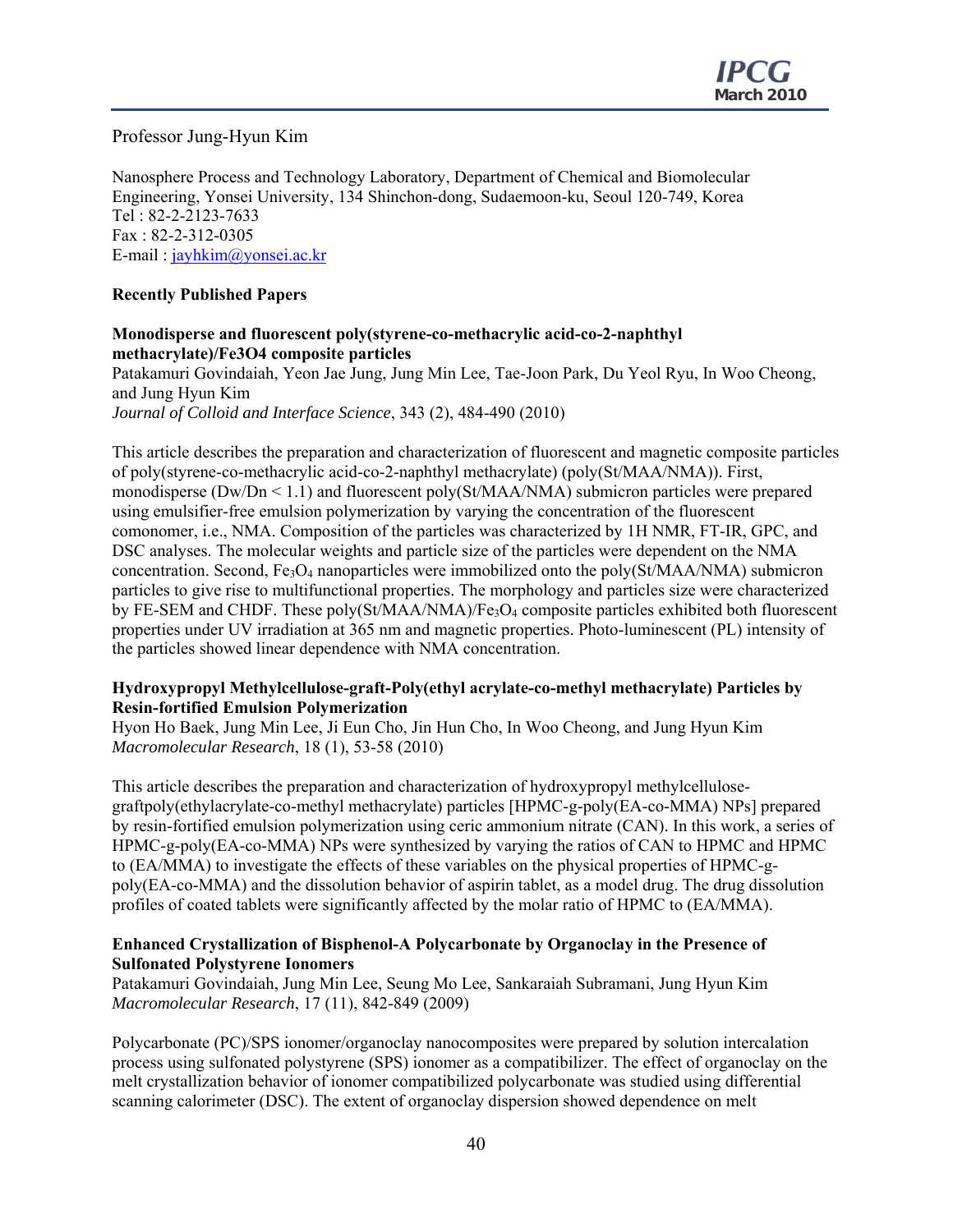crystallization behavior of polycarbonate. The effect of ionomer loading and cation size on intercalation/exfoliation efficiency of organoclay in PC/SPS ionomer matrix was also studied using WAXD and TEM. Dispersion of the organically modified clay in the polymer matrix was improved with the increase in the ionomer compatibilizer loadings and cation size. SPS ionomer compatibilized PC/organoclay nanocomposite showed enhanced melt crystallization compared to the SPS ionomer/PC blend. Well dispersed organoclay nanocomposites showed better crystallization than the poorly dispersed clay nanocomposites. These nanocomposites also showed better thermal stability than the simple SPS ionomer/PC blend.

#### **Core-shell Poly(D,L-lactide-co-glycolide)/Poly(ethyl 2-cyanoacrylate) Microparticles with Doxorubicin to Reduce Initial Burst Release**

Sang-Hyuk Lee, Hyon-Ho Baek, Sung-Wook Choi, Jung-Hyun Kim *Macromolecular Research*, 17 (12), 1010-1014 (2009)

Monodispersed microparticles with a poly(D,L-lactide-co-glycolide) (PLGA) core and a poly(ethyl 2 cyanoacrylate) (PE2CA) shell were prepared by Shirasu porous glass (SPG) membrane emulsification to reduce the initial burst release of doxorubicin (DOX). Solution mixtures with different weight ratios of PLGA polymer and E2CA monomer were permeated under pressure through an SPG membrane with 1.9 μm pore size into a continuous water phase with sodium lauryl sulfate as a surfactant. Core-shell structured microparticles were formed by the mechanism of anionic interfacial polymerization of E2CA and precipitation of both polymers. The average diameter of the resulting microparticles with various PLGA:E2CA ratios ranged from 1.42 to 2.73 μm. The morphology and core-shell structure of the microparticles were observed by scanning electron microscopy (SEM) and transmission electron microscopy (TEM). The DOX release profiles revealed that the microparticles with an equivalent PLGA:E2CA weight ratio of 1:1 exhibited the optimal condition to reduce the initial burst of DOX. The initial release rate of DOX was dependent on the PLGA:E2CA ratio, and was minimized at a 1:1 ratio.

#### **Characterization and Film Forming Application of Polythiophene Nanoparticles Synthesized by Fe3+-Catalyzed Oxidative Polymerization in Aqueous Medium**

Sun Jong Lee, Jung Joon Oh, Jung Min Lee, and Jung Hyun Kim *Journal of Nanoscience and Nanotechnology*, 9 (12), 7236-7239 (2009)

Polythiophene (PT) nanoparticles having different particle size were prepared by Fe3+-catalyzed oxidative polymerization in aqueous medium. They were characterized by UV-vis spectroscopy, photoluminescence (PL) spectroscopy, scanning electron microscope (SEM), and transmission electron microscope (TEM). As the concentration of surfactant, i.e., polystyrene sulfonate (PSS), increased, the particle size of PT nanoparticles decreased from 52 nm to 20 nm. This was confirmed by SEM analysis. The increase of PL intensity was observed with the decrease of particle size of PT nanoparticles. This resulted from the increased total surface area of PT nanoparticles due to the particle size reduction. Furthermore, self-absorption effect also became weak as the particle size decreased. PT nanoparticles prepared by using PSS could be directly used to make film by annealing at 150°C without any additional solvent casting procedure. This film showed the PL peak at 580 nm excitation wavelength. The resulting PT nanoparticles prepared by using PSS are potentially useful in fabricating high quality active layer for electroluminescence (EL) devices.

#### **Topical Delivery of Budesonide Emulsion Particles in the Presence of PEO-PCL-PEO Triblock Copolymers**

Jin Hun Cho, Hyon Ho Baek, Jung Min Lee, Dae Duk Kim, Heui Kyoung Cho, In Woo Cheong, Jung Hyun Kim *Macromolecular Research*, 17 (12), 969-975 (2009)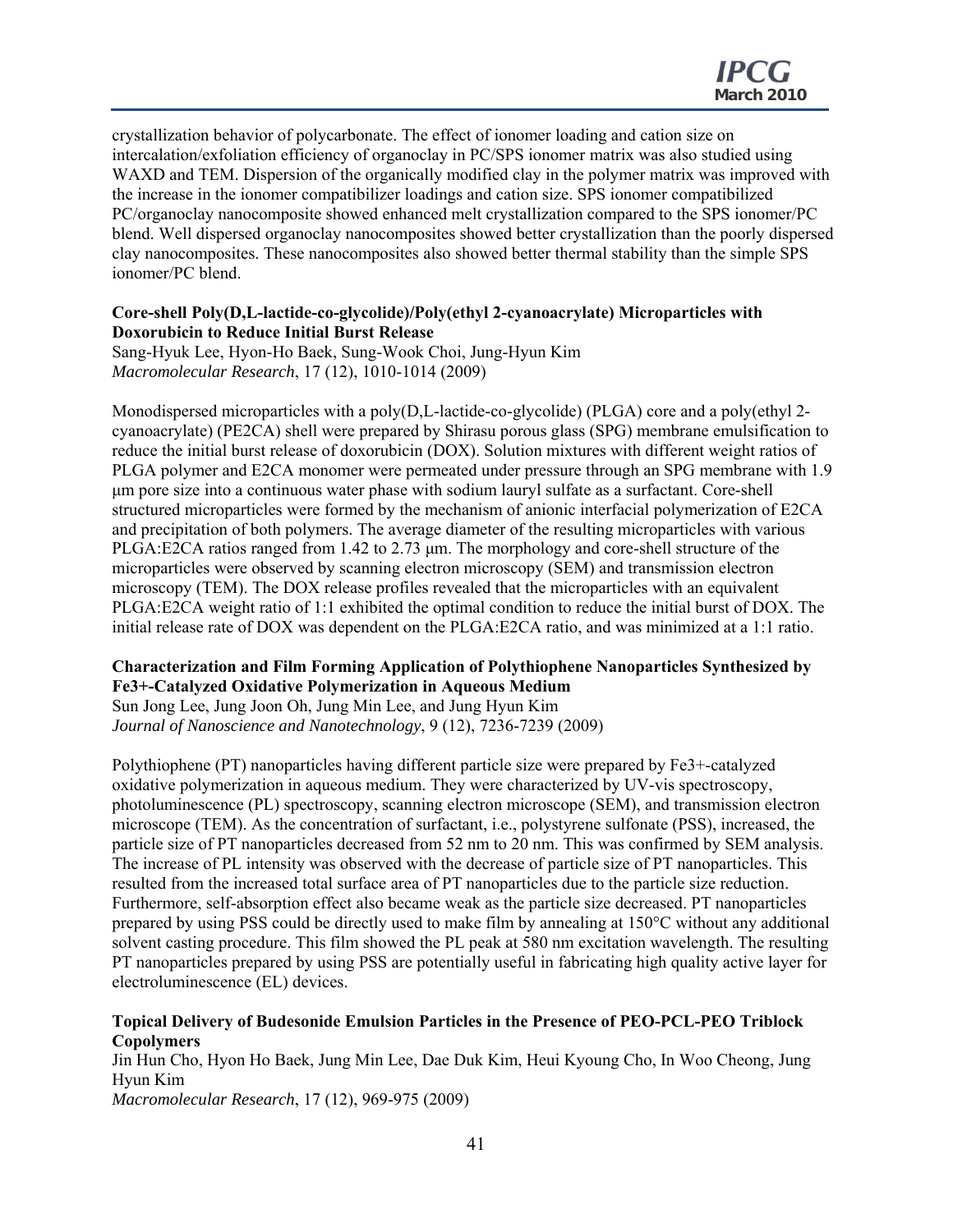This article describes the topical delivery and localization of budesonide through the hairless mouse skin. Two poly(ethylene oxide)-block-poly(ε-caprolactone)-block-poly(ethylene oxide) (PEO-PCL-PEO) triblock copolymers (T 222 and T 252) having different CL:EO ratios were added in the preparation of budesonide particles stabilized with poly(vinyl alcohol) (PVA) and Tween 80 under ultrasonication. For comparison, a commercial PEO-PPOPEO triblock copolymer (F68) was studied under the same condition. To demonstrate the effects of the triblock copolymer, the particle size of budesonide emulsion, entrapment efficiency, and in vitro release were measured and compared. The budesonide particles stabilized by the triblock copolymers had a diameter of ca. 350 nm with entrapment efficiencies of 66- 76%. The In vitro release profiles of all samples showed an initial burst followed by ustained release. The skin penetration and permeation of budesonide were analyzed by using a Frantz diffusion cell. T 222 and T 252 exhibited higher total permeation amounts, but lower budesonide penetration amounts, than F68. The results suggest that the partitioning of budesonide in each skin layer can be adjusted in order to avoid skin thinning and negative immune response arising from the penetration of budesonide in blood vessels.

#### **Coming Papers**

#### **Poly(thiophene) Nanoparticles Prepared by Fe3+-Catalyzed Oxidative Polymerization: A Size-Dependent Effect on Photoluminescence Property**

Sun Jong Lee, Jung Min Lee, Hak-Ze Cho, Won Gun Koh, In Woo Cheong, and Jung Hyun Kim *Macromolecules*, In Press (2010)

Poly(thiophene) (PTh) nanoparticles with various sizes were directly prepared by Fe3+-catalyzed oxidative emulsion polymerization of thiophene with varying hydrogen peroxide  $(H<sub>2</sub>O<sub>2</sub>)$  concentrations. In the polymerization,  $FeCl<sub>3</sub>/H<sub>2</sub>O<sub>2</sub>$  (catalyst/oxidant) combination system was used as an initiator couple. At the optimized reaction condition, percentage monomer conversions were above 90%. With increasing H2O2 molar concentration from 2.35 M to 5.88 M, the average sizes of the PTh nanoparticles decreased from 51 nm to 12 nm, and their photo-emission wavelengths shifted from red to blue color at the maximum excitation wavelength  $(\lambda$ UVmax = 400 nm). However, the molecular weights of all PTh nanoparticles were about 3500 g/mol. As a result, we could tune the emitting colors which resulted from variations of the effective conjugation chain length by manipulating the size of PTh nanoparticles.

#### **Self-Doped Conducting Core-Shell Poly(styrene/pyrrole) Nanoparticles via Two-Stage Shot-Growth** Dong Gyu Lee, Jung Min Lee, Yeon Hwa Jo, Sun Jong Lee, Jung Hyun Kim, and In Woo Cheong *Journal of Nanoscience and Nanotechnology*, In press (2010)

Self-doped conducting core-shell poly(styrene/pyrrole) (poly(St/Py)) nanoparticles were successfully prepared by a one-pot synthetic route in both Fe3+-catalyzed oxidative polymerization and emulsifierfree emulsion polymerization. Modified two-stage shot-growth method was introduced to obtain higher doping level of the self-doped conducting core-shell poly(St/Py) nanoparticles. The particle size and coreshell morphology of the resulting particles before and after two-stage shot-growth were investigated by SEM and TEM analyses. Surface charge density of the particles highly increased after two-stage shotgrowth and was measured by potential analysis. The self-doped core-shell nanoparticles showed a high conductivity after two-stage shot-growth.

#### **PSS Resin-Fortified Polythiophene Nanoparticles for Highly Transparent Conducting Films** Sun Jong Lee, Ki Nam Oh, Jung Min Lee, Jung Hyun Kim, and In Woo Cheong *Journal of Nanoscience and Nanotechnology*, In press (2010)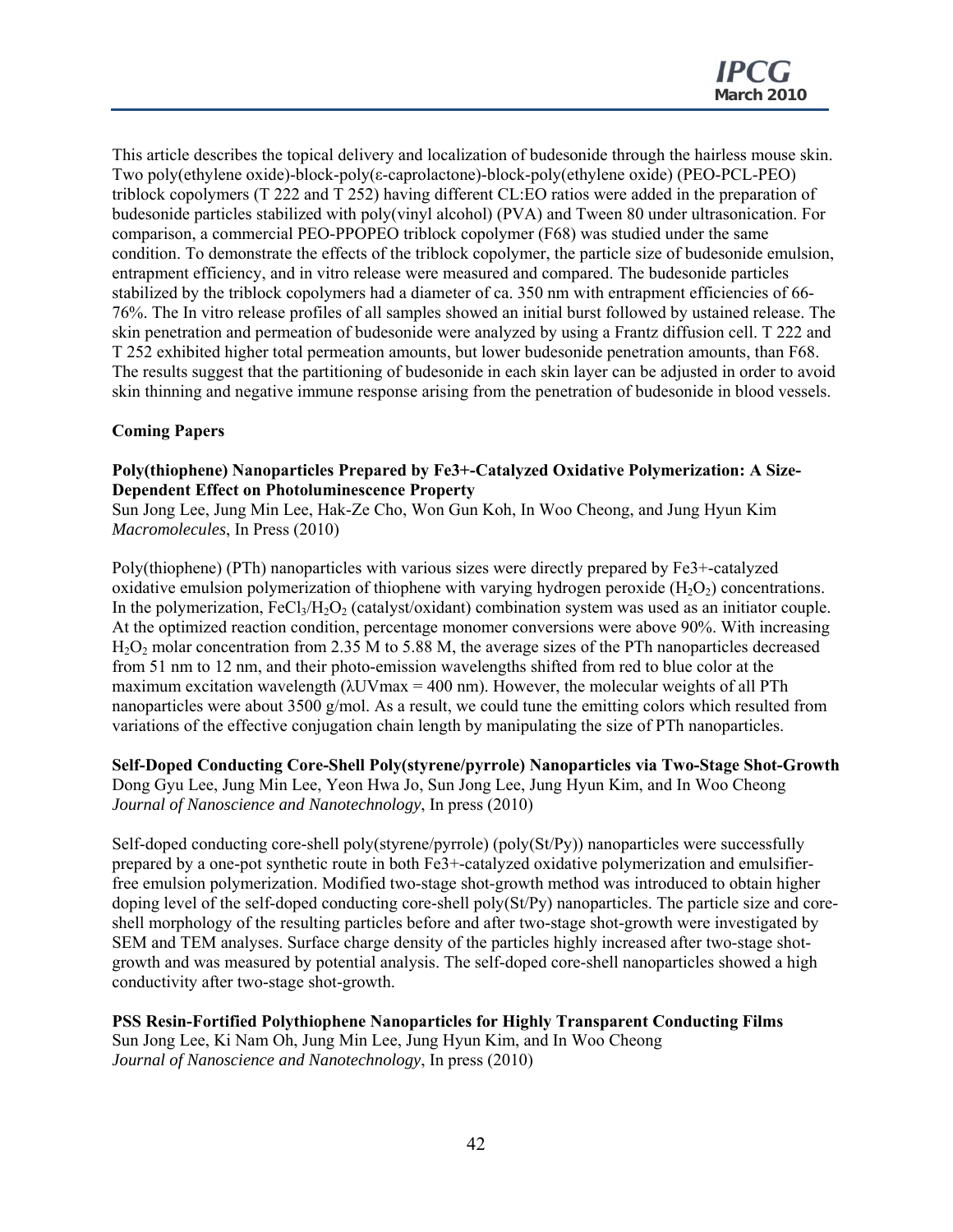Polythiophene/poly(sodium 4-styrene sulfonate) (PT/PSS) composite nanoparticles having different particle size were prepared by Fe3+-catalyzed oxidative polymerization in aqueous medium. This facile method includes a FeCl3/H2O2 (catalyst/oxidant) combination system, which guarantees a high conversion (more than 95%) of thiophene monomers in various concentration of poly(styrene sulfonate) (PSS) with only a trace of FeCl3. Particle size of PT/PSS composite nanoparticles decreased from 134 nm to 26 nm as the concentration of PSS and H2O2 increased, and which was confirmed by SEM and CHDF analyses. The poly(ethylene terephthalate) (PET) film coated with PT/PSS was transparent and showed a high conductivity in a dried state. The sheet resistivity decreased as the ratio of PT to PSS increased. Photoluminescence property of the PT/PSS composite nanoparticles was also investigated.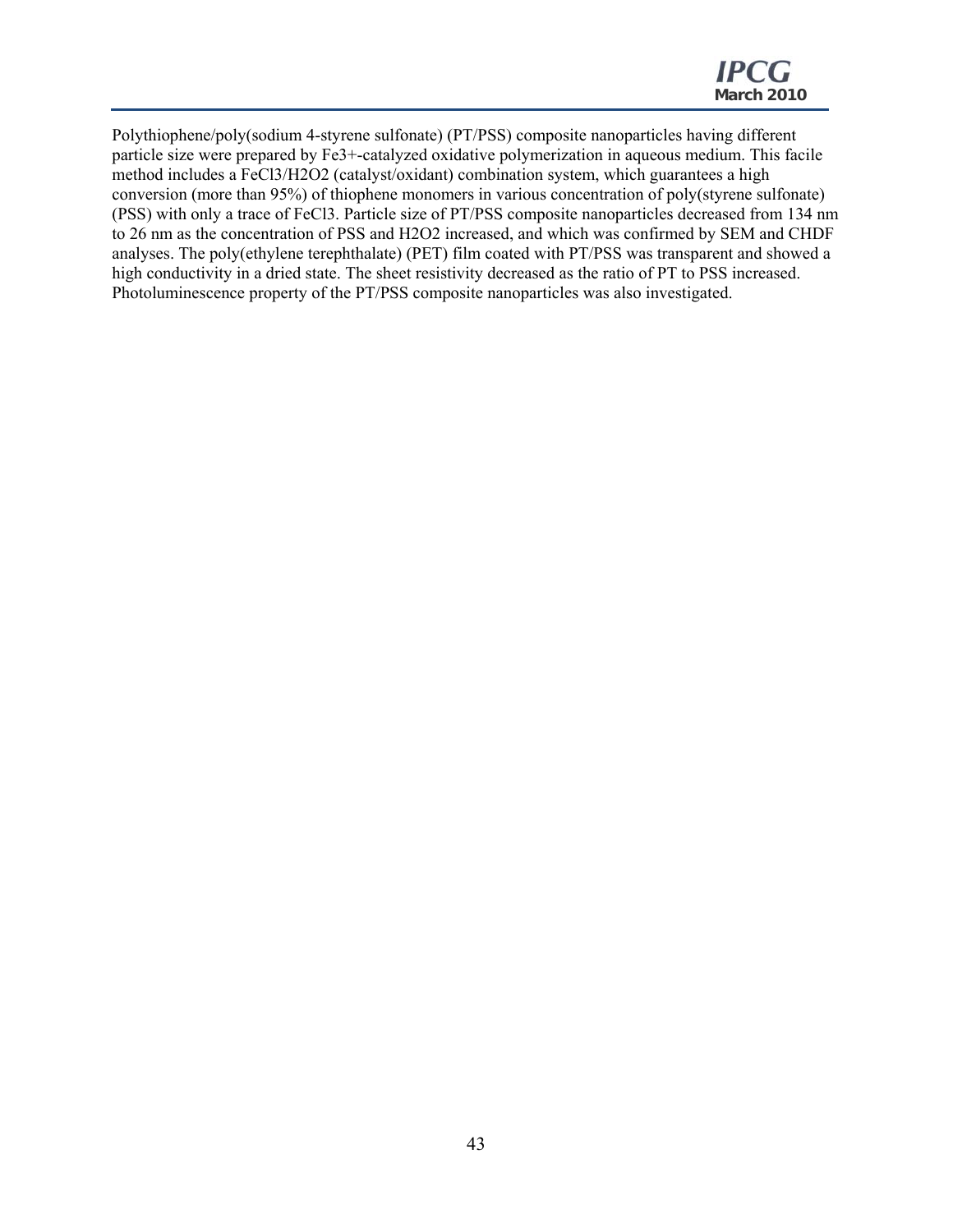## **INTERNATIONAL POLYMER COLLOIDS GROUP NEWSLETTER**

Contribution from the Institute for Polymers Materials "**POLYMAT**" and Grupo de Ingeniería Química, Centro Joxe Mari Korta, University of the Basque Country, Avda. Tolosa, 72, E-20018 Donostia-San Sebastián, Spain

**Reported by José M. Asua and Jose Ramon Leiza March 2010** 

### **Book Chapters**

"POLYMER NANOCOMPOSITES BY EMULSION AND SUSPENSION" edited by Mittal Vikal, The Royal Society of Chemistry, Cambridge, UK. Chapter: **Polymer Clay Nanocomposites by Miniemulsion Polymerization**  M. Mičušík, Y. Reyes, M. Paulis, J. R. Leiza (Submitted)

#### **Recently published articles**

## **MOLECULAR CHARACTERIZATION OF ALKYD/ACRYLIC LATEXES PREPARED BY MINIEMULSION POLYMERIZATION**

*R.J. Minari, M. Goikoetxea, I. Beristain, M. Paulis, M.J. Barandiaran, J.M. Asua*  J. POLYM. SCI. PART A: POLYM. CHEM. 114(5), 3143-3151 (2009). (Abstract in the previous IPCGN).

## **POST-POLYMERIZATION OF WATERBORNE ALKYD/ACRYLICS. EFFECT ON POLYMER ARCHITECTURE AND PARTICLE MORPHOLOGY**

*R.J. Minari, M. Goikoetxea, I. Beristain, M. Paulis, M.J. Barandiaran, J.M. Asua*  POLYMER 50 , 5892-5900 (2009). (Abstract in the previous IPCGN).

## **NEW AGITATED AND THERMOSTATIZED CELL FOR IN-SITU MONITORING OF FAST REACTIONS BY SYNCHROTRON SAXS**

*M. Paulis, A. Bonnefond, M. Micusik, J.R. Leiza*  JOURNAL OF SYNCHROTRON RADIATION, 16, 869-871 (2009). (Abstract in the previous IPCGN).

## **ESSAY: SENSORS, PROCESS CONTROL AND MODELLING IN POLYMER PRODUCTION**

*J.R. Leiza* 

MACROMOLECULAR REACTION ENGINEERING, 3, 324-325, (2009). (Abstract in the previous IPCGN).

## **MORPHOLOGY OF THREE-PHASE PS/PBA COMPOSITE LATEX PARTICLES CONTAINING IN SITU PRODUCED BLOCK COPOLYMERS**

*V. Herrera, Z. Palmillas, R. Pirri, Y. Reyes, J.R. Leiza, J.M. Asua* 

Three-phase styrene-butyl acrylate composite polymer particles were synthesized by combining free radical polymerization, which yielded PS and PBAco-PS, and controlled free radical polymerization, which yielded a large amount of PS-block-(PBA-co-PS)). Particle morphology evolves from core-shell when the particles did not contain block copolymer to hemispherical when a large amount of block copolymers was produced. The existing models could not predict this change in morphology. A general approach for the calculation of the equilibriummorphology of multiphase particles was developed using a MonteCarlo method.

MACROMOLECULES 43, 1356-1363 (2010).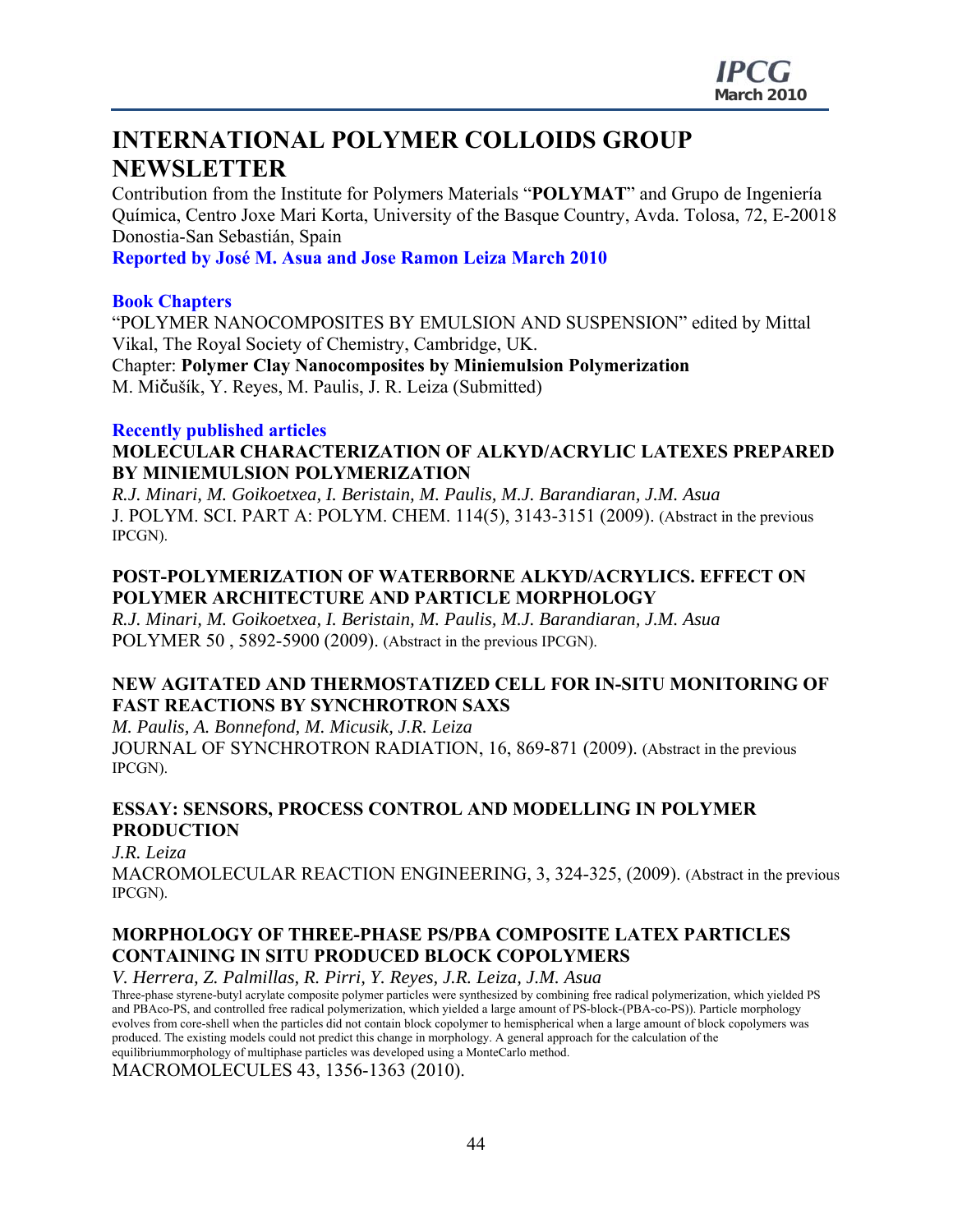## **WATERBORNE, SEMICRYSTALLINE, PRESSURE-SENSITIVE ADHESIVES WITH TEMPERATURE-RESPONSIVENESS AND OPTIMUM PROPERTIES**

*A. Agirre, C. de las Heras-Alarcon, T. Wang, J.L. Keddie, J.M. Asua* 

The synthesis and resulting temperature-responsive properties of semicrystalline waterborne pressure-sensitive adhesives (PSAs) were investigated. A crystalline polymer fraction was produced *in situ* within waterborne particles by miniemulsion polymerization of non-branched long chain acrylates. The degree of crystallinity was controlled by copolymerization with a short chain acrylate. The polymerization strategy determined the polymer architecture and film structure, which then influenced the adhesion properties. The high sensitivity of the adhesion strength of these PSAs to temperature, in the range around the crystal melting point, opens up the possibility of designing temperature-responsive adhesives. With the right distribution and concentration of crystalline polymers, a simultaneous increase in both the peel strength and the shear resistance was obtained, which is a combination that is often not found when optimizing adhesive properties.

ACS APPLIED MATERIALS & INTERFACES ACS ASAP.

#### **SYNTHESIS OF CATIONIC POLYELECTROLYTES BY INVERSE MICROEMULSION POLYMERIZATION**

*G. González, J. Ugalde, J.C. Cal, J.M. Asua* 

MACROMOL. RAPID COMMUN. 30, 2036-2041 (2009). (Abstract in the previous IPCGN). **UV LIGHT INDUCED SURFACE MODIFICATION OF HDPE FILMS WITH BIOACTIVE COMPOUNDS** 

#### *V. Daniloska, J. Blazevska-Gilev, V. Dimova, R. Fajgar, R. Tomovska*

The development of different techniques for surface modification of polymers becomes popular in a last decade. These techniques preserve useful bulk polymer properties unchanged, while the activation of the polymer surface offers more possibilities for polymer applications. In this work, a new, one-step method for bio-activation of HDPE (high density polyethylene) surface by UV irradiation is presented. HDPE films coupled with selected active compound and a photoinitiator was treated by UV lamp, emitting light at 254 nm. For surface functionalization of HDPE films, the following compounds were employed: 2-aminopyridine (AP), N1-(2-pyridylaminomethyl)-1,2,4-triazole (TA) and benzocaine (BC). The influence of irradiation time on the extent of surface changes was investigated. The modified polymer surfaces were investigated by Fourier transformed infrared (FTIR) and Raman spectroscopy, scanning electron microscopy (SEM) and contact angle measurements, demonstrating successful functionalization of HDPE surface.

APPLIED SURFACE SCIENCE 256, 2276–2283 (2010).

#### **Coming articles**

## **Accepted MORPHOLOGY OF POLYMER CLAY LATEX PARTICLES SYNTHESIZED BY MINIEMULSION POLYMERIZATION: MODELING AND EXPERIMENTAL RESULTS.**

#### *M. Mičušík, A. Bonnefond, Y. Reyes, A. Bogner, L. Chazeau, C.J.G. Plummer, M. Paulis, J. R. Leiza*

Abstract: BA/MMA (90/10 w/w) have been copolymerized in the presence of two different organomodified clays (C30B and CMA16) by miniemulsion polymerization containing 30 wt.% SC. Two surfactant systems were employed, namely, a mixture of anionic/nonionic and a pure anionic system. The total amount of surfactants varied from 1.6-2.6 wbm.%. The effect of the compatibility of the organoclay in the monomer mixture on the morphology of hybrid polymer/clay particles was determined by TEM of the latex particles and of the latex films. The resulting morphologies were compared with the prediction of a Monte-Carlo model that determined the equilibrium morphology of monomer/clay hybrid miniemulsion droplets. The model predicted encapsulated morphologies only when the organoclay presented low clay-monomer and high claywater interfacial tensions. C30B and CMA16 did not fulfill these conditions and provided a preferential surface location of the platelets on the polymer/water interphase as predicted by the model.

MACROMOLECULAR REACTION ENGINEERING

#### **Submitted**

## **MINIEMULSION POLYMERIZATION OF 2-ETHYLHEXYL ACRYLATE. POLYMER ARCHITECTURE CONTROL AND ADHESION PROPERTIES**

#### *A. Agirre, J. Nase, E. Degrandi, C. Creton, J.M. Asua*

The feasibility of independent control of the gel fraction and sol molecular weight distribution in the miniemulsion polymerization of 2 ethylhexyl acrylate using symmetrical and non-symmetrical crosslinkers and a chain transfer agent was investigated. It was found that the very reactive symmetrical crosslinker had only a limited effect on polymer architecture, whereas the non-symmetrical crosslinker and the chain transfer agent had a profound effect allowing decoupling gel and sol molecular weight. Adhesive properties were mainly controlled by the gel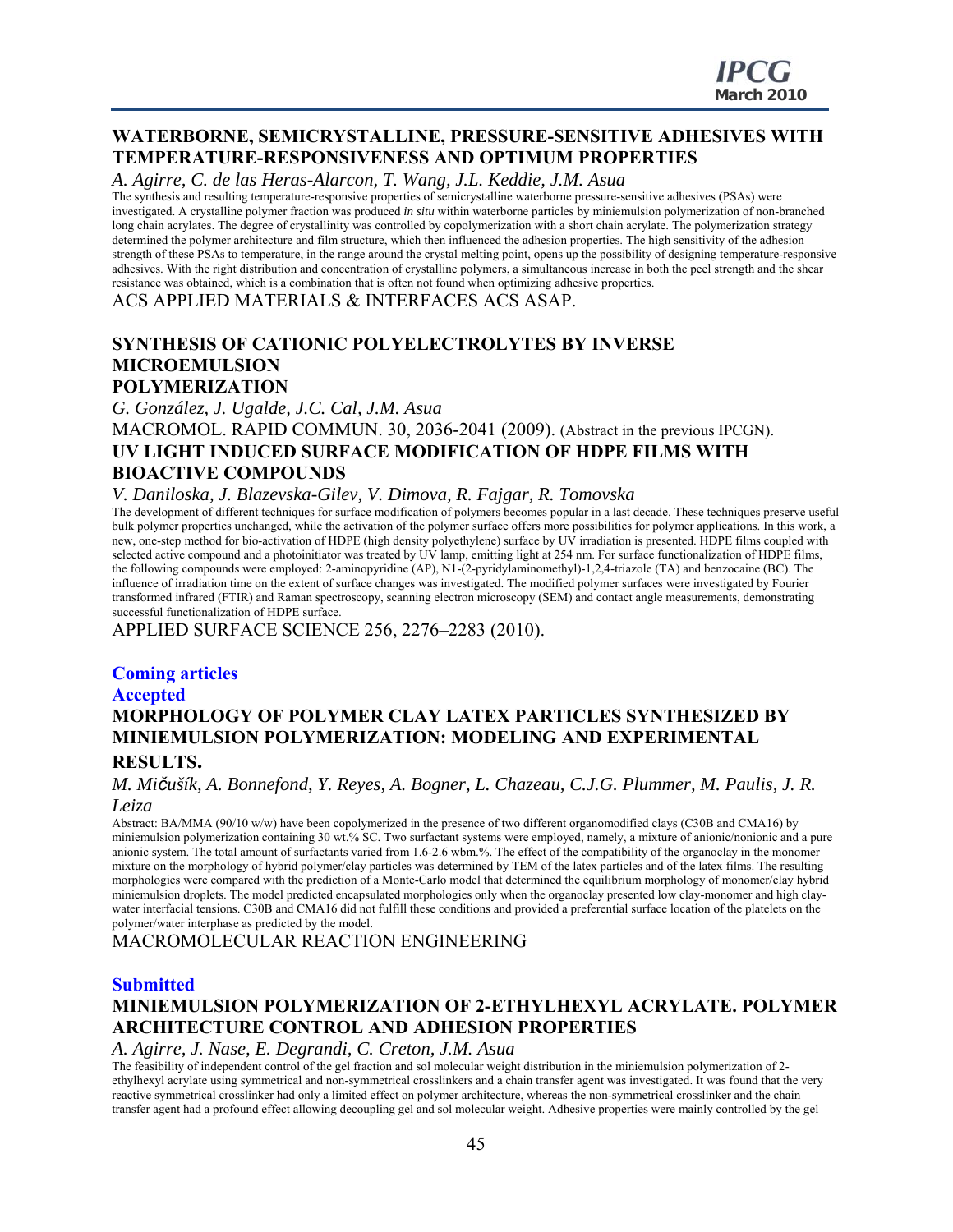#### content of the polymer. MACROMOLECULES

## **MODELLING MULTIPHASE LATEX PARTICLE MORPHOLOGY**

#### *Y. Reyes, J.M. Asua*

Multiphase waterborne polymer particles provide performances unattainable to simpler systems. Since their performance depends on particle morphology and a model to predict the morphology of a multiphase particle is needed. In this work, a Monte Carlo simulation was carried out, which has the potential of predicting the equilibrium morphologies of multiphase systems, such as polymer-polymer and polymer-polymerinorganic hybrids.

J. POLYM. SCI. PART A: POLYM. CHEM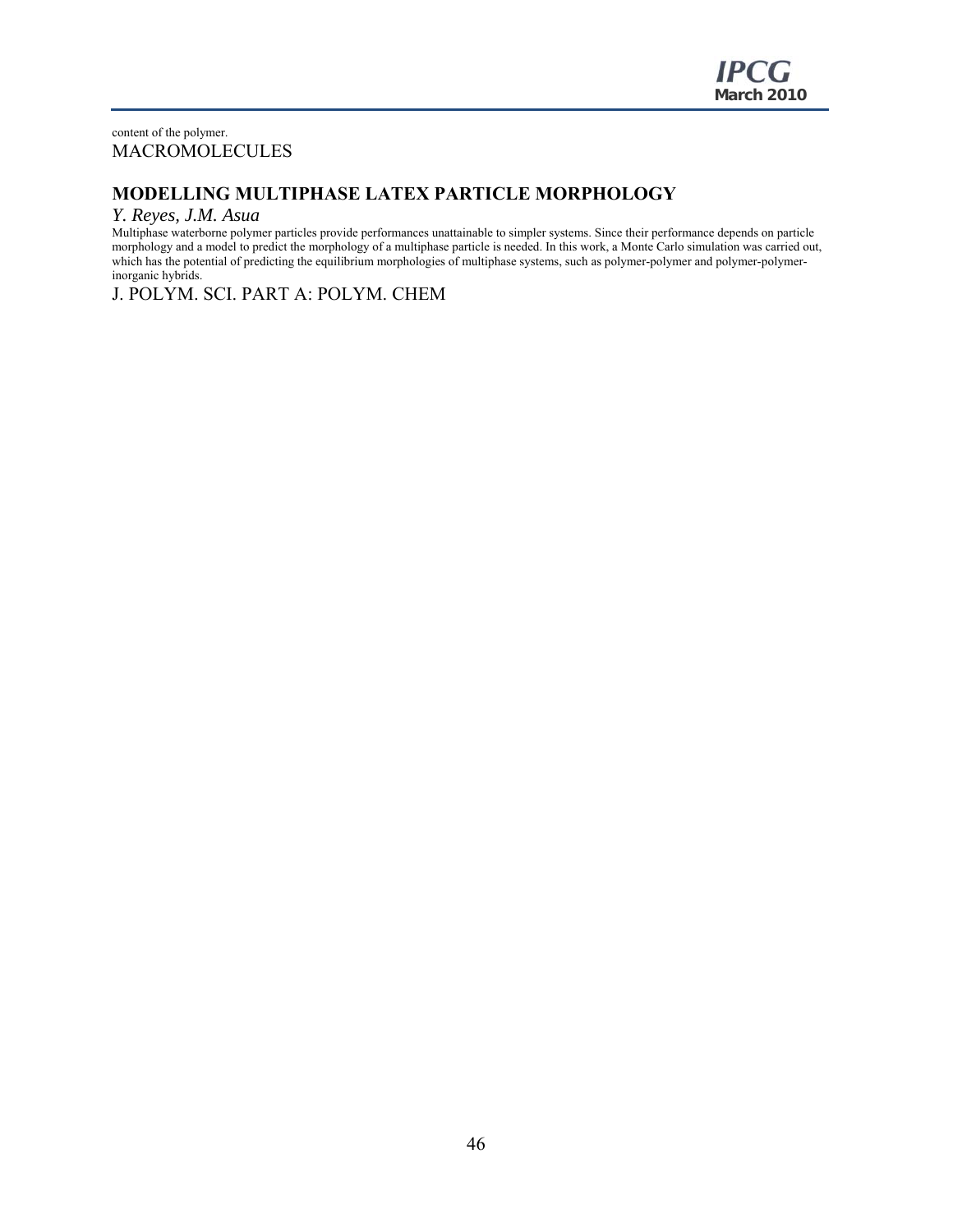## **William B. Russel, Department of Chemical Engineering, Princeton University**

R.S. Ndong & W/B. Russel. "Effect of molecular weight on rheological properties of PDMS-grafted alumina in PDMS melts", *Journal of Rheology* (to be submitted)

### **Abstract**

To enhance their properties, polymer melts are commonly filled with colloidal particles. Dispersing particles homogeneously in a melt is generally difficult, particularly with dense inorganic oxide particles that generate strong van der Waals attractions. These attractive forces can be modulated by introducing repulsive forces through surface modifications such as polymer adsorption or grafting. Measurement of the relative viscosity of 430 nm alumina particles stabilized by end-tethered poly(dimethylsiloxane) (PDMS) in PDMS melts of various molecular weights, at constant graft density, graft molecular weight (50kg/mol or 31.4 kg/mol) and fixed loading revealed decreases with increasing molecular weight of the melt in the range of 4.7-41.1 kg/mol. This is surprising as well established theory predicts the grafted layer to be more swollen and, therefore, a better stabilizer in lower molecular weight melts. The answer is found in other studies showing that PDMS melts adsorb on the alumina surface, providing a steric barrier that increases with melt molecular weight and augments that due to the grafted chains. A simple twoparameter power-law fits the shear-rate dependent viscosities with a constant index and values for the relative high shear viscosity  $\left(\alpha/(\cdot)\right)$  and a structural relaxation time ( $\left(\cdot\right)$ ) that capture the hydrodynamic and interparticle interactions effects, respectively. The structural relaxation time is then correlated with the thickness of the grafted/adsorbed layer through a now-standard scaling theory.

W.T. Gilleland, S. Torquato, & W.B. Russel, "New bounds on the sedimentation velocity for hard, charged, and adhesive hard sphere colloids", *Journal of Fluid Mechanics* (submitted)

#### **Abstract**

The sedimentation velocity of colloidal dispersions is known from experiment and theory at dilute concentrations to be quite sensitive to the interparticle potential with attractions/repulsions increasing/decreasing the rate significantly at intermediate volume fractions. Since the differences necessarily disappear at close packing this implies a substantial maximum in the rate for attractions. This paper describes the derivation of a robust upper bound on the velocity that reflects these trends quantitatively and offers a reasonable estimate for the velocity in the absence of other information.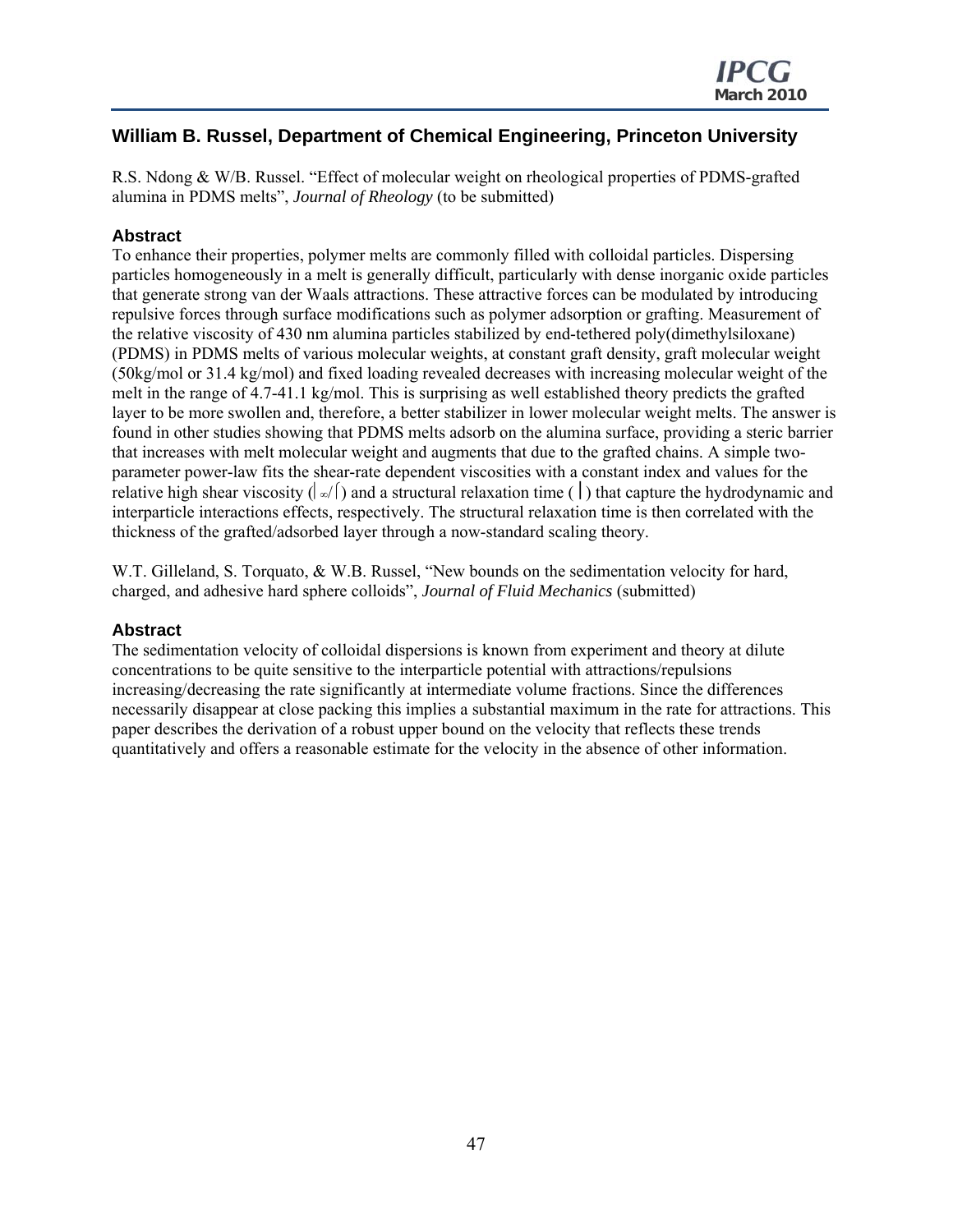## **F. Joseph Schork, PE, PhD**

Professor and Chair Department of Chemical & Biomolecular Engineering 2113E Chemical Engineering Bldg 090 University of Maryland College Park, MD 20742 Email: fjschork@umd.edu

## **IPCG Report February, 2010**

#### **Published Papers:**

Guo, Juchen, Kyu Yong Choi and F. Joseph Schork, "Miniemulsion Copolymerization of Ethylene and Vinyl Acetate," *Macromolecular Reaction Engineering* , **3**, 412-418 (2009).

Schork, F. Joseph and Fujun Lu**, "**Relative Rates of Branching in Emulsion and Miniemulsion Polymerization," *Macromolecular Reaction Engineering*, 3(9), 539-542 (2009).

Ye, Yuesheng F. Joseph Schork, "Modeling and Control of Sequence Length Distribution for Controlled Radical (RAFT) Copolymerization," *Industrial & Engineering Chemistry Research*, 48 ( 24), 10827-10839 (2009).

Lu, Fujun Lu, Yingwu Luo, Bogeng Li, Qian Zhao, and F. Joseph Schork. "Synthesis of Thermo-Sensitive Nano-capsules via Inverse Miniemulsion Polymerization Using PEO-RAFT Agent ," *Macromolecules* 43, 568-571 (2010).

#### **Papers in Press:**

Ye, Yuesheng F. Joseph Schork, "Modeling of Sequence Length and Distribution for the Nitroxide-Mediated Controlled Radical Polymerization of Styrene and 4-Methylstyrene in Batch and Semi-batch Reactors," *Macromolecular Reaction Engineering* (in press)

A chain model and a sequence model were developed to describe chain and sequence properties for nitroxide-mediated controlled radical polymerization (NM-CRP) of styrene (S) and 4 methylstryrene (MS) in both batch and semi-batch reactors. This work demonstrated the capability of a sequence model for the modeling of sequence length and distributions in the course of different processes with a focus on NM-CRP processes. It is seen that the sequence model we developed can be applied to a conventional free radical polymerization (Con-FRP) process as well. Model simulation shows a good agreement with experimental data reported in literature. Simulation results indicate that the sequence properties of copolymers prepared by a Con-FRP process and by a NM-CRP process can be very similar, but the chain properties are far different. For gradient copolymers, the change of number-average sequence length follows a same trend as copolymer composition, but a linear relationship between these two generally does not hold. For gradient copolymers that are synthesized with different monomer pairs at different reaction conditions, higher copolymer composition may not result in longer sequence length. It is also dependant on the monomer reactivity ratios. The sequence model can be utilized as a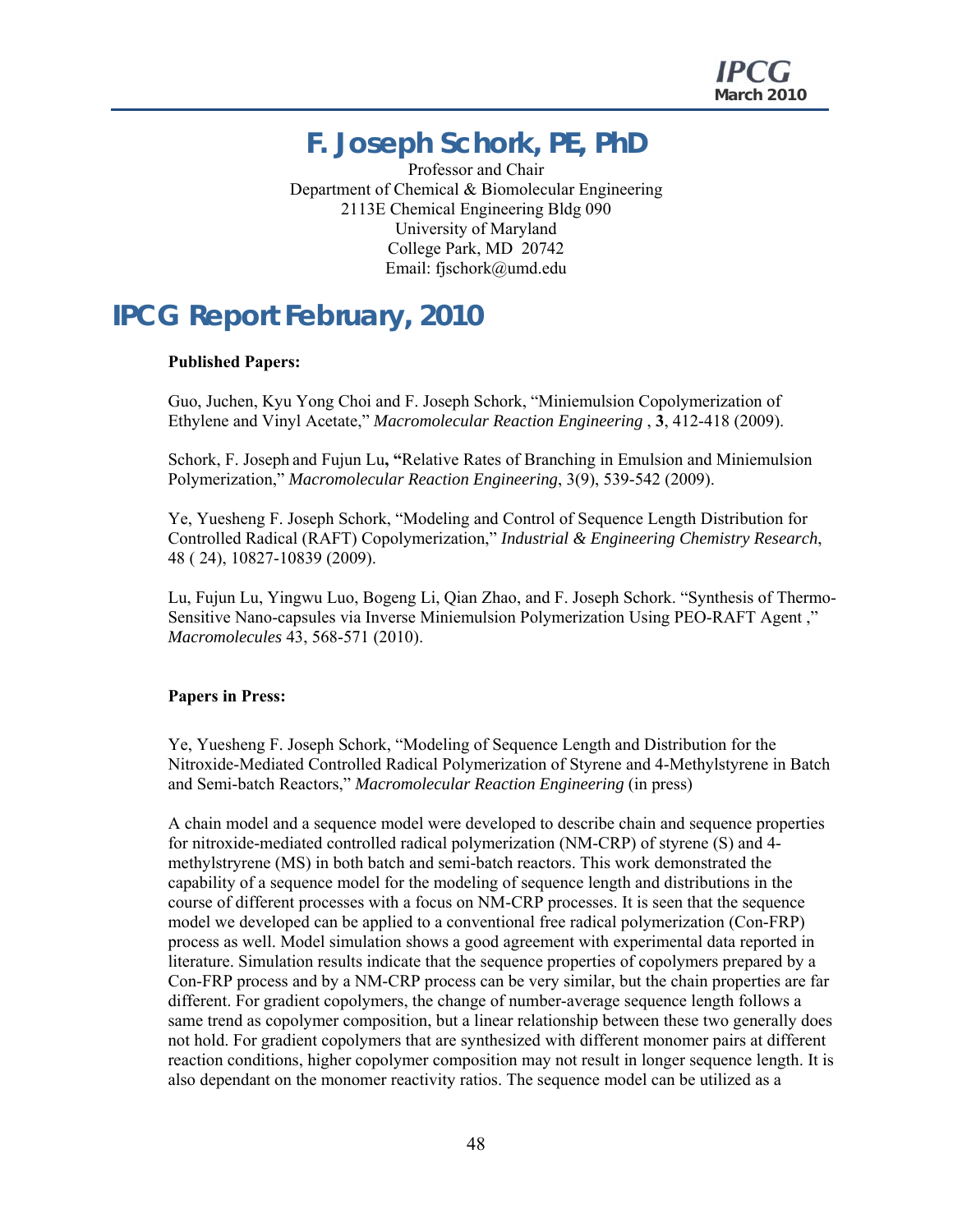theoretical tool to understand the importance of sequence length and distributions in radical copolymerization processes, especially in a CRP process.

*Grover, Martha, Jonathan A. Rawlston and F. Joseph Schork, "Multiscale Modeling of Branch Length in Butyl Acrylate Solution Polymerization," Macromolecular Theory & Simulations (in press).*

Branch lengths resulting from both backbiting and intermolecular chain transfer to polymer are examined for the solution polymerization of butyl acrylate, using a rateequation model and ordinary differential equations. Backbiting is allowed to generate branches of varying length, according to a cumulative distribution function obtained from a lattice kinetic Monte Carlo simulation. About 13% of the branches produced by backbiting are longer than 10 mers. In contrast to common assumptions about the origins of short- and long-chain branches, the model indicates that nearly all of the long-chain branches may be produced by backbiting, rather than intermolecular chain transfer to polymer.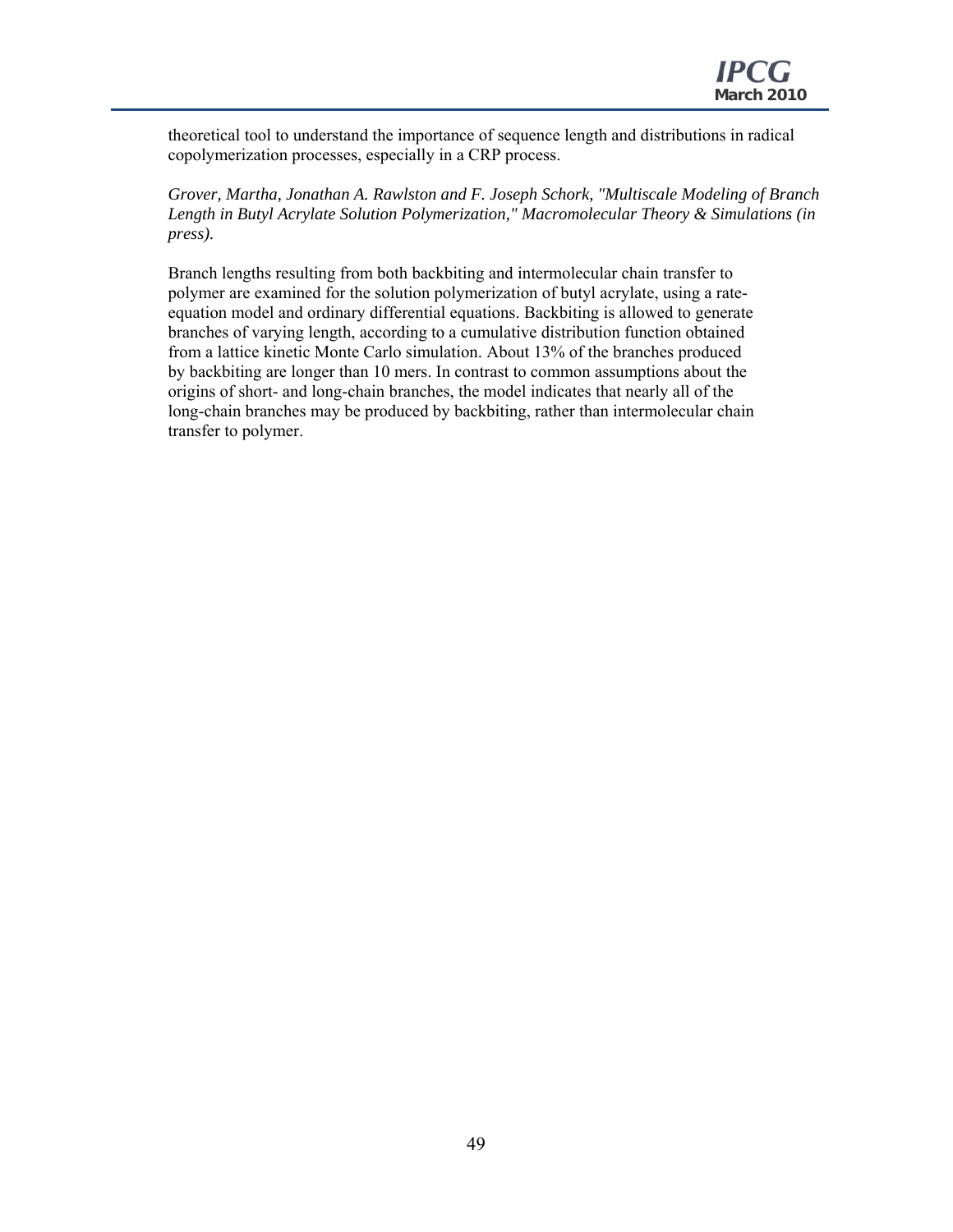## **Contribution to IPCG Newsletter Stan Slomkowski Department of Engineering of Polymer Materials Center of Molecular and Macromolecular Studies, Lodz, Poland**

### **Papers submitted or in press**

#### **Thermoresponsive colloidal crystals built from smart core-shell poly(styrene/α-tert-butoxy-ωvinylbenzyl-polyglycidol) microspheres**

#### *Nebewia Griffete1, Monika Dybkowska2, Bartosz Glebocki2, Teresa Basinska2, Carole Connan1, Agnès Maître3, Mohamed M. Chehimi1, Stanislaw Slomkowski2, Claire Mangeney1*

1 ITODYS, Université Paris Diderot and CNRS (UMR 7086), 15 rue Jean de Baïf, 75013 Paris, France.

2 Center of Molecular and Macromolecular Studies, Polish Academy of Sciences, Sienkiewicza 112, 90-363 Lodz, Poland.

3INSP

To Langmuir

#### **Abstract**

Core-shell particles of poly(styrene/α-tert-butyl-ω-vinylbenzyl-polyglycidol) P(S/PGL) were used as new building blocks for the assembly of a colloidal crystal. The three-dimensional crystalline array displays Bragg diffraction properties, which were studied using angle-resolved reflectance spectroscopy. The thermoresponsivity of the individual microspheres suspended in aqueous media, observed by PCS as a rough particle diameter decrease, appears evenly in the colloidal assemblies through modifications of their optical properties with respect to the temperature used during the assembly process. The wetting properties of the crystalline material were also shown to switch from hydrophilic to hydrophobic as a function of the temperature assembly, thus evidencing the reorganization of the surface polyglycidol chains during the polymer phase transition.

#### **Recently published papers**

1. Ewelina Przerwa, Stanislaw Sosnowski, Stanislaw Slomkowski

Assemblies of poly(styrene/α-tert-butoxy-ω-vinyl-benzyl-polyglycidol) microspheres with different diameters deposited on mica plates Polymer Science Ser. A, 51, 2026-2036 (2009)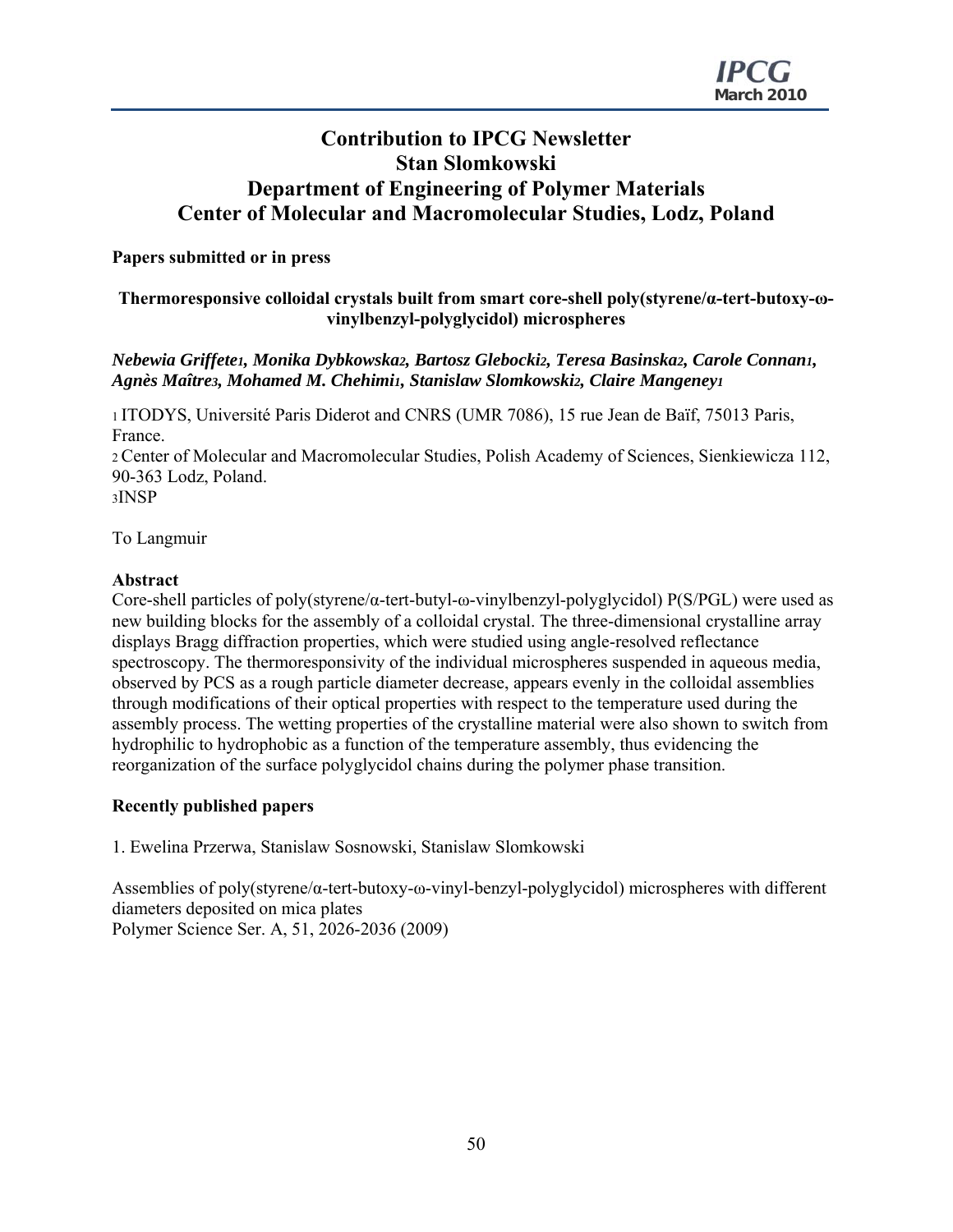

**Submitted by:** L. Andrew Lyon, Professor lyon@gatech.edu

## **Recently published papers**

1. South, A. B.; Lyon, L. A., Autonomic self-healing of hydrogel thin films. *Angew. Chem., Int. Ed.* **2010,** *49* (4), 767-71.

This paper describes the first demonstrations of self-healing hydrogel thin films. The films were prepared via polyelectrolyte layer-by-layer assembly and display the ability toheal following damage associated with film deformation. The origin of this property is speculated to be associated with rapid re-formation of polyanion-polycation interactions following hydration.

2. Smith, M. H.; South, A. B.; Gaulding, J. C.; Lyon, L. A., Monitoring the erosion of hydrolytically-degradable nanogels via multiangle light scattering coupled to asymmetrical flow field-flow fractionation. *Anal. Chem.* **2010,** *82* (2), 523-30.

The demonstration of AF4-MALLS as a convenient analytical tool for monitoring microparticle erosion is presented. The erosion of hydrolytically degradable microgels is presented as a function of pH and temperature to illustrate the versatility of the tool inthe monitoring of particle size, topology, and mass.

3. Hendrickson, G. R.; Lyon, L. A., Microgel Translocation Through Pores Under Confinement. *Angew. Chem., Int. Ed.* **2010,** *49*, 2193-2197.

Ultrasoft microgels are demonstrated to deform and pass through pores up to 10 foldsmaller in diameter under pressures relevant to renal filtration. This behavior arises from the fact that microgels are neither shape nor volume conserving under confinement.The degree of pore passage is also related to the degree of jamming, which is in turnassociated with the particle interaction potentials.

4. Dickerson, E. B.; Blackburn, W. H.; Smith, M. H.; Kapa, L. B.; Lyon, L. A.; McDonald, J. F., Chemosensitization of cancer cells by siRNA using targeted nanogel delivery. *BMC Cancer* **2010,** *10* (1), 10.

Core/shell nanogels designed to target and enter ovarian cancer cells were used totarget siRNA against EGFR in vitro. Following the reduction in EGFR expression, thecells displayed a dramatically heightened sensitivity to taxane treatment, suggestingthat this approach may be useful in combination chemotherapies.

5. Bridges, A. W.; Whitmire, R. E.; Singh, N.; Templeman, K. L.; Babensee, J. E.; Lyon, L. A.; García, A. J., Chronic Inflammatory Responses to Microgel-Based Implant Coatings.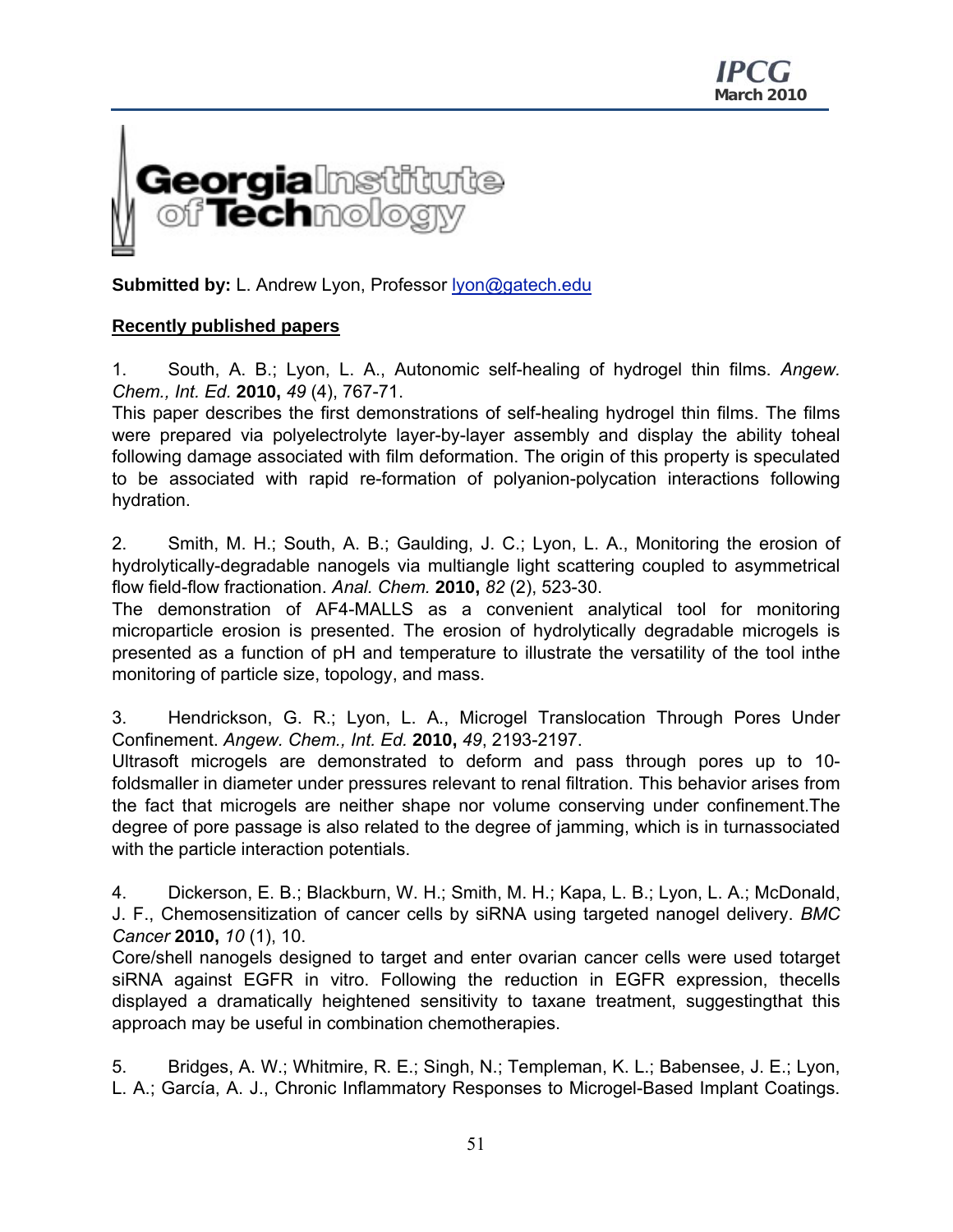*J. Biomed. Mater. Res. A* **2010,** *Early View*.

By coating implantable PET substrates with non-fouling microgel films, the degree ofinflammation at the wound site is significantly reduced, resulting in less fibrosis late inthe wound healing process. Such approaches may represent a generalizable coatingmethod for implantable structures.

6. South, A. B.; Whitmire, R. E.; García, A. J.; Lyon, L. A., Centrifugal Deposition of Microgels for Rapid Assembly of Non-Fouling Thin Films. *ACS Applied Materials & Interfaces* **2009,** *1* (12), 2747–2754.

We have developed a centrifugal approach to particle deposition that permits for rapidand highly parallel formation of microgel thin films. Additionally, this approach can beused to form multilayer films that display outstanding resistance to cell adhesion inserum containing medium.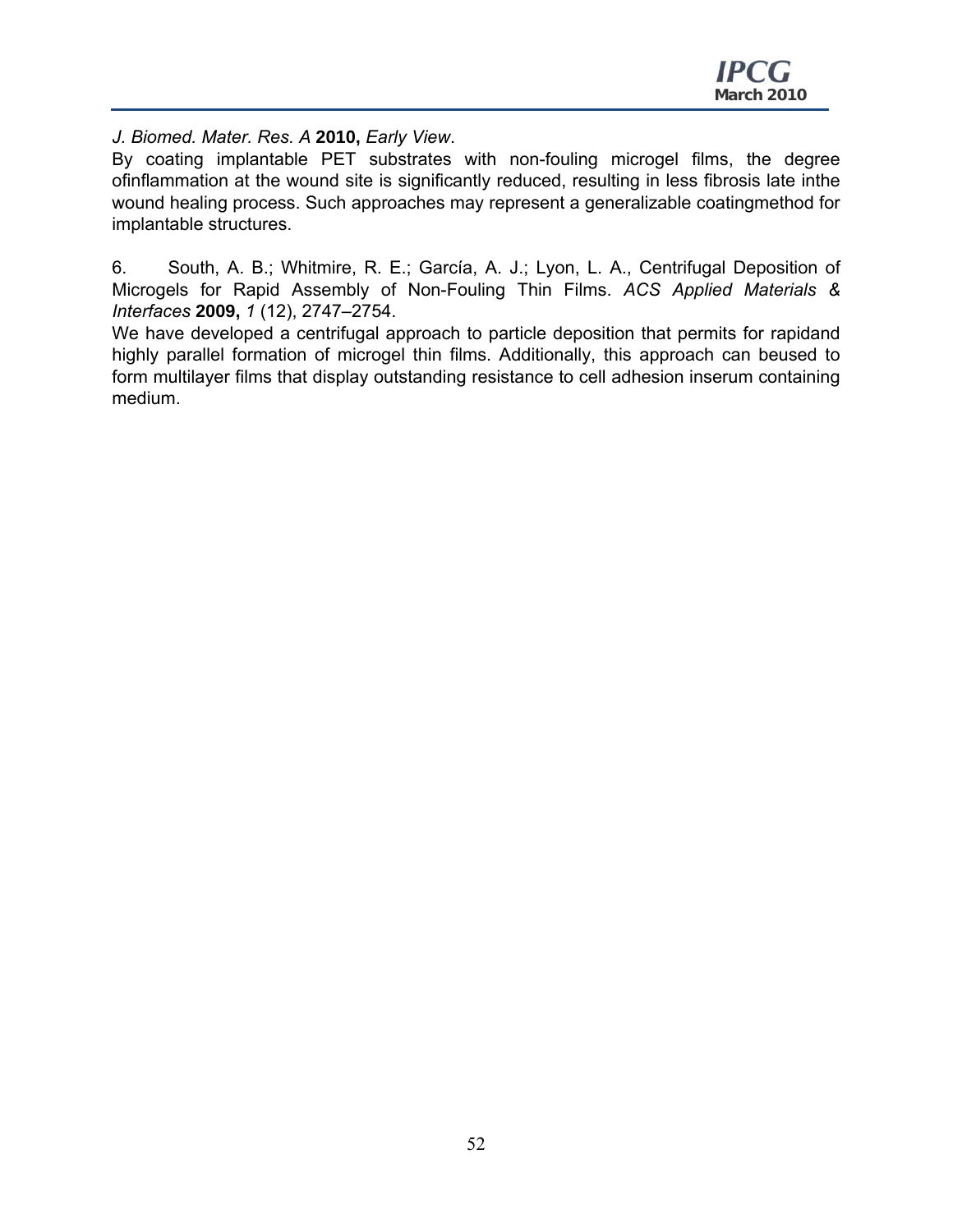#### Preparation of Core-Shell Nanoparticles by RAFT Polymerization Wei-Heng Zhong, Paramita Das and Jerome Claverie Quebec Center for Functional Materials Univ. Quebec at Montreal – Dept of Chemistry Montreal, Qc, H3C3P8

The preparation of core-shell nanoparticles where the core of the particle is inorganic and the shell is an organic polymer has been the object of a profusion of recent publications.<sup>1</sup> Indeed, the resulting nanocomposites find wide applications in the field of coatings and adhesives, optics, electronics, biomedical and environmental applications. When the core-shell nanoparticle is suspended in water, the equilibrium arrangement of the inorganic phase and the organic polymer mainly depends on the interfacial energies of the mineral/water, polymer/water and mineral/polymer interfaces. In most cases, the mineral surface being quite polar, its encapsulation by an hydrophobic polymer is not thermodynamically favorable. Thus, it is not surprising that instead of the desirable core-shell arrangement, a myriad of other morphologies are usually observed for these nanocomposites, such as occluded, half-moon, hairy, strawberry-like, etc. We have reported recently<sup>2</sup> a very general method to synthesize hybrid core-shell nanoparticles. In this method, we use The mineral nanoparticles are first dispersed into water with the aid of a dispersant prepared by controlled radical polymerization. The shell



is then formed upon the addition of organic monomers via an emulsion polymerization process. The key feature of this encapsulation method is the use of a 'living' dispersant which is reactivated during the polymerization of the shell, thus leading to the formation of block copolymers. The shell is thus in effect covalently tethered to the dispersant, which is strongly adsorbed onto the inorganic nanoparticle surface.

In this communication, we look at the conditions which favour the formation of a core-shell (pH, ionic strength, stoeichiometry). It was found that the morphology of the core shell switches from

a smoothly encapsulated nanoparticle (a), to a partially engulfed particle (b) back to a fully encapsulated one (c) by changing various process parameters.<br> $\frac{a}{b}$ 



- 1. Bourgeat-Lami, E., Organic/Inorganic Nanocomposite Colloids. In *Encyclopedia of Nanoscience and Nanotechnology*, ed.; Nalwa, H. S., American Scientific Publishers: **2004**; 8, 305-332.
- 2. Daigle, J.C., Claverie, J.P. J. Nanomaterials, 2008, Article ID 60918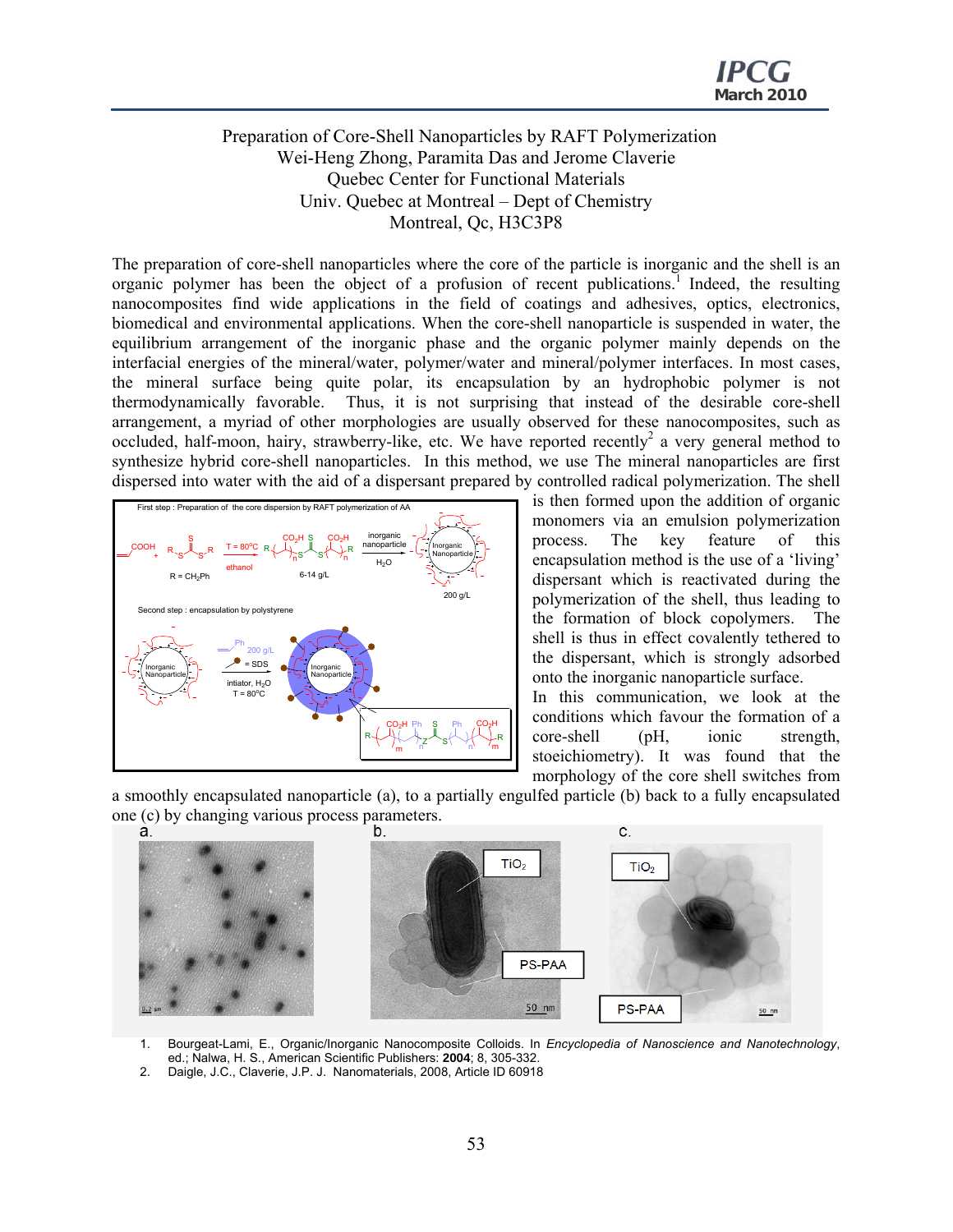### **New papers related to polymer colloids by Axel H. E. Müller, University of Bayreuth.**

### **For abstracts see our website: www.mcii.de**

- 1. F. Plamper, Y. Xu, J. Yuan, M. Ballauff, A. H. E. Müller Polyelectrolyte stars and cylindrical brushes made by ATRP: New building blocks in nanotechnology in: "*New Smart Materials via Metal Mediated Macromolecular Engineering*", E. Khosravi, Y. Yagci, Y. Savelyev, Eds., *NATO Science for Peace and Security Series,* Springer, Dordrecht 2009, pp. 17-36
- 2. F. Schacher, S. Reinicke, A. Walther, H. Schmalz, A. H. E. Müller New amphiphilic nanostructures based on block terpolymers made by anionic polymerization in: "*New Smart Materials via Metal Mediated Macromolecular Engineering*", E. Khosravi, Y. Yagci, Y. Savelyev, Eds., *NATO Science for Peace and Security Series,* Springer, Dordrecht 2009, pp. 167-186
- 3. S. V. Larin, D. V. Pergushov, Y. Xu, A. A. Darinskii, A. B. Zezin, A. H. E. Müller, O. V. Borisov Nano-patterned structures in cylindrical polyelectrolyte brushes assembled with oppositely charged polyions *Soft Matter* **5**, 4938 (2009), DOI: http://xlink.rsc.org/?doi=B913944C
- 4. Y. Xu, J. Yuan, A. H. E. Müller Single-molecular Hybrid Nano-cylinders: Attaching Polyhedral Oligomeric Silsesquioxane Covalently to Poly(glycidyl methacrylate) Cylindrical Brushes *Polymer,* 50, 5933 (2009), DOI: 10.1016/j.polymer.2009.10.029
- 5. A. Schmalz, M. Hanisch, H. Schmalz, A. H. E. Müller Double Stimuli-Responsive Behavior of Linear and Star-Shaped Poly(N,N-Diethylaminoethyl Methacrylate) in Aqueous Solution *Polymer* **51***,* 1213 (2010), DOI: 10.1016/j.polymer.2009.11.023
- 6. M. Müllner, A. Schallon, A. Walther, R. Freitag, A. H.E. Müller Clickable, Biocompatible and Fluorescent Hybrid Nanoparticles for Intracellular Delivery and Optical Imaging *Biomacromolecules* **11**, 390 (2010), DOI: 10.1021/bm901099p
- 7. Y. Xu, F. Plamper, M. Ballauff, A.H.E. Müller Polyelectrolyte Stars and Cylindrical Brushes *Adv. Polym. Sci*., published online on Oct. 30, 2009, DOI: 10.1007/12\_2009\_24
- 8. E. K. Penott-Chang, D. V. Pergushov, A. B. Zezin, A. H. E. Müller Interpolyelectrolyte Complexation in Chloroform *Langmuir* **26** (2010), published online on March 4, 2010, DOI: 10.1021/la904610w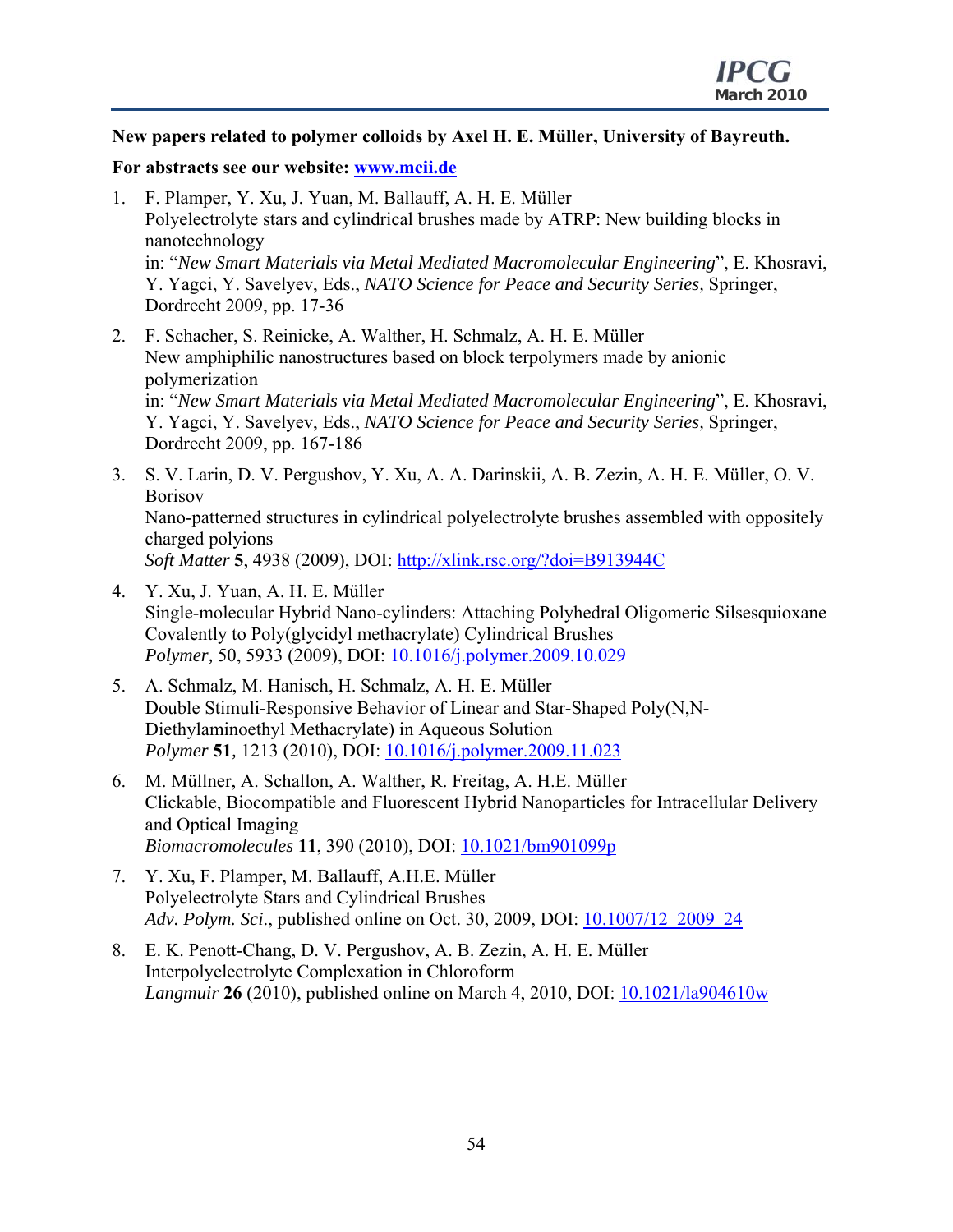- 9. J. Yuan, F. Schacher, M. Drechsler, A. Hanisch, Y. Lu, M. Ballauff, and A. H. E. Müller Stimuli-Responsive Organo-Silica Hybrid Nanowires Decorated with Metal Nanoparticles *Chem. Mater.* **22** (2010),published online on March 9, 2010, DOI: 10.1021/cm9038076
- 10. F. Schacher, J. Yuan, and A.H. E. Müller Synthesis, Characterization, and Bulk Crosslinking of Polybutadiene-b-poly(2 vinylpyridine)-b-poly(tert-butyl methacrylate) Block Terpolymers *Polymer,* **51** (2010), published online on March 4, 2010, DOI: 10.1016/j.polymer.2010.02.046
- 11. Y. Xu, O. V. Borisov, M. Ballauff, A. H. E. Müller Manipulating the Morphologies of Cylindrical Polyelectrolyte Brushes by Forming Inter-Polyelectrolyte Complexes with Oppositely Charged Linear Polyelectrolytes: An AFM study *Langmuir* **26** (2010), published online on March 15, 2010, DOI: 10.1021/la904167r

## **Submitted**

12. Y. Xu, A. Walther, A. H. E. Müller Direct Synthesis of Poly(potassium 3-sulfopropyl methacrylate) Cylindrical Polymer Brushes via ATRP Using a Supramolecular Complex with Crown Ether submitted to *Macromol. Rapid Commun.*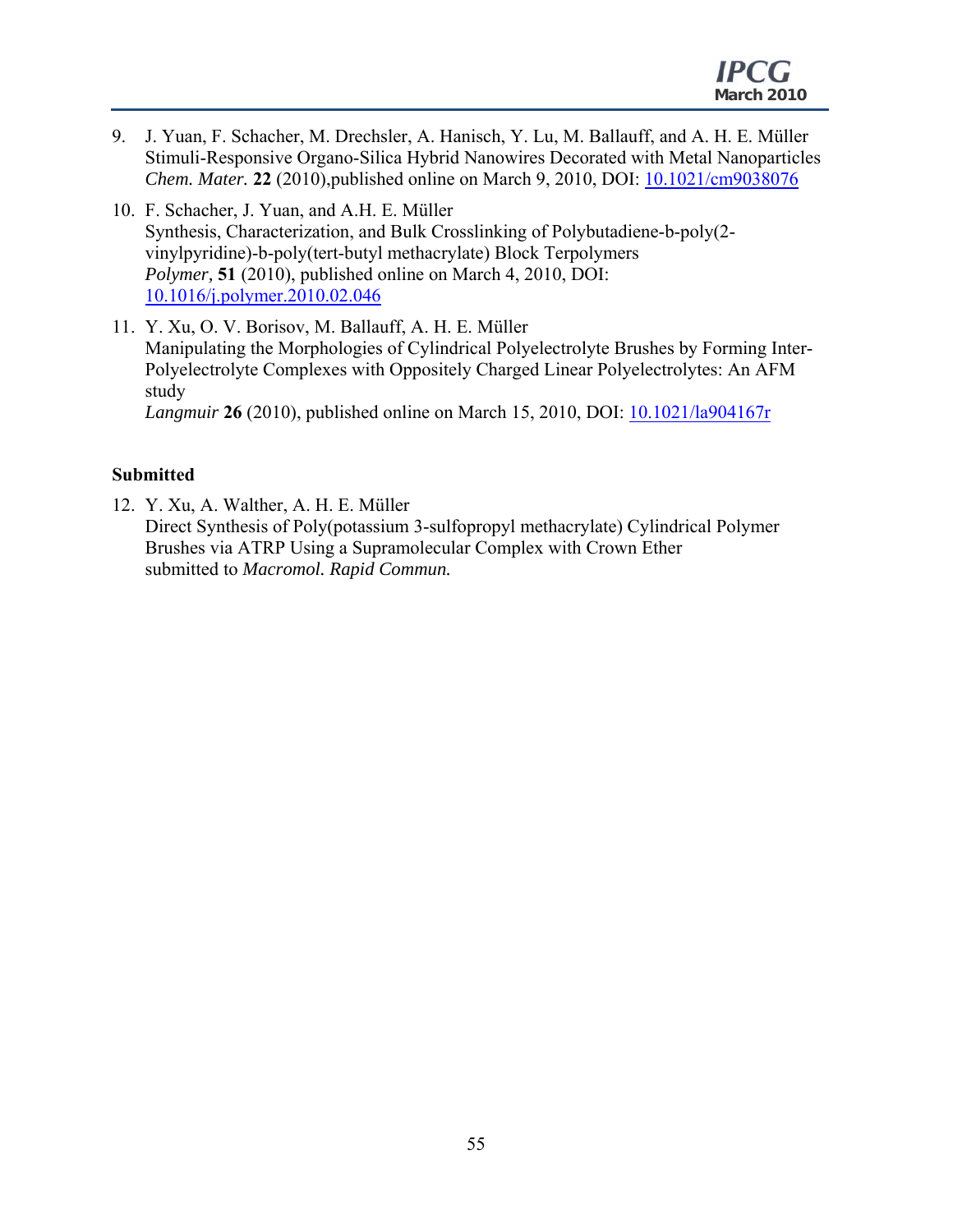## **Contribution: Dr. A. Yu. Menshikova**  E-mails:  $\frac{\text{asya}(a) \cdot \text{hq} \cdot \text{macro} \cdot \text{ru}}{\text{mensh} \cdot \text{asya}(a) \cdot \text{vahoo} \cdot \text{com}}$

Dr. Anastasıa Yu. Menshıkova, Ph. D., Dr. Sci., leadıng scıentıst at the Institute of Macromolecular Compounds of Russian Academy of Sciences, Bolshoi pr. 31, St. Petersburg, 199004 Russia

## **Recently published papers**

*Pripisnova V.A., Ermakova L.E., Golikova E.V., Men'shikova A.Yu., Sidorova M.P., Electrochemical properties and stability of emulsifier-free polystyrene latexes in 1: 1 electrolyte solutions / Colloid Journal, 2009, Vol. 71(4), 534-540.* 

## **Abstract**

The electrokinetic and adsorption characteristics of monodisperse emulsifier-free latexes of polystyrene (particle sizes of 0.25–0.40 μm) with surface carboxyl and sulfo groups are comprehensively studied depending on pH and the concentration of background NaCl solutions. The constants of surface carboxyl group dissociation and surface complexation, as well as the adsorption potentials of OH− and Na+ ions, are calculated. The stability of latex suspensions is investigated and the coagulating concentrations of NaCl and HCl solutions are determined. An analysis of the curves plotted for the pair interaction between latex particles at different concentrations of NaCl solutions suggests that the system possesses an additional stability factor, which is probably associated with polymer chains that protrude over the particle surface into a solution.

**Men'shikova A.Yu., Boitsova T.B., Evseeva T.G., Shevchenko N.N., Shabsel's B.M., Isaeva E.I., Gorbunovа V.V. Surface Modification of Polymeric Microspheres by Gold Nanoparticles / Nanotechnologies in Russia, 2009, 4(11–12), 841–850.** 

## **Abstract**

The role of the polymer nature and surface functionality in the modification of polymeric microspheres by gold nanoparticles was investigated. Monodisperse cross-linked polymer microspheres with diameters up to 5 μm were prepared by core/shell heterophase polymerization with the use of seeding polystyrene cores and styrene, divinylbenzene, or ethylene glycol dimethacrylate as monomers. The deposition of gold nanoparticles on the surface of microspheres from aqueous solutions containing H[AuCl4] was carried out by photochemical reduction with UV light, by chemical reduction with sodium citrate, or by both methods used in sequence. Electron microscopy showed that gold photoreduction in polymer dispersions mainly occurs on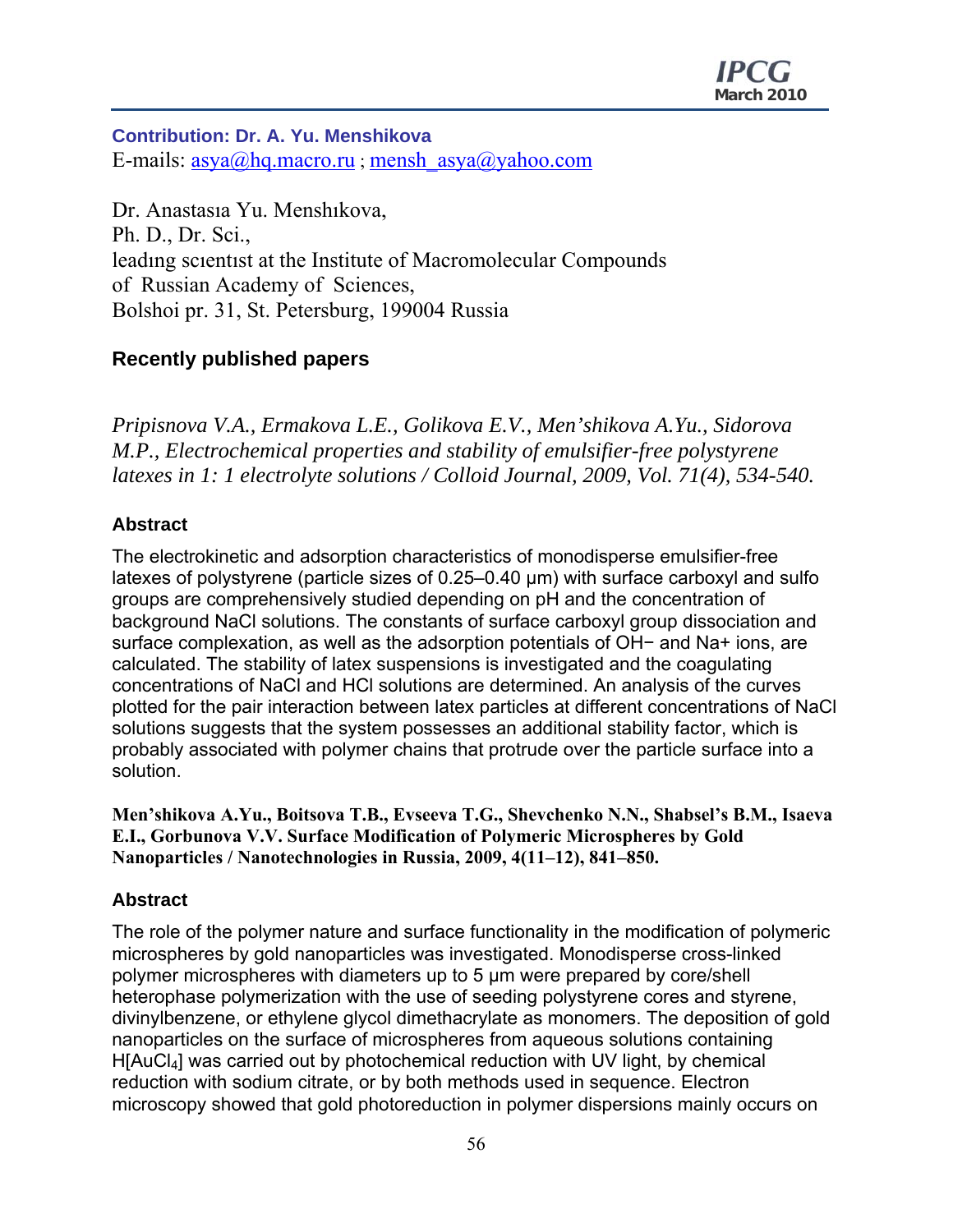the polymer surface and that gold nanoparticles smaller than 40 nm have narrow size distributions. Carboxylic and thiol surface groups forming salts with metal ions act as sites for the following nucleation of Au atoms to form clusters; nanoparticles; and, finally, continuous gold layers.

**Men'shikova A.Yu. Monodisperse Functional Polymeric Particles and Their Application for Nanotechnology / Nanotechnologies in Russia, 2010, 5(1–2), 35–48.** 

## **Abstract**

This review is devoted to methods of preparing monodisperse polymeric particles with diameters from 30 nm to 5 μm and differing in functional groups and surface morphology. The examples of these particles as carriers for bioligands and as building blocks capable of self-assembling into three-dimensional photonic crystals of a high degree of perfection are presented. Methods for modifying polymeric particles by chromophores and luminophores, as well as silver, gold, magnetite, and polypyrrole nanoparticles were described. The efficiency of three-dimensional ordered arrays from polymeric particles as templates for the synthesis of inverse inorganic structures was revealed. Sensing arrays of luminophore-containing particles with an optical response to volatile analytes were also obtained.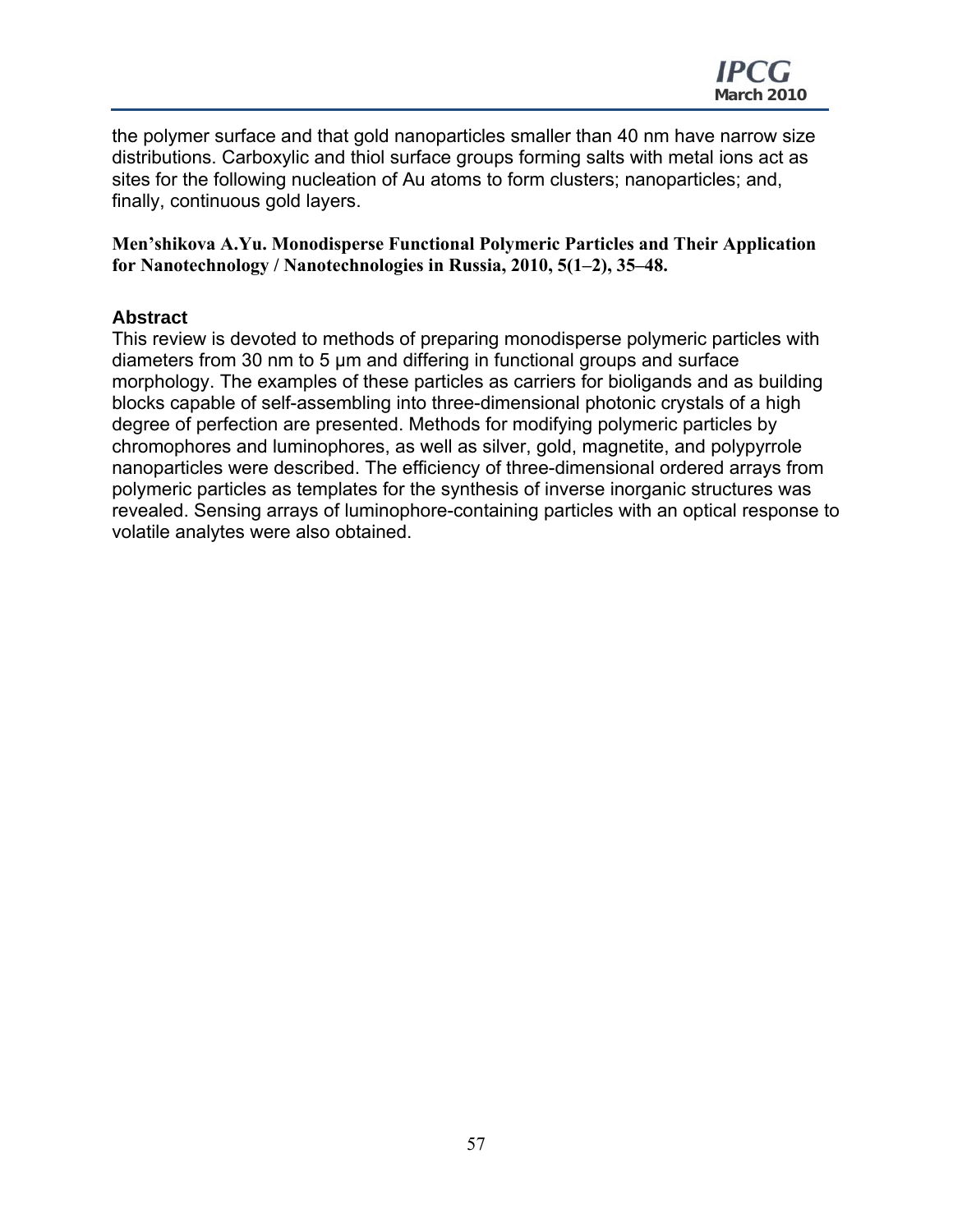## Contribution to the IPCG newsletter (March 2010)

## *Jacqueline Forcada*

The University of the Basque Country/EHU

Accepted papers:

## **"Encapsulation of Inorganic Nanoparticles by Miniemulsion Polymerization"**

Jacqueline Forcada, and Jose Ramos

MINIEMULSION POLYMERIZATION: RECENT ADVANCES (Accepted December 11, 2009)

Edited by Vikas Mittal, Scrivener Publishing LLC

ABSTRACT: Miniemulsion polymerization is a powerful approach to encapsulate inorganic nanoparticles into a polymer shell. However, prior to carry out the miniemulsion process, the surface of inorganic nanoparticles must be made more hydrophobic with surface modifiers or coupling agents. The type of surface modifier used depends strongly on the type of inorganic nanoparticle to encapsulate. Special attention will be paid to the encapsulation of silica and magnetite nanoparticles by miniemulsion polymerization using different surface modifiers. The use of the right combination of surface modifiers together with the adecuate miniemulsion process (single or double) are the key factors in the obtention of a high encapsulation degree of inorganic nanoparticles with a well-controlled morphology of the hybrid nanocolloids.

## **"Use of Hydrophobically Modified Inulin for the Preparation of Polymethyl Methacrylate/Polybutyl Acrylate Latex Particles Using a Semicontinuous Reactor"**

Marc Obiols-Rabasa, Jose Ramos, Jacqueline Forcada, Jordi Esquena, Conxita Solans, Bart Levecke, Karl Booten, and Tharwat F. Tadros

LANGMUIR (Accepted January 3, 2010 DOI: 10.1021/la904461a)

ABSTRACT: The seeded semicontinuous emulsion copolymerization of methyl methacrylate (MMA) and butyl acrylate (BuA) stabilized with a graft polymeric surfactant based on inulin, INUTEC SP1, as well as its mixture with sodium lauryl sulfate (SLS) is described. The mixture of SLS and Brij58 (alcohol ethoxylated) and the mixture of SLS and Pluronic P85 (block copolymer PEO-PPO-PEO) are also used as surfactant systems. The addition of methacrylic acid (MAA) or acrylic acid (AA) as comonomers is also studied. Previous results proved this inulinderivative surfactant, INUTEC SP1, to be very effective on synthesizing latexes using a very low surfactant concentration. The kinetic features of the emulsion polymerization (instantaneous conversion and total conversion) were gravimetrically determined along the reactions. Latex dispersions were characterized by photon correlation spectroscopy (PCS) and transmission electron microscopy (TEM) to obtain the average particle size, the particle size distributions (PSDs) as well as the polydispersity index (PdI). The stability was determined by turbidimetry measurements and expressed in terms of critical coagulation concentration. The results showed that the use of the graft polymeric surfactant allowed obtaining highly stable nanoparticles, at low surfactant concentrations and high solid contents (up to 37 wt %). This is an improvement with respect to previous works, in which a mixture of the graft polymeric surfactant with another surfactant was required to obtain stable nanoparticles with low polydispersity, at high solid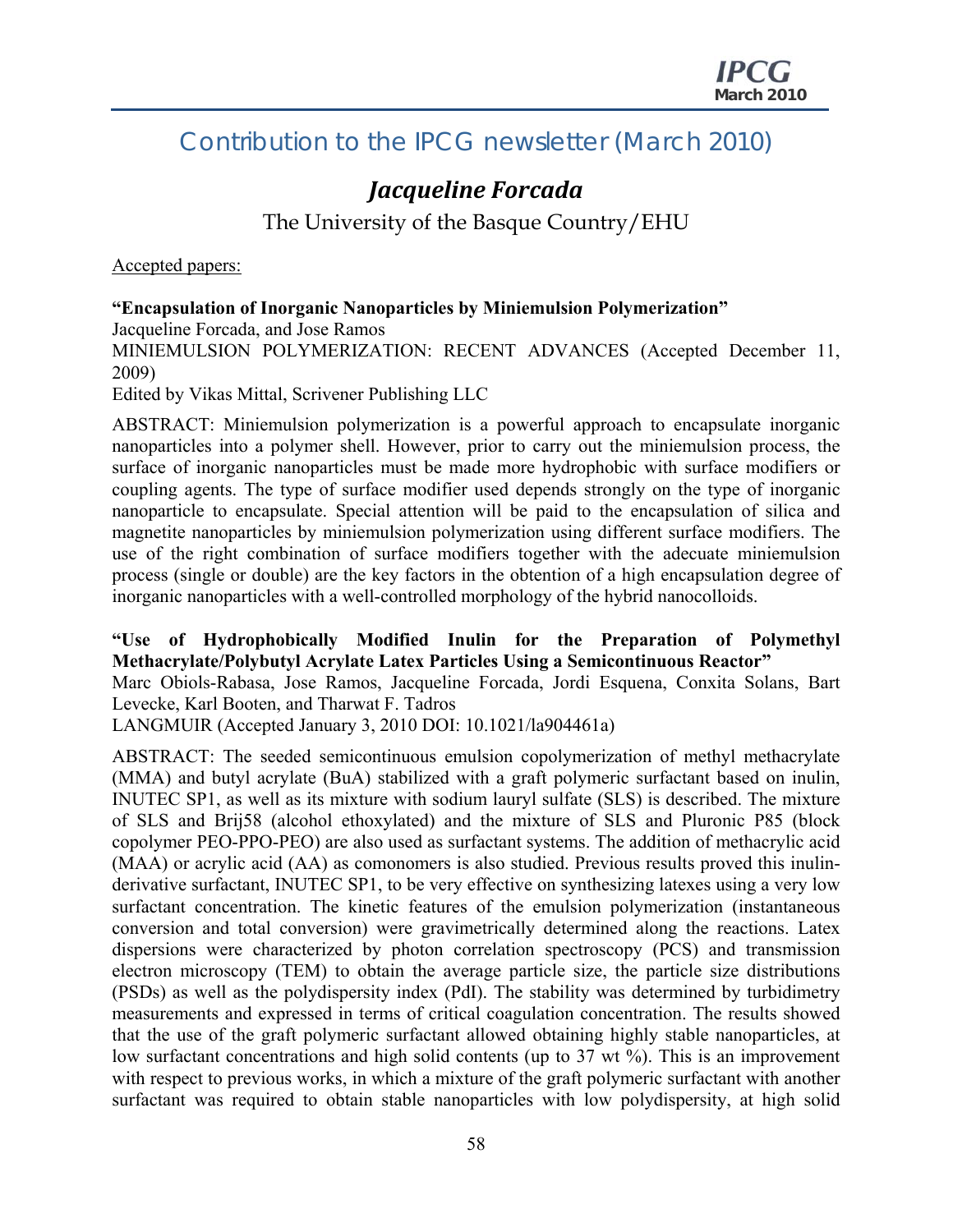content. In the present work, low polydispersity was achieved using INUTEC as the only emulsifier, which was related to the absence of secondary nucleations. When a mixture of INUTEC SP1 and SLS is used, a wider PSD is obtained due to secondary nucleations. Replacing INUTEC SP1 by other nonionic surfactants such as Brij58 or Pluronic P85 leads to an increase of average particle size and wider PSD.

#### **"The Role of Cationic Monomers in Emulsion Polymerization"**

Jose Ramos, Jacqueline Forcada EUROPEAN POLYMER JOURNAL (Accepted January 16, 2010 DOI: 10.1016/j.eurpolymj.2010.01.012)

ABSTRACT: [2-(methacryloyloxy)ethyl] trimethylammonium chloride (MATMAC), and vinylbenzyl trimethyl ammonium chloride (VBTMAC) were chosen to be used as ionic comonomers in the emulsion polymerization of styrene. The cationic nature of the two comonomers is the same (quaternary ammonium salts), however the styrene derivate (VBTMAC) is more hydrophobic than the methacrylic one (MATMAC). With the more hydrophobic cationic comonomer (VBTMAC) higher conversions were obtained due to the in situ creation of an amphiphilic copolymer with styrene and faster rates of polymerization were observed by increasing the cationic comonomer concentration. The same behavior was observed with the more hydrophilic cationic comonomer (MATMAC) at concentrations up to  $0.012$  M. At higher concentrations the ionic strength controls the colloidal stability of the system and coagulation occurs.

#### **"Small-Amplitude Oscillatory Shear Magnetorheology of Inverse Ferrofluids"**

Jose Ramos, Juan de Vicente, and Roque Hidalgo-Álvarez LANGMUIR (Accepted March 8, 2010)

ABSTRACT: A comprehensive investigation is performed on highly monodisperse silica-based inverse ferrofluids under small-amplitude oscillatory shear in the presence of external magnetic fields up to 1 Tesla. The effect of particle volume fraction and continuous medium Newtonian viscosity is thoroughly investigated. Experimental results for storage modulus are used to validate existing micromechanical magnetorheological models assuming different particle-level field-induced structures.

Recently published papers:

## *"N‐Vinylcaprolactam‐Based Microgels for Biomedical Applications"*

Ainara Imaz and Jacqueline Forcada

JOURNAL OF POLYMER SCIENCE: PART A: POLYMER CHEMISTRY 48, 1173-1181 (2010)

**ABSTRACT: Three types of poly(N-vinylcaprolactam)-based temperature sensitive microgel particles were synthesized by emulsion polymerization. The uptake of a model drug (calcein) into the particles was analyzed in terms of the amount of calcein absorbed and equilibrium-swelling degree. By incubating the microgels with primary neuronal cell cultures of embrionary rats, cell viability and biocompatibility tests were carried out. The results show that the driving force for the model drug to penetrate into the microgel particles is H-bonding associations. On the other hand, cell death was microgel concentration and incubation period dependent. Microgels can be stored in a dried state and re-suspended in water when necessary without changing their swelling-de-swelling ability.**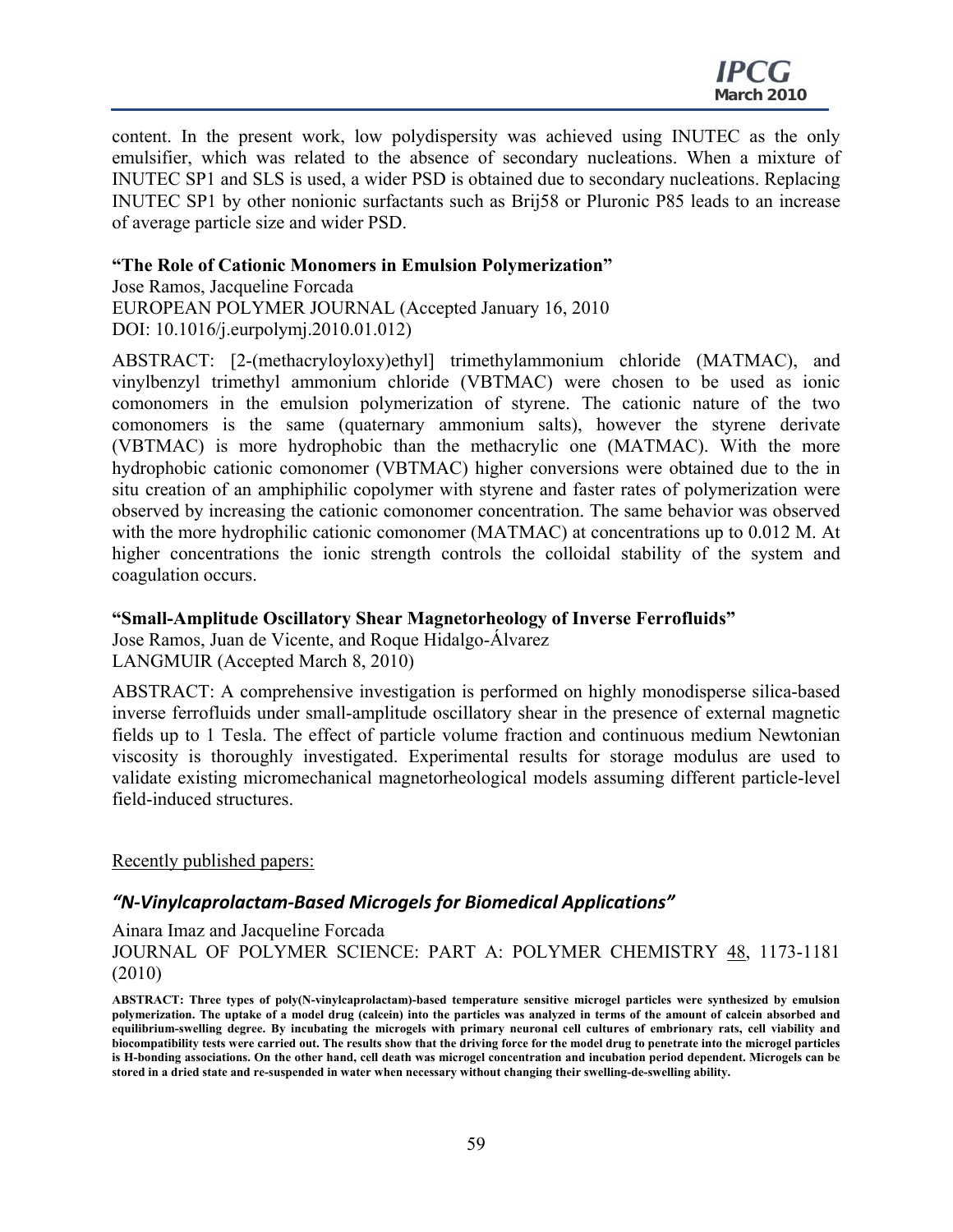## **"Hydrazine-Functionalized Latexes"**

Álvaro Costoyas, Jose Ramos, and Jacqueline Forcada JOURNAL OF POLYMER SCIENCE: PART A: POLYMER CHEMISTRY 47, 6201-6213 (2009)

ABSTRACT: The noncommercial functional monomer 4-vinylbenzyl hydrazine (VBH) was synthesized and subsequently copolymerized with styrene (St) by means of different batch and semicontinuous seeded emulsion polymerization processes, so as to obtain hydrazinefunctionalized nanoparticles. The effect of pH, surfactant and initiator amounts, ratio VBH/St, reaction temperature, and ratio acetone/water were studied. Due to the amphiphilic character of VBH at acid pH, the hydrazine groups of the functionalized comonomer were masked with acetone to form hydrazone groups. Secondary nucleations were avoided by using the protected VBH comonomer; however, a decreased radical efficiency achieving limited conversion was observed. Controlling the cationic initiator concentration, complete conversions together with the neat growth of the seed particles were obtained in the semicontinuous seeded emulsion polymerization of styrene and VBH protected with acetone.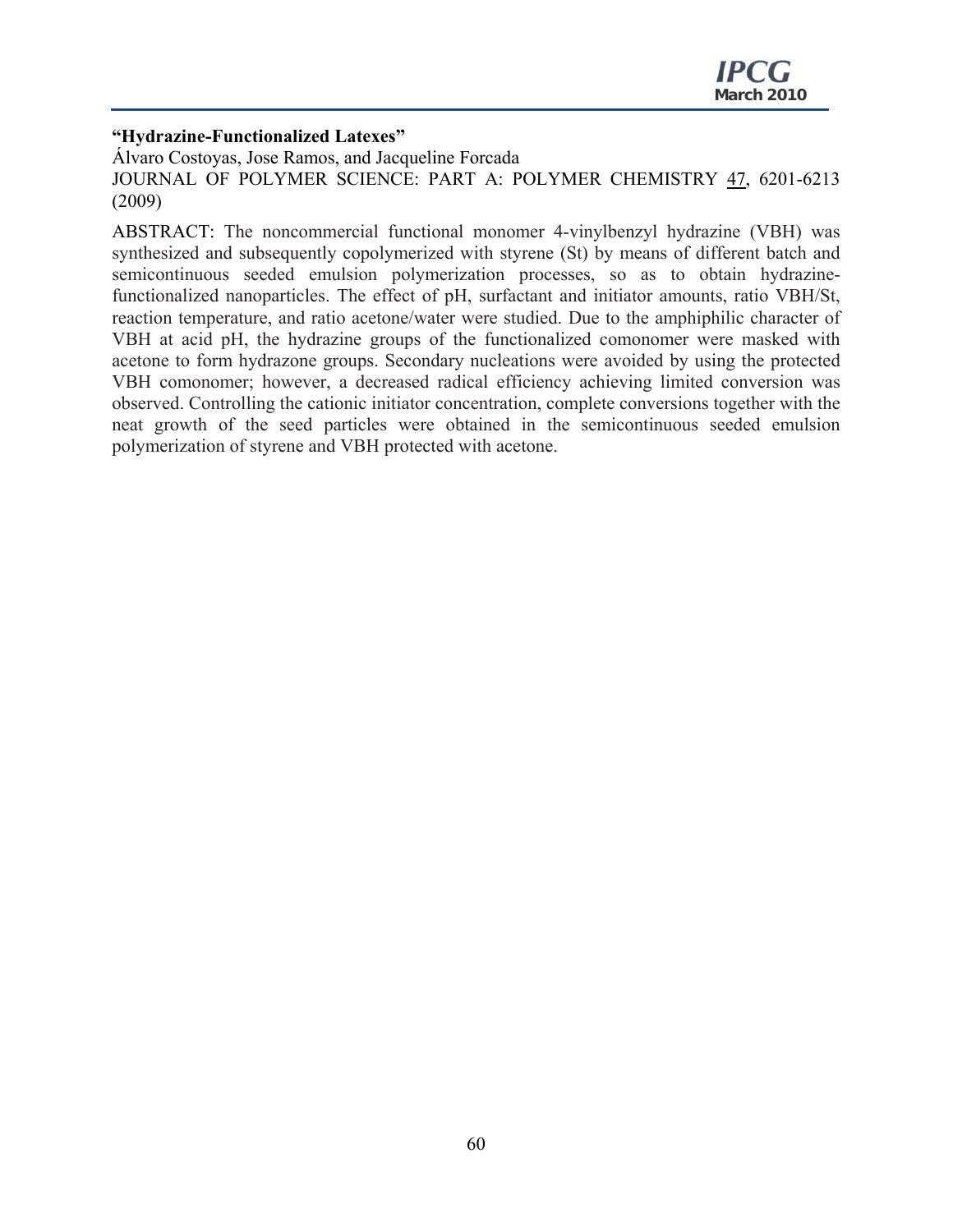





#### **Dr. Patrick LACROIX-DESMAZES**

UMR 5253 CNRS, Institut Charles Gerhardt – Institut de Chimie Moléculaire et des Matériaux de Montpellier. Equipe *Ingénierie et Architectures Macromoléculaires (IAM).*  ENSCM, UMR 5253 ICG-IAM, 8 Rue Ecole Normale, 34296 Montpellier Cedex 5, France. Tel: +33 (0)4 67 14 72 05. Fax: +33 (0)4 67 14 72 20. Dr. Patrick LACROIX-DESMAZES, E-mail : patrick.lacroix-desmazes@enscm.fr Web: http://www.iam.icgm.fr/, http://www.icgm.fr/ , http://www.enscm.fr

#### Submitted articles:

*"Synthesis of cationic amphiphilic diblock copolymers of poly(vinylbenzyl triethylammonium chloride) and polystyrene by reverse iodine transfer polymerization (RITP)"*, B. Patra, P. Lacroix-Desmazes, *Reactive and Functional Polymers*.

A new method called reverse iodine transfer polymerization (RITP), based on the in situ generation of transfer agents using molecular iodine I2, was applied to the synthesis of poly(vinylbenzyl chloride). Well-defined diblock copolymers poly(vinylbenzyl chloride)-b-polystyrene with different chain lengths were then successfully produced through sequential polymerization of styrene. The polydispersity index values  $M_w/M_n$  ranged from 1.4 to 1.6 for all the homopolymers and diblock copolymers. The diblock copolymers could be synthesized with equally good results by starting with either poly(vinylbenzyl chloride) or polystyrene as macrotransfer agents. The diblock copolymers were then quaternized with triethylamine to prepare cationic amphiphilic diblock copolymers.

#### Recently published articles:

- *"SANS study of the self-organization of gradient copolymers with ligand groups in supercritical CO2"* T. Ribaut, J. Oberdisse, B. Annighofer, I. Stoychev, B. Fournel, S. Sarrade, P. Lacroix-Desmazes *Soft Matter* **2009**, *5*, 4962-4970*.*  http://dx.doi.org/10.1039/B912268K
- *"Well architectured PDMS-containing copolymers obtained by radical chemistry: synthesis and properties"* E. Pouget, J. Tonnar, P. Lucas, P. Lacroix-Desmazes, F. Ganachaud, B. Boutevin *Chemical Reviews* **2010**, *110*, 1233-1277*.* http://dx.doi.org/10.1021/cr8001998. *This review contains a small section on silicone containing core-shell particles.*

#### Work in progress:

Jérôme GARNIER (Second year PhD student, supervisors: Patrick LACROIX-DESMAZES and Alex VAN HERK): *Synthesis of composite latex particles by emulsion polymerization.* 

Mathieu CHIRAT (PhD student starting October 2009, supervisors: Patrick LACROIX-DESMAZES and Bruno FOURNEL): *Synthesis of new complexing macromolecular surfactants and study of their self-assembly in dense CO2 for the development of a clean decontamination process.* Sterically stabilized dispersions as well as water-in-CO2 microemulsions will be parts of this work.

David RAYEROUX (PhD student starting October 2009, supervisor: Patrick LACROIX-DESMAZES): *Reverse Iodine Transfer Polymerization.* Polymerization in dispersed media will be part of this work.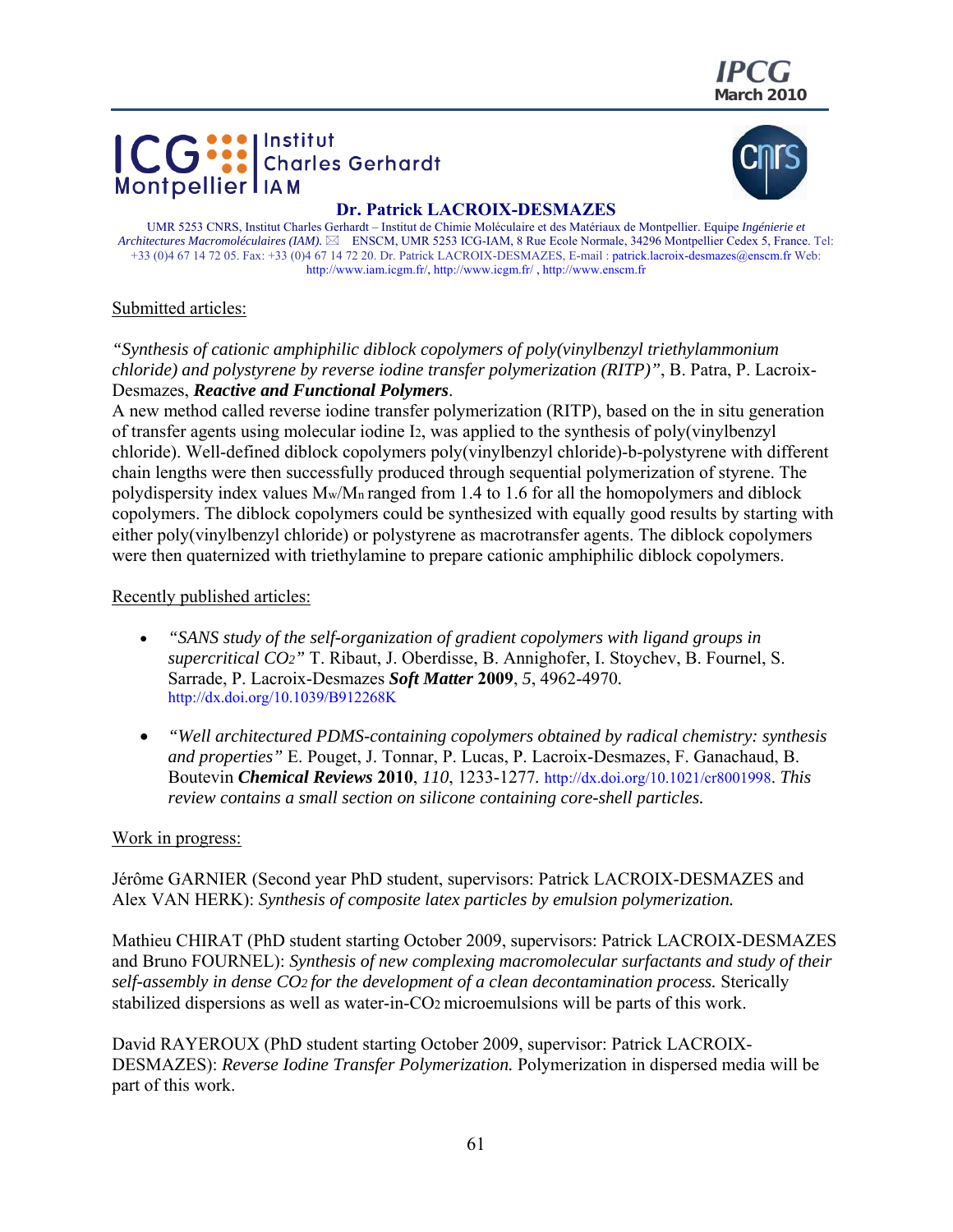Alejandro Magno VILLA HERNANDEZ (PhD student starting October 2009, supervisor: Patrick LACROIX-DESMAZES): *Synthesis of nanostructured polymeric materials by Reverse Iodine Transfer Polymerization.* Nanostructured latexes will be part of this work.

## **Dr. F. GANACHAUD**

All information gathered below concerns exclusively colloidal topics. Production relating on silicones is available on demand.

Papers in preparation or in press:

Nanoprecipitation of PMMA by Solvent Shifting: 2. Stabilizers

J. AUBRY, K. ROGER, B. CABANE, F. GANACHAUD

*Langmuir, to be submitted (2010).* 

The influence of various additives on PMMA nanoparticles prepared by solvent shifting emulsification ("Ouzo effect") was recorded. Typically, the variations in particle size right after emulsification and on the long term (typically one month) were recorded in the presence of stabilizing anions (sodium hydroxide in increasing pH solutions, Edenor C8) or surfactants (non-ionic, such as Brij5- and Tween 20, and ionic, such as sodium cholate, sodium oleate, EDENOR C18). The influence of pH is striking, with smaller particles generated at high pH (typically 12) and an Ouzo limit shifted towards larger final solute concentration. On the other hand, surfactants have little effects on immediate particle size, but increase the long term colloidal stability. It is demonstrated that the adsorption of hydroxide anions "poisons" the nuclei surface and prevent further aggregation, whereas surfactants diffuse too slow to act similarly. This phenomenon applies to different more or less polar polymers, which discards the odds of PMMA partial hydrolysis.

New Synthetic Strategies for Structured Silicones Using B(C6F5)3

#### M. A. BROOK, J. B. GRANDE, F. GANACHAUD

#### *in "Advances in Polymer Science: Silicium polymers". A. Muzarov Ed. Springer: Berlin, in press (2010).*

The dehydrocarbonative condensation of alkoxysilanes+ hydrosilanes in the presence of the Lewis acid catalyst  $B(C_6F_5)$ <sup>3</sup> (R<sub>3</sub>SiOR<sup>'</sup> + HSiR<sup>''</sup><sup>3</sup>  $\rightarrow$  R<sub>3</sub>SiOSiR<sup>''</sup><sup>3</sup> + R'H) – described throughout this review as the Piers-Rubinsztajn reaction – provides a new, mild strategy for the controlled synthesis of silicones. In this review we examine the mechanistic parameters that control the reaction, and outline the types of accessible small molecules, linear, branched, and crosslinked materials (resins and elastomers) that can be prepared using this and related reactions.

#### Work in progress on emulsions:

Sergei KOSTJUK (Post-Doc, 2 years): *Cationic Polymerization of Dienes in Aqueous-Based Processes: Towards the Generation of Synthetic Natural Rubber?* 

Julien AUBRY (Third year PhD student): *Application of Ouzo effect in encapsulation of active ingredients.*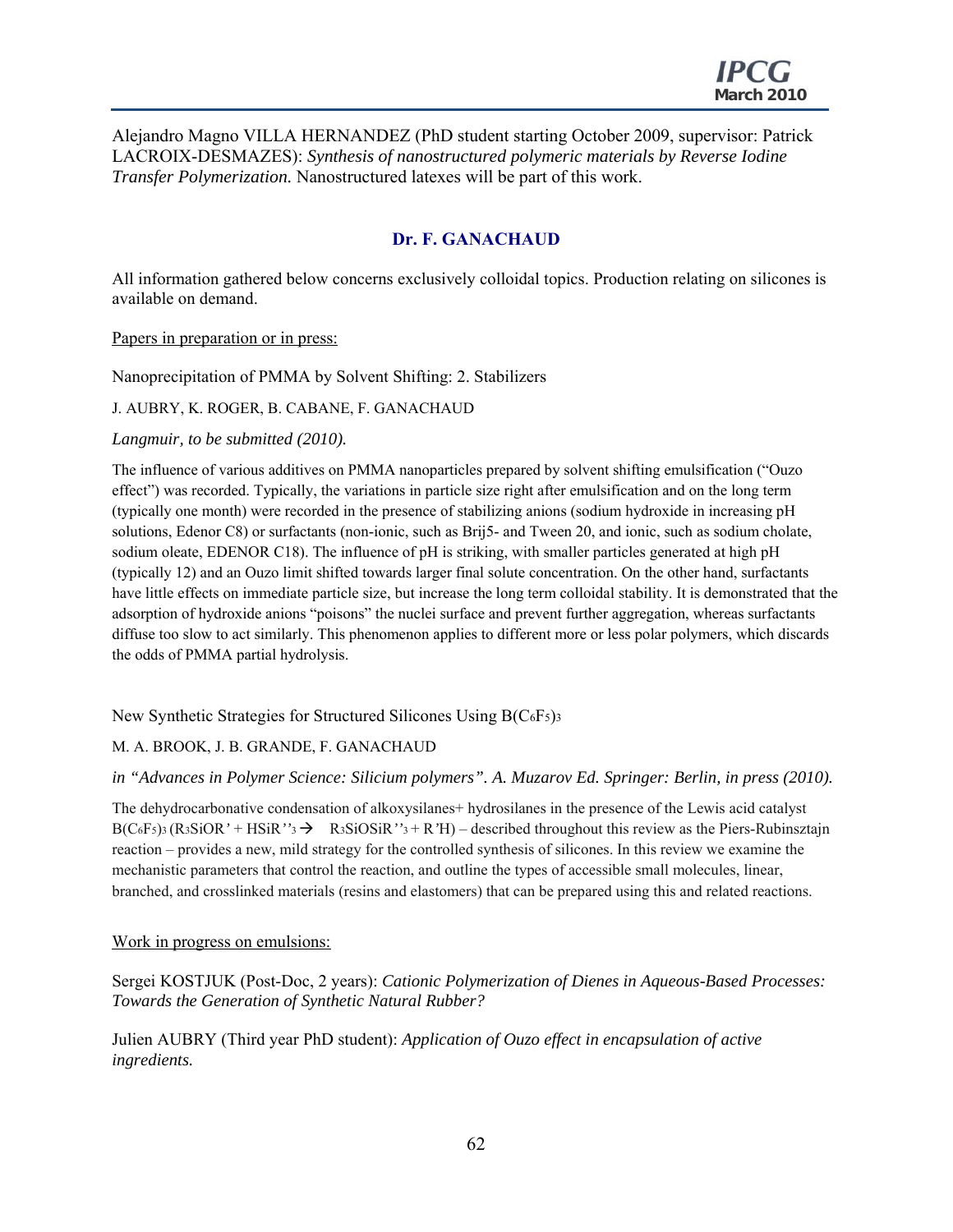David MARIOT (Second year PhD student): *Encapsulation of Carbon Nanotubes and Silica with Polymers using the Ouzo Effect* 

Paper recently published:

"Well-Architectured PDMS-Containing Copolymers Obtained by Radical Chemistry: Synthesis and Properties", E. POUGET, J. TONNAR, P. LUCAS, P. LACROIX-DESMAZES, F. GANACHAUD, B. BOUTEVIN, *Chemical Reviews, 110 (3), 1233-1277 (2010).* 

"Cationic Polymerization of Vinyl Monomers in Aqueous Media: From Monofunctional Oligomers to Long-Lived Polymer Chains", S. KOSTJUK, F. GANACHAUD, *Accounts of Chemical Research, 43 (3), 357-367 (2010).*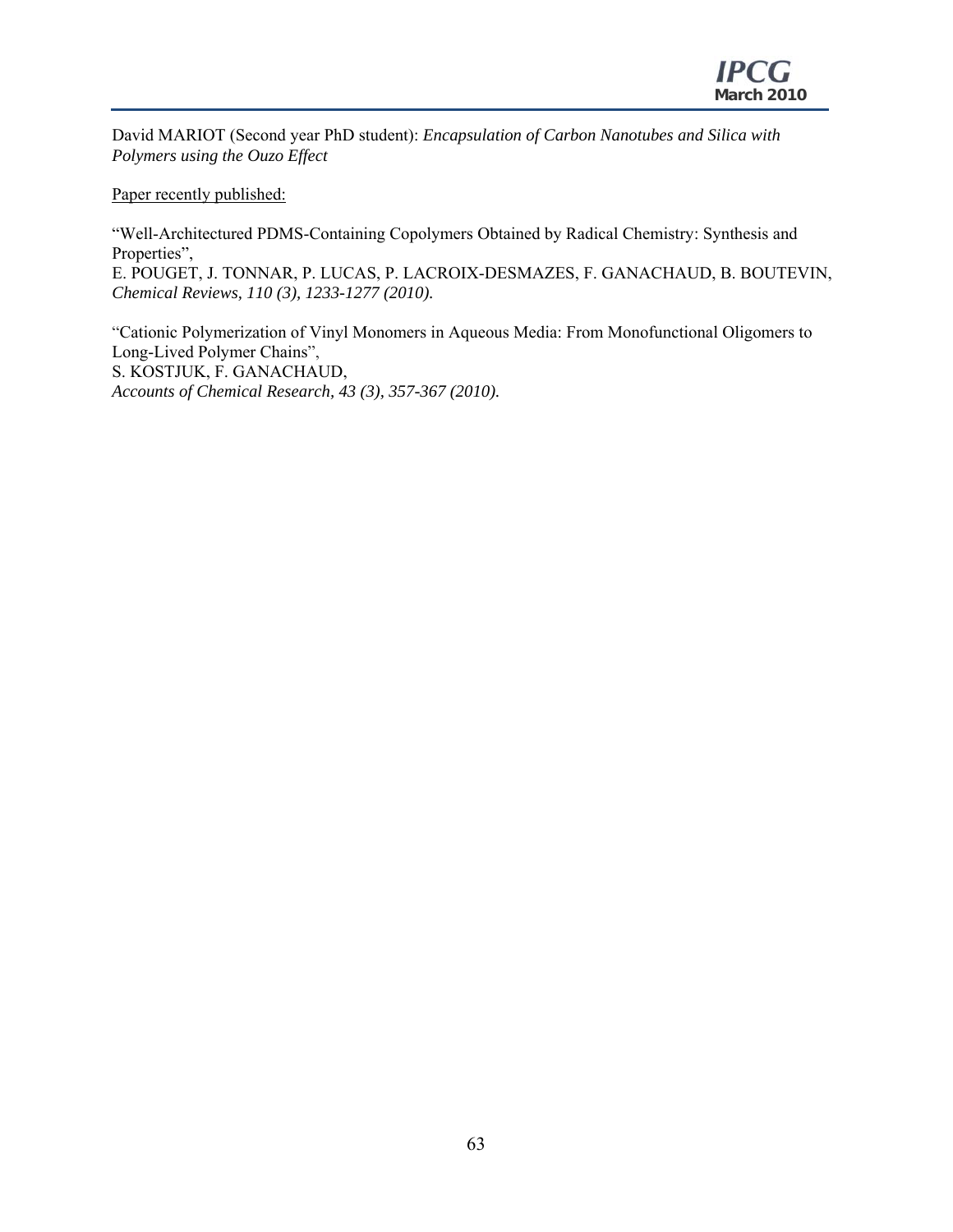**Reported by: Michael F. Cunningham Department of Chemical Engineering and Department of Chemistry Queen's University Kingston, Ontario, Canada K7L 3N6 Michael.Cunningham@chee.queensu.ca** 

## **Manuscripts in Preparation**

## **Thomson, Mary E.; Smeets, Niels M.B.; Heuts, Johan P.A.; Meuldijk, Jan; Cunningham, Michael F.."Catalytic Chain Transfer Mediated Emulsion Polymerization: Compartmentalization and Its Effects on the Molecular Weight Distribution" Abstract**

We present the first population balance calculations which encompass the complete molecular weight distribution (MWD) to discuss the implications of both radical and catalytic chain transfer agent (CCTA) compartmentalization in a catalytic chain transfer (CCT) mediated emulsion polymerization system. Compartmentalization effects are attributed to reduced frequencies of entry and exit of the CCTA (bis[(difluoroboryl)dimethylglyoximato]cobalt(II) or COBF). Two limiting scenarios were identified. In instances of fast CCTA entry and exit, monomodal MWDs are obtained governed by a global CCTA concentration. In instances of slow entry and exit, bimodal MWDs are obtained; one peak can be attributed to the generation of a bimolecular termination product produced in polymer particles devoid of CCTA, while a transfer-derived peak can be attributed to polymer particles containing one or more CCTA molecules. The reported simulations show that compartmentalization of the CCTA becomes an important phenomenon in emulsion polymerization where the instantaneous conversions and viscosity inside the polymer particles are high, restricting the fast exchange of CCTA molecules. We present theoretical evidence that experimentally observed multimodal MWDs (Smeets, N.M.B. et al. *Macromolecules* **2009**, *42*, 7332-7341) originate from a reduced mobility of the CCTA, and that when viscosity is high in the polymer particles, compartmentalization of the CCTA becomes important.

#### **Recent Publications**

## **Thomson, Mary E.; Cunningham, Michael F.. "Compartmentalization Effects on the Rate of Polymerization and the Degree of Control in ATRP Aqueous Dispersed Phase Polymerization". Macromolecules, ASAP.**

#### **Abstract**

Compartmentalization in atom transfer radical polymerization (ATRP) in an aqueous dispersed phase system has been investigated theoretically to understand the effects of particle size on the rate of polymerization and the degree of control on the livingness and polydispersity index (PDI) for the system n-butyl methacrylate/CuBr/EHA6TREN. The simulations indicate there exists a defined range of particle sizes where the rate of polymerization is higher than that of a bulk system, and where PDI and frequency of termination remain below that of bulk polymerization. For this highly active catalyst system, the livingness of the chains is a function only of the particle size and is independent of the rate of reaction. Simulations conducted with very low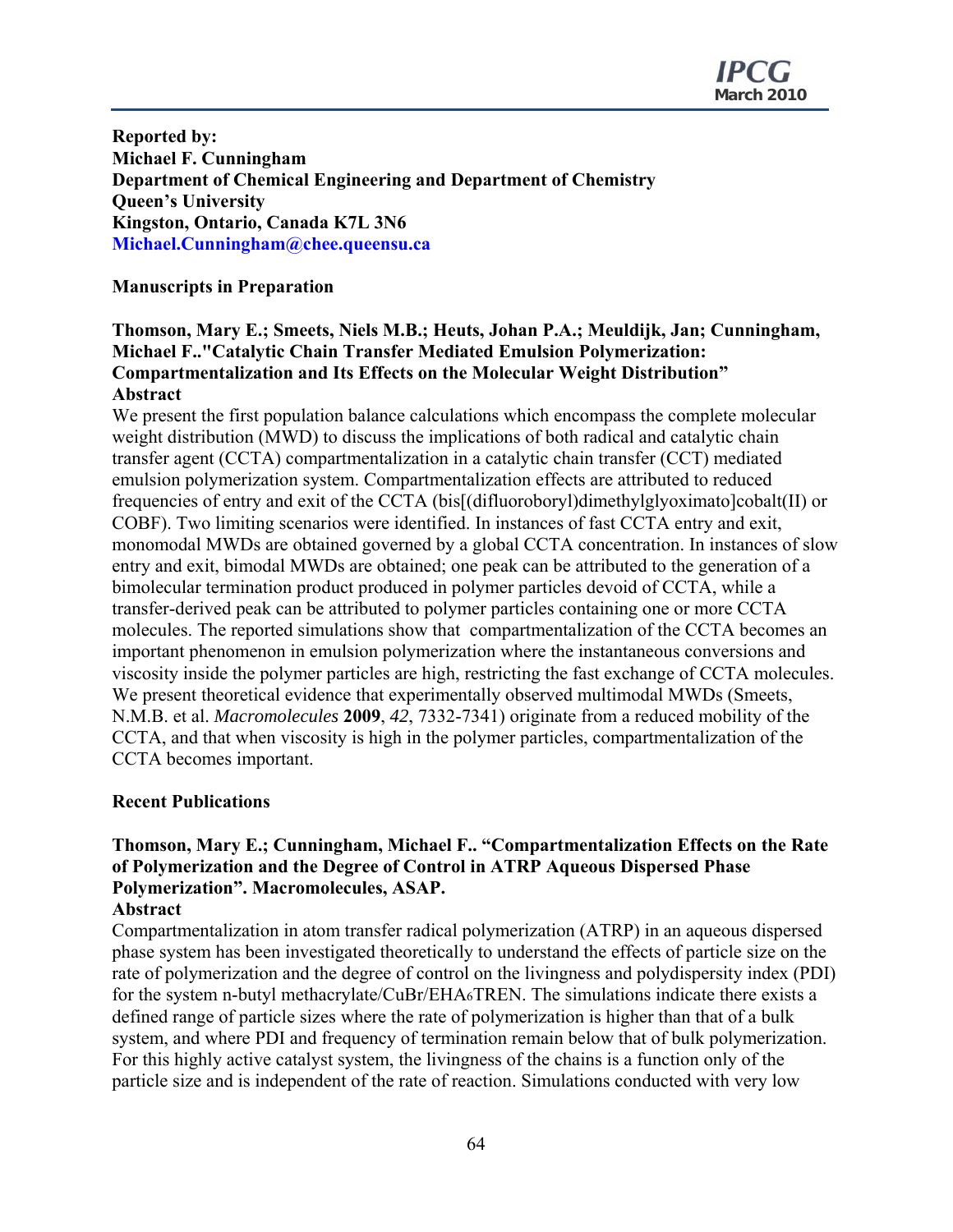catalyst concentrations suggest the rate of polymerization decreases and the PDI increases with diminishing catalyst concentration, while the chain livingness is improved.

#### **Thomas E. Enright, Michael F. Cunningham, and Barkev Keoshkerian. Nitroxide-Mediated Bulk and Miniemulsion (Co)Polymerization in a Continuous Tubular Reactor. Macromolecular Reaction Engineering, in press. Abstract**

In previous work, a modified miniemulsion polymerization was demonstrated in a continuous tubular reactor to prepare a latex of polystyrene homopolymer dispersed in water. In that work, some reaction steps were done in a batch reactor and others were done in a continuous tubular reactor. This paper describes an extension of the previous work in which all reaction steps have been done in the continuous tubular reactor and copolymerization has also been attempted. The synthesis of polystyrene homopolymer and poly(styrene-block-*n*-butyl acrylate) copolymers and terpolymers by miniemulsion polymerization in the tubular reactor is described.

#### **Chan, Nicky**; **Cunningham, Michael F.; Hutchinson, Robin A.. "Reducing ATRP Catalyst Concentration in Batch, Semibatch and Continuous Reactors". Macromolecular Reaction Engineering, in press. Abstract**

An overview of solution ATRPs carried out in batch, semibatch and continuous tubular and stirred-tank reactor systems is presented. Initial work using a heterogeneous catalyst system with copper to polymer chain ratios of close to unity demonstrated the versatility of ATRP in producing homopolymer and copolymer at reasonable rates with good MW control and narrow polydispersity. The significant drawbacks of low catalyst solubility and high copper levels are now being addressed through use of the ARGET ATRP chemistry. Nearly colorless acrylate and methacrylate polymers have been produced with copper catalyst levels below 50 ppm (relative to monomer), with excellent control of MW obtained both in batch and continuous systems.

## **El-Jaby, U.; Cunningham, Michael F.; McKenna, Timothy F.. "The Advantages of in situ Surfactant Generation for Miniemulsions." Macromolecular Rapid Communications. In press.**

#### **Abstract**

The stabilisation of miniemulsions using an in situ generated surfactant is presented. This surfactant, prepared from of a water-soluble base and an oil-soluble long chain acid was successfully used to create stable miniemulsions with up to 60 vol.<sup>-9</sup>% organic phase. It is shown that the creation of a surface active species at the oil-water interface allowed stable miniemulsions to be generated more rapidly than when using conventional surfactant. In addition, polymerised miniemulsions exhibited less secondary nucleation when in situ surfactants were used.

## **El-Jaby, U.; Cunningham, Michael F.; McKenna, Timothy F.. "Miniemulsions via in situ Surfactant Generation." Macromolecular Chemistry and Physics. In press. Abstract**

The preparation and stabilisation of miniemulsions using in situ generated surfactants is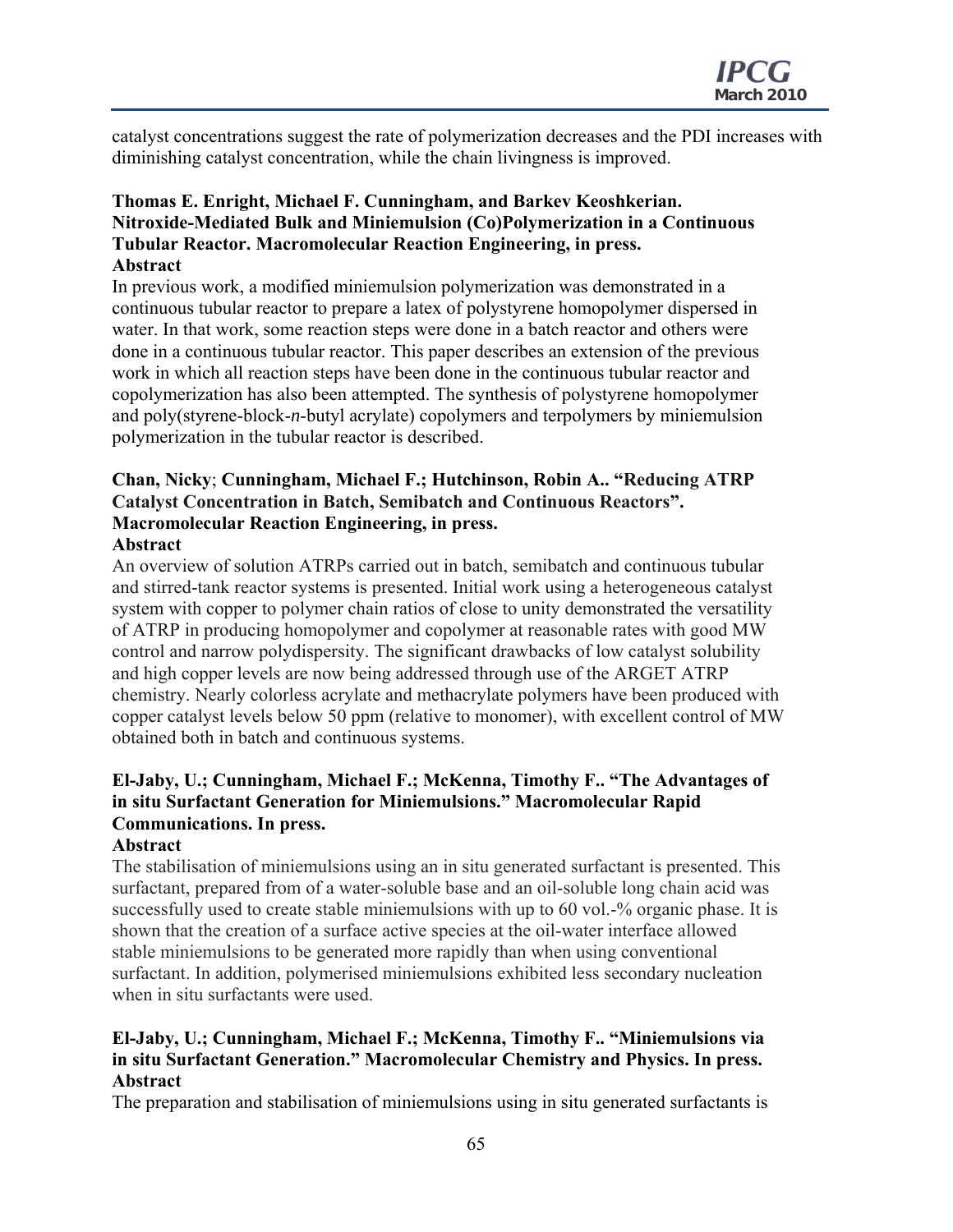described. Neutralising a water-soluble base with an oil-soluble long-chain acid instantaneously generates in situ surfactants at the oil/water interface, resulting in a rapid homogenisation/polymerisation process. It was found that droplet sizes decreased with surfactant concentration and solid content and that in situ generated potassium stearate is not capable of simultaneously serving as a surfactant and costabiliser. However, the presence of stearic acid delays the rate of ripening. A number of in situ surfactants were prepared with different acids and bases. It was found that the droplet size decreased with the hydrated radius of the counterions.

### **Smeets, Niels M.B.; Heuts, Johan P.A.; Meuldijk, Jan; Cunningham, Michael F.; van Herk , Alex M.. "The Effect of Co(II) Mediated Catalytic Chain Transfer on the Emulsion Polymerization Kinetics of Methyl Methacrylate Journal of Polymer Science Part A: Polymer Chemistry. (2009) 47, 5078-5089. Abstract**

The effect of the addition of bis[(difluoroboryl) dimethylglyoximato] cobalt(II) (COBF) in the catalytic chain transfer mediated *ab initio* emulsion polymerization of methyl methacrylate was investigated. The emulsion polymerization kinetics have been studied with varying surfactant, initiator and COBF concentrations. The experimentally determined average number of radicals per particle is a strong function of the concentration of COBF and proves to be in good agreement with the theoretical ones. The apparent chain transfer constant, determined up to high conversion, is in excellent agreement with the predicted value based on a mathematical model based on partitioning and the Mayo equation. The results of this work enhance the fundamental understanding of the effects the addition of a catalytic chain transfer agent has on the emulsion polymerization kinetics and the control of the molecular weight distribution.

#### **El-Jaby, Ula**; **Farzi, Ghomali; Bourgeat-Lami, Elodie; Cunningham, Michael; McKenna, Timothy F.L.. "Emulsification for Latex Production using Static Mixers". Macromolecular Symposia (2009), 281, 77-84. Abstract**

Miniemulsion polymerisation introduces a fresh new outlook on latex production due to its functional versatility to incorporate organic and inorganic compounds. This allows us to create novel latices using the same basic materials used in emulsion technologyi. Miniemulsion droplets with diameters typically on the order of 50 – 500 nm are created by mechanically dispersing an organic phase in an aqueous medium using a mechanical homogenizer coupled with a well-adapted stabilization system. The organic phase consists of monomer and a hydrophobic costabiliser that reduces the rate of Ostwald ripeningii. The aqueous phase typically contains an anionic, cationic or non-ionic surfactant or a blend thereof. In the case of a free radical polymerization, the initiator can be either wateriii or oil – solubleiv. The polymerisation proceeds in such a manner that the monomer droplets are converted directly to polymer particles. In an 'ideal' miniemulsion, each monomer droplet is converted to a polymer particle.

## **Smeets, Niels M.B**.; **Heuts, Johan P.A.; Meuldijk, Jan; Cunningham, Michael F.; van Herk , Alex M.. "Mass Transport Limitations and their Effect on the Control of the Molecular Weight Distribution in Catalytic Chain Transfer Mediated Emulsion**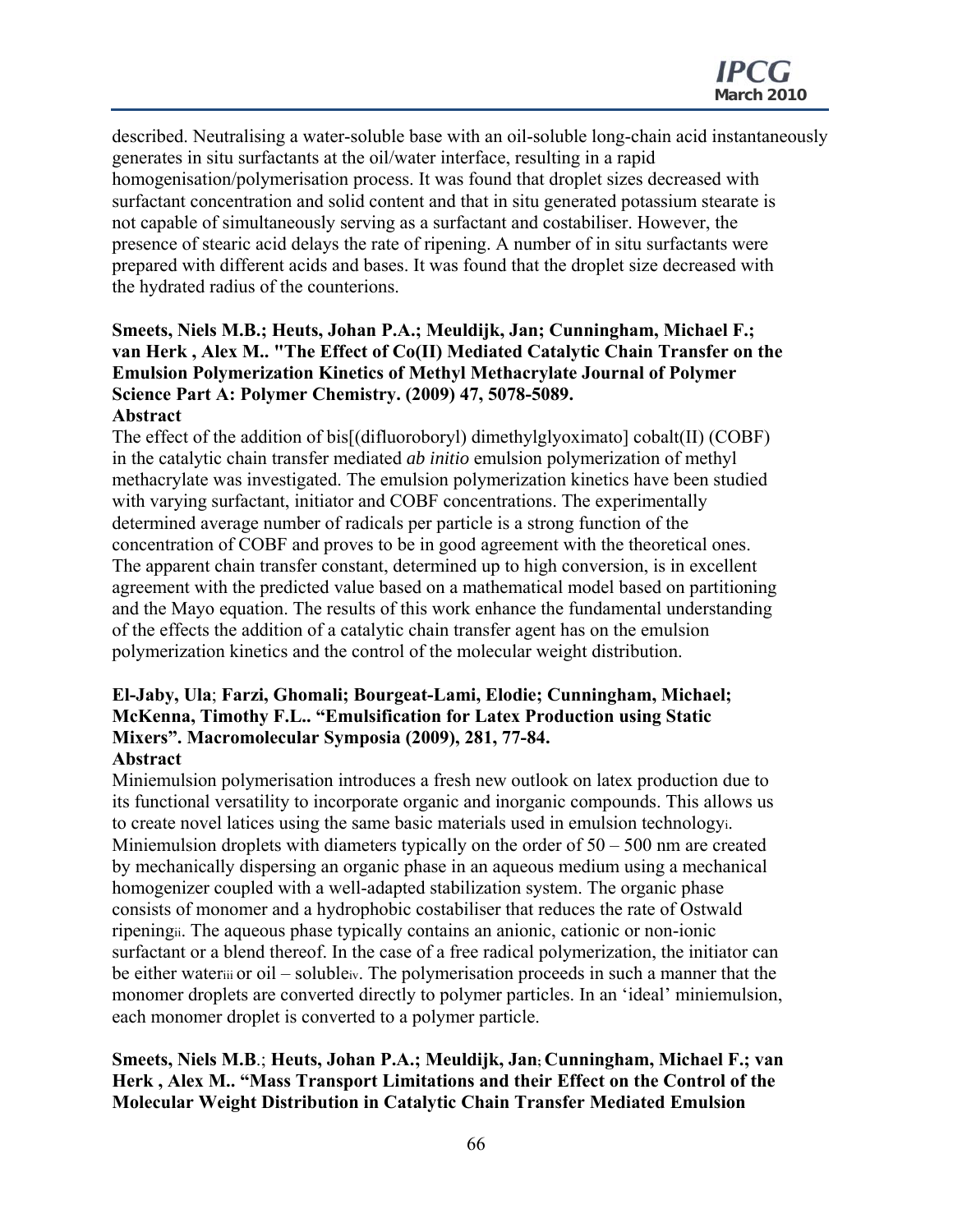#### **Polymerization". Macromolecules. (2009) 42, 6422–6428. Abstract**

The existence of mass transport limitations in catalytic chain transfer mediated emulsion polymerization using bis[(difluoroboryl) dimethylglyoximato] cobalt(II) (COBF) was investigated. The rate of mass transport of COBF from the aqueous phase towards the polymer particles proved to depend strongly on the viscosity inside the polymer particles, i.e. the instantaneous conversion. At high instantaneous conversion the partitioning of COBF is severely limited, resulting in accumulation of COBF which severely affects the aqueous phase polymerization kinetics and limits the control of the molecular weight distribution. At low instantaneous conversion COBF readily partitions between the aqueous phase and polymer particles resulting in immediate molecular weight control. The concentration of COBF inside the polymer particles during the polymerization, which can be used as a measure for the rate of COBF mass transport, was successfully quantified using the chain length distribution method.The results of this work clearly show that the presence of a catalytic chain transfer agent can severely affect the emulsion polymerization kinetics. Molecular weight control during the final stages of an emulsion polymerization can be limited by the increasing viscosity inside the polymer particles, which limits the mass transport of COBF from the aqueous phase towards the polymer particles.

## **Smeets, Niels M.B**.; **Heuts, Johan P.A.; Meuldijk, Jan; Cunningham, Michael F.; van Herk, Alex M.. "Evidence of Compartmentalization in Catalytic Chain Transfer Mediated Emulsion Polymerization of Methyl Methacrylate". Macromolecules. (2009) 42, 7332-7341.**

#### **Abstract**

Evidence of compartmentalization of the catalytic chain transfer agent in seeded emulsion polymerization is shown experimentally. The addition of bis[(difluoroboryl) dimethylglyoximato] cobalt(II) (COBF) to seed particles swollen below their maximum saturation concentration, exhibited multimodal molecular weight distributions (MWD) which are contributed to a statistical distribution of COBF molecules over the polymer particles. The experimental observations suggest that there are two limits for catalytic chain transfer in emulsion polymerization: (*i*) at the earlier stages of the polymerization where a global COBF concentration governs the MWD and (*ii*) at the latter stages of the polymerization where a statistical distribution of COBF molecules governs the MWD. To the best of our knowledge, these results are the first to suggest evidence of compartmentalization in catalytic chain transfer mediated emulsion polymerization.

#### **El-Jaby, Ula**; **Cunningham, Michael; McKenna, Timothy F.L.. "Investigation of the Production of Miniemulsions using an SMX Static Mixer". Industrial and Engineering Chemistry Research** (**2009), 48, 10147-10151. Abstract**

Ultrasonication, rotor-stator and static mixers were investigated as means of generating miniemulsion droplets in terms of energy consumption and droplet size distributions. It was observed that energy costs per mass of latex produced were of similar orders of magnitude for the devices in question. However, it was found that the absolute widths of the distributions for droplets generated with the sonicator and rotor-stator were larger